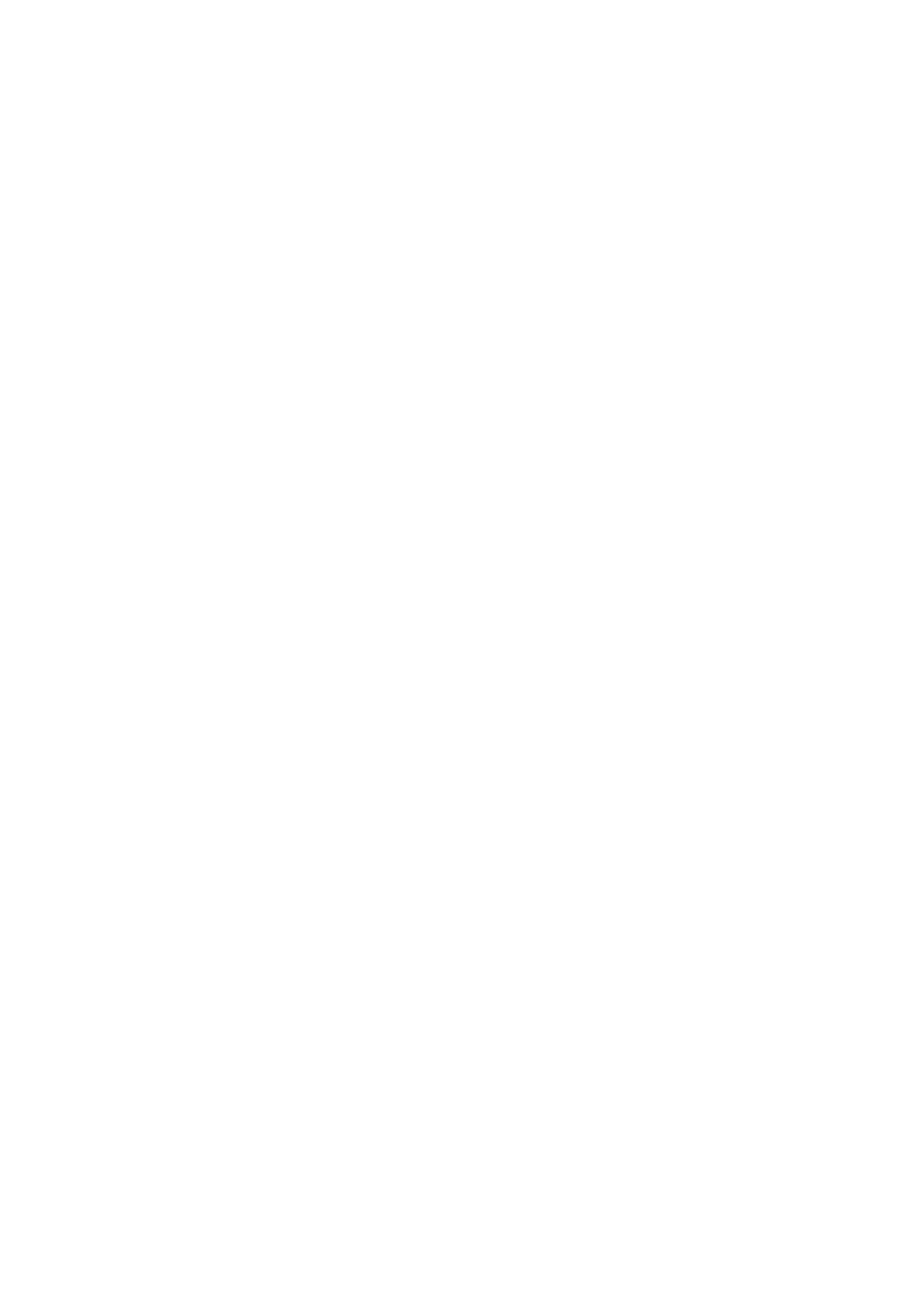### Legislative Assembly

Tuesday, 23 November 2021

#### **THE SPEAKER (Mrs M.H. Roberts)** took the chair at 2.00 pm, acknowledged country and read prayers.

l

#### **VISITORS — BALCATTA PRIMARY SCHOOL, THOMAS FELDSTEIN AND ORTHO SISTAS**

*Statement by Speaker*

**THE SPEAKER (Mrs M.H. Roberts)** [2.03 pm]: Members, I have some guests in the Speaker's gallery and there are more people upstairs.

On behalf of the member for Balcatta, I welcome the staff and students from Balcatta Primary School.

On behalf of the member for Thornlie, I welcome the newly appointed executive director of the Alliance Française, Mr Thomas Feldstein.

**Ms M.M. Quirk**: Bienvenue!

**The SPEAKER**: Yes, bienvenue.

On behalf of the member for Jandakot, I welcome the Ortho Sistas, orthopaedic nurses who ride to conquer cancer for the Harry Perkins Institute of Medical Research. Welcome to those people in the Speaker's gallery and elsewhere.

#### **SCARBOROUGH LNG PROJECT**

#### *Statement by Premier*

**MR M. McGOWAN (Rockingham — Premier)** [2.04 pm]: I rise to inform the house of Woodside and BHP's final investment decisions for the Scarborough and Pluto train 2 projects. The \$16 billion development will see gas from the Scarborough field processed at Woodside's Pluto LNG facility on the Burrup Peninsula, near Karratha. The development will involve the construction of a second LNG train and a new domestic gas facility at the Pluto site.

LNG has an essential role to play as a transition fuel to displace more carbon intensive energy sources. International export markets increasingly have made commitments to net zero emission targets and view LNG as an essential step to achieving those targets. Construction is scheduled to commence in 2022 and is expected to create 3 200 construction jobs and 600 long-term operational jobs. Now, with confirmation of the final investment decisions, the state government will execute agreements to secure domestic gas, local industry participation and community development benefits from the Scarborough and Pluto train 2 development. The development will deliver large volumes of gas into the Western Australian market, in support of the state's long-term energy needs and ongoing economic development.

Consistent with the WA domestic gas policy, the Scarborough joint venture will make gas equivalent to 15 per cent of its LNG exports available to the domestic market. Around 1 400 petajoules of gas is expected to be supplied to the WA market over the life of the Scarborough project, supporting ongoing industrial development and helping an effective transition to a lower carbon future for our state economy.

Yesterday's final investment decisions are not only a boon for the long-term prosperity of the Western Australian economy, but also a vindication of this government's approach to securing Scarborough and other major projects. These critical projects will support Western Australian jobs, support regional development and supply our domestic gas market, long into the future.

#### **COMMISSIONER FOR CHILDREN AND YOUNG PEOPLE — APPOINTMENT**

#### *Statement by Attorney General*

**MR J.R. QUIGLEY (Butler — Attorney General)** [2.06 pm]: I am pleased to inform the house of the appointment of Ms Jacqueline McGowan-Jones to the office of Commissioner for Children and Young People, and I welcome her to the role. Ms McGowan-Jones takes over from Mr Colin Pettit, who was appointed to the role in 2015. Mr Pettit has held the role since 2015 and I would like to acknowledge and thank him for his significant contribution. Mr Pettit has been a strong advocate for WA's children and young people and their rights to be heard on issues important to them. Mr Pettit initiated WA's Speaking Out Survey, a triennial survey to monitor the wellbeing of children and young people across the state. During his term, Mr Pettit has consulted thousands of children and young people on issues including mental health, youth justice, out-of-home care and education. He has used these views to recommend to government where policies and services can be strengthened.

I also welcome Ms McGowan-Jones' appointment as WA's first Aboriginal woman Commissioner for Children and Young People. Ms McGowan-Jones is currently the chief executive officer of Thirrili Ltd, an Indigenous led and controlled organisation delivering critical supports and services to families and communities following a loss to suicide or other fatal traumatic incident. She holds an executive masters of public administration from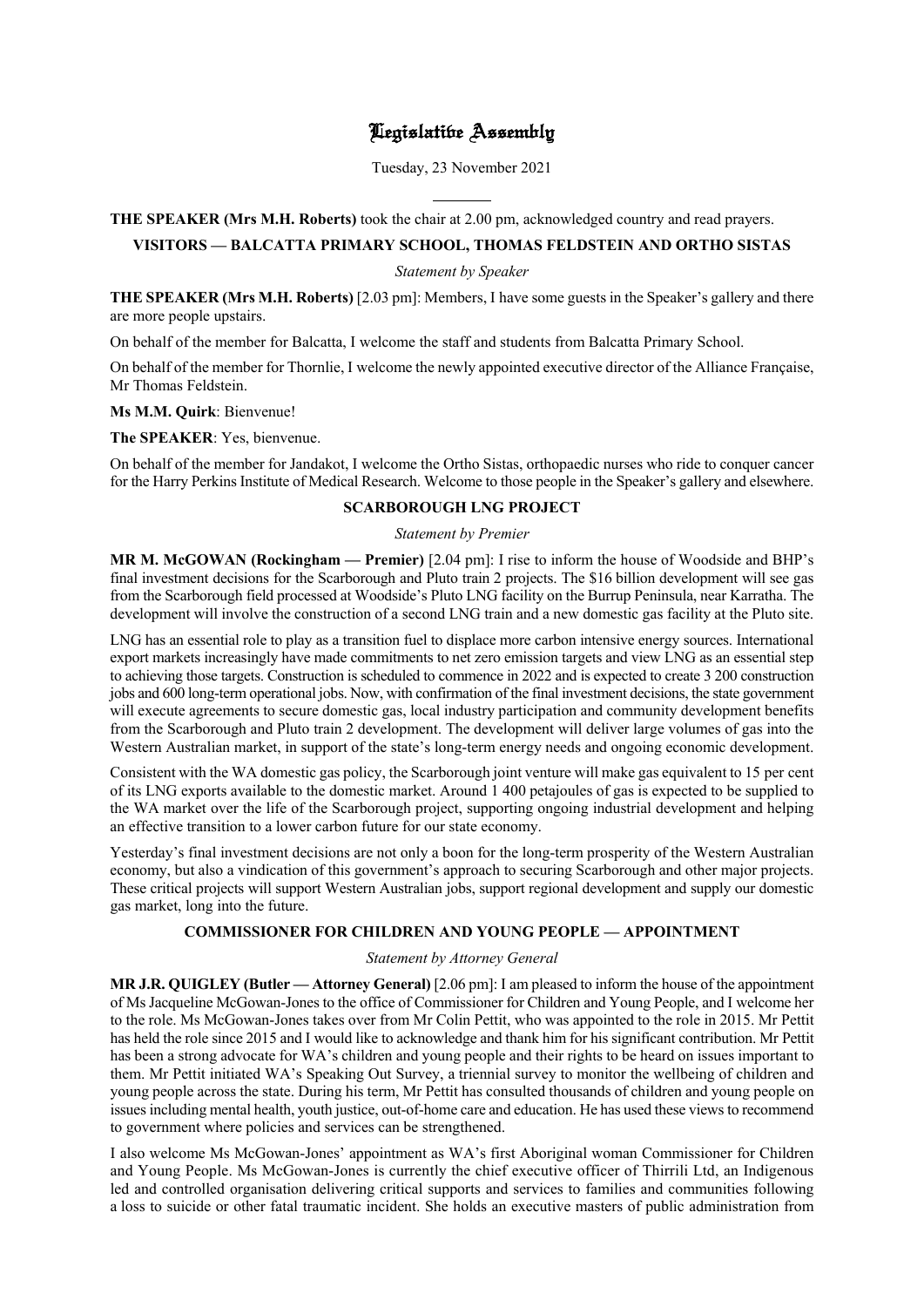Curtin University and brings a wealth of relevant experience to the role. Ms McGowan-Jones has held a number of senior positions, including with the National Disability Insurance Agency, the Victorian Department of Health and Human Services and the WA Departments of Education and Indigenous Affairs.

I note the Joint Standing Committee on the Commissioner for Children and Young People, in its latest report, recommended, amongst other things, the establishment of a statutory position dedicated to the advocacy of Aboriginal children and young people to work alongside the Commissioner for Children and Young People. The government will give due consideration to the committee's recommendations and will respond in due course. In the meantime, the government has every confidence that Ms McGowan-Jones will be a strong advocate for all Western Australian children and young people.

#### **GNANGARA GROUNDWATER SYSTEM**

#### *Statement by Minister for Water*

**MR D.J. KELLY (Bassendean — Minister for Water)** [2.08 pm]: On Friday, the McGowan government released a draft plan to rebalance Perth and Mandurah's precious groundwater resources that are currently at risk from the impacts of climate change and increasing use. The Gnangara groundwater system supplies up to 40 per cent of Perth's drinking water, as well as water for industry and horticulture, garden bores, and parks and other green spaces north of the Swan River. Water tables across the Gnangara mound have fallen by up to 10 metres—a 1 000 gigalitre loss of aquifer storage, equivalent to 1 000 Optus Stadiums full of water. Over half the 30 sites used to gauge the health of Gnangara's groundwater-dependent ecosystems are now breaching minimum water levels. Our wetlands are under threat and our precious groundwater supply is literally disappearing beneath our feet. The draft *Gnangara groundwater allocation plan*, developed over five years of consultation with stakeholders, will provide water users with certainty of ongoing supply and ensure the long-term environmental sustainability of the Gnangara system.

To support industries reliant on groundwater from the Gnangara system, such as horticulture, proposed reductions in water entitlements for most licensed groundwater users have been limited to just 10 per cent. A 27 per cent reduction in groundwater taken by the Water Corporation for Perth's drinking water is also proposed. The changes are proposed to come into effect from July 2028, providing water users with time to adapt.

In addition, a proposal to align the domestic garden bore sprinkler roster with the two-days-per-week sprinkler roster for scheme water users in Perth and Mandurah from 1 September 2022 is now open for public comment. Alignment of the domestic garden bore and scheme water rosters, together with the draft Gnangara plan, will save 70 gigalitres of water per year, stabilising water tables in urban areas and increasing water availability to street trees and important urban wetlands.

To assist householders and industry, the McGowan government is offering a range of programs to improve their water-use efficiency. This includes rebates on smart irrigation technology, free spring sprinkler system check-ups for householders, and a \$750 000 targeted water efficiency program for horticulturalists in north Wanneroo. The McGowan government also announced \$1.4 billion in the 2021–22 state budget for a third desalination plant, which will secure Perth's drinking water supply by providing another climate-independent drinking water source. By everyone making small changes to how we use groundwater, we can deliver environmental benefits, provide industry with clarity and certainty, and protect this precious resource for future generations.

#### **THANK A VOLUNTEER DAY**

#### *Statement by Minister for Volunteering*

**MR R.R. WHITBY (Baldivis — Minister for Volunteering)** [2.12 pm]: The state government is proud to lend a helping hand to organisations around the state to put on events for Thank a Volunteer Day. The day, which this year will be held on 5 December, marks a special time in the calendar when we, as a community, celebrate the work of our volunteers across the state. This year, a total of \$29 141 in grant funding will support Thank a Volunteer Day events and activities across 30 organisations. From Exmouth to Bremer Bay, from award ceremonies to twilight picnic dinners, volunteer organisations and local governments across Western Australia are taking advantage of the grant administered through the Department of Communities to recognise those who give so much back to our community.

Western Australia has experienced some of the toughest moments in its history in the last 18 to 24 months. Cyclone Seroja and the Wooroloo bushfire in particular demonstrated how important it is to have strong communities. We know that at the heart of our strong communities are our selfless, capable volunteers. For people right across the state, volunteering is not something they do when they have spare time; it is what they do to build community. It is what people do to stay connected to each other. In giving up their time to volunteer, volunteers get so much back. It gives them purpose, community spirit and better mental health outcomes.

It is my commitment, and the McGowan Labor government's commitment, that volunteering will continue to be supported wherever it can be throughout the state. Sometimes that is as simple as recognising the work our volunteers do. I encourage all members to go out to their electorates on 5 December to acknowledge the work their volunteers do and appreciate just how much of our state relies on people who give up their time to contribute to building their communities and making a better Western Australia.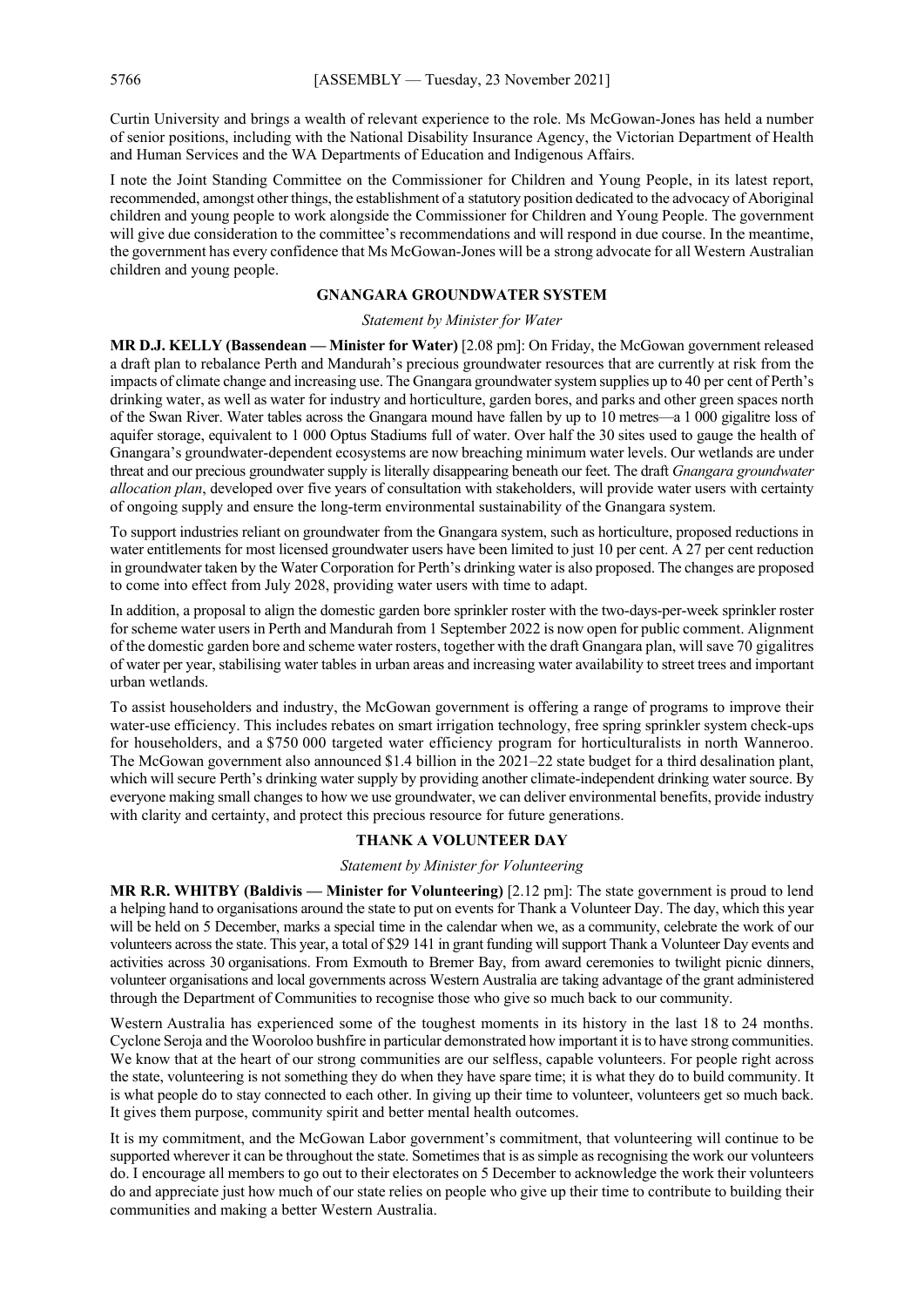#### **QUESTIONS WITHOUT NOTICE**

#### CORONAVIRUS — VACCINATIONS — AUDITOR GENERAL'S REPORT

#### **810. Ms M.J. DAVIES to the Premier:**

I refer to the damning report tabled by the Auditor General last week that makes multiple findings about the failures of the WA vaccine rollout and to the Auditor General's comment on 6PR Radio that there is a shameful gap of disadvantage for vulnerable cohorts of Western Australians. Was it the Premier or the Minister for Health who failed to ensure that the Department of Health had specific measurable targets and comprehensive plans for the roll out of the vaccine across WA?

#### **Mr M. McGOWAN replied:**

Madam Speaker, I have got a copy of the report here. The report's conclusion is this —

In an environment of uncertain supply and demand, the COVID-19 vaccination program in WA has been largely effective in delivering injections for the vast majority of people.

That is what it says. That is its conclusion. I will go further. This is what it also says —

A mix of delivery approaches by the Commonwealth and State governments has been an effective way to accelerate vaccination rates and make efficient use of vaccine supplies. The Department predicts that it will achieve its target for 80% of people aged 12 years and over in WA to be fully vaccinated by the end of 2021.

The first paragraph of the conclusion is that what we have done has been largely effective in delivering injections to the vast majority of people. That is what the Auditor General's report says. I do not understand why the Leader of the Opposition would be seeking to politicise this. That is what she had to say.

The reality is that in the Western Australian context, we did not receive the extra doses of Pfizer vaccine that Victoria and New South Wales did—the hundreds of thousands early on; we did not have the mass outbreak that New South Wales and Victoria had, which obviously spurred vaccination rates in those two states; and we did not receive the health advice that we could bring the period between first and second doses closer together, because of the existential threat that New South Wales and Victoria had. So obviously they are going to be ahead of us in the vaccination rollout. It stands to reason. It is basic sense.

But, despite that, our vaccination rate today for over 12-year-olds is 85 per cent. It is 72.9 per cent for over-12s, today. Since we announced our safe transition plan two weeks ago, the number of additional people who have received a first-dose vaccination is 120 000. We had all the doomsayers out there saying it would not work; people would not go and get vaccinated. That included the Leader of the Opposition. We had them all out there, saying that, running it all down, yet 120 000 Western Australians have gone to get their first-dose vaccination since we announced it two weeks ago. Obviously the program is working, despite all the doomsayers.

I will tell members what else. It would be great if the opposition actually went out there and said, "We support what the government is doing. This is not a time for politics." It would be great if the opposition did that. It is not a time for politics. We have some of the most vile and extreme threats out there in the community. How about you stop politicising this and support us in what we are trying to do!

Several members interjected.

#### **The SPEAKER**: Order, please!

#### CORONAVIRUS — VACCINATIONS — AUDITOR GENERAL'S REPORT

#### **811. Ms M.J. DAVIES to the Premier:**

I have a supplementary question. I note that the Premier's reading is that the report is all beer and skittles. Why does the Auditor General specifically note that our state's implementation plan failed to establish key roles and responsibilities beyond phase 1a, and that key actions in the plan are still not done?

#### **Mr M. McGOWAN replied:**

Parts of the plan relate to the commonwealth. We are picking up some of slack of the commonwealth. The member mentioned vulnerable communities. The most vulnerable communities out there are actually Aboriginal communities. They have the lowest vaccination rates. They also have the greatest scepticism about vaccination, and that is very difficult to, first, manage; and, second, believe, considering the vulnerability of Aboriginal people. That is the fact of the matter. Aboriginal people, and in particular remote communities, of which there are over 200 in Western Australia, are actually, under the national plan, the responsibility of the commonwealth government. The commonwealth government took that on as its responsibility. The rollout in remote communities is still low. That is why I am visiting. That is why I am going there. That is why the police commissioner is going there. That is why we are promoting it. That is why we are doing all sorts of things to try to do it. I understand that it is difficult for the commonwealth. I do not want to cast blame here. It is not easy. We are doing it jointly with the commonwealth to try to lift vaccination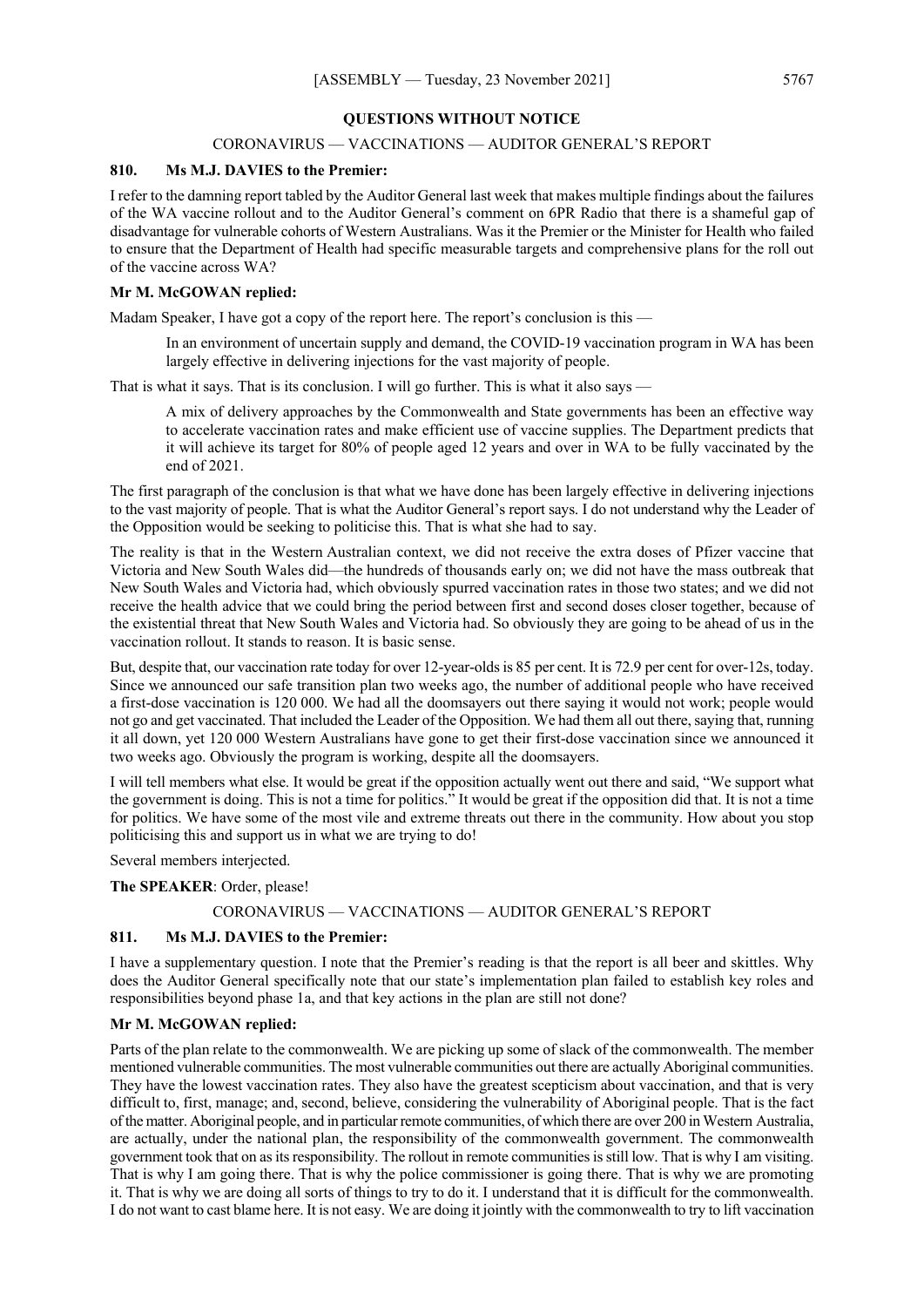rates. That has been difficult. I point out that the over-12s are at 85 per cent. The over-16s, which we are not measuring ourselves against, are now close to 90 per cent. Every other state is doing over-16s. We are actually doing over-12s because it is safer; it is better; it is more precautionary. What we are seeing in Austria and Germany and other countries around the world is that if vaccination rates do not go up, lots of people will die and they have to lock down again.

All I would say to the opposition is this: there is all this madness going on out there in the community with all these people behaving appallingly. It would be great if they just went out there and said, "We stand with the government in getting people vaccinated." It would be great if they just did that, rather than constantly trying to score political points in these tawdry, nasty little campaigns they are running!

Several members interjected.

**The SPEAKER**: Member for North West Central and others!

**Ms S. Winton** interjected.

**The SPEAKER**: And the member for Wanneroo, surprisingly!

CORONAVIRUS — VACCINATIONS — ABORIGINAL PEOPLE

#### **812. Ms D.G. D'ANNA to the Premier:**

I also refer to the rollout of the COVID-19 vaccination program and this government's commitment to getting as many eligible Western Australians vaccinated as possible. Can the Premier provide more details to the house on work underway to boost vaccination rates among Aboriginal people in remote and regional communities across the state?

#### **Mr M. McGOWAN replied:**

I thank the member for Kimberley for the question. Today we had another stark reminder of the threat to the state that COVID-19 poses. Victoria announced 19 deaths today. According to the Victorian Chief Health Officer, 17 of the people who died were not vaccinated. We are also seeing COVID-19 getting into some of the remote communities in the Northern Territory. The outbreak there has grown to 40 people; so the risk of COVID-19 is still there, particularly for regional and remote communities. That is why vaccination is so important.

On Thursday and Friday, I was in the Pilbara with the Commissioner of Police launching our focus on increasing vaccination rates amongst regional communities, especially Aboriginal communities. The fact of the matter is that the Pilbara in particular is currently too low in its vaccination rate. I attended a number of round tables and visited a number of vaccination centres and hospitals whilst I was there. I did a range of media engagements, as did the police commissioner, to seek to lift the vaccination rate in the Pilbara. But the fact of the matter is that if we do not get the vaccination rates up in these regional communities by the time the borders come down in late January or early February, we will have to put restrictions on who can go into those communities. Most likely, only the double-jabbed, double-vaccinated people will be able to go in there. That is the reality that people in the Pilbara face. I just urge them to lift their vaccination rate as a consequence of that.

Vaccinating Aboriginal communities is actually the responsibility of the commonwealth government under the national agreement, but we are doing everything we can to help lift the vaccination rate out there. As of yesterday, a five-week community effort is underway. It will involve a large number of in-reach programs that will focus on bringing the vaccine directly into those communities. House-to-house visits and vaccinations for hospital inpatients and outpatients will be part of the program. It will be community led and involve local Aboriginal leaders and advisers. The Vaccine Commander, Chris Dawson, has already undertaken a huge amount of engagement. I must say that he has done an outstanding job. He has been listening to those communities to boost the rate of Aboriginal vaccination across the state.

The Aboriginal vaccination rate is still around only 50 per cent first dose. I will continue visiting regional communities and promoting vaccination, the police commissioner will do the same, and our Aboriginal staff and advisers will do the same. We will do everything we can to promote it and lift the vaccination rate. I would encourage all members of Parliament to do exactly the same thing—to lift the vaccination rate, particularly amongst Aboriginal people. I will close on this: it would be great once again if the state opposition—the Liberals and Nationals—could actually help with this, rather than trying to score political points all the time.

#### ALBANY HEALTH CAMPUS — BED CAPACITY

#### **813. Ms L. METTAM to the Minister for Health:**

I recognise the ongoing concerns around the Albany Health Campus, and the community forum held last week, attended by more than 100 concerned residents, including current and former Health staff.

- (1) Can the minister please confirm that no hospital bed was available in the great southern region last Thursday, as stated by the Mayor of Albany?
- (2) Why has the minister not specified any additional beds for Albany Health Campus in either the state budget or his eleventh-hour attempt to better prepare our health system for COVID?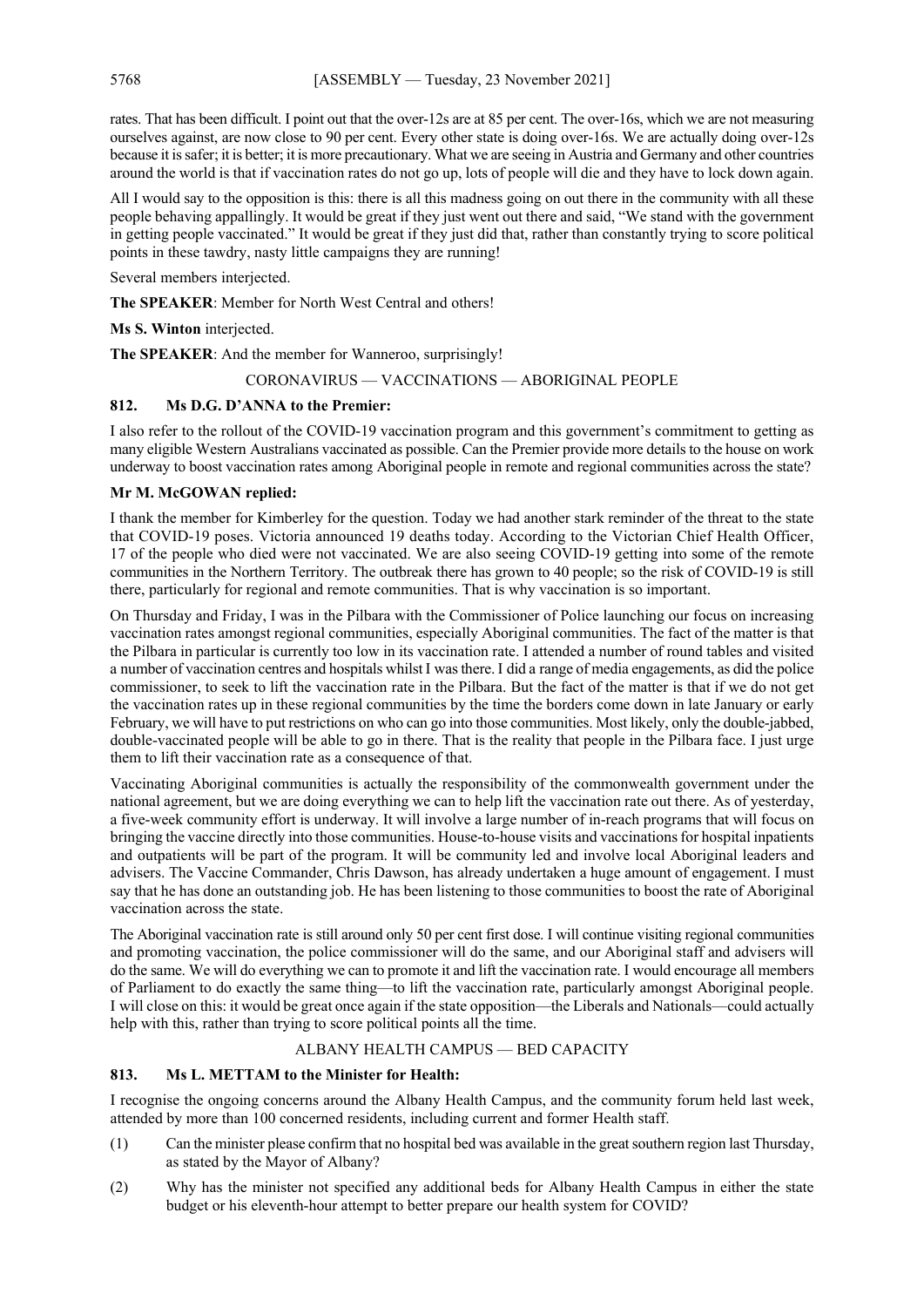#### **Mr R.H. COOK replied:**

 $(1)$ –(2) I thank the member for the question, tawdry though it is. It is not surprising that we saw the member for Vasse and other members of Parliament drag their "sad and sorrys" down to Albany last week to try to stir up trouble at Albany Health Campus. The fact of the matter is —

#### **Mr V.A. Catania** interjected.

#### **The SPEAKER**: Member for North West Central!

**Mr R.H. COOK**: The fact of the matter is, Madam Speaker, that all hospitals in our country health service, indeed across the network, are challenged at the moment. They are challenged because we live in difficult COVID times, and that has put pressure on the relationships and the beds, and continues to be a challenge for all of us. I spoke to the chair of the WA Country Health Service today. It is undertaking a range of activities to make sure that it can continue to support staff working across all campuses and, of course, Albany is an important one of those campuses.

To the issue of the allegations from the mayor on the eighteenth, I think the quote goes, "Not a single bed was available at AHC, Plantagenet or Denmark." That was, unfortunately, like the member Vasse is so often, entirely wrong. Albany Health Campus was at capacity on the eighteenth, but it still had beds available to take another five patients. Denmark Hospital and Health Service had a bed available and Plantagenet Cranbrook Health Service had four beds available. It is just simply not true. What is also not true is the allegations —

#### **Mr V.A. Catania** interjected.

**The SPEAKER**: Member for North West Central, you have not asked this question, and I am guessing you are not going to be asking a question at this rate.

**Mr R.H. COOK**: What is also not true are the allegations by the member for Vasse around ambulance ramping at Albany Health Campus. Apparently at this community meeting she claimed that it was skyrocketing. Ramping at Albany Health Campus in November was a total of 36 minutes, so 0.6 of an hour.

#### **Ms L. Mettam** interjected.

**The SPEAKER**: Member for Vasse, the question is being answered.

**Mr R.H. COOK**: In contrast, Madam Speaker, in November 2016—the last year in which the Liberal government was in power—it was over 80 minutes. It has actually reduced since Labor came into power. All these facts elude the member for Vasse and the Liberal opposition, because as we know they are not interested in facts. This is the same disregard for facts that they have around vaccines, and it is the same disregard for support in our health system that they have right across the healthcare system overall. At the end of the day, I think the one piece of advice that everyone should heed is that you just do not believe the Liberal Party or the member for Vasse when it comes to any issues on health.

#### ALBANY HEALTH CAMPUS — BED CAPACITY

#### **814. Ms L. METTAM to the Minister for Health:**

I have a supplementary question. I ask the question again: why did the minister not specify any additional beds for Albany Health Campus in the state budget?

#### **Mr R.H. COOK replied:**

As the member knows, we are increasing the number of beds right across the state, over 330 in the lead-up to the budget and another 276 in the budget. The context of the member for Vasse's question is that no hospital beds were available in the great southern, and the fact of the matter is that she is wrong.

#### HOSPITALS — MODULAR CONSTRUCTION

#### **815. Mr D.R. MICHAEL to the Minister for Health:**

I refer to the WA safe transition plan and the McGowan Labor government's efforts in ensuring that Western Australia's hospitals remain well prepared for COVID-19. Can the minister update the house on this government's significant investment in expanding the capacity of our health system and delivering more hospital beds, including through the use of modular construction at existing hospital sites?

#### **Mr R.H. COOK replied:**

I thank the member for Balcatta for the question and, in particular, his tireless advocacy for Osborne Park Hospital some would say almost too much advocacy! I am very pleased to say that we have announced four sites for the new modular hospital beds, and the member for Balcatta will be very pleased to hear that one of those is Osborne Park Hospital, but also Rockingham General Hospital, Bunbury Hospital and Bentley Health Service. Each site will house a new 30-bed modular ward facility, delivering 120 beds to enhance our bed capacity across the WA health system as we start to open up in relation to our COVID-19 transition plan. These will form part of the 270 additional hospital beds announced by the Premier in early November. The 270 new beds, costing approximately \$206.8 million, will be supported by \$191.2 million to find 410 extra nurses and more than 100 extra doctors to work across our wards.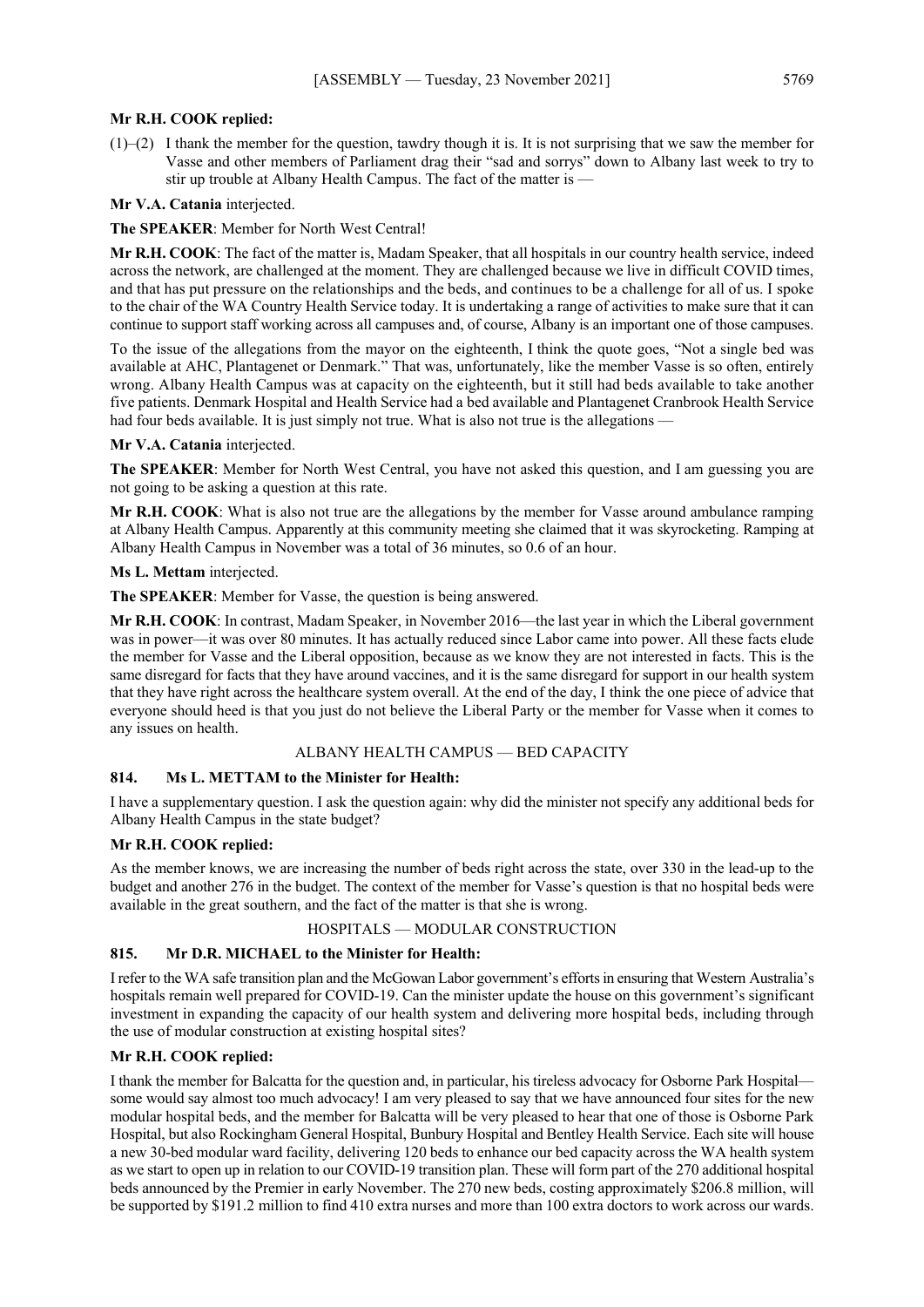The commissioning of these modular beds marks a new era for the WA public health system, and the surges in our hospital capacity as WA learns to live with COVID-19, and is part of a historic expansion of our system as we continue to travel in these challenging times. Modular beds have been successfully used throughout the world during the COVID-19 pandemic and offer a clinically safe, expedited option over bricks-and-mortar site construction. The delivery of the four modular facilities, which will be part of the new 270 beds, will be used primarily by patients who do not need acute care and who are likely awaiting placement in more appropriate community-based settings. The Department of Health is working closely with the Department of Finance in progressing this project. A letter of intent has been issued to a contractor to enable work to begin immediately and this will fast-track the project and allow the state to work collaboratively with the contractor to make sure that this work is undertaken as quickly as possible. Construction of the new facilities is expected to be completed by 2022. This is an important addition to our current hospital capacity. It is making sure that we are ready to surge at the time that we transition, as previously outlined, and is an important part of making sure that we are COVID ready.

#### CORONAVIRUS — VACCINATIONS — THIRD DOSE

#### **816. Dr D.J. HONEY to the Premier:**

I refer to our state's record on COVID vaccinations, which shows that more than 350 000 people were double vaccinated by 1 August and more than 700 000 were double vaccinated by 1 September. With overseas experience showing that vaccine efficacy diminishes within six months, which means that hundreds of thousands of vaccinated Western Australians will have reduced protection by February and beyond, will there be a government advertising campaign to alert the public to the requirement for a third vaccination, and will the Premier guarantee that these 700 000 people will have access to a third vaccination, given the pending border opening?

#### **Mr M. McGOWAN replied:**

Our current vaccination rates are: as at 22 November, the first-dose rate is 85 per cent and the double-dose rate is 72.9 per cent for those over the age of 12 years. The figure for first doses is around 1.9 million doses and when the figure for second doses is added, it is a bit over 1.6 million doses. What is the maths on that? It is the best part of 3.5 million doses of vaccine that we have delivered, despite all the naysayers and the critics out there. We were the equal first state to open up the booster program. We are encouraging people to get the booster when they become eligible, which is at the six-month mark after they get their second dose of the vaccine, whichever it is. The booster will be Pfizer, but it can be on top of the AstraZeneca or Moderna vaccine. The reality is that of course we will work to get people to get their booster dose as soon as they are eligible, and many people are already eligible and are already doing it. We will work with the commonwealth to do it. Most of the responsibility for the boosters will be with general practitioners and pharmacists over time.

As to whether we will have further advertising campaigns, we have advertising campaigns now. We are currently advertising with millions of dollars now to get people vaccinated. I expect that will continue in one form or another in conjunction with the commonwealth. I welcome what the commonwealth did the other day with Ernie Dingo. I met him, actually, in Port Hedland the other day. He was at the same clinic that I was at. He is out there campaigning to get Aboriginal people vaccinated as we speak.

My only word of advice to the Leader of the Liberal Party is this: Why does he not join us in campaigning for vaccination? Why does he not go out there and join us? Why does he not stop criticising and undermining? Why does he not just stop it? Just stop it! Ask questions on other issues, but go out there and join us in trying to get people vaccinated. We are going through a very difficult period with a whole range of people—extremists in our community making the most vile and horrible allegations and threats as we speak. It would be great if the Leader of the Liberal Party stopped his criticising and undermining.

#### CORONAVIRUS — VACCINATIONS — THIRD DOSE

#### **817. Dr D.J. HONEY to the Premier:**

I have a supplementary question. Is there any risk that a requirement for a third vaccination dose will delay the border opening?

#### **Mr M. McGOWAN replied:**

I have explained this many times, and I ask the member to listen. We said that we would set a date in late January–early February. Once that date is set, that is the date, so that will be locked in. I have explained that to the member many, many times. It would be great if he listened in question time.

POLICE — OPERATION HEAT SHIELD

#### **818. Mr S.N. AUBREY to the Minister for Police:**

I refer to the McGowan Labor government's commitment to keeping the community safe. Can the minister update the house on how the government is supporting the WA Police Force over the summer months, particularly around busy entertainment precincts such as Scarborough?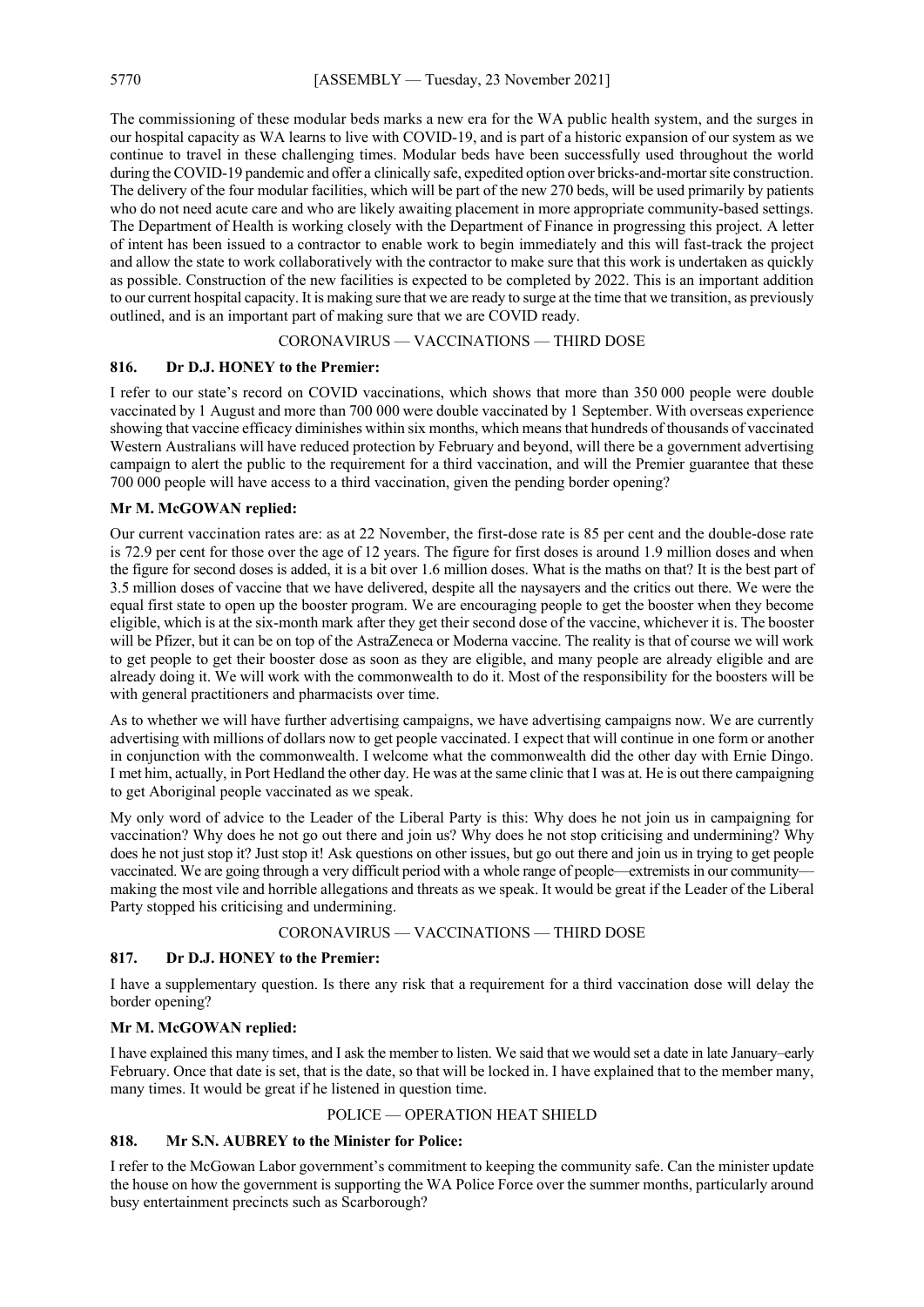#### **Mr P. PAPALIA replied:**

I thank the member for the question. Scarborough will obviously be a key location for a lot of activity over summer and will be a beneficiary of the announcement we made on Sunday, which was about the third in a series of Heat Shield operations, which will bring significant extra resourcing through funding to police to enable some 38 500 extra policing hours between December and the end of March. It was demonstrated to be effective in the last two versions in the last couple of years. This will enable police the flexibility to employ all manner of resources, including people from the mounted unit, the canine unit and police on bikes and in cars and, of course, police officers on the beat. They will be wherever they are required to confront additional activity in the summer months in entertainment precincts; of course, that will be a focus, so the member for Scarborough will be happy to hear that, as will the members for Hillarys, Fremantle and other places around the state where there is a lot of activity. It will also focus on high-volume crime such as burglaries and theft. We saw last year that this additional support was employed in that fashion right across the state in all police districts and resulted in some really significant prosecutions of individuals who do a lot of harm—the sort of thing that people really hate and find very annoying.

It is great to confirm this third version of Operation Heat Shield. It is worth about \$3.5 million in additional budget for the police. It also comes on top of an increase in numbers in the Northbridge–Perth police district by 100 additional officers, which has already happened as a result of the biggest expansion of WA Police Force numbers in the history of the state in any four-year term. There will be 950 police above attrition over the next three years. Our target to achieve that is going really well. I was at another graduation last Thursday and will be at another one next month and another one the month after. They come almost constantly now. It is wonderful to see Western Australians, particularly young Western Australians, stepping forward to serve their state at this challenging time. It is wonderful that they are contributing. They are stepping up and being positive in the face of challenge. It would be nice to witness a little bit of that sentiment from the other side of the house.

#### PERTH MODERN SCHOOL — BULLYING ALLEGATIONS

#### **819. Mr P.J. RUNDLE to the Premier:**

I refer to the extraordinary suspension of both the principal and the deputy principal of Perth Modern School.

- (1) Is the Premier satisfied with the Minister for Education and Training's handling of this situation?
- (2) Why has it taken 15 months and three agencies, including WorkSafe, an external agency and the Department of Education, for his government to act on allegations of workplace bullying by staff at the school?

#### **Mr M. McGOWAN replied:**

(1)–(2) Obviously, this matter came to light, I think, yesterday. The Department of Education undertakes these inquiries and investigations. There are 800 or 900 schools across the state and, periodically, there are issues in any one of these schools, as the member would well know. These are operational matters, which the department manages, but there are certain requirements of natural justice that have to be met before undertaking these sorts of actions. It has to investigate and understand the basis of the claims and whether there is any fact behind them before taking action. Dealing with someone's lifelong career, having obviously adverse outcomes for a person who might be a senior educational leader, is not done lightly. That is why the department takes some time and undertakes these inquiries and investigations in a very thorough manner.

#### PERTH MODERN SCHOOL — BULLYING ALLEGATIONS

#### **820. Mr P.J. RUNDLE to the Premier:**

I have a supplementary question. It has been 15 months. What is the Department of Education doing to support the staff who remain at Perth Modern School?

#### **Mr M. McGOWAN replied:**

Firstly, I did not answer the other part of the member's question. Of course, I have total faith in the Minister for Education and Training, who is an excellent minister and who is doing a very good job. Obviously, a new leadership structure has been put in place at the school and the department will continue to work with staff to make sure that they are well supported. For the member's information, I was the education minister when Perth Mod once again became a select school back in 2007–08. It has outstanding educational outcomes and is the best school in Western Australia. I expect that will continue, but the staff will be well supported by the department.

#### METRONET PROJECTS

#### **821. Ms C.M. ROWE to the Minister for Transport:**

I refer to the state government's significant investment in Metronet and the 15 projects that it is delivering right across the state.

- (1) Can the minister outline to the house how Metronet is helping to create more local jobs and more opportunity for businesses, as well as helping connect more to our suburbs?
- (2) Can the member advise the house what challenges this government has had to overcome in delivering Metronet?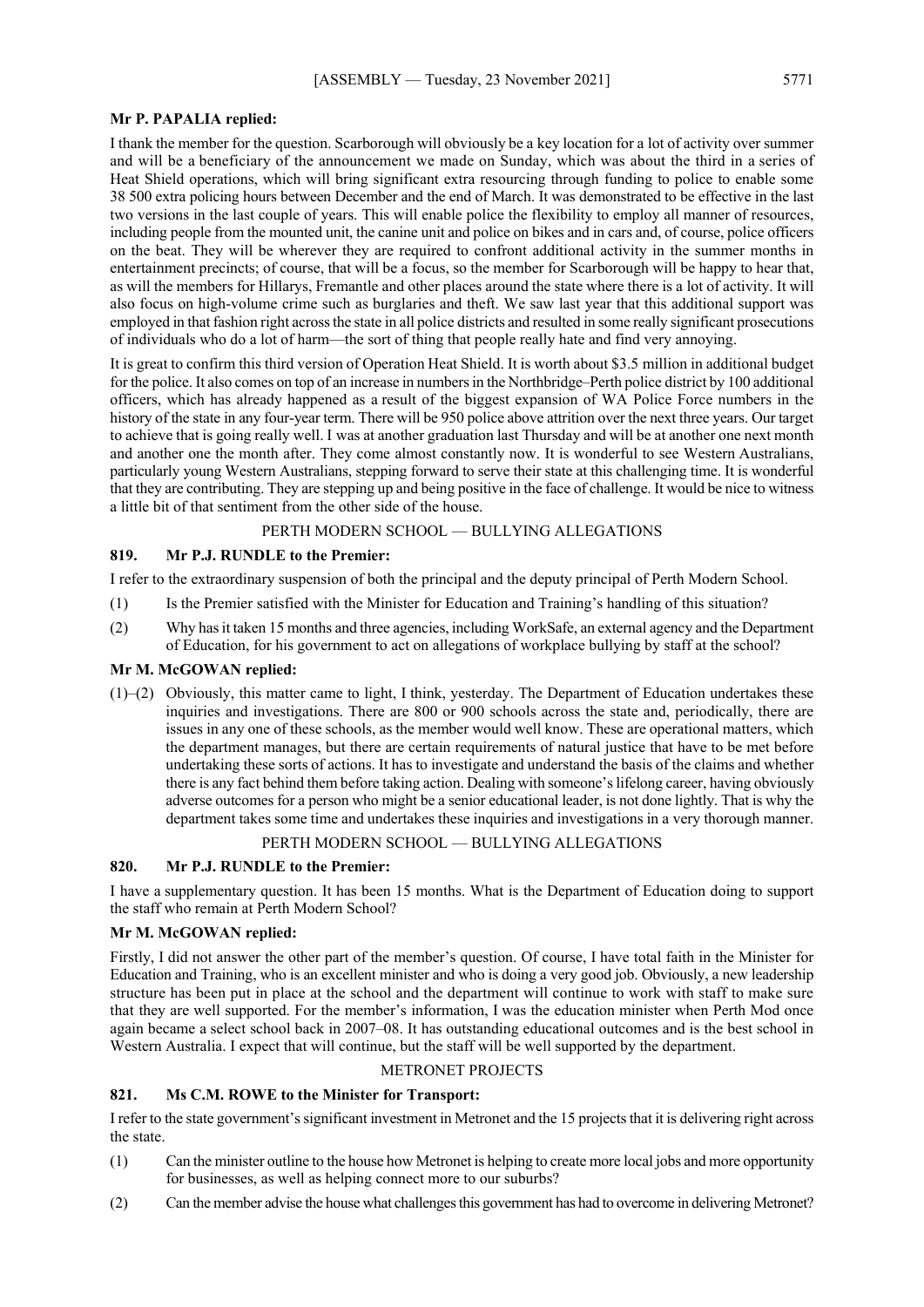#### **Ms R. SAFFIOTI replied:**

(1)–(2) I thank the member for Belmont for that question. Across the suburbs, Metronet is steaming ahead. It is incredible to see the work that has been undertaken across the suburbs. But it is timely, as we approach the end of the parliamentary year, to give an update on some of those projects.

The Forrestfield–Airport Link: the track laying is complete, the stations are ready to go and now we are doing the final work on the overhead lines and, of course, the commissioning and testing.

The Denny Avenue level crossing removal, member for Armadale.

#### **Mr P. Papalia**: Waited 100 years!

**Ms R. SAFFIOTI**: We have waited 100 years! But, of course, the Denny Avenue level crossing was removed, the Davis Road project has been punched through, and we are finalising the works under Albany Highway for the water pipes.

The Mandurah multistorey car park, member for Mandurah and member for Dawesville: work is very much complete and we will officially be opening that very soon.

Work on projects like the Ellenbrook rail line, members will be happy to know, is progressing very well. The dive structure under Tonkin Highway is underway. The work between the Tonkin medians is underway and works have begun on some key stations, like the Malaga train station.

The Thornlie–Cockburn Link and the Ranford Road Bridge: traffic has been switched and the Ranford Road Bridge, which is a huge benefit from the Thornlie–Cockburn Link, is nearly complete. We are undertaking service relocation and work has commenced on the station builds. The Yanchep rail extension: the clearing is complete, the works are underway at station sites, and work on some of those bridges has now commenced and is well underway. The pillars have been installed at the Bayswater station precinct. The Lakelands station clearing works are underway and, of course, the footings of the Thomas Road Bridge have taken shape.

Stage 1 of the Bellevue railcar manufacturing facility has been completed and stage 2 is underway, and we are currently manufacturing our first set of Western Australian railcars there.

For projects under procurement, we are in the final stages of procurement of the Victoria Park and Cannington level crossing removals, the Byford rail extension, the high-capacity signalling program and, of course, the new Midland station. We made some other commitments, like the Greenwood multistorey car park. Planning is well underway for that.

Across the electorates we are delivering on our commitments for Metronet, unlike the opposition, which broke its promises for the Ellenbrook rail line multiple times over two elections. The member for Southern River will remember the then government's promises about the Thornlie–Cockburn Link. We all know about the Metro Area Express light rail. The former government produced USB chargers shaped like MAX light rail but never delivered the rail line. The government produced the show bags before actually producing the project. It had all the propaganda, but never delivered MAX light rail.

Thousands of jobs and new industries are being created as a result of Metronet. Wherever people go, there will, of course, be some disruption, in particular due to the closure of the Mandurah railway line starting on 26 December. However, this is all about delivering new stations, new rail lines and more housing that is connected to opportunities and lower cost transport, and new active precincts for people to live in in the future. This is an amazing project. There is so much underway. Over the next two or three months we will see more progress and milestones in the delivery of this transformational project.

#### KATE SAVAGE — CORONIAL INQUEST

#### **822. Ms L. METTAM to the Attorney General:**

I refer to the tragic death of teenager Kate Savage. Given that it has been almost 16 months since her death, when will the Attorney General confirm whether there will be an inquest, and why is her family having to petition the government for the right to an inquest to get the answers the family desperately needs and deserves?

#### **Mr J.R. QUIGLEY replied:**

The death of young KS—I prefer to refer to her by her initials as she was a minor of 13 years of age—is currently under investigation by staff at the Coroner's Court. This matter is currently being looked at by expert witnesses, and when those reports are to hand, further information will be available.

#### KATE SAVAGE — CORONIAL INQUEST

#### **823. Ms L. METTAM to the Attorney General:**

I have a supplementary question. What time frame is acceptable for a grieving family to wait for answers to how and why their daughter died?

Several members interjected.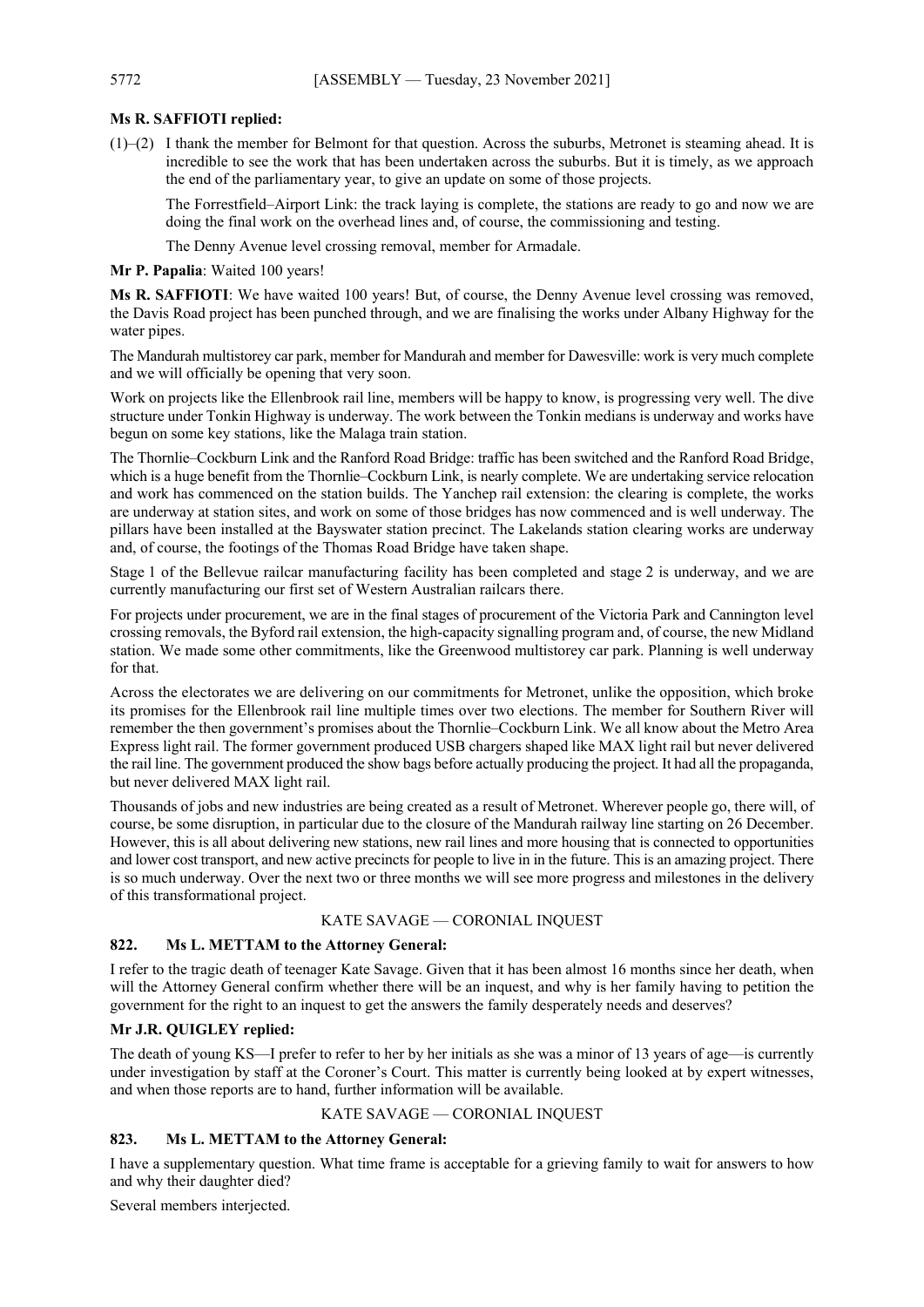#### **Mr J.R. QUIGLEY replied:**

I will not foreshadow the inquiries that are being undertaken by expert witnesses and I will not detail who those expert witnesses are, but there is a very thorough investigation into the circumstances leading to KS's tragic death. Also, in the meantime, there has been a review of the circumstances leading up to KS's death by the Office of the Chief Psychiatrist, who, as the member knows, in December last year published a 59-page report on the circumstances leading to it.

#### EMERGENCY SERVICES FLEET

#### **824. Mr H.T. JONES to the Minister for Emergency Services:**

I refer to the McGowan Labor government's commitment to supporting our emergency services personnel and keeping our communities safe. Can the minister update the house on how this government's \$140 million investment in expanding our emergency services fleet will help not only protect our community, but also support local businesses and local jobs?

#### **Mr R.R. WHITBY replied:**

Absolutely. I thank the member for Darling Range for his question and for his advocacy and strong support for the emergency services, including the volunteer responders in his electorate. We know it is a very large electorate where bushfire is a threat. I know that the member is very interested in this issue.

It is true that this government has announced a new fleet of firefighting appliances in the last week or so. It is part of a commitment of \$140 million of investment in firefighting emergency vehicles and a flood rescue boat. We are entering the busiest time of the year for our frontline crews and we believe that they deserve the very best equipment and vehicles. The new state-of-the-art vehicles and the flood rescue boat will power their lifesaving work during bushfires, cyclones, floods and rescues. Of the \$140 million worth of vehicles, which amounts to 140 new vehicles, 30 per cent will be out on the front line by Christmas. By this Christmas, those extra vehicles will be on the road, with the vast majority in regional Western Australia. The next generation fleet includes the 4.4 Broad Acre tanker, a primary firefighting appliance, especially for rural areas. This comes with a four-cab chassis option so that emergency services personnel in each of the locations throughout Western Australia can choose the right appliance that suits local conditions. We also have the general rescue utility, a brand new vehicle for the State Emergency Service. It is very excited about that vehicle. There are also flood rescue boats for rescuing people from floodwaters. I was in Collie and Eaton recently. Collie has taken possession of one of those flood rescue boats, giving it a bit of a trial in the local Collie River. They may or may not have taken fishing equipment but they assured me it was a professional test of the new vehicle's capacity! There is also a new light tanker fire truck—a very fast and mobile firefighting vehicle—which is getting rave reviews.

This new fleet has improved safety features. It is all about listening to volunteer and career firefighters who have to live and work with and operate these vehicles. They have had a big input into the design. The majority of these vehicles are being manufactured in our own backyard. They are being manufactured under a \$125 million investment in local emergency services manufacturing. All the light tankers and the 4.4 Broad Acre tankers are manufactured by Frontline Fire and Rescue Equipment in Malaga and Collie. Believe it or not, fire trucks will be hitting our streets with a "Made in Collie" stamp on the side. I am sure lots of proud members and former members of Collie will be rejoicing in that. The McGowan government is creating local jobs while delivering the next generation of emergency services vehicles as part of the government's continued investment in emergency services to keep our community safer. This is a great outcome for Collie; it is a great outcome for emergency services and it is a great outcome for all of our state.

**The SPEAKER**: The Deputy Leader of the Opposition with the last question.

CORONAVIRUS — INTENSIVE CARE UNITS — REGIONS

#### **825. Mr R.S. LOVE to the Minister for Health:**

I refer to the COVID-19 emergency plan of the Australian Medical Association (WA), which calls for a planned escalation of care for regional COVID patients. Is it the government's intention that regional COVID patients be treated at home or in regional hospitals, noting that Bunbury has the only regionally based intensive care unit, or will they be transferred to metropolitan hospitals?

#### **Mr R.H. COOK replied:**

I thank the member for the question. Obviously, it is our hope that anyone who contracts the disease will be the beneficiary of a vaccination, double dose or boosted, if necessary, and will have the opportunity to access antivirals, which should be available sometime in early January. Our hope is that very few people who contract the disease will then need to be hospitalised. If they are hospitalised, obviously, it is our fervent hope that early care for that patient will not see their symptoms progress to the need for ICU care.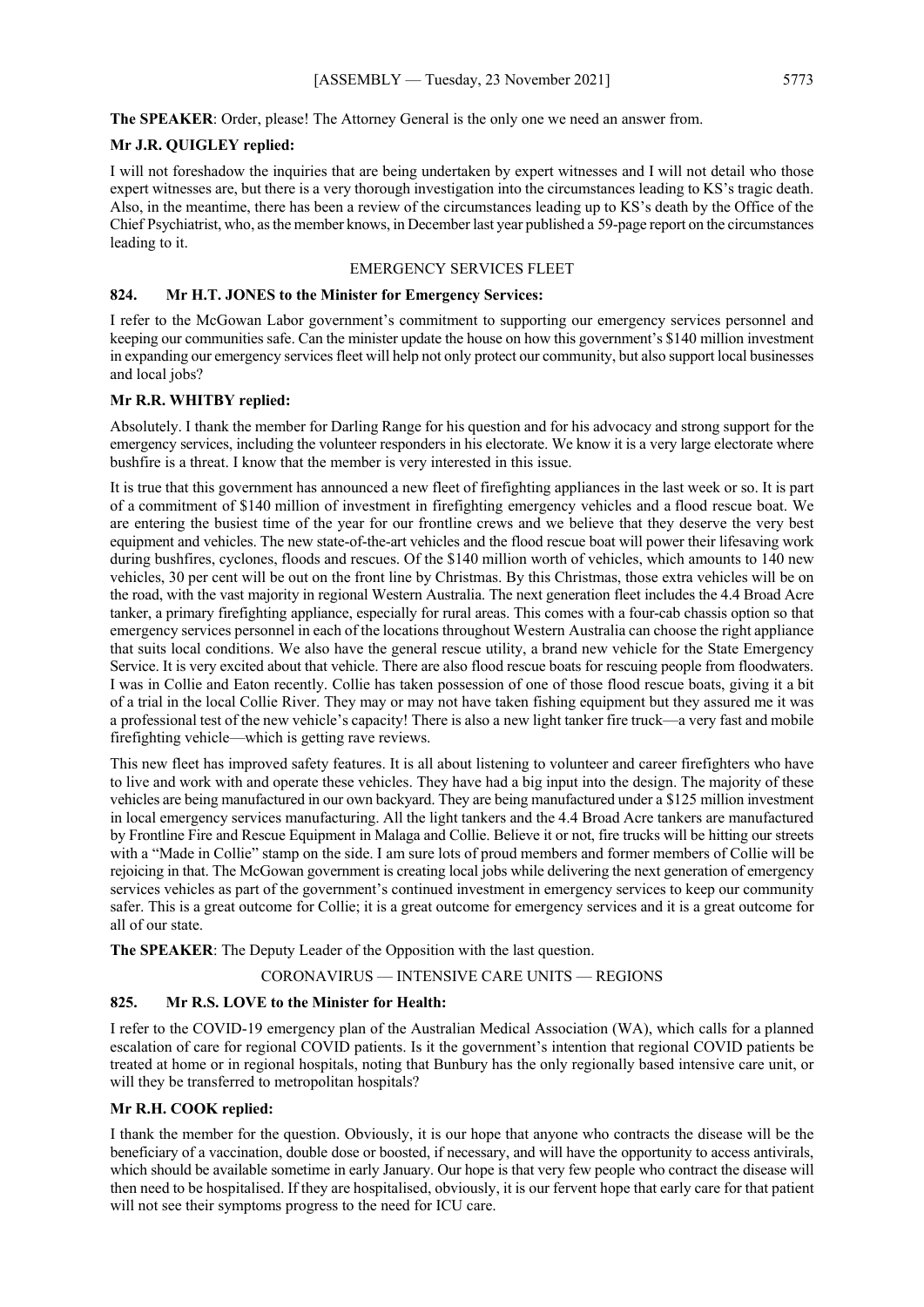For the large part, patients will be able to be cared for in a hospital setting without the need to escalate them to an ICU setting. If that is the case, we have very well drilled and understood protocols with our ambulance transport services in the Royal Flying Doctor Service and St John Ambulance and are in a position to make sure that those people who are tipping into a critical state are transferred to an ICU facility in the metropolitan area to receive the very highest level of care.

As the member observed, we do have an IC unit at South West Health Campus. That would be one option, of course. But, by and large, those patients who need the very highest level of care in an ICU setting will be transferred. As I said, we have done a lot of work in our preparation to make sure that we have the necessary protocols, personal protective equipment and resources, particularly in relation to staffing, so that we can respond to any challenges that the COVID-19 pandemic throws at us.

I think that our hospitals, particularly our regional hospitals, have responded extremely well in the early days of this pandemic, and I know and I have confidence that they will once again do us proud in the event that the disease does make its way into our regional communities.

#### CORONAVIRUS — INTENSIVE CARE UNITS — REGIONS

#### **826. Mr R.S. LOVE to the Minister for Health:**

I have a supplementary question. Does the minister agree with the Australian Medical Association (WA) that if the plan is for patients to be treated in regional areas rather than be transferred to metropolitan hospitals, they face a higher risk of death?

#### **Mr R.H. COOK replied:**

Unfortunately, Madam Speaker, the member was too busy rehearsing his supplementary question to actually listen to my answer to the original question. Of course, the AMA is correct. If our intention is to treat people with acute and chronic symptoms in relation to COVID-19, a regional hospital setting is not the appropriate place. As the AMA said, if that is our plan, we need to do something about it. It is not our plan. Our plan is to transfer patients who are experiencing acute symptoms to an ICU setting in the metropolitan area where we have the expertise, specialities and resources. By and large, we believe that because people have been vaccinated and because we will also have access to the very latest in antivirals by the time it comes into our community, that will put Western Australia in the best possible position to respond.

**The SPEAKER**: Members, that concludes question time.

#### **PAPERS TABLED**

Papers were tabled and ordered to lie upon the table of the house.

#### **COVID-19 RESPONSE LEGISLATION AMENDMENT (EXTENSION OF EXPIRING PROVISIONS) BILL (NO. 2) 2021**

*Returned*

Bill returned from the Council without amendment.

#### **LEGISLATIVE ASSEMBLY — CORONAVIRUS — MANDATORY VACCINATION**

#### *Notice of Motion*

**The SPEAKER**: Can I suggest that people pay close attention to this one.

**Mr D.A. Templeman (Leader of the House)** gave notice that at the next sitting of the house he would move —

That —

- (1) In order to protect the health and safety of members and parliamentary staff and to give effect to the Chief Health Officer's published health advice, this house requires members of the Legislative Assembly attending the chamber, Parliament House or the Legislative Assembly Committee Office to be fully vaccinated during a lockdown or similar restrictions.
- (2) Members must provide proof of their first and second COVID-19 vaccine doses, or proof of a valid exemption, to the Clerk by 31 January 2022.
- (3) Unless otherwise ordered, any member who has not complied with the requirements set out in paragraph (2) is determined to have failed to comply with an order of the house and therefore is suspended from attending the chamber, Parliament House and the Legislative Assembly Committee Office during a lockdown or similar restrictions.
- (4) If a member who is suspended under paragraph (3) provides proof of their first and second COVID-19 vaccine doses, or proof of a valid exemption, to the Clerk, their suspension is immediately lifted.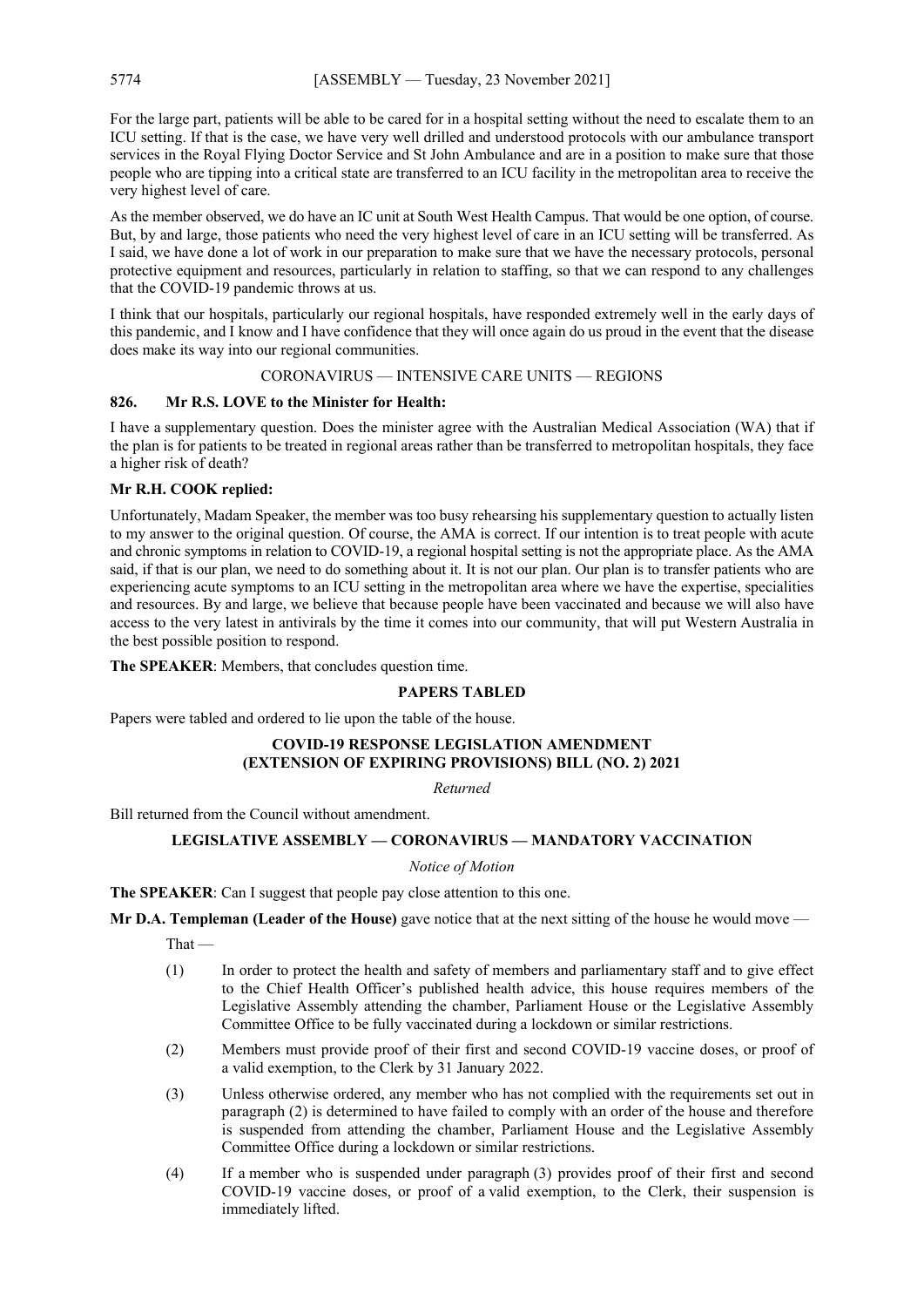- (5) For the purposes of this resolution:
	- (a) "COVID-19 vaccine" means a vaccine to protect a person against SARS-CoV-2 that has been registered or provisionally registered by the Therapeutic Goods Administration;
	- (b) "proof of their first and second COVID-19 vaccine doses" means forms of evidence approved by the Chief Health Officer; and
	- (c) "proof of a valid exemption" means forms of evidence approved by the Chief Health Officer.
- (6) The Clerk:
	- (a) must ensure all information provided under this resolution remains confidential and is stored securely; and
	- (b) must destroy all information provided under this resolution at the end of the session or an earlier time determined by the house.
- (7) The house may agree to further resolutions to:
	- (a) vary or amend this resolution; or
	- (b) provide for arrangements for sittings in 2022 based on health advice.

#### **BILLS**

#### *Notice of Motion to Introduce*

1. Firearms Amendment Bill 2021.

Notice of motion given by **Mr P. Papalia (Minister for Police)**.

2. Parliamentary Commissioner Amendment (Reportable Conduct) Bill 2021.

Notice of motion given by **Ms S.F. McGurk (Minister for Child Protection)**.

#### **McGOWAN GOVERNMENT — PRIORITIES**

*Notice of Motion*

**Ms M.J. Davies (Leader of the Opposition)** gave notice that at the next sitting of the house she would move —

That this house condemns the Labor government for its abuse of power, using its majority to manipulate parliamentary processes instead of focusing on and prioritising the needs of Western Australians.

Several members interjected.

**The SPEAKER**: Members! Order, please!

#### **CORONAVIRUS — VACCINATIONS**

*Matter of Public Interest*

**THE SPEAKER (Mrs M.H. Roberts)** informed the Assembly that she was in receipt within the prescribed time of a letter from the Leader of the Opposition seeking to debate a matter of public interest.

[In compliance with standing orders, at least five members rose in their places.]

**MS M.J. DAVIES (Central Wheatbelt — Leader of the Opposition)** [3.02 pm]: I move —

That this house notes the findings and recommendations in the Auditor General's report *WA's COVID-19 vaccine roll-out* and the *AMA (WA) COVID emergence plan* released last week and condemns the Labor government for failing to prepare or adequately invest in our health system or the state's vaccine rollout.

This government went to the last election with billboards and I recall them well. They were plastered all over the state saying, "We'll keep you safe." That mantra, "We'll keep you safe", was repeated at every opportunity. At every media conference and every policy launch and with every dollar spent by the Labor Party, it was saying, "We'll keep you safe." It was a four-word statement that rolled off the tongue of the Premier, the Minister for Health, his ministers and the candidates. Eight months later, the government is struggling because a four-word media grab is no longer enough to get it through the daily press conference. For five years, this health minister has been in charge of a system that is now in crisis. In an independent report, the Auditor General now says that not enough has been done in relation to the plans, which were the responsibility of the WA Country Health Service and the Department of Health, to roll out our vaccine program.

It turns out that the questions that the opposition has been asking about our failing health system for the last nine months, and the four years before that, and the vaccine rollout this year are actually justified and reasonable. Despite the first paragraph of the report that the Premier chose to read, but ignored the remainder, the Auditor General says that there were many holes in the Department of Health's processes, which were overseen by the Minister for Health and the Premier because they inserted themselves in every single part of this process, which were inadequate. That is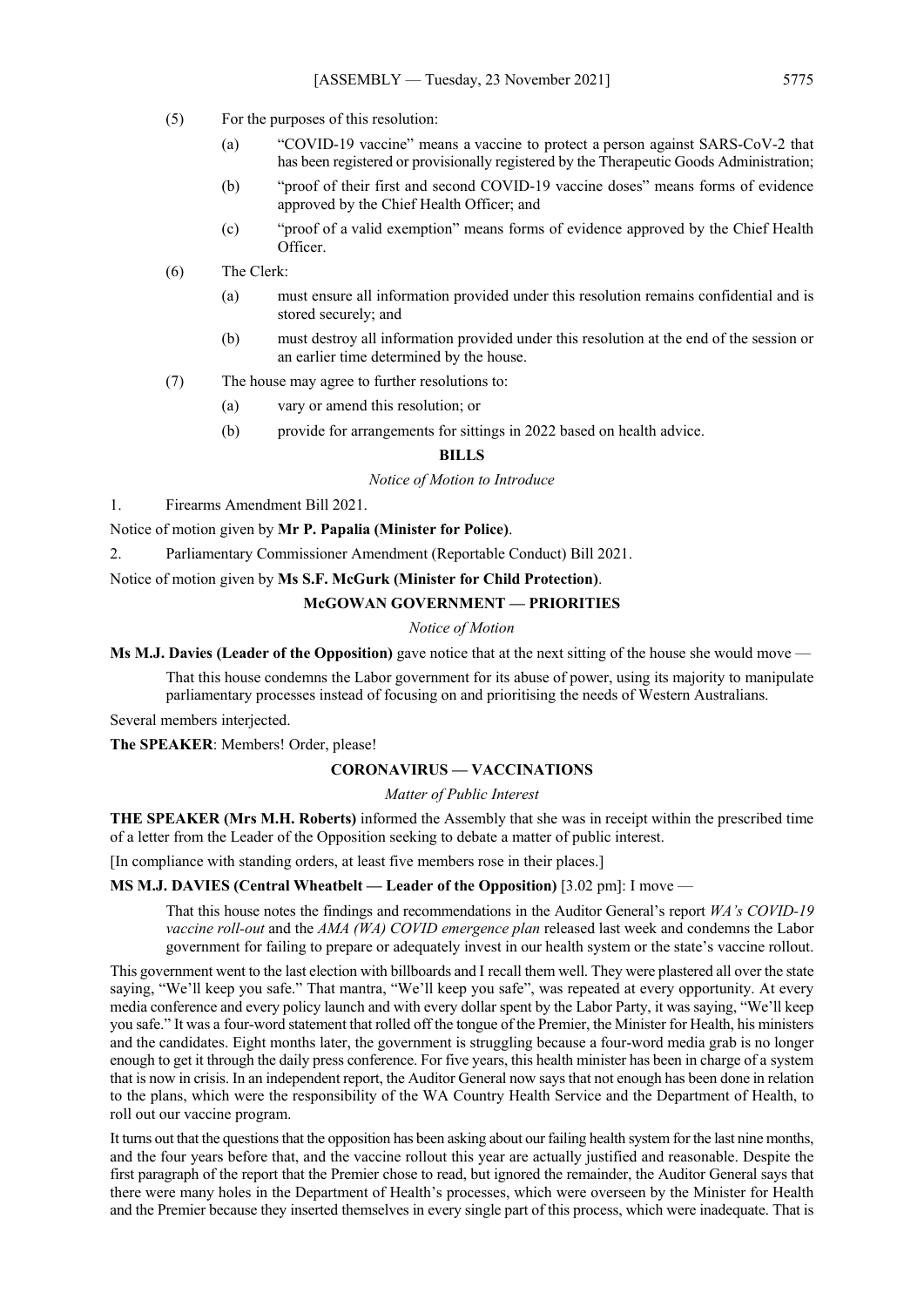why we are racing towards the deadline at the end of the year, trying to get the cohorts that were always going to be difficult to sign up to get vaccinated and to stay ahead of the curve that we know is coming, because our health system will not cope. The Minister for Health's response to the shadow Minister for Health's question on Albany Health Campus today shows how ignorant the government is about the concerns of the people who work within our health service, and the concerns within the community in general. We did not need to go down to Albany and rally up more than 100 people; they were flocking to our stand at the Albany Show and wanting to come along to the forum so that they could raise their real and valid concerns about the state of Albany Health Campus. We could have done that in Bunbury. We have had conversations with people who are concerned about the state of the hospital in Wyndham, but we still have the two issues that the government needed to do its absolute best on: managing our health system and rolling out the vaccine program. The government has been shown to have completely missed the mark.

This is a government that is starting to believe its own spin: say it, and it will be so. I do not think the community is prepared any longer to accept the four-word slogan: "We'll keep you safe." There are so many questions, and now the Auditor General's report reveals that there are gaps and we are now racing against time, because the government chose to rely on spin instead of doing the hard work itself. No-one could stand up and say, hand on heart, that this health system is not in crisis. We have record ambulance ramping; code yellows and code blacks; and staff leaving the profession because they are overworked, under-resourced and under-appreciated. The government's own data shows that, but we do not need to rely on that, because people are flocking to our offices and calling us to say exactly that—that they are concerned about their health and safety because they are not supported and because the government has not resourced our hospitals appropriately.

There have been cancellations of elective surgery, and more and more people are sharing their stories about their experiences of being in emergency departments with hardworking staff, and they can see that our health staff are under pressure. They are reluctant to criticise the doctors and nurses in the system, but they know that their own health is being compromised because there simply are not enough people on the ground. I know for a fact that Wyndham Hospital is operating at one-third the complement it is supposed to. It is supposed to have nine nurses on deck but it has only three, and an emergency call has been put out to try to get people up there. The paramedic the Minister for Health talked about previously who was offering support—it might not have been the Minister for Health; it might have been the Department of Health—has also left. This is not a sign of a healthy health system. That is the legacy of this government and the five years during which the Minister for Health has overseen a system in crisis. It cannot possibly survive another threat, yet it has been made so much more difficult because the government failed to make sure that the vaccine rollout was done appropriately. We have a system on its knees with regard to our hospitals, whether it is in Albany, Bunbury, Geraldton, Wyndham or Kalgoorlie. That is the legacy left by the Minister for Health.

I turn now to the Auditor General's report and its findings on the vaccine rollout. I want to reflect upon some of the messages in the Auditor General's presentation last Thursday when the report was tabled. I went along to the briefing and took notes. The question I asked in question time about there being a shameful gap came directly from the Auditor General and reflected the fact that there are vulnerable cohorts in our state who have been overlooked or let down because the government did not have strategies in place to make sure they were dealt with.

I noted during the briefing that there is no evidence to show that the state government has been aggressively asking the commonwealth government for data to assist in its efforts to target vulnerable cohorts as part of the vaccination rollout. The Auditor General basically said that the state government should have been on the commonwealth government's tail, asking for the data it was collecting so that it could target its messaging and actions more specifically. The Auditor General said that the government focused on the low-hanging fruit instead of targeting the cohorts that are hardest to vaccinate, which tend to be the most vulnerable. It failed to maintain a focus on those who are most at risk. It failed to maintain the laser-like focus that was required to get those people over the line. After changes were agreed to between the commonwealth and state government in March—we all acknowledge that there were changes and that the goalposts changed—it was identified by government that it needed to clarify and document the new roles and responsibilities, but it did not do this. That is what the Auditor General said.

I will look at the findings. The Department of Health and this government set an 80 per cent target for double-dose vaccination, but they are silent on the higher risk subgroups. On page 8 of the report, the Auditor General states -

… the Department has not been specific about whether achieving the target —

That is, 80 per cent —

requires consistent coverage across cohorts, including those who are clinically vulnerable or hard to reach, and geographical areas.

They are questions we have been asking in this place and it turns out they were perfectly reasonable. The Auditor General has made a finding that has somewhat muddied the waters in trying to maintain a focus on getting those people over the line. The report states —

**Roles and responsibilities were not clearly defined**

**The WA Implementation Plan focussed on the early phases of the program, but key roles and responsibilities beyond Phase 1a were not set and key actions are still not done**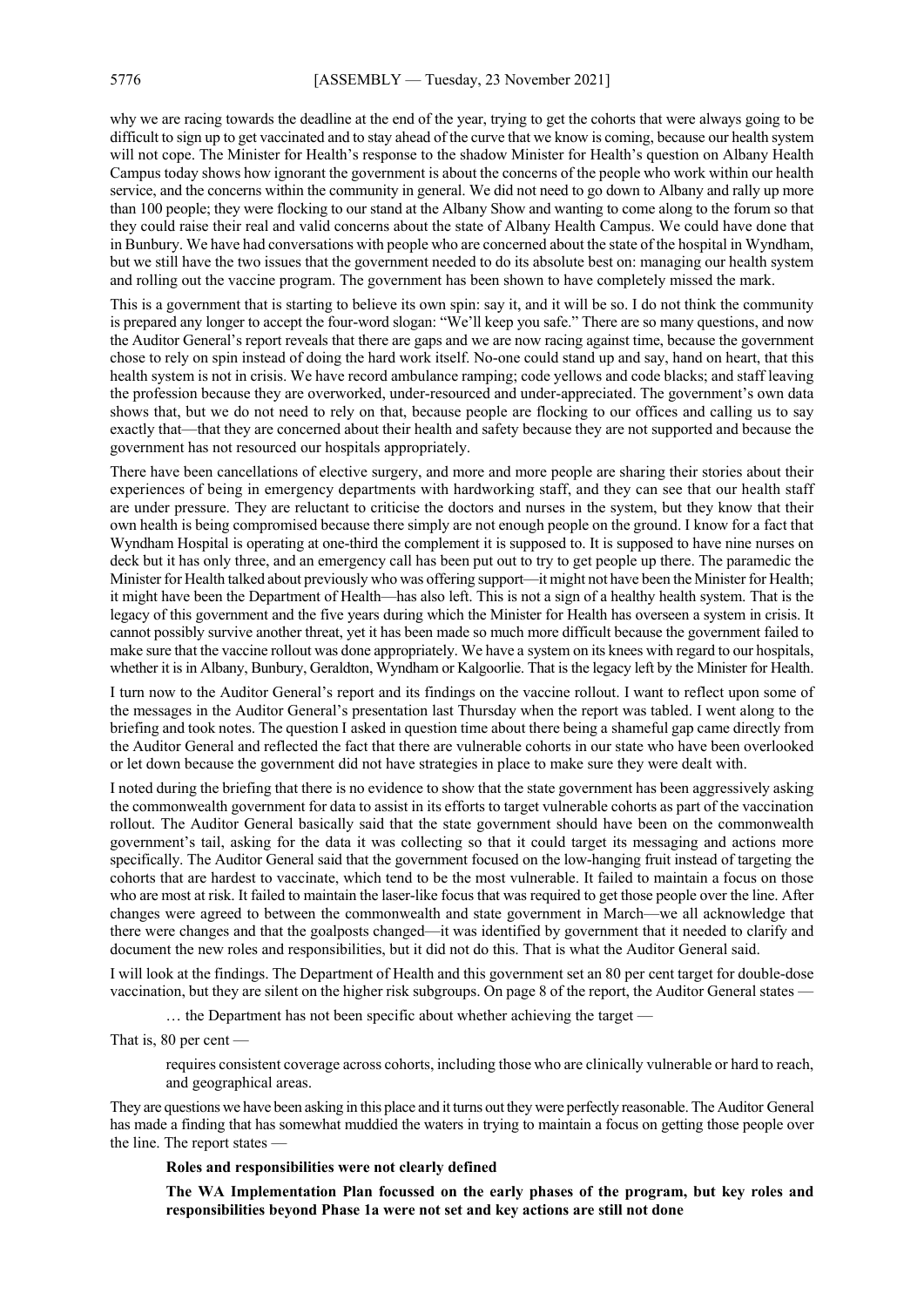They were not articulated and the WA implementation plan had not been updated since March 2021. It continues —

The WA Implementation Plan lists several outstanding issues including clarity of responsibilities and definitions for population cohorts, some of which remain unactioned at the time of this review.

### …

#### **The national strategy changed, which increased the State's responsibility, but plans were not updated**

This minister and this government are not asking the right questions of the department. They are the questions that this minister should have been asking when those decisions were made. He failed to do that and the outcome is that vulnerable cohorts have been left stranded. It is very concerning.

In question time, there was quite rightly a question around increasing the number of Aboriginal people who are vaccinated and getting this done in a very short period. At the time of the report on 9 November, only 31 per cent of Aboriginal people in Western Australia were reported as being fully vaccinated. That was not just in the regions. That was in the metropolitan area, where statewide clinics were rolled out. One of the comments made by the Auditor General was that, although hesitancy has been a problem, accessibility is more of a problem. The report goes through the decision to put a clinic at Claremont Showground but makes the observation that, after that, no detailed analysis of other locations was undertaken, despite the department's research showing that accessibility was one of the key issues that needed to be overcome.

There are some fairly damning findings in this report, which show that the Department of Health and State Health Incident Coordination Centre are obviously operating under pressure. The minister and the Premier consistently say that they are doing everything they can, but they were not asking the right questions and the buck stops with them. Why were those questions not asked of the department, especially when they were being asked by the opposition, the media and the public? The minister was not asking the department. The Auditor General's report says that the minister failed to do enough. He failed to ask the right questions. He failed to push the department and the State Health Incident Coordination Centre to plan and prepare. That has left this state hurtling towards a requirement to open up, with a real risk of COVID coming into our community, which has low vaccination rates in some of our most vulnerable cohorts and populations in Western Australia. It is an absolute disgrace.

**MS L. METTAM (Vasse — Deputy Leader of the Liberal Party)** [3.14 pm]: I rise to support the motion, which states —

That this house notes the findings and recommendations in the Auditor General's report *WA's COVID-19 vaccine roll-out* and the *AMA (WA) COVID emergence plan* released last week and condemns the Labor government for failing to prepare or adequately invest in our health system or the state's vaccine rollout.

I turn to the government's lack of preparedness for the COVID-19 vaccine rollout and for when COVID-19 inevitably comes into the community. Nowhere is this lack of preparedness more evident than in our health system. It is a particular concern in our regional areas, something we have raised a number of times in this house. It has now been 21 months since the beginning of the pandemic, and the Premier has been well supported for the government's approach in stopping COVID from coming into the community. This government has failed to ensure that our hospital system is able to accept and support patients on a day-to-day basis and that our health system is better prepared for when COVID hits. It has been 21 months since this government said it just needed time to prepare so that our hospitals were battle-ready for the inevitable COVID storm. The government bought 300-odd ventilators but then sat back and closed the border, relying on Western Australians to do the heavy lifting. That is what we have seen. There has been no real planning on where the beds will come from or where specialist staff will be required to operate intensive care unit beds. I refer to the recent report in the *Medical Journal of Australia* that notes that WA has the lowest number of ICU beds in the country—fewer than we had 12 months ago. That again points to a lack of planning under a government that has had the gift of time to prepare. We saw an eleventh-hour commitment last month, finally, after a budget and an opportunity to invest in beds in our regional areas. There was a commitment by the government on 3 November for the healthy funding boost to further increase WA's hospital capacity. I quote the media statement —

- \$400 million investment to further expand the capacity of WA's health system
- Includes ... an additional 270 beds ...

We ask the questions: Why did it take so long to see such a commitment? Why was it not until today that the modular beds were announced for Bunbury? Where is the commitment for Albany? The announcement of 332 beds provided for in the recent state budget did not provide any additional beds for regional WA. We know the health system is on its knees, but we are seeing imminent service failure across our regional areas. The reason there was such a good show of support to hear concerns in Albany recently was that we have a health system on its knees. It is extraordinary that when the minister was asked about this in the house today, he had yet to provide any commitment for bed capacity for Albany. That has seen patients and health workers feeling under-supported and forgotten. As I stated, of the 332 beds announced in the budget, not one is in the country health service—not one. That raises questions.

Our regional health workforce is under extraordinary pressure. As the Leader of the Opposition has stated, in Wyndham the hospital services have been cut. Wyndham was operating with nine nurses and now is down to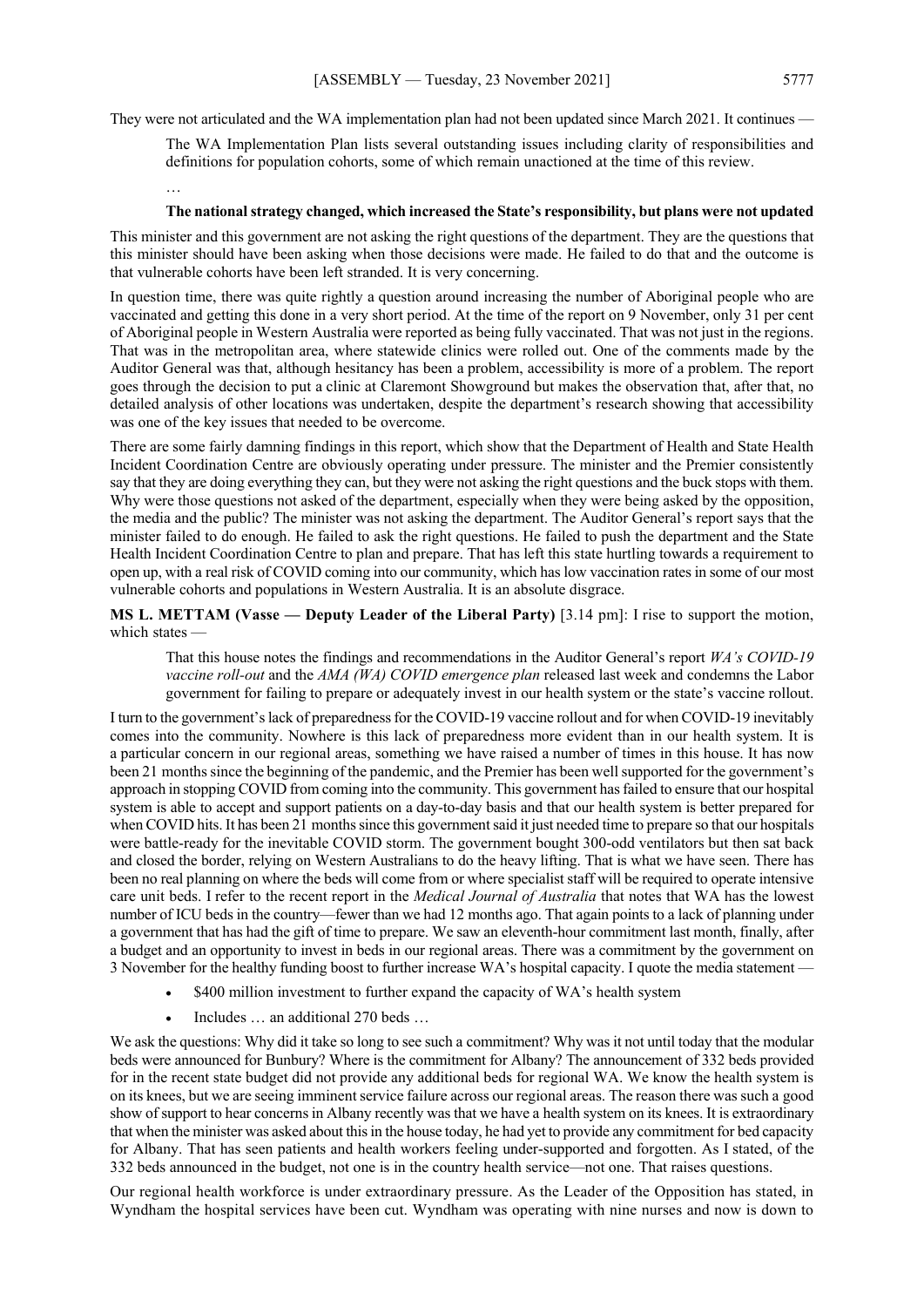just three. Hours are being reduced. When we are meant to be battle-ready for COVID, we are seeing cuts to services across regional WA. That is quite an extraordinary and unforgivable situation. Patients in those areas in Wyndham have to travel an hour to Katanning -

**Ms D.G. D'Anna**: Kununurra.

**Ms L. METTAM**: My apologies; they have to travel to Kununurra for those services. Hours have been reduced to daytime only. That is completely unacceptable. We know the situation in Wyndham is not unique. We heard concerns in Derby and Halls Creek. We heard not just concerns from patients about the fact that staff feel unsupported in their working environment, but also that only 47 per cent of health workers feel supported in their workplace.

Just one in three feel comfortable speaking up. They have also raised a range of issues with the lack of safety of hospital accommodation. I point to some comments made by WA Country Health Service chief executive, Jeffrey Moffet, yesterday —

… further cuts to opening hours and services at regional hospitals may be considered as the government continues to battle a critical shortage of health workers across the state.

In reference to Wyndham, he said —

… staffing at a number of other regional hospitals was being monitored week-to-week due to similar issues.

He also said —

"If we need to reduce service levels, or we need to chance access to certain services, then that's what we'll do."

Those who have been holding the fort have been doing an incredible job. The opposition applauds the fantastic work of our health workers, but how long can they continue to do more with less? They are doing double shifts and working overtime in an organisation that they feel does not have their back and is not supporting them.

I presented a grievance in this place just last week about Bunbury Hospital at South West Health Campus. Further to the comments about cutting services, there have been rolling cuts to elective surgery at Bunbury Hospital since July, with whole lists of category 2 and 3 procedures cancelled. One surgeon had their whole list of category 1 surgeries cancelled. I must state that those surgeons were absolutely disgusted with the response from the Minister for Health, who again tried to deflect attention away from this and stated that I had been untruthful with the information I had provided in the grievance. It was absolutely the case that the health workers at Bunbury health campus were told that one operating theatre would effectively not be in operation for the month of November and that there would be further ongoing cuts as well. It is a damning situation when we are meant to be battle-ready for COVID, particularly considering the ongoing concerns of health workers and surgeons about the implications of delaying surgery and the impacts on the health and wellbeing of patients. Many patients have been told that their surgery cannot be rescheduled until April at the earliest, and, even then, it might be a maybe as well.

I point to Albany Health Campus. The minister's assertion in response to a Dorothy Dixer in this place last week was extraordinary; he said that great things were happening at Albany Health Campus, and that the McGowan government was backing it because the campus supports the people of Albany. We heard in this place today that the McGowan government is not backing the community of Albany. We heard that one budget has passed and another \$400 million has been committed, but that not one new bed has been committed for Albany Health Campus. That is extraordinary, given the pressures there that we are hearing about. That is why the opposition supports the WorkSafe investigation into Albany Health Campus. More than a hundred people turned out, including representatives from the Australian Medical Association and the Australian Nursing Federation, and they had a very different opinion on the situation and the state of resources at Albany Health Campus. They were all in agreement that the staff are doing a fantastic job under extraordinary circumstances. However, according to the most recently accessed health worker survey, only 25 per cent of Albany staff believed that the decisions and behaviours of senior management were consistent with their organisation's values, compared with 54 per cent across the WA Country Health Service; only 25 per cent of workers believed that the organisation cared about their health and wellbeing; and only 19 per cent of Albany Health Campus staff believed that the organisation was making the necessary improvements to meet their future challenges. That was certainly reflected in the Minister for Health's response today. It goes on. The morale is dire. The opposition certainly supports the Albany community.

I turn now to the *AMA (WA) COVID emergence plan*. It backs up these concerns. The AMA believes that country Western Australians will face a higher risk of death in the event of a COVID outbreak, and that there has been a lack of planning. The AMA plan states

• There must be a plan for escalation of care and transfer of critically ill and ventilated patients from the country.

It states also —

• The WA Government should consider providing additional medical and nursing support to rural hospitals …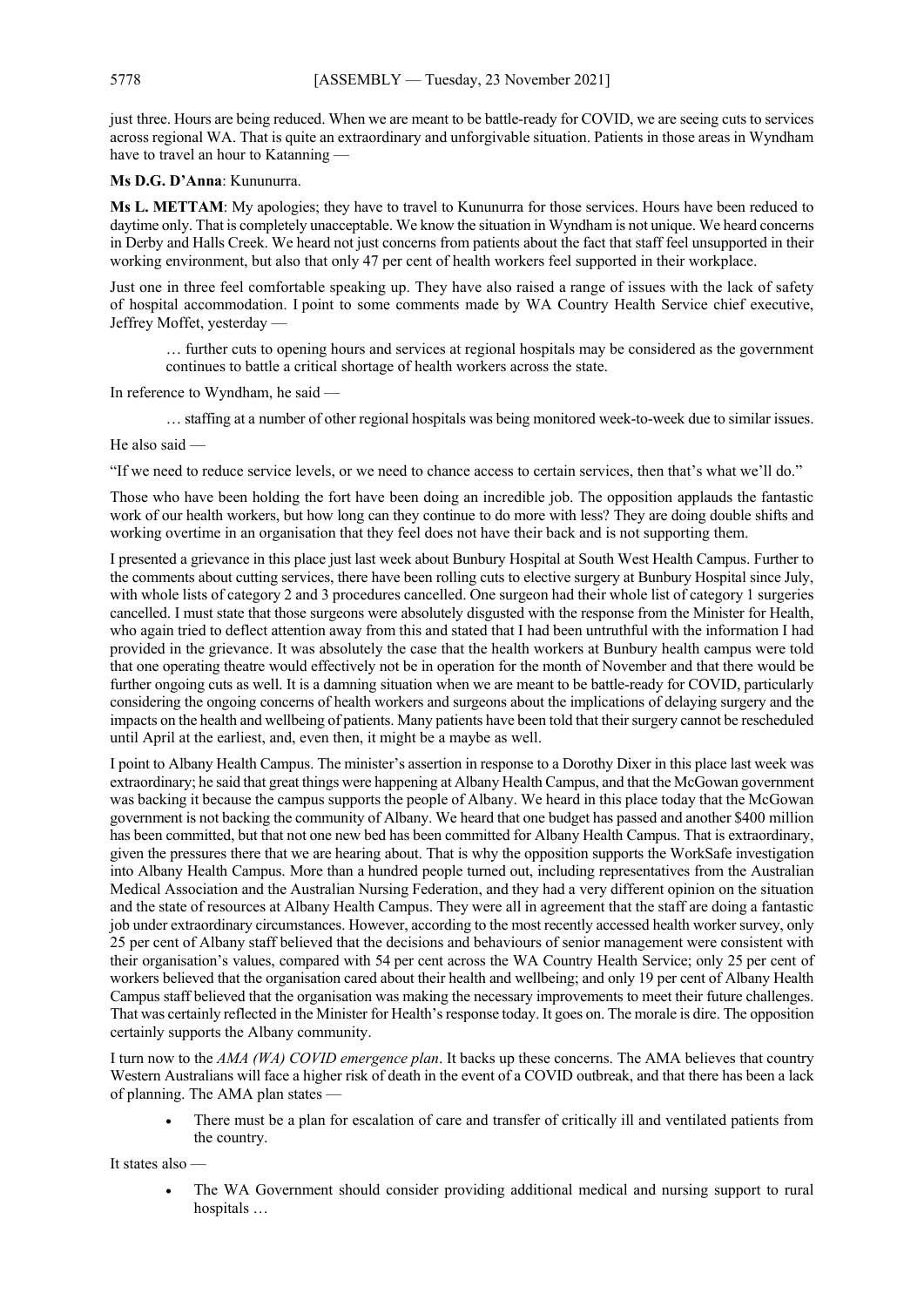The AMA plan also points to the need to set a date for reopening for fully vaccinated people, to encourage vaccination. It states —

• The WA Government has the most up-to-date information on modelling data and should be the body that sets dates.

It is interesting that the AMA has called for a specific reopening date and has linked that to the impact on the vaccination rate.

None of these issues should come as a surprise to the minister. These issues are all rational and practical, and, in most cases, foreseeable. It is worth pointing out that the AMA also states —

• A more compassionate border should be enacted now for fully vaccinated individuals with appropriate pre-travel testing, testing on arrival, and while in quarantine.

We certainly believe that our state can facilitate and support this. As I have stated, these are very rational and foreseeable issues. It is unfortunate that the government has been focused on crushing and killing the virus but has been doing very little to properly prepare our health system. That is why we support this motion. It is extraordinary that there are still significant gaps in the government's response, as exposed by both the report of the Auditor General and the AMA's emergence plan.

**DR D.J. HONEY (Cottesloe — Leader of the Liberal Party)** [3.27 pm]: I rise to strongly support this important accountability motion. It is interesting that in this term of Parliament, we are seeing a government that does not think the opposition should exist. It does not think there should be any opposition. It does not think we should ask questions. The government thinks we should be a cheer squad for its mismanagement of its portfolios, in particular the health portfolio.

We know that Western Australia started off in a strong position. Why has Western Australia been in this strong position?

**Ms S.E. Winton** interjected.

**Dr D.J. HONEY**: For a start, Australia is an island nation. The whole of Australia has done well, much better than the rest of the world. This state is isolated. We also have the good fortune that we have the financial capacity to close borders and sustain lockdowns. The opposition has said consistently that we support the government in those moves. However, unfortunately —

**Ms S.E. Winton** interjected.

*Point of Order*

**Mr V.A. CATANIA**: Mr Deputy Speaker, the member for Wanneroo continually interjects and is annoying everyone in this chamber. Can you please tell her to cease?

Several members interjected.

**The DEPUTY SPEAKER**: Members!

**Ms J.J. Shaw** interjected.

**The DEPUTY SPEAKER**: Member for Swan Hills!

Several members interjected.

**The DEPUTY SPEAKER**: Members! The point of order will be heard in silence. Thank you very much. There is no point of order. Carry on, Leader of the Liberal Party.

#### *Debate Resumed*

**Dr D.J. HONEY**: The simple reality is that this government has wasted the gift of time. We have had a precious gift in this state. Members can debate who they think is responsible for that precious gift. That precious gift is that we have had time to prepare for when our borders will eventually be opened. We all know the reality of that, and this is now being discussed widely and publicly; that is, when the borders reopen—eventually they will but we are not quite sure when—we know that we will have COVID in this state and that that will put more pressure on our health system. The government has had an enormous period of time to deal with this. I go back two Februarys to when this virus inflicted itself on Australia and Western Australia. The government has had all that time, but it has not done it.

I reflect on what other members have said in this house about the vaccine rollout. The simple reality is the government was slow with the vaccine rollout and we are constantly seeing this finger-pointing—blaming someone else. It was interesting hearing the Premier say today that his government will work with the commonwealth; that it is not going to politicise it. All I have heard in this chamber up until this point is the Premier blaming the commonwealth and politicising it, saying it is the commonwealth's fault that remote communities do not have the correct vaccination rate. We have consistently said: do not finger-point, do not blame; get out there and do it. It has taken until now for the Premier to get out there and do it. That is the problem—it has squandered the gift of time that we have had in relation to vaccinations and vaccine rollouts.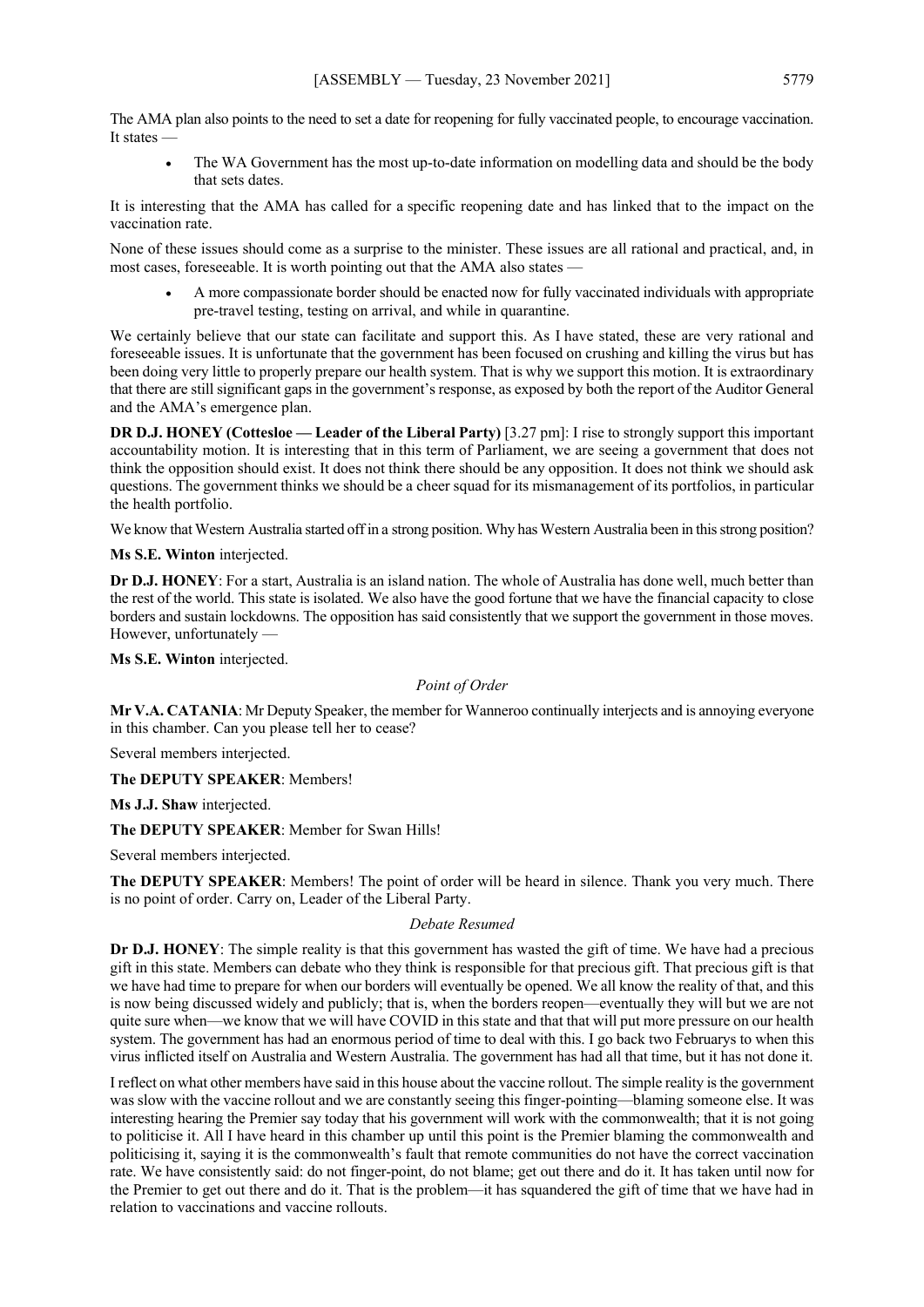There is a cruelty to all this, which relates to the pressure that regional health services are under. That cruelty, as outlined by both speakers, is around the impact on people. I attended the nurses' rally earlier this year and spoke to nurses at Perth Children's Hospital. It was distressing talking to them because they are simply so distressed; they are under so much pressure. They take their jobs seriously. They have been put under pressure because the government has not resourced this service properly. We saw a panicked reaction by the government a little earlier this year. All of a sudden it realised we had a crisis in the hospitals and it was going to spend money. The trouble is that in its first four years the government was boasting that it was cutting money to the hospitals. It did not do it with any sophistication; it just cut the budgets and said, "You cope!" The hospitals were run down, the resources in the hospitals were run down, and a number of trained staff were run down, and then the government came in at the eleventh hour and said, "We are going to spend all this money to solve this problem." We know the likelihood that that will happen is very, very low. We do not have the people and we do not have the time. It is likely the border will soon reopen and that our hospital system will be under enormous pressure. We will see the cancellation of not just elective surgery, but really important surgery, to deal with that increased hospital load. That is all because the government has squandered the gift of time that we had.

Members can debate who they think was responsible for that and congratulate who they think was responsible for that, but it was the government's duty to use that time to prepare our hospitals and this state for the time when the borders reopened because we all knew that was going to happen. Now it is imminent. By the time we come back to Parliament next year, there is a fair probability that the borders will be open. The truth is the government squandering the gift of time is the reason people in Western Australia will suffer, and they will suffer in our hospitals.

**MR R.H. COOK (Kwinana — Minister for Health)** [3.32 pm]: It is the last week of the Legislative Assembly for the year and it shows! At the end of the day —

#### **Mr V.A. Catania** interjected.

#### **The DEPUTY SPEAKER**: Carry on, minister.

**Mr R.H. COOK**: I get the impression their hearts are not in it. They want to carry forward the narrative. They wanted to find a report that was hypercritical and would undermine the government, but all they found was the Office of the Auditor General report, which pretty much gave qualified approval to the work done by the government, and the Australian Medical Association report, which emphasised a couple of points that it would differ on, but, by and large, said it would do things in a little more relaxed manner than the government. Ultimately, by and large, it commended the government for its approach in keeping people safe.

As the Leader of the Opposition observed, we said that we would keep people safe, and that is what we have done. One Western Australian has contracted COVID-19 from within Western Australia and, sadly, passed away. That record is reflected almost nowhere else in the world in an advanced and developed economy. It is an extraordinary record achieved by the people of Western Australia with their efforts to keep themselves safe by following all the best health advice. One person lost their life. If we had listened to the Leader of the Opposition and opened our borders when she said she wanted them to open, potentially thousands of people would have lost their lives, as we have seen in New South Wales. As we saw in New South Wales -

#### **Dr D.J. Honey** interjected.

**The DEPUTY SPEAKER**: Leader of the Liberal Party, you have had your say; it is the minister's turn to respond. You might not like what he says, but he has the ability to respond.

**Mr R.H. COOK**: The opposition called for us to open the border and the government resisted, because, as the Leader of the Opposition reminded us today, we said that we would keep Western Australians safe, and we have. We absolutely have and we will continue to do so. We will only open up when it is safe to do so. We have a plan that has been worked through by the departments and is based upon expert modelling by the Department of Health. We know when beds will be needed. We know what we have to do to keep Western Australians safe so we can have a soft landing with the disease in our community. We accept that that will happen, but we have kept Western Australians safe. This is one of the safest places in the world. We have kept our promise. The Leader of the Opposition today accused us of not keeping our promises, but we have kept our promises. When the disease has come into our community, such as with the Bondi outbreak, we have crushed it and stopped it in its tracks. We have made sure that Delta has not dealt our community a fatal blow.

I remind the chamber that thousands of people on the east coast have lost their lives. It has devastated communities and destroyed economies and lives. We do not want that in Western Australia. We have been at pains to emphasise to the people of Western Australia that it is important to get themselves vaccinated, because this is a disease of the unvaccinated. Between June and October, over 1 000 people in New South Wales went into intensive care units— 1 015 to be exact. Of those 1 000 people, only 47 were fully vaccinated. The vast majority of people in ICU in New South Wales hospitals were not vaccinated. This is the disease of the unvaccinated. Of those 47 vaccinated people, the average age was 82 years. They were already immunocompromised or had comorbidities and unfortunately succumbed to the chronic symptoms associated with COVID-19.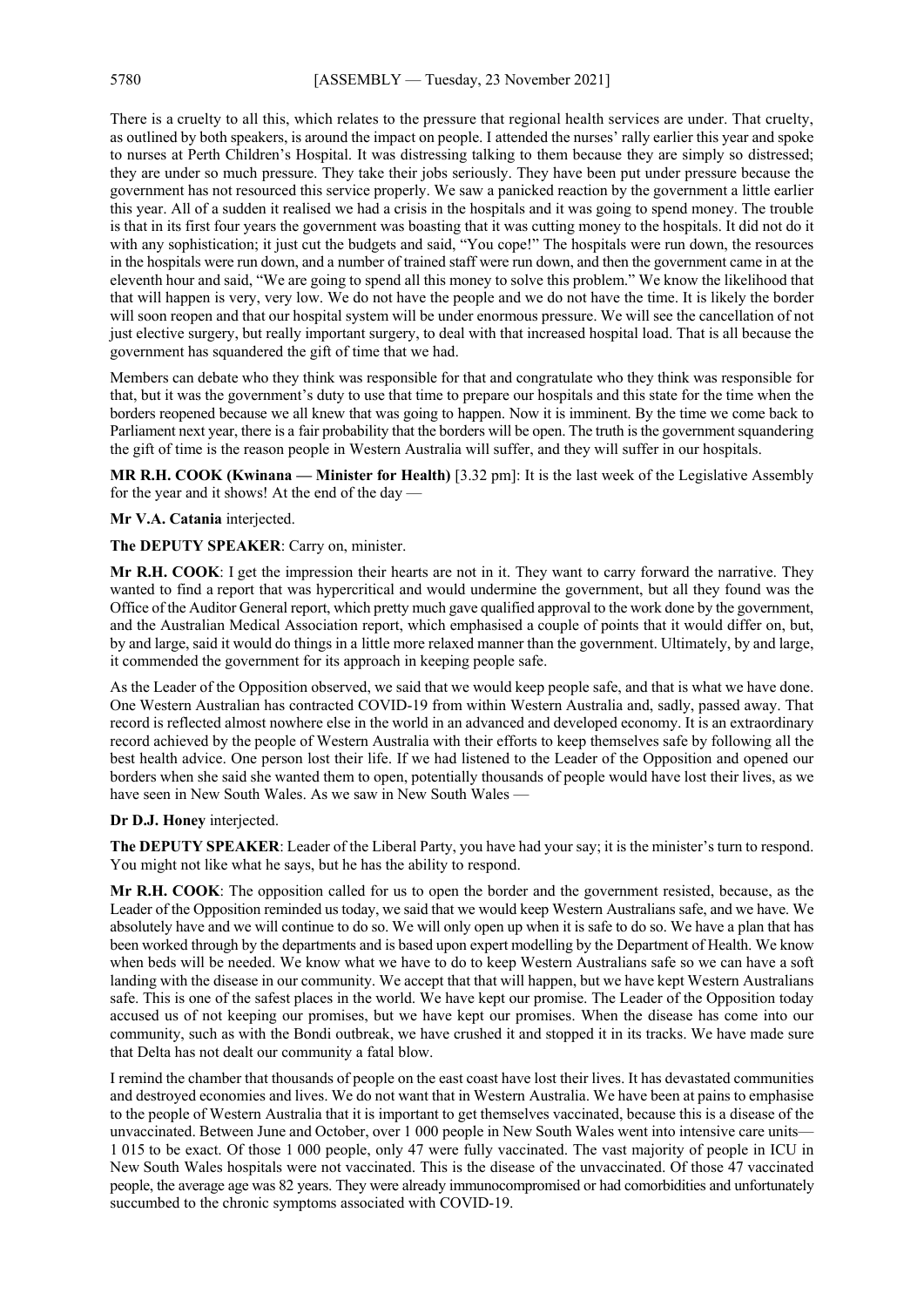But that is not Western Australia's story, Deputy Speaker. Western Australia's story is one of being confident and making sure that we stop the disease in its tracks when it comes into the state—that is, until we can open up safely, at a 90 per cent vaccination rate. I am sorry if that is inconvenient to the Australian Medical Association. I am sorry if the AMA thinks we should be opening up our borders before we get to a 90 per cent vaccination rate, but that is what we are doing because it is part of our plan to keep Western Australians safe. It is a plan the government is determined to deliver on. The AMA made some observations about the treatment of patients in a regional setting, and I clarified those points in response to a question in question time today, so let us just dispense with this nonsense that somehow the AMA report is hypercritical of the government's handling of the COVID-19 pandemic or our plans to open up as part of the transition. It is not. It is a falsehood for the opposition to come into this place and make that allegation.

The Office of the Auditor General report provides a valuable insight into the frustrations that the government has felt about the vaccination program all the way along. The Office of the Auditor General said that we had constrained supplies early in the vaccine rollout and that we did not have insight into the weakness in our system. That is true. We did not get early vaccine supplies; they predominantly went to the east coast, where there was a massive outbreak, including many deaths. There were holes in the insights that we had into the vulnerable cohorts, particularly in culturally and linguistically diverse communities, because we were relying on commonwealth data through the Australian Immunisation Register, which it was not providing. As the Auditor General said, that data has only recently become available, and that has allowed us to make sure that we could nuance our vaccination program. We have always made sure that we had a very strong target of those vulnerable communities consistent with the supplies of vaccine that we had. Let us not forget that the commonwealth did not provide us with the supplies that we needed in the early days. It botched the ordering of the vaccine. It botched the rollout in aged-care facilities. It was found wanting in the work that it was doing under the national plan that it put in place. The work that it was doing in our Aboriginal communities was not sufficient. We obviously had to take a much more significant role to make sure that we could get better coverage in Aboriginal communities. At the moment, the vaccination rate in Aboriginal communities is rising at a faster rate than it is in our mainstream community. We are making progress, but the rate is, unfortunately, far too low. A lot of work has been done, and that work was acknowledged by the Auditor General in her report—a point that the opposition's analysis has of course overlooked today. I think the Auditor General made that very clear, under the rather trickily titled heading in the report "Conclusion". This is the primary finding of the Auditor General —

In an environment of uncertain supply and demand, the COVID-19 vaccination program in WA has been largely effective in delivering injections for the vast majority of people.

Yes, the Auditor General is there to find ways that that can be improved, but I am not quite sure how that earns us the honour of being condemned. Quite frankly, this opposition has been ignoring the facts and ignoring our answers, and has been coming in with the same debate day in and day out. It does not surprise me that it has overlooked the primary finding of the Auditor General. It does not surprise me that it has once again come in here to undermine the vaccination program. On 9 October, the Leader of the Liberal Party said that setting a target of 90 per cent vaccination before we started to open up this state was in fact saying that we had no plan to open up this state. He said that no significant jurisdictions in the world have achieved that level of vaccination—other than potentially Victoria, New South Wales and the Australian Capital Territory! He went on to say that given the appallingly low level of vaccination in Western Australia, the government knows that we will not achieve 90 per cent until sometime a long distance into—next year, probably into the second part of next year. Today we have a single-dose vaccination rate of over 85 per cent. In the coming fortnight, we will achieve a single-dose vaccination rate of 90 per cent and then, potentially, move forward from there. It will be a great outcome for the Western Australian community. It will not be easy to get to these final cohorts, but it is an outcome we are determined to drive home. With the support of the community and all those important institutions in our community such as Parliament, we will get there, but not, sadly, if people choose to undermine that process.

Of course, the other side has failed to promote the vaccine. The entire state is focused on increasing the vaccination rate, except for one important entity—that is, the Liberal Party of Western Australia. Despite the efforts of the Leader of the Opposition to promote the vaccination in her social media utterances, we have heard nothing from the Liberal Party. In fact, what we hear from the Liberal Party is the shadow Attorney General going out dog whistling to the anti-vaxxers, trying to provide comfort for those who are threatening the lives of the Premier and his family as a result —

#### *Point of Order*

**Dr D.J. HONEY**: That is a clear imputation under standing order 98. I suggest the words the member is using in alleging that Hon Nick Goiran is encouraging people to threaten the Premier are an absolute disgrace and an imputation on his reputation. They are utterly false.

Several members interjected.

**The DEPUTY SPEAKER**: Thank you, members! There is no point of order and there was no imputation by the minister. Carry on, please, minister.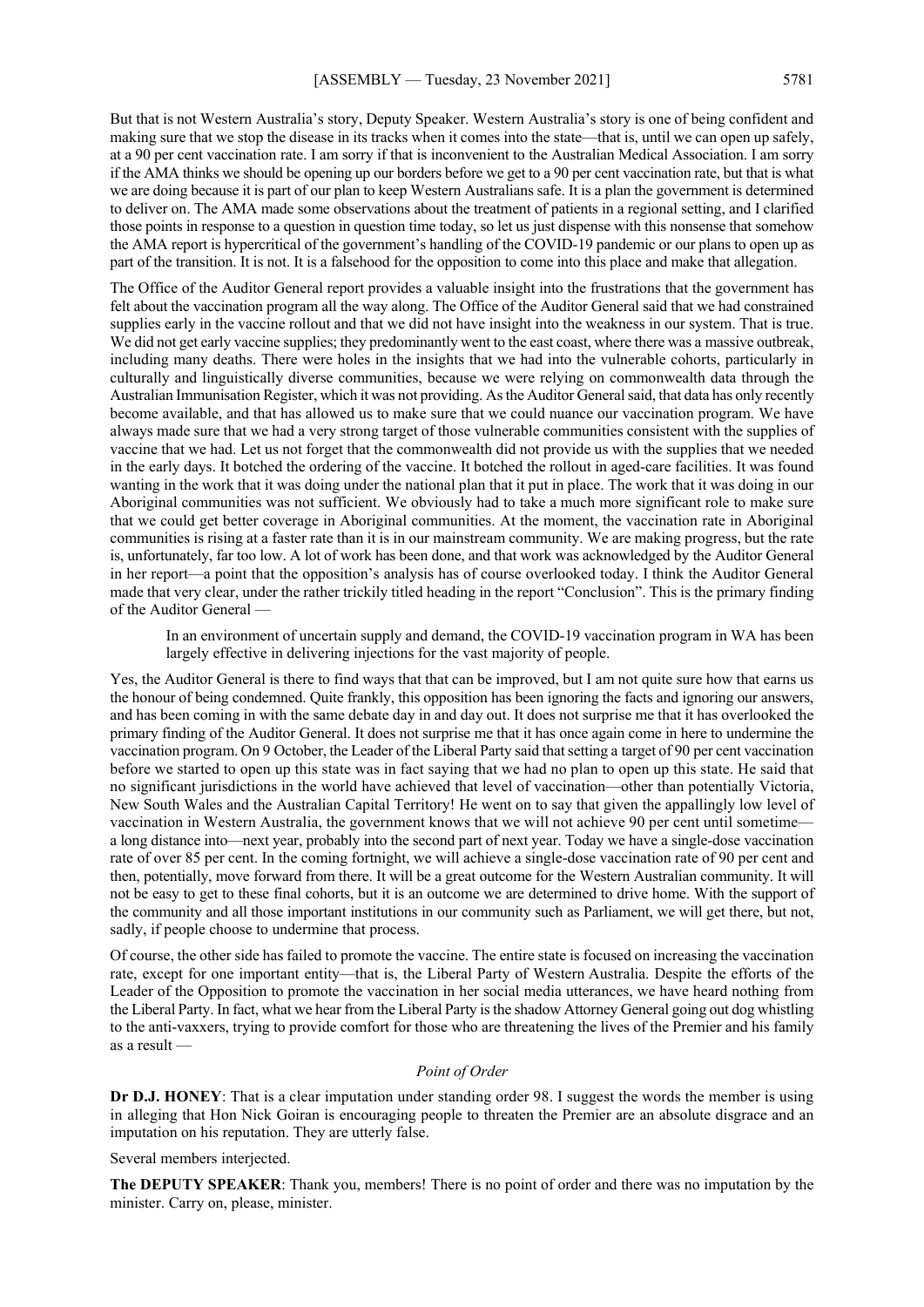#### *Debate Resumed*

**Mr R.H. COOK**: Thank you, Deputy Speaker. Hon Nick Goiran is no orphan in this. We need only look at Senator Canavan or maybe the Prime Minister to listen to other versions of this dog whistling, so I would not get too worried about Hon Nick Goiran. The member for Cottesloe might wonder about some of his staff as they stand out the front of Parliament House encouraging the protesters who were intimidating and harassing members of Parliament coming into this place.

**Dr D.J. Honey**: That is untrue.

**Mr R.H. COOK**: I saw it with my own eyes in the media that was covering events that day. "Good on 'em"; "Good on 'em", he said to those protesters. Many people in the Liberal Party, particularly the member for Cottesloe, are busy reading the WhatsApp messages from Mathias Cormann and Hon Nick Goiran. The member for Vasse is equally busy, but not too busy to promote the vaccination program. Members were shocked to hear that the member for Vasse, the shadow Minister for Health in the opposition, did not make a single social media post encouraging Western Australians to sign up. We highlighted this fact in Parliament last week. Surely, after once we had pointed this out, we would have seen the member for Vasse, the shadow Minister for Health, change her ways. She is chasing sharks in the south west in relation to school leavers, but she cannot bring herself to actually tell Western Australians to get vaccinated.

Yet again, I am in a position to advise the chamber that there has not been a single social media post, not a peep, encouraging Western Australians to get vaccinated, so I want to update the house from last week. The opposition health spokesperson has now had 296 Facebook posts this year.

#### *Point of Order*

**Mr V.A. CATANIA**: Under standing order 78, how is talking about the opposition's Facebook relevant to the motion moved by the Leader of the Opposition? This is about the health minister's failures.

Several members interjected.

**The DEPUTY SPEAKER**: Member for North West Central, thank you.

**Ms S.E. Winton** interjected.

**The DEPUTY SPEAKER**: Members! Member for Wanneroo, it is a point of order and it will be heard in silence. Member for North West Central, do not come back in here and try to stir everything up. There is no point of order. Carry on, minister.

#### *Debate Resumed*

**Mr R.H. COOK**: There were 296 Facebook posts this year and not a single one telling people to get vaccinated. The shadow minister has now had 322 tweets this year. How many of those tweets were encouraging people to get vaccinated, members? Zero. We have now seen from the shadow Minister for Health 618 social media posts or tweets this year and not a single one actually saying to people, "You know what, we should get ourselves vaccinated. Everyone do the right thing, get yourselves vaccinated." But we know that that is not a focus of the Liberal Party. They are too busy trying to walk both sides of the street. They want to encourage the extremists within the Liberal Party and keep them good. But they do not want to inflame Hon Nick Goiran because we know that he and Hon Peter Collier control the numbers, and the puppet over here, the member for Cottesloe, will be in trouble if he even criticises these things. We know that they do not want to say to people, "Get yourself vaccinated," because that would inflame the very people upon which they —

Several members interjected.

**Mr R.H. COOK**: This is not the Liberal Party of old; this is the Liberal Party of today—a bunch of extremists, dog whistling to the anti-vaxxers out there who are unable to do the right thing.

**Mr V.A. Catania** interjected.

**The DEPUTY SPEAKER**: Member for North West Central!

**Mr R.H. COOK**: The other side are a disgrace. They are not supporting Western Australians; they are supporting the anti-vaxxers and they should hang their heads in shame.

Several members interjected.

**The DEPUTY SPEAKER**: Members! Deputy leader!

**Mr R.H. COOK**: They should hang their heads in shame about their lack of support of Western Australians in the vaccination program. The McGowan government is employing more doctors and more nurses and has more beds than any state government in this state's history. We are making sure that we continue to grow our health services as we anticipate, under the modelling developed by the Department of Health, an increasing need for beds as a result of COVID-19 in the middle to the second half of next year.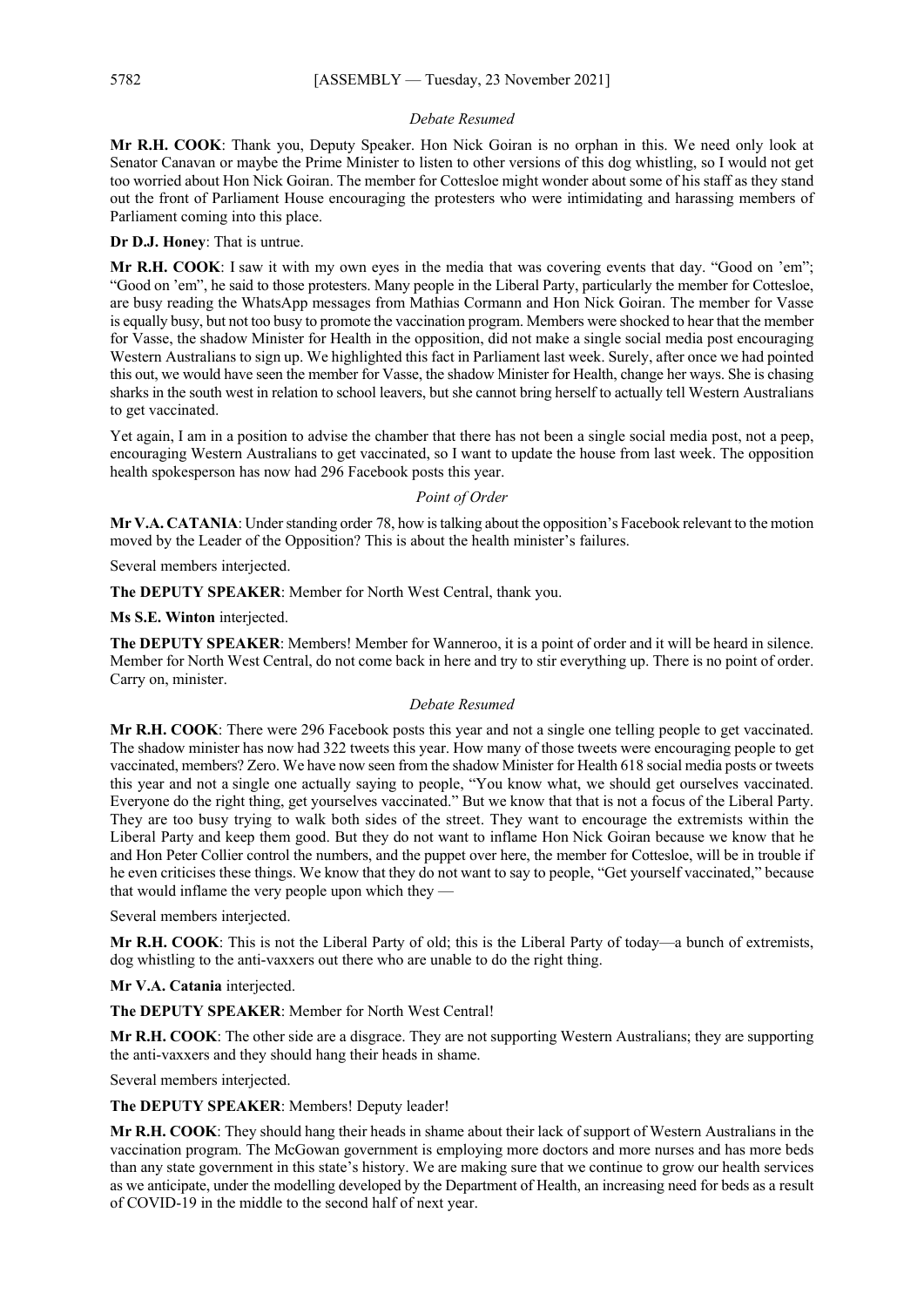That is the reality we are dealing with. That is why we have this \$400 million investment to create an extra 270 beds over the next 12 months as part of the process of getting ready for COVID-19. Those opposite can continue to drag people down and drag our health system down. We will continue to go out there and employ more doctors and more nurses to make sure that we have the health services as we transition to an open border. We will not listen to those who say that we should open up early. We will not listen to those who said Western Australians would fail to get themselves vaccinated, and now we have demonstrated that they are doing the exact opposite and Western Australians are rolling up to get vaccinated. We will not listen to those who continue to try to defend the anti-vax dog whistling of their Liberal Party colleagues. We will not listen to those who continue to come into this place, day in and day out, and ignore the facts, ignore the science, and just continue to try to pull down the McGowan government and its efforts to keep people in Western Australia safe.

The Leader of the Opposition in her opening remarks said it all: the McGowan government at the last election committed to keeping Western Australians safe. As we know, we have been outstandingly successful in working with the people of Western Australia to make that a reality. We will continue to work as we roll out our transition plan with the funding, resourcing and science, and with the help of the Western Australian people and not with the help of those opposite.

**MRS L.A. MUNDAY (Dawesville)** [3.53 pm]: I rise to make a comment on the matter of public interest today. The shadow Minister for Health asked whether we are battle ready for COVID. I think a one-dose vaccination rate of 85 per cent for people aged 12 years and over and a two-dose vaccination rate of 72.9 per cent for people aged 12 years and over at the moment puts us in pretty good stead to be battle ready. Before there were vaccinations for COVID-19, I was working as a paramedic in the back of an ambulance transporting COVID-positive people. Some people had come back from holidaying on the *Ruby Princess* and had brought COVID to Western Australia.

I remember sitting in the back of an ambulance, with my full gear and respirator on, transporting a gentleman to Fiona Stanley Hospital. He was absolutely terrified. His family was upset and scared. I remember taking him from his home, talking to him and having to say to his wife, "I'm sorry. You can't come in the ambulance because we transport people who have COVID on their own." COVID-positive patients do not get to bring their families members with them. They do not get to see them in hospital. People with COVID go into clinics with pressurised areas, and if they are very sick and they die, they die alone. I do not think that a lot of people have taken on board that if they have COVID, they will go into a hospital and say goodbye to their loved ones outside the hospital. They will not get the opportunity to hold their loved one's hand and they will die alone. Yes, there is FaceTime and opportunities to text and see people, but I do not think people understand that of the 19 people who died in Victoria today, 17 were not vaccinated, and they all would have died alone, other than being with the great nurses and doctors. A big difference that we need to understand between Western Australia and the rest of Australia is that we have had 12 days of COVID lockdown in total, whereas I think Melbourne was rated as having had the longest lockdown in the world. Correct me if I am wrong.

We are getting ready and we are getting supported. The Premier has given us a hospital package like no other that will keep us ready. The government has invested \$398 million to further expand the capacity of Western Australia's health system. That is a massive investment. We can do these things due to the fact that we have a fantastic economic situation. State-run vaccination clinics have been made available in more than 100 locations across Western Australia. We have had mass vaccination clinics and pop-up clinics, we have reached into workplaces and gone to schools and prisons, and we have partnered with organisations like Bunnings to make those sorts of things happen. We are making ourselves battle ready for COVID.

We have bolstered the federal government's rollout to Indigenous populations. My great friend the member for Kimberley told me that the Beagle Bay community is 90 per cent fully vaccinated. The Warmun community also has a high vaccination rate with the support of the WA Country Health Service. The staff at Beringarra have said that only five eligible community members have not yet been vaccinated. Our Indigenous population is being looked after and supported as best we can. We have supported the federal government. It was a bit slow, but it is on the uptake and we are continuing to support the federal government. We have had the Super Vax Weekend. The total number of vaccines administered at the state-run clinics over the Super Vax Weekend was 15 484 people, of which 1 580 were in regional clinics. The top three centres were at Joondalup, Claremont and Midland. The work the state has done to make us COVID ready is incredible.

I was a community relief paramedic at Wyndham and I played a big part in preparing the Indigenous population for COVID there. They have a lot of comorbidities that make them a lot more vulnerable, so it is really important that we join the federal government. I appreciate the Minister for Health's work in making sure that we are doing the best for our Indigenous population.

From a health perspective, I think the Leader of the Opposition mentioned that the community paramedic in Wyndham was leaving. I have just been speaking to his wife. Apparently, he is on relief for nine weeks, on a well-earned holiday break. He is not leaving the area; he is leaving for a holiday.

Several members interjected.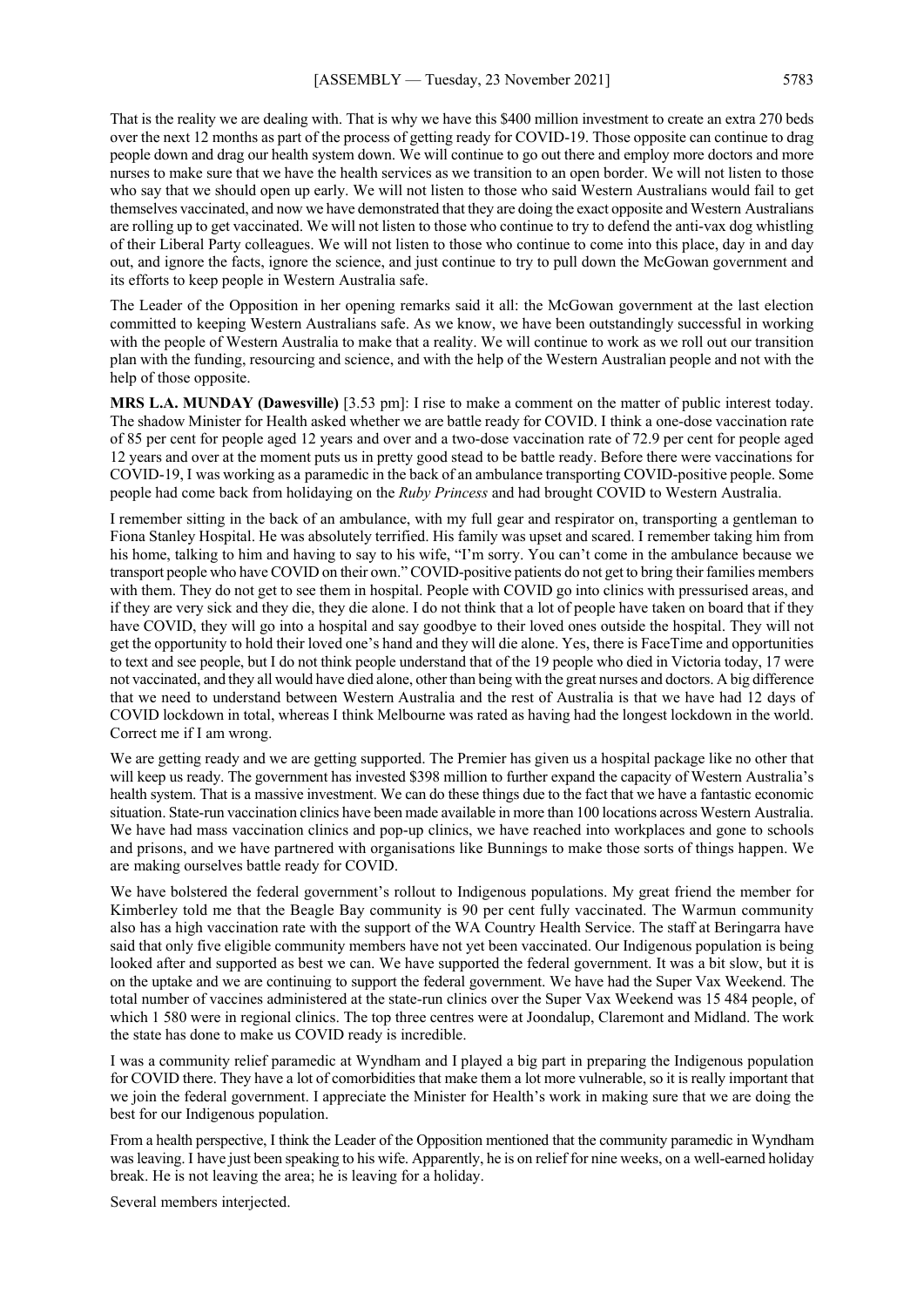**Mrs L.A. MUNDAY**: He is all good to go. He is on a well-entitled break.

**Mr V.A. Catania**: Is there someone there now?

**Mrs L.A. MUNDAY**: Yes. He is still there at the moment, but relief will be coming for the nine weeks while he is on leave.

Several members interjected.

**The DEPUTY SPEAKER**: Order, members!

**Mrs L.A. MUNDAY**: Of the 270 new beds that are coming in —

**Mr V.A. Catania** interjected.

**The DEPUTY SPEAKER**: Member for North West Central!

**Ms M.J. Davies** interjected.

**The DEPUTY SPEAKER**: Leader of the Opposition!

**Mrs L.A. MUNDAY**: We have 270 beds costing approximately \$206.8 million coming into WA, albeit, like the Minister for Health said, the tertiary hospitals will take COVID patients because regional hospitals do not have the pressurised units to take care of people. I know from a regional perspective that if it were my loved one, I would want them to have the best treatment, and if that is in a tertiary hospital, so be it. The Royal Flying Doctor Service will provide its support and the ambulance service will provide support by taking people to the places where they will receive the best care.

**MR S.A. MILLMAN (Mount Lawley — Parliamentary Secretary)** [3.59 pm]: I want to thank the member for Dawesville for eliminating some more Liberal Party lies. I am astounded at the incredible hypocrisy of the motion that has been brought to the house by the opposition. On the face of it, it appears that this motion criticises the way in which the state government is handling the vaccine rollout. This is from an opposition that has provided comfort and support to the anti-vaxxer movement.

#### *Point of Order*

**Mr R.S. LOVE**: That is just an outrageous comment. Mr Deputy Speaker, I ask that you ask the member to withdraw that. That is an imputation that we have actually acted in a particular way that we have not.

**The DEPUTY SPEAKER**: Deputy leader, there is no point of order. Carry on, member.

#### *Debate Resumed*

**Mr S.A. MILLMAN**: The shadow Attorney General, the person who would become the chief law officer in the land should this rabble win the next election, has posted on his social media encouraging anti-vaxxers with his hashtag "rule of law" and his definition of "coercion". This is outrageous and disgraceful behaviour. This is exactly the sort of behaviour that we have come to expect from the Liberals and Nationals.

**Dr D.J. Honey**: You're just telling lies.

Several members interjected.

**The DEPUTY SPEAKER**: Members!

**Mr S.A. MILLMAN**: Member, do you know Senator Gerard Rennick from the Liberal Party? Do you know Senator Alex Antic from the Liberal Party? Do you know Senator Concetta Fierravanti-Wells, Matt Canavan and Sam McMahon? These are all federal senators from the Liberal and National Parties who crossed the floor to vote with Pauline Hanson's One Nation to condemn the work that has been done, state and federally, to roll out the vaccine mandate. You are playing footsies with the far right. You are in bed with the fascists. You are supporting these people. Do you know what you should be doing? Unequivocally, you should be coming out and condemning these people.

Several members interjected.

**Mr S.A. MILLMAN**: I will come to the hospital system. Pat Dodson has condemned fringe Christian groups for promoting anti-vaccination propaganda in remote Western Australia, saying people who spread fear and misinformation around coronavirus vaccines are evil.

**Mr V.A. Catania**: Read the report.

Mr S.A. MILLMAN: I have read the report, member for North West Central. You are furiously wrong.

**The DEPUTY SPEAKER**: Member for North West Central, you were given such a long rein today. It is about to come to an end. Please stop doing it. Members of the opposition, you have had your say. It is now the government's time to respond. The member for Mount Lawley has the floor. Carry on, member.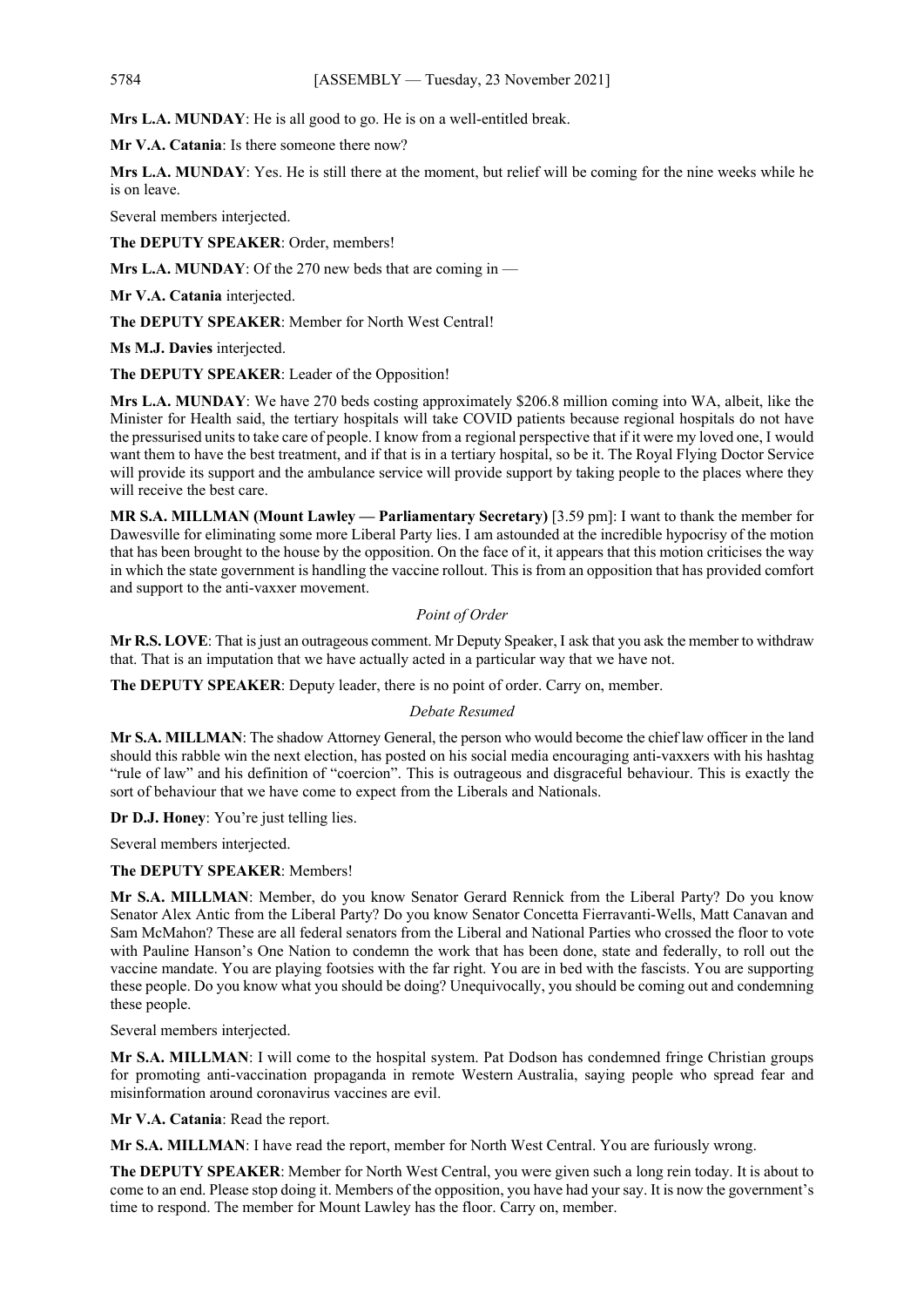#### **Mr S.A. MILLMAN**: I have read the report. Page 11 states —

The State also had the additional challenge of managing the impact of Australian Technical Advisory Group on Immunisation … advice around the use of AstraZeneca.

Aboriginal people were prioritised as a category for access to vaccines when AstraZeneca was at the forefront. It continues

The Department decided, following the announcement on the ATAGI advice, to cancel all AstraZeneca appointments —

Around 13 000 appointments had to be cancelled —

… for people aged under 60 on 18 June 2021. The impact of the change in advice was not limited to the affected age groups. Between May and August 2021, around 10,000 bookings for AstraZeneca were cancelled by people aged 60 to 69. This was despite ATAGI still recommending AstraZeneca for this age group. The change in advice led to hesitancy that has been a barrier to people getting vaccinated throughout the program.

These are the facts, members of the opposition. If we compound vaccine hesitancy with these born-again fringe Christian groups, which are exactly the sorts of groups that are represented by Hon Nick Goiran and Hon Peter Collier —

**Dr D.J. Honey**: By the Catholic Church?

**Ms R. Saffioti**: Did you hear what he said?

**Mr S.A. MILLMAN**: No, I did not hear it.

**Ms R. Saffioti**: Listen to it. Take the interjection.

**Mr S.A. MILLMAN**: What did he say?

**Dr D.J. Honey**: Like the Catholic Church and the Anglican Church. Is that who you are referring to?

**Mr S.A. MILLMAN**: No, because they have not done it. That is a fundamentally stupid interjection. Sorry, I am running out of time.

Archbishop Tim Costelloe came out and condemned the principal of the primary school who said, "We're not going to —

**Ms A. Sanderson**: That's leadership.

**Mr S.A. MILLMAN**: That is the sort of leadership we would love to see from the Liberal Party and the National Party. Stop giving a platform to Nick Goiran as the shadow Attorney General. Stand up to him, strip him of his portfolio and do the right thing. Get on side! Let us help "Vax the Outback". This is a campaign that Ernie Dingo is trying to run. This campaign is being run by the Liberal commonwealth government, and members opposite are not supporting it. I do not understand why not. Poor old Ernie Dingo is now experiencing violence and death threats from anti-vaxxers who are given comfort and support by people like Senators Gerard Rennick and Concetta Fierravanti-Wells and Hon Nick Goiran. It is a disgrace. Members opposite should be ashamed of themselves.

#### *Division*

Question put and a division taken, the Acting Speaker (Ms R. S. Stephens) casting her vote with the noes, with the following result —

#### Ayes  $(6)$

| Mr V.A. Catania | Dr D.J. Honey   | Ms L. Mettam            |                |
|-----------------|-----------------|-------------------------|----------------|
| Ms M.J. Davies  | Mr R.S. Love    | Mr P.J. Rundle (Teller) |                |
|                 |                 | Noes $(49)$             |                |
| Mr S.N. Aubrey  | Ms J.L. Hanns   | Mr S.A. Millman         | Ms R.S. Steph  |
| Mr G. Baker     | Mr T.J. Healy   | Mr Y. Mubarakai         | Mrs J.M.C. St  |
| Ms H.M. Beazley | Mr M. Hughes    | Ms L.A. Munday          | Dr K. Stratton |
| Dr A.D. Buti    | Mr H.T. Jones   | Mrs L.M. O'Malley       | Mr C.J. Taller |
| Mr J.N. Carey   | Mr D.J. Kelly   | Mr P. Papalia           | Mr D.A. Tem    |
| Ms C.M. Collins | Ms E.J. Kelsbie | Mr S.J. Price           | Mr P.C. Tinle  |
| Mr R.H. Cook    | Ms A.E. Kent    | Mr D.T. Punch           | Ms C.M. Tonl   |
| Ms L. Dalton    | Dr J. Krishnan  | Mr J.R. Quigley         | Mr R.R. Whit   |
| Ms D.G. D'Anna  | Mr P. Lilburne  | Ms M.M. Quirk           | Ms S.E. Winte  |
| Mr M.J. Folkard | Mr M. McGowan   | Ms R. Saffioti          | Ms C.M. Row    |
| Ms K.E. Giddens | Ms S.F. McGurk  | Ms A. Sanderson         |                |

Ms E.L. Hamilton Mr D.R. Michael Mr D.A.E. Scaife<br>
Ms M I Hammat Mr K I I Michel Ms I I Shaw Mr K.J.J. Michel

Ms R.S. Stephens Mrs J.M.C. Stojkovski<br>Dr K. Stratton Mr C.J. Tallentire Mr D.A. Templeman Mr P.C. Tinley Ms C.M. Tonkin Mr R.R. Whitby Ms S.E. Winton Ms C.M. Rowe (Teller)

Question thus negatived.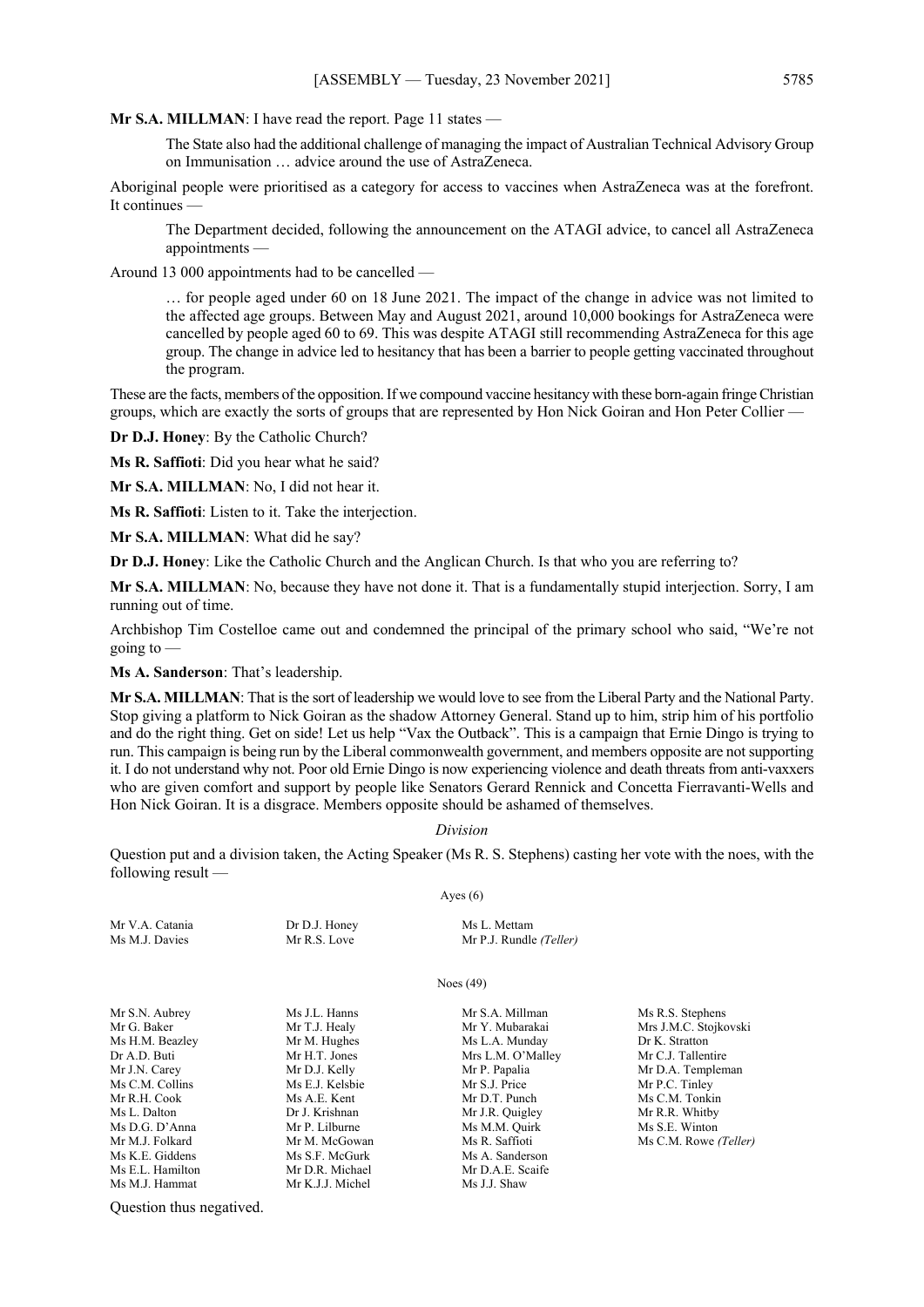#### **ABORIGINAL CULTURAL HERITAGE BILL 2021**

*Consideration in Detail*

Resumed from 18 November.

Debate was adjourned after clause 99 had been agreed to.

**Clause 100: Terms used —**

**Mr V.A. CATANIA**: Clause 100 refers to an impact statement. Will any landholder who owns a house or land greater than 1 100 square metres be required to complete an impact statement for tier 2 and 3 activities, and to whom do they submit the impact statement? What are the anticipated costs associated with this? How many impact statements does the government expect to be provided with by landholders per year?

**Dr A.D. BUTI**: If it is only a tier 3 activity, the landholder will have to do an impact statement, and that is part of the management plan. In regard to how many, who knows?

**Mr V.A. CATANIA**: I suppose that is the problem, minister. We are finding this out and we have had a few extra days to have a look at this bill and we want to be able to get some clarity, especially over the 1 100-square-metre rule that the government is putting in place. Land greater than 1 100 square metres will be required to provide impact statement. Can the minister explain, as an example, what is a tier 3 activity and how will it impact on property greater than 1 100 square metres? Can the minister give some examples?

**Dr A.D. BUTI**: Does the member know that at the moment under the current act there is no requirement? It can be for 40 square metres. The imposition of an impact statement after 1 100 square metres is more rigorous because at the moment there is no size limit for any land. Did the member know that?

**Mr V.A. Catania**: Did you know there's other —

**Dr A.D. BUTI**: No; I asked you a question!

**Mr V.A. Catania**: — rules and regulations that we do not know about that will be added to this?

**Dr A.D. BUTI**: What?

**Mr V.A. Catania:** We don't know the detail. Further question.

**The ACTING SPEAKER**: Member for North West Central.

**Mr V.A. CATANIA:** The minister keeps saying, "It is 1 100 square metres." Why is that the definition? Perhaps the minister can tell us why there is a definition of 1 100 square metres.

**Dr A.D. BUTI:** Does the member want to know why it is 1 100 square metres? It is because that is the pragmatic approach. At the moment the legislation recognises that owners of lots of less than 1 100 square metres will not have flexibility with regard to their lots. That is in line with what is required under fire management, which is 1 100 square metres. That is why it is 1 100 square metres. There are actually criteria and a reason why.

**Mr V.A. CATANIA**: With regard to impact statements, let us take the example of a farmer or pastoralist—someone who has some land. For activities such as the construction of a dam or a track, what will they have to provide in the impact statement prior to carrying out those activities on their property?

**Dr A.D. BUTI**: That is covered under due diligence, which we will get to at clause 102. It is not actually part of the impact statement. The member needs to follow the sequence of the bill. I cannot answer all his questions about impact statements if he just mentions impact statements under clause 100. He needs to follow the process. If there is no harm after they have done their due diligence, they will not need to do an impact statement. Follow it.

**Mr V.A. CATANIA**: The minister just said: if they have done their due diligence.

**Dr A.D. Buti**: What section of the act are you looking at?

**Mr V.A. CATANIA**: I am looking at the definition of "ACH impact statement", which states —

… in respect of a proposed activity that is intended to be carried out in an area, means a statement, prepared in accordance with the regulations, about the impact of the proposed activity on Aboriginal cultural heritage in the area;

If a farmer, for example, does their due diligence and there may be some Aboriginal cultural heritage on the property, does that mean that they will have to do an impact statement? Is that correct?

**Dr A.D. BUTI:** The process for consideration in detail is that we follow the legislation clause by clause. The member has referred to the definition of "ACH impact statement" under clause 100. That is a definition; it does not provide for the operational part of it. The member needs to look at other clauses to deal with that. When we get to the appropriate clause, I will give the member an answer.

**Mr V.A. CATANIA**: These are the questions that have been asked publicly of the Minister for Aboriginal Affairs, and he has failed to answer those questions. The minister is saying that he will be able to provide that information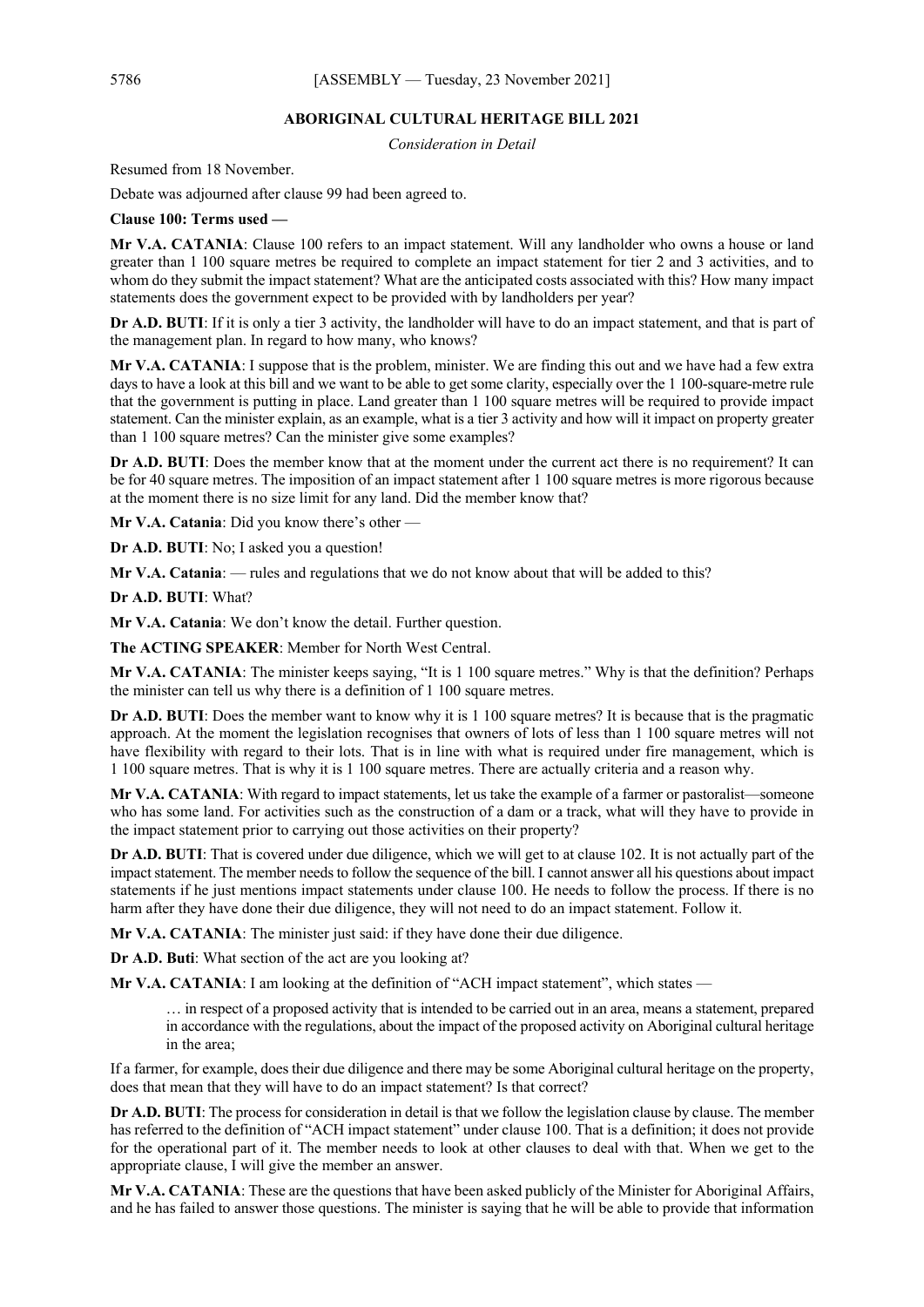when we get to clause 102. That information is actually quite critical to the farming and pastoral regions of Western Australia—a large proportion of Western Australia. We need to be able to know that detail because of the lack of consultation with farmers, pastoralists and local governments. We have since found out about the lack of consultation. We need a full understanding and appreciation of the impact this bill will have on landowners right across Western Australia. Whether someone's property is 1 100 square metres or they have hundreds or thousands of hectares of land, they will be subject to the same legislation as Rio Tinto and BHP. That is the issue. The government has failed to consult, and that is why it wants to rush through this legislation.

**Dr A.D. BUTI**: They are all currently subject to the same law.

**Dr D.J. HONEY**: By way of explanation, I have heard that comment being used before as a defence, and I have heard it said publicly around the

**Dr A.D. Buti**: What are you referring to?

**Dr D.J. HONEY**: I am referring to clause 100. This is my preamble, minister, and I can say what I like in it. The minister does not get to question me. I have never had a more offensive consideration in detail with a minister in my time in Parliament—never.

**Dr A.D. Buti**: Are the questions getting to you?

**Dr D.J. HONEY**: No, it is not getting to me. The minister has been rude and insulting to us the whole time, and it is unacceptable. I can tell members that Minister Johnston, who is a robust minister, and Minister Saffioti —

#### *Point of Order*

**Mr D.T. PUNCH**: This is not a question referring to any specific clause in the bill, Acting Speaker.

**Dr D.J. Honey**: I can do whatever I like in the preamble.

**The ACTING SPEAKER (Ms R.S. Stephens)**: Member, you must speak to the clause.

#### *Debate Resumed*

**Dr D.J. HONEY**: I am. Thank you very much, Acting Speaker. Those other ministers have never behaved like you and they are probably the most tribal ministers in this place.

**The ACTING SPEAKER**: Member, can I refer you to the clause.

**Dr D.J. HONEY**: You can. For exempt activity (b), can the minister please describe what those exempt activities are? Under "exempt activity" it reads —

(b) development of a prescribed type carried out in accordance with the *Planning and Development Act 2005*;

Can the minister give us some examples or explain further what those activities are, please?

**Dr A.D. BUTI**: At this stage, it is a prescribed type so they will be prescribed in the regulations.

**Dr D.J. HONEY**: Thank you very much. What are some examples of those types of activities, minister? I am not trying to be cute. I am trying to ascertain what those activities are so we can understand what is in the bill.

#### **The ACTING SPEAKER**: Minister.

**Dr A.D. Buti**: I gave the answer.

**Dr D.J. HONEY**: Exempt activity (e) reads —

recreational activities carried out on or in public waters or in a public place;

Does that also include fishing activities carried out in those spaces?

**Dr A.D. BUTI**: To the extent that they are recreational.

**Dr D.J. HONEY**: Thank you very much. So any fishing activities you see as recreational activities as well, minister?

**The ACTING SPEAKER**: The question is that clause 100 stand as printed.

**Dr D.J. Honey** interjected.

**Mr V.A. CATANIA:** On the ACH management code, can the minister explain the definitions —

**Dr D.J. Honey** interjected.

**Dr A.D. BUTI**: Chair, I am trying to listen to the member for North West Central but I cannot because of the member for Cottesloe.

**The ACTING SPEAKER**: I agree, minister. Member for North West Central.

**Mr V.A. CATANIA**: Can the minister explain the definition of "ACH Management Code" under "Terms used"? I would like to know whether landholders will be consulted in the same way as Aboriginal parties and resource companies about the development of the management code. Under this definition, will there be the ability to have some representation on the Aboriginal Cultural Heritage management council?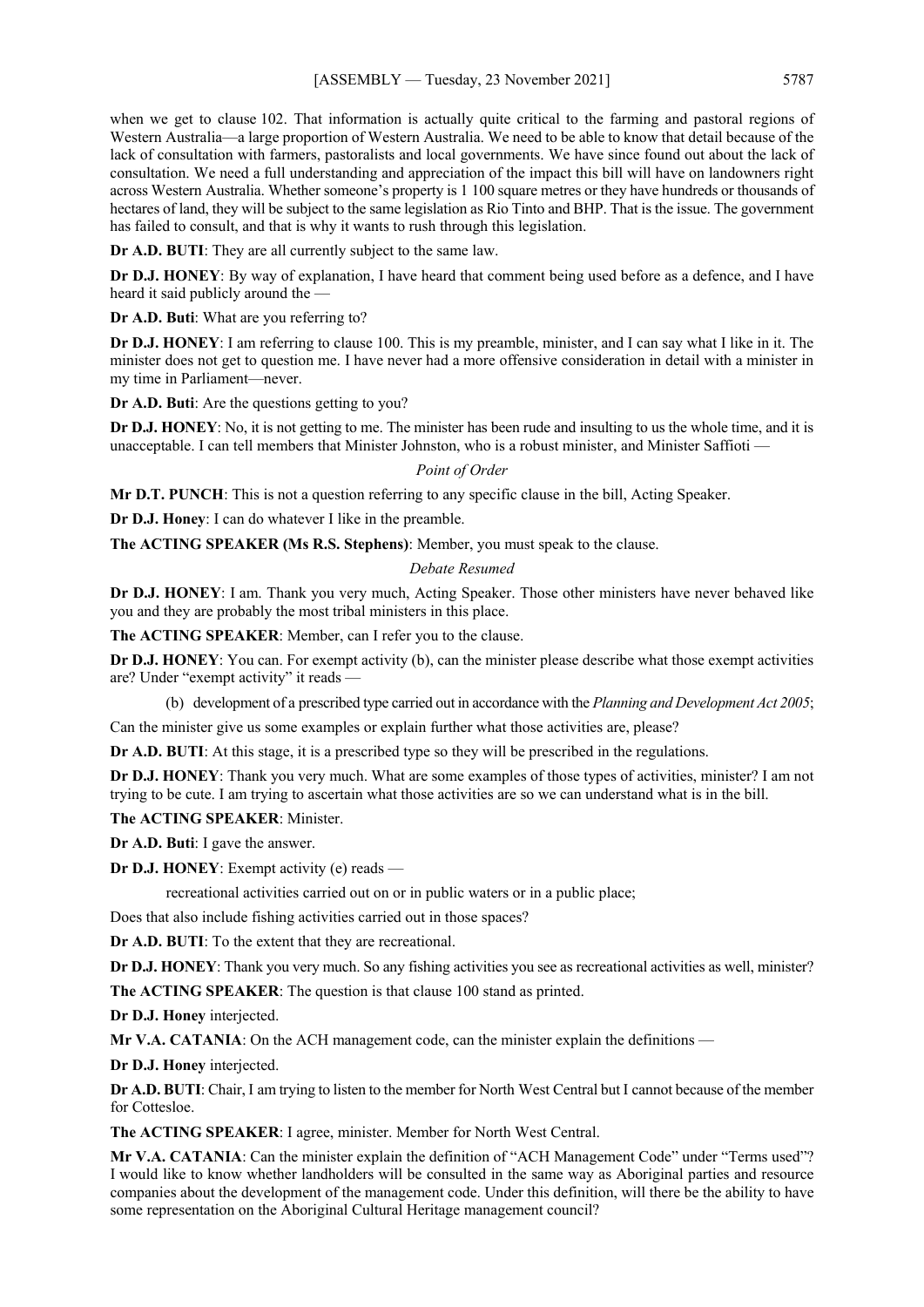**Dr A.D. BUTI**: Consultation is not the same issue about representation on the council. The meaning is given to the member at clause 294(a), as it states in the bill. As I said numerous times last week, there will be consultation with stakeholders in the co-design. I do not know how many times I need to say that.

**Mr V.A. CATANIA**: I appreciate that, but can the minister understand, from our end, that there is no understanding on how that co-design process is going to be undertaken? There is no understanding of who the invited stakeholders will be. Will there be public or open forums in which anyone can participate? Or will they be forums in which the government selects who will participate in the co-design?

The argument and opposition to this bill is because of the lack of consultation. The minister might argue that there is not a lack of consultation but he should look at the media on every Aboriginal group, bar the big end of town. The big end of town has supported this legislation, as I said many times last week, because those companies are big enough and ugly enough, and have the financial capacity, to be able to go through any process that the government puts forward. Because of the government's absolute majority, people are very scared to stick their head above the parapet wall to argue that this is poor legislation that will impact on industry and anyone who has a property over 1 100 square metres—the farming and pastoral sectors. Only now, in the time we have had since last week, have we been able to go through this bill and pick up those concerns. They are the concerns of many Western Australians who have approached me and the opposition. They have grave concerns about the impact that this legislation will have on local government.

I was in "Cue Parliament" on Friday and was told there had been no consultation with the Western Australian Local Government Association representative on this legislation that will impact local governments, particularly those in the Murchison area, which is a large pastoral area, and with the mining industry generally made up of junior miners. A lot of people go exploring there. There are people who like to go gold detecting. This legislation impacts them. There is huge concern now that people are starting to look into and understand this legislation. It is important to know whether there will be consultation with all parties about the ACH management code, not just one party. The minister said that it is covered in another clause down the track. I look forward to him explaining what consultation will occur. We cannot just accept that there will be consultation and co-design of guidelines, policies and procedures when we do not know how the government will organise that process. Can the minister provide a list of who will be invited? Will it include resource companies and resident associations?

#### **Dr D.J. Honey**: WALGA? WAFF?

**Mr V.A. CATANIA**: Yes; will there be WALGA, the Western Australian Farmers Federation or the Pastoralists and Graziers Association? Will they be able to come to the table? Local governments with large landholdings are vital in this. Like I said, this legislation will defer, delay, cost jobs and create angst. Can the minister provide us with the process of co-designing the guidelines? The legislation in this house is only one very small aspect to this. It is all hidden in the so-called co-design down the track, with guidelines, policies and procedures.

**Dr A.D. BUTI**: I am not sure what the question about the bill is. I repeat: there has already been consultation over a number of years. WALGA has been consulted. The PGA has already been consulted. They have been consulted. I repeat —

#### **Mr V.A. Catania** interjected.

**Dr A.D. BUTI**: I did not interrupt the member. I repeat: if someone does not agree, it does not mean they have not been consulted. There has been wide consultation. There will be extensive consultation going forward. A task force will be set up that will include all relevant stakeholders, and there will be extensive consultation. Could we deal with the detail of the bill? I cannot give the member an answer today on the process of consultation. There will be extensive consultation. That is not included in the bill. Tell me any legislation that includes that.

**Mr V.A. CATANIA**: I refer to the ACH management plan. Who is responsible for completing the ACH management plan? Can the minister provide some detail on that?

**Dr A.D. BUTI**: Who will be responsible? Is that what the member is asking?

**Mr V.A. Catania**: Yes.

**Dr A.D. BUTI**: It will be the proponent, but a template will be provided to assist.

**Mr V.A. CATANIA**: The minister says there will be a template. Will there be an opportunity for the landholder to prepare their own management plan, or will this be part of the LACH service?

**Dr A.D. BUTI**: Of course they will be able to prepare their own, but the template will be there to assist them.

**Mr V.A. CATANIA**: Will they have to follow the template provided by the ACH council? Is that correct?

**Dr A.D. BUTI**: It will provide minimum standards.

**Mr V.A. CATANIA**: They will have to follow a minimum standard, but they will be able to have their own management plan as long as it follows some of the criteria. Is that correct?

**Dr A.D. BUTI**: I refer the member to clause 137, which deals with management plans.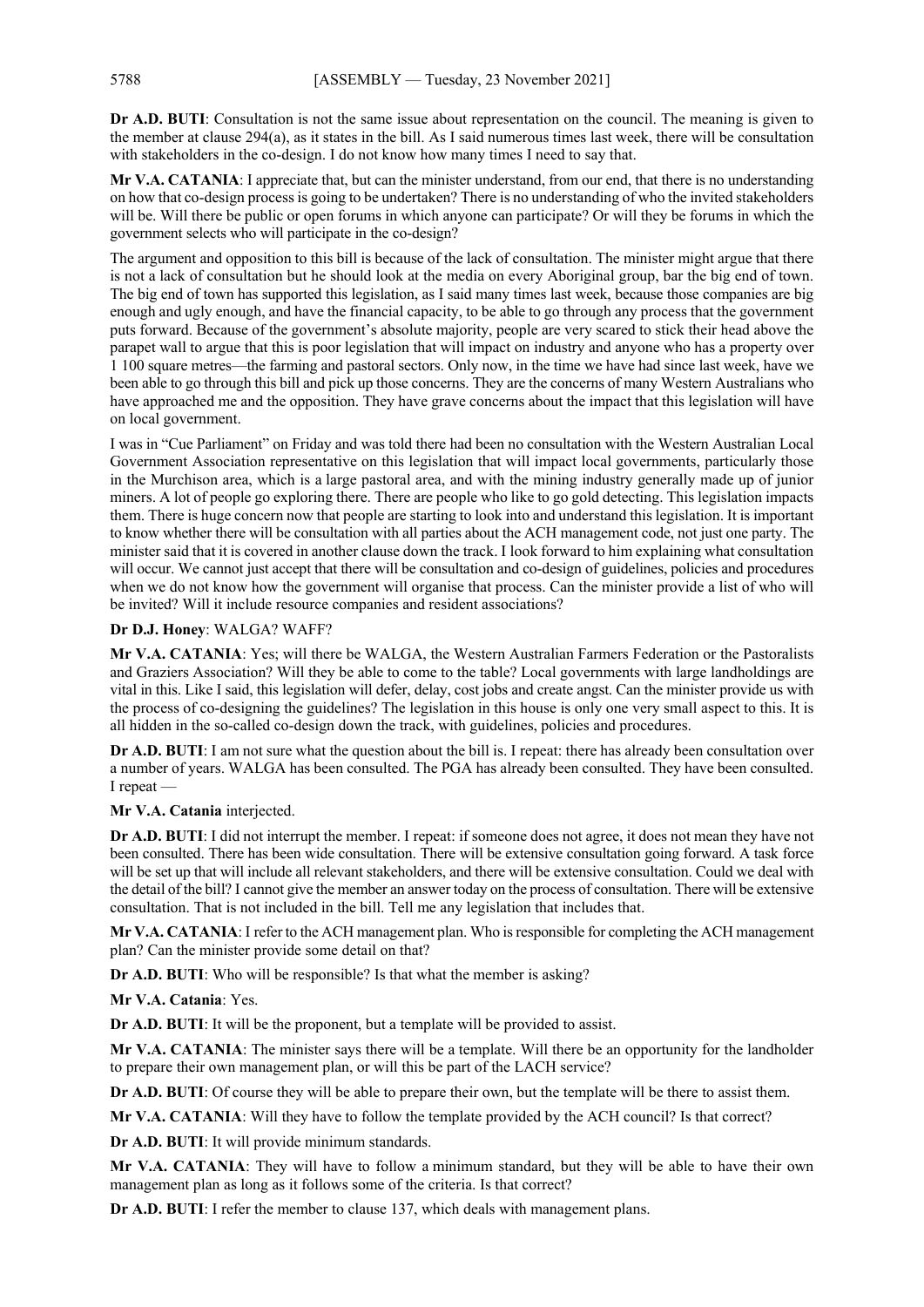**Mr V.A. CATANIA**: Will there be an education program on the ACH management plans for all landholders with land greater than 1 100 square metres, farmers, pastoralists and local governments? Will the government provide an education program to ensure that the, I think, 54 000 households with land over 1 100 square metres will get something in the mail to say that they will be subject to an ACH management plan and that this is the process if they want to disturb the ground of their property to put in a pool, a dam or road networks, or, you know, they just want to do their garden? Is the government going to embark on an education program to explain to people their new obligations under this soon-to-be act of Parliament under which they will have to provide an ACH management plan to be able to disturb the land that they own?

**Dr A.D. BUTI**: As I mentioned last week, there will be an extensive consultation process. The council will be responsible for the education process. The Leader of the Liberal Party was obsessed last week with the 1 100-square-metre landowners, but the member for North West Central seems to be falling into that trap at the moment. I remember that during debate on native title in Western Australia, mining and resources companies had a map that they tried to scare people with by saying, "They're coming after your backyard!" I know the member for North West Central's history and that is not him, so I ask him to please not fall into the trap that the Leader of the Liberal Party seemed to fall into last week.

This is also a pragmatic approach. Properties over 1 100 square metres in size will generally be on the outskirts of the city anyway. If someone has been using their land normally up to now, it is highly unlikely that they will need to worry about this. Obviously, if they dig up some bones, they will ring the police, whether they are Aboriginal bones or not. That would be no different with or without this legislation. That is normal. Let us please be careful not to start a fear campaign on this legislation, as was the modus operandi of the conservatives back when we had the Mabo decision and they said that we were coming after people's backyards.

**Mr V.A. CATANIA**: I understand what the minister is trying to say, but where I disagree with him, when he said not to go down a particular rabbit hole, is that the opposition is getting pressure on this from the community. People are coming to us because they are concerned. The minister may be correct, but we are dealing with legislation that needs to have some pretty line-in-the-sand clauses so that there are no grey areas and there is no ambiguity. That is why we need time to scrutinise the bill and that is why we need time to consult—to make sure that there are no grey areas in the legislation or to try to minimise them. The opposition needs to be provided with time to be able to get relevant information or advice on legislation, which we have somewhat been able to do on this bill in a very small way in a very short space of time. We are talking about the issue of landholders who own land greater than 1 100 square metres because this clause starts to talk about that. It is important that we flush this out because someone will go back and look at the second reading speech, the clauses of the bill and the questions we have asked, and they will see the responses given by the minister and that will give them some guidelines down the track.

The difference between the previous legislation and the current legislation is the proposed fines. The proposed fines will be increased significantly. There is also a potential jail term. Therefore, it is important that we flush out exactly what it means to have a property over 1 100 square metres. People need to know that a person who owns a property of over 1 100 square metres will be subject to the same obligations as the mining giants Rio Tinto and BHP. I go back to why not one acre, or two hectares? Why do Aboriginal values exist on land that is 1 100 square metres and not on land that is under 1 100 square metres?

#### **Dr A.D. Buti** interjected.

**Mr V.A. CATANIA**: Yes. I am asking the question. How did the government arrive at those metrics? Why is it over 1 100 square metres and not under 1 100 square metres? Why will a 1 000-square-metre block be subject to the same conditions as will be imposed on Rio and BHP, two massive companies that have the resources and financial capacity to ensure that they comply with the legislation and will not be fined, whereas a landholder on 1 100 square metres will be unaware of their obligations and the fines, and possible jail term, that they may receive if they do not comply?

**Dr A.D. BUTI**: The act currently provides for a term of imprisonment. It also relates to any land, no matter what the size. It is hard to know what the member wants. One minute, he is saying that we are not providing enough protection for Indigenous culture; the next minute, he is saying it is too much. I will repeat it. Currently, there are imprisonment provisions. Currently, there is no size restriction. With regard to why we have chosen 1 100 square metres, I answered that a while back by saying it is pragmatic. It is in line with the bushfire regulations. We can change the footprint of a building on an area that is larger than 1 100 square metres, but, if it is smaller than that, we cannot. There are exempt activities. There are also tier 1, tier 2 and tier 3 activities, member for North West Central. These provisions will provide a pragmatic approach going forward. I do not really understand where the member is coming from. One minute, it is too hard; the next minute, it is not hard enough.

**Mr V.A. CATANIA**: A good example of the 1 100-square-metre rule is the Dampier Peninsula, which the member for Kimberley would know. There are lot sizes there that are smaller. We know that there is potentially a huge amount of Aboriginal cultural heritage in the area. That may be under that 1 100-square-metre rule. There are certain areas of the state that will be very rich in Aboriginal cultural heritage. I am asking why it is 1 100 square metres, particularly in areas that have a very high number of significant Aboriginal cultural heritage sites or Aboriginal cultural heritage in general.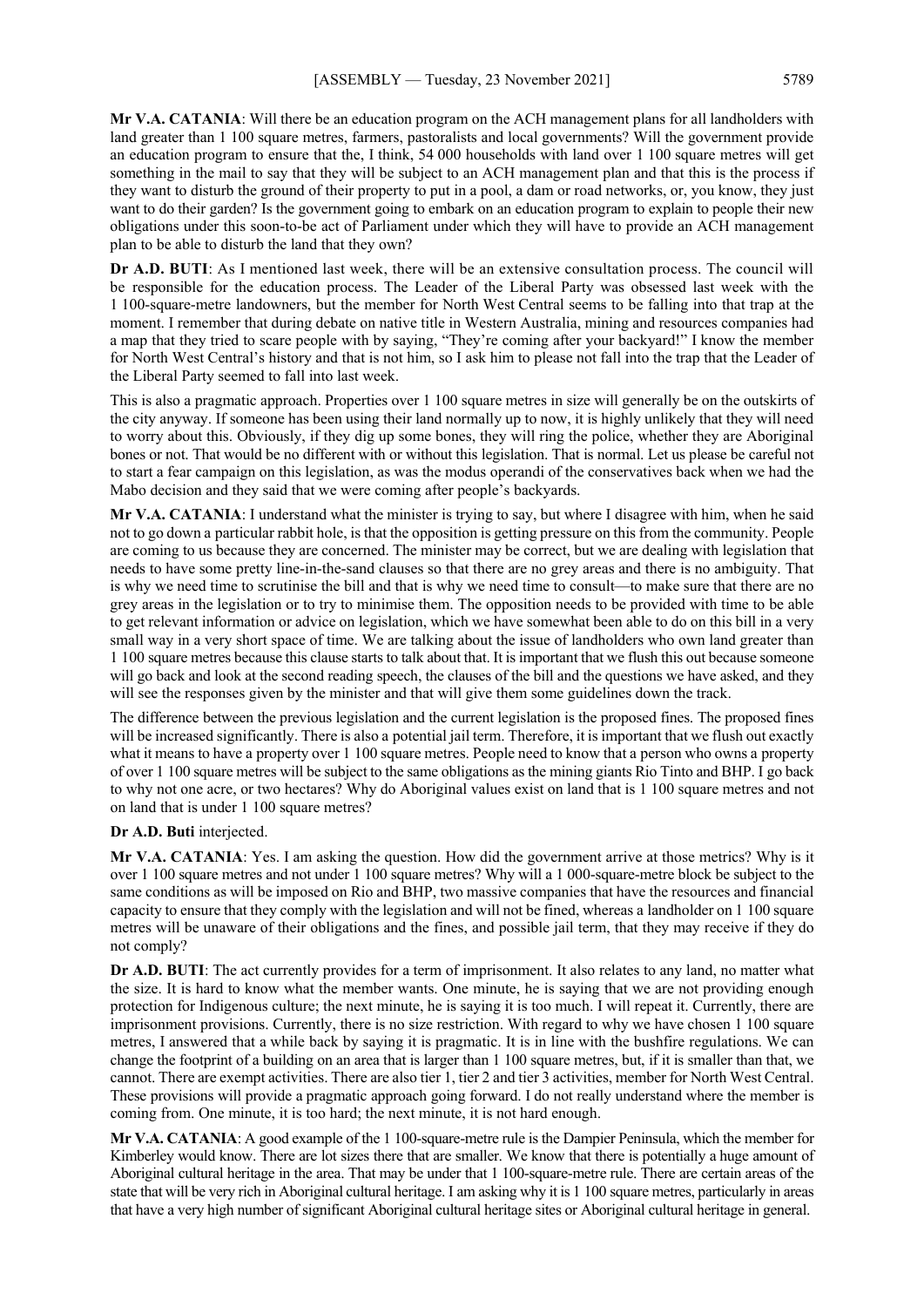**Dr A.D. BUTI**: The bill sets out certain legal frameworks. The point is that we are setting up an education program that is also setting up a code to ensure people do their best to ensure they do not damage Aboriginal cultural heritage. That is part of the whole education program. I have told the member the reason that 1 100 square metres was selected. Is the member saying we should keep the current situation and not have 1 100 square metres—it should apply to everything?

**Mr V.A. Catania**: No. I am saying that in areas such as the Dampier Peninsula, the Kimberley or the Pilbara —

**Dr A.D. BUTI**: What size lots are they?

**Mr V.A. Catania**: If they are under 600 or 1 000 square metres, their rate of Aboriginal cultural heritage would be higher.

**Dr A.D. BUTI**: Are there really lots that size in the Dampier Peninsula?

**Mr V.A. CATANIA**: My example is areas that had a higher historical population of Aboriginal people who would have used the land. If land has been subdivided in a development of less than 1 100 square metres, who is to say that land in Dampier, Broome, Roebourne, Carnarvon or the Kimberley has no value when it comes to Aboriginal cultural heritage compared with a block that is over 1 100 square metres? That is the point I am trying to make.

**Dr A.D. BUTI**: Obviously at some stage that was a larger piece of land. Due diligence would have been undertaken on a larger piece of land; then it may be subdivided after. But the due diligence would be undertaken on a larger piece of land when it is being developed.

**Mr V.A. CATANIA**: Is the minister saying that if land was subdivided, say, 30 to 40 years ago, Aboriginal cultural heritage management plans would have been around?

**Dr A.D. Buti**: No. Show me examples.

**Mr V.A. CATANIA**: It is very hard to show examples because we have not had the opportunity to go out and get the examples for the minister.

**Dr A.D. Buti**: I have given you the answers. I do not really have any more to say on that one.

**Mr V.A. CATANIA**: I will keep going, minister.

Given there are roughly 54 000 properties over 1 100 square metres and given there are large farming and pastoral communities in Western Australia, when exempt activity is listed at less than 1 100 square metres, there is a huge amount of activity that potentially will occur with the 54 000 houses—farming, pastoral and local government, to name a few. The resources that Aboriginal groups will need to properly go through, such as ACH management plans, the ACH management code, ACH impact statements, local Aboriginal cultural heritage services, you name it, could be huge in terms of the financial need for organisations that had the capacity to allow developments to occur; for the right assessment to occur to protect a site of Aboriginal cultural heritage significance. Where are the funds? I have asked the minister about this before. The sum of \$10 million is not a drop in the ocean to be able to carry out these functions. Western Australia has a large landmass. This could potentially impact right across the board— 54 000 houses, farming, pastoral and local government. How will the government prevent bottlenecks occurring because of an organisation's inability to get the expertise or the funds needed? That will cause angst. How will the government navigate and assist these groups to carry out these functions under clause 100 of this bill?

**The ACTING SPEAKER**: Member for North West Central.

**Mr V.A. CATANIA**: Clearly, the minister does not want to answer. We are getting to the nitty-gritty of the bill and suddenly the opposition is being stonewalled by the government.

**Dr A.D. Buti**: Ask me a question about the clause.

**Mr V.A. CATANIA**: I asked the minister a question —

**Dr A.D. Buti**: Ask me about the clause.

**Mr V.A. CATANIA**: Minister, how is the government going to fund what is listed under clause 100—the "Aboriginal party", "ACH impact statement", "ACH Management Code", "ACH management plan" and "ACH permit", "consult" and "exempt activity"? I want to know what resources the government will put in to ensure that these functions are carried out in a proper and timely manner, without creating any delays or deferrals, costing people their jobs, and, ultimately, creating angst between landholders and Aboriginal people.

**Dr A.D. BUTI**: I repeat, Acting Speaker, that we are dealing with the definitions under clause 100. In regard to the member for North West Central's constant questioning, the angst will come from people like him going out spreading a fear campaign. The fact is prescribed bodies corporate already do this. Aboriginal groups already do this. They will not have to do everything. As we go through the clauses, we will see how this bill progresses and how it will work. But if the member is going to keep going on about definition clauses and issues that really have no relevance to the clause before us, we are not going to make any progress.

**Mr V.A. CATANIA**: The minister said that prescribed bodies corporate already do that. That is what the prescribed bodies corporate are complaining to me about; it is that they do not have the capacity in a lot of respects to do that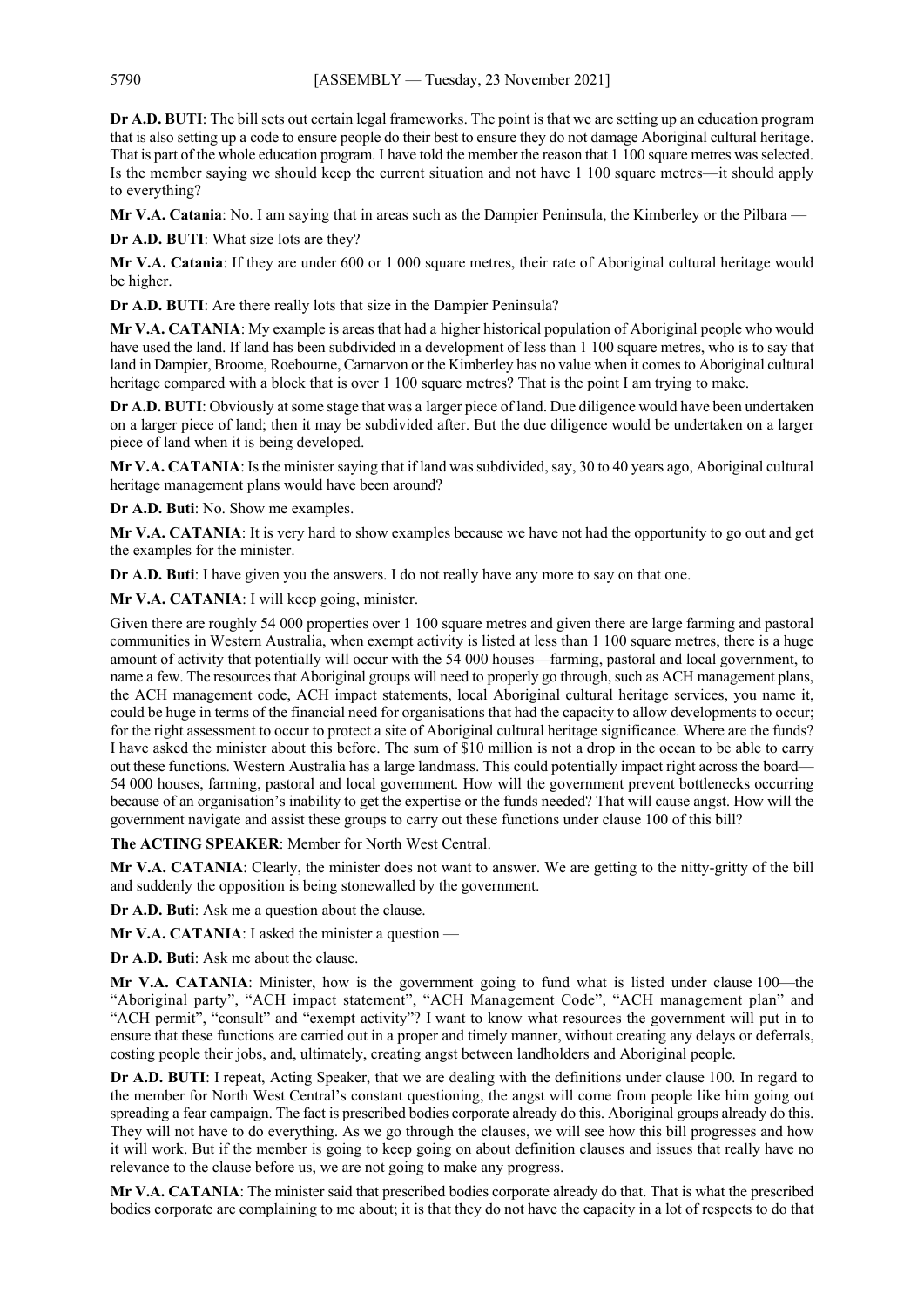work or that it is very costly to do. I mentioned last week that it cost a PBC—the Banjima Native Title Aboriginal Corporation—\$700 000 to bring its people together. Minister, the issue is that the state is not covered by PBCs. Those structures are not there. Of course they could be there, but the government needs to provide financial support for them to be able to carry out the obligations set out in this bill, which is soon to be an act of Parliament. That is the issue. Last week I said that one of the biggest criticisms of the bill so far—as people start to delve into it, they find more big issues—is that it is not funded to a level that will allow these Aboriginal organisations, LACHS, to carry out the functions set out in this bill by the government. It is not funded. Ten million dollars will have no impact whatsoever and will not ensure that we have properly funded organisations, such as LACHS, to carry out the functions for, like I said, 54 000 properties that are under 1 100 square metres. I think the farming and pastoral industries make up three-quarters of the state, if not more—would that be correct, Leader the Liberal Party?

**Dr D.J. Honey**: Probably less, but, yes, it is significant.

**Mr V.A. CATANIA**: It is significant. It is maybe 70 or 75 per cent of the state. It will be a huge impact. Say, we all agreed; we cannot agree that this legislation is a funded bill. A future act is not funded, which is going to cause angst and cause projects to be delayed. People who have property that is over 1 100 square metres potentially will suffer delays or they will just not develop —

**The ACTING SPEAKER**: Member, we are talking about the terms of the bill, so can I just get you to stay on track.

**Mr V.A. CATANIA**: The terms of the bill are not funded. The terms of the bill do not have the ability to carry out their function.

**Dr A.D. Buti**: That's a classic—the terms of the bill are not funded! Sit down now.

**Mr V.A. CATANIA**: Everyone is complaining about the fact that the funding is inadequate for the functions set out in clause 100 to be carried out. How is the government going to fund this?

**Dr A.D. BUTI**: The member for North West Central said that he has now had the weekend to study the bill. I do not know how much of the clauses he has really studied. It was a classic to say that the terms of the bill are not funded. As I mentioned to him last week, there will be \$10 million in up-front funding that will be given before we even get operational. There is a cost-recovery part to this bill. Also, as I stated last week, there will be further funding. Let us now get on to the clauses and the terms in the bill so that we can make some progress.

**Dr D.J. HONEY**: In relation to the definition of "proponent", will it apply only to the owner of the land or will it also apply to a contractor or another person who carries out the activity on that land? Obviously, that goes to who will be required to procure the permit for the activity.

**Dr A.D. BUTI**: It is quite clear what it will do. A proponent means a person who intends to carry out an activity that may harm Aboriginal cultural heritage or carries out an activity authorised under division 4.

**Dr D.J. HONEY**: I read that, but I want to get clarity from the minister on this. We could say that a landowner intends to carry out an activity on their land, but there is also the individual who is going to carry out the activity. Am I to take it from the minister's answer that in fact the legislation will apply equally to both—that is, the owner of the land who plans the activity or wants the activity carried out and the contractor who carries out the activity on the land?

**Dr A.D. BUTI**: It runs with the activity.

**Dr D.J. HONEY**: It is not a gotcha question, minister; I just want to get clarity on this. Will it apply to both the owner of the land who plans the activity and the contractor who carries out the activity? The minister will be able to see the importance of it. The farmer will say to the contractor, "Dig a ditch from here to there" and the contractor will go in and do it, but may subsequently find out that he has inadvertently harmed Aboriginal heritage. The contractor would say, "I carried out this activity under the direction of the farmer and therefore it was the farmer's responsibility to carry out the required assessment and get the approvals." Let us say that they assumed it was a tier 1 activity. I just want to get clarity. I heard what the minister said before about who will and will not be impacted by the bill and everyone being impacted by Aboriginal cultural heritage. The difference with this legislation is that this is much more codified and it is building an enormous structure around enforcement. I know it applied to other people, but I am not aware of what enforcements occurred for small organisations. In the past, the focus has always been on bigger organisations, not individuals, unless someone had deliberately done something stupid in a national park. I am talking about people on their own property. It is really getting clarity on that so that we understand very clearly who this will apply to. Will it be just the landowner, will it be the contractor who does the physical work, or will it be a shared responsibility?

**Dr A.D. BUTI:** The proponent can be either. I refer the member to agent liabilities under clause 267.

**Mr V.A. CATANIA**: Under exempt activity (c), I am sure the minister is aware that some tracks in WA lead to highly sacred sites and their mere presence is enough to cause offence, and, in some cases danger, in Aboriginal culture. Are those roads or tracks exempt from visitors travelling through a path, a track or a road where there is a sacred site?

**Dr A.D. BUTI**: They are exempt, but we have to provide a balance.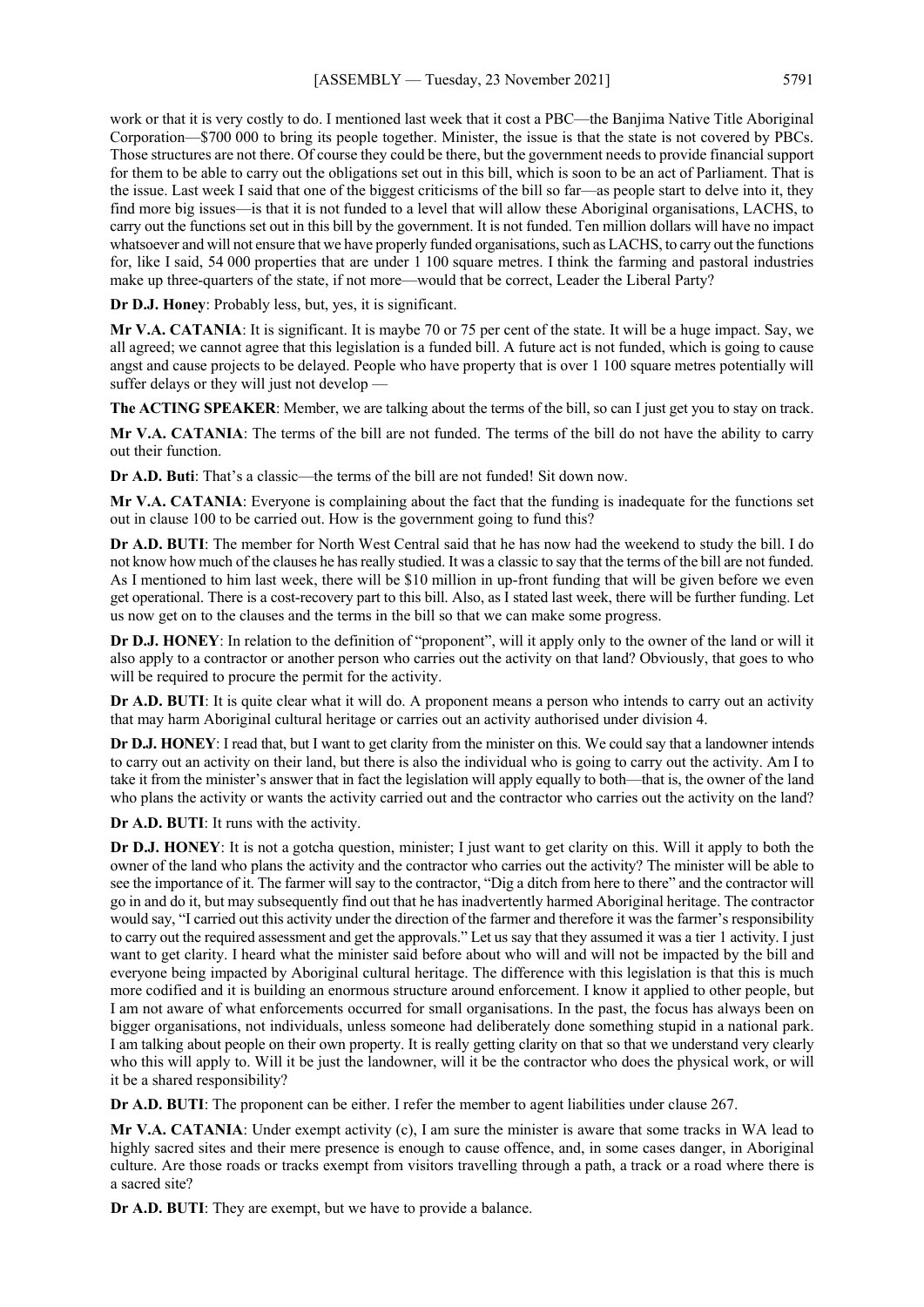**Mr V.A. CATANIA**: I am sure the minister is aware that in Aboriginal tradition, it is highly offensive for men to enter women-only sites and for women to enter men-only sites. Is not exempting people from going on a known track or road where there is an Aboriginal site contrary to respecting Aboriginal culture?

**Dr A.D. BUTI**: What does the member suggest we do?

**Mr V.A. CATANIA**: I ask the questions here; you answer them. Has the government considered those Aboriginal cultural sensitivities?

**Dr A.D. BUTI**: Yes. The member may be asking the questions but if he is going to ask questions that are so far off his consistent line of one minute protecting Aboriginal sites and the next minute creating a fear campaign, I will ask questions back. But regarding the member's question, it can be declared a protected area if it has great Aboriginal cultural significance. But we are also trying to create a balance, which, for part of the day, the member has been arguing we should do.

**Mr V.A. CATANIA**: In response to what the minister just said, our role is to ensure that we have a look at every potential gap by scrutinising the legislation put in front of us to make sure there are no unintended consequences. We will debate and question every clause to ensure this bill will stand up to scrutiny. That is our role. Standing there saying, "Look how good we are; don't question", is what we are getting.

**Dr A.D. BUTI**: What relevance does this have to the clause? What clause is this dealing with?

**Mr V.A. CATANIA**: The same relevance to which the minister just responded.

**The ACTING SPEAKER**: Member, can we please get back to the bill.

**Mr V.A. CATANIA:** Do not stand there and try to give us a lecture because the minister is trying to —

**The ACTING SPEAKER**: Member for North West Central, please sit down.

#### *Point of Order*

**Mr D.T. PUNCH**: This goes to the heart of "Relevancy of debate" under standing order 179. I ask that the member keep to the question.

**Mr V.A. Catania**: More relevant than you, member for Bunbury.

**The ACTING SPEAKER (Ms R.S. Stephens)**: Excuse me, member for North West Central.

#### *Debate Resumed*

**Dr D.J. HONEY**: Getting down to the definitions of tier 1 and 2 activities, I take it we can skip tier 1 by exception. I want to get a sense of "tier 2 activity", please, by example, so we know where this is likely to apply. It states

… means an activity involving a low level of ground disturbance that is prescribed for the purpose of this definition;

I take it from the definition of "prescribed" that it means some reference will be made to activity in regulations and we will get regulations. We know also that regulations are likely to be about 18 months away, so we will not know for 18 months what is intended for that specifically. I appreciate that there will always need to be some level of interpretation. The regulations cannot be exactly prescriptive, so they will do it by example. So that we can discuss this with the community, what is the minister's understanding about an activity such as ploughing a paddock? The ploughs may go into the soil anywhere up to 30 centimetres so the soil will certainly be significantly disturbed. Will ploughing be an activity that will fall under a tier 2 activity?

**Dr A.D. BUTI**: The member for Cottesloe and the member for North West Central have talked about the need for consultation. Tier 2 activities will be prescribed and listed in the regulations, which will be determined following consultation with all stakeholders.

**Dr D.J. HONEY**: The minister must understand our dilemma, though. It is one of my concerns with this whole bill that is, really significant matters are governed by this bill, but when we look at them, it is either by prescription or otherwise; it refers to something that will be in regulations. We are trying to pass a bill in Parliament, or discuss a bill in Parliament, and it has to go through the upper house and be interrogated there, but between the houses, we have not had a significant opportunity over the weekend to consult with the community—only in a limited way. Over the next week, we will have a better opportunity to do that. If we are going to enter into meaningful consultation with the community and to raise other issues—maybe we will answer issues in the process—in the other place, we need some sense of what they could be. If all normal farming activities are not governed by tier 2 or 3, we should not be wasting the time of that community consulting them about it. But if, for example, a plumber who digs trenches in people's backyards that are over 1 100 square metres is a tier 2 or maybe a tier 3, we will need to consult with those people. This is not trying to catch the minister out on anything; it is trying to get a sense of what is intended. The minister at the table or the Minister for Aboriginal Affairs, and the people who had input into this bill, must have had some sense of what they felt will fall within tier 2 or 3. Otherwise, we will come from this place thinking that it could be anything. I do not think that helps the government and I do not think it helps us in consultation with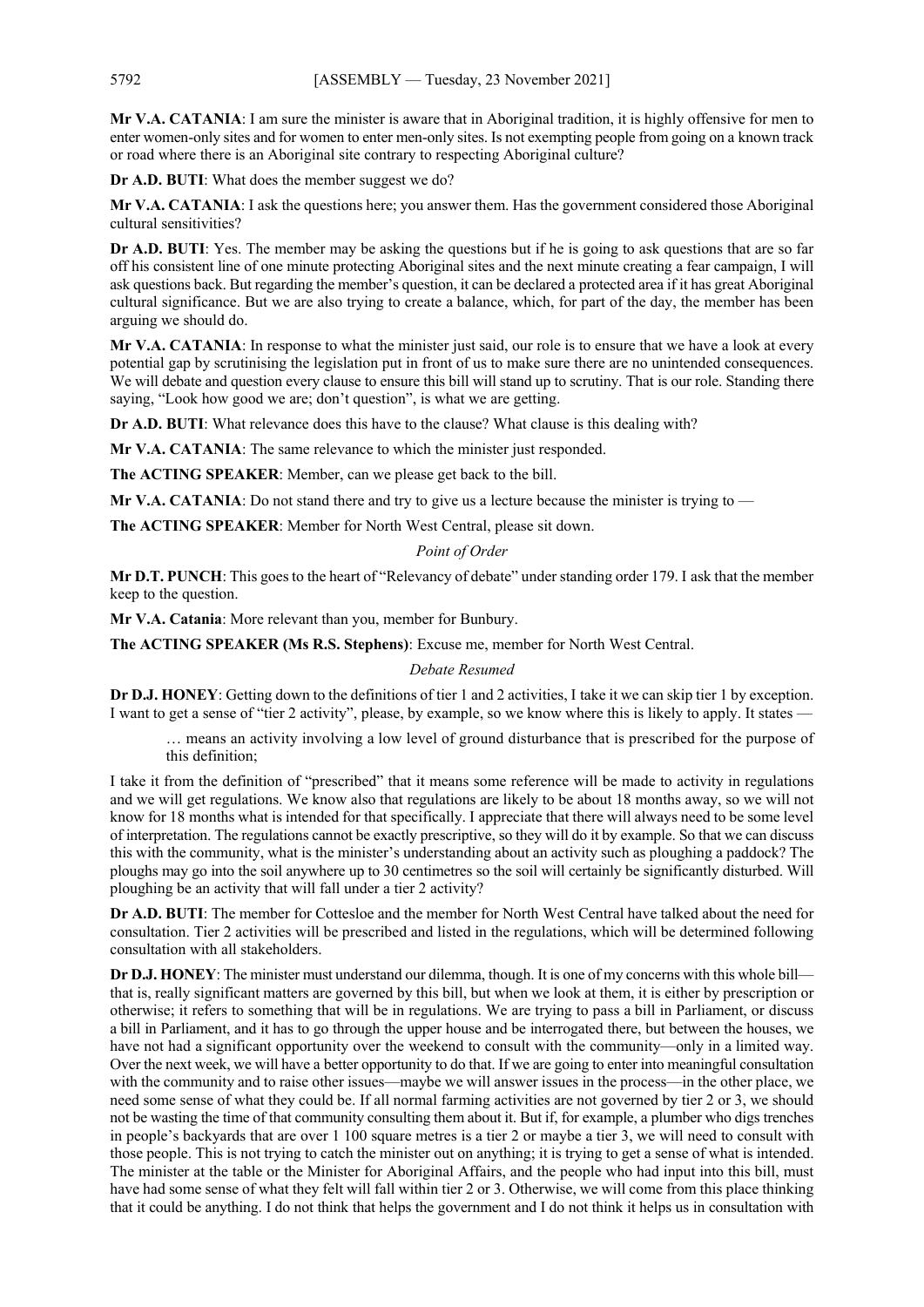the community. If we say that, the minister will say what he has said here—that is, that somehow or other we are trying to fearmonger or cause concern in the community. Surely, the minister can give us some sense of whether an activity like ploughing will be considered to be a tier 2 activity.

**Dr A.D. BUTI:** The beauty of what we are trying to pass today in this Parliament is that we are seeking to co-design the regulation. It is not unusual to have extensive regulations attached to a bill. That is not new. The regulations will come back to Parliament. We will seek to engage in wide consultation to come up with what should be the appropriate tier 1, 2 and 3 activities.

**Dr D.J. HONEY**: I appreciate that. My concern here is really simple. The minister commented before that we are obsessed with landholders and he alluded to some improper motive or partisan motive in all that. The reason for that focus is that in practice this will apply to a whole lot more people than the Aboriginal Heritage Act does, theoretically.

#### **Dr A.D. Buti**: No, it does not.

**Dr D.J. HONEY**: Theoretically, the previous act applied, but there was not a whole apparatus built around it. There was not a whole mechanism. We will get to that later under the role of inspectors, which will be enormously powerful positions—more powerful than the police it would seem in terms of their capacity. They will be appointed all over the state. There will be local Aboriginal cultural heritage services all over the state; there will have to be. I am not concerned about the big mining companies. This will not alter their world much at all. I am not concerned about consultation with the Aboriginal community. Although there are people in the Aboriginal community who are concerned and have expressed concerns, I know from what I have seen, the government has undertaken widespread consultation with that community on the Aboriginal heritage side so those bases are well covered. I will not challenge or question the minister on that because I think there has been a very strong focus on it. My concern is that a whole new community of people will come under a lot more scrutiny for their activities and that there will be enormously onerous penalties. That is why the focus is on the tiers. That goes to the core of it, does it not, minister? If I am merrily confident that an activity is a tier 1 activity, life is sweet. For us to talk to the community about the bill, we will need some sense of that.

It seems that the minister does not intend to give me any guidance on something like ploughing. That leaves it open for us to tell people that it could mean anything. That is not a threat; it is a practical reality because the minister has said to us that this will be based purely on consultation. I will tell the minister quite openly that I know mining companies have been consulted with and a significant number of Aboriginal groups have been consulted with, but, honestly, the vast majority of representative organisations that I have spoken to have no idea about the content of the bills. Whatever the consultation was, they do not know what is in the bills, yet when they have looked at them, they have come back and said that they are quite shocked and perturbed by what they have seen. That is not me telling them; it is them telling me once I have told them to look at the bills, because they had not done that. That is what we want to know. We just want a sense of it so that we can go ahead. If the minister is determined not to answer that, that will be the basis for our consultation.

#### **Clause put and passed.**

#### **Clause 101: Consultation about proposed activities —**

**Dr D.J. HONEY**: Once someone has gone through consultation for a tier 2 activity and there is no Aboriginal heritage and nothing whatsoever has changed, will they be required to do further consultation on that activity or will they be able to carry on with that activity into the future, comfortable that they will not confound this law?

**Dr A.D. BUTI**: This is a definitional clause about what consultation actually means or what will have to take place. That is what this clause is about. The consultation will come up in specific clauses as we go through them.

**Mr V.A. CATANIA:** That may be the case for my question. Clause  $101(e)$  states —

the proponent taking reasonable steps to follow up with a person to be consulted if there is no response to the initial contact or a reasonable request for further information.

Is there a definition of what the reasonable steps to be taken are? Will the minister become involved if there is no person to be consulted with or if there is no interest when a proponent has found an Aboriginal cultural heritage site of significance? How will that process work?

**Dr A.D. BUTI**: There will be guidelines. I refer the member to clause 139, which will impose the obligation on a proponent to consult. The Aboriginal cultural heritage management plan requires that such consultation must be carried out in accordance with the requirements of that clause and within the consultation guidelines.

**Mr V.A. CATANIA**: If there is no-one to consult with or no-one has come forward or no-one is interested but, clearly, there are Aboriginal artefacts on a property, will there be a process for that?

**Mr P. Papalia** interjected.

**Mr V.A. CATANIA**: Can the minister be quiet? He is yabbering in the background.

**The ACTING SPEAKER**: Member for North West Central, direct your questions through the chair to the minister. Thank you.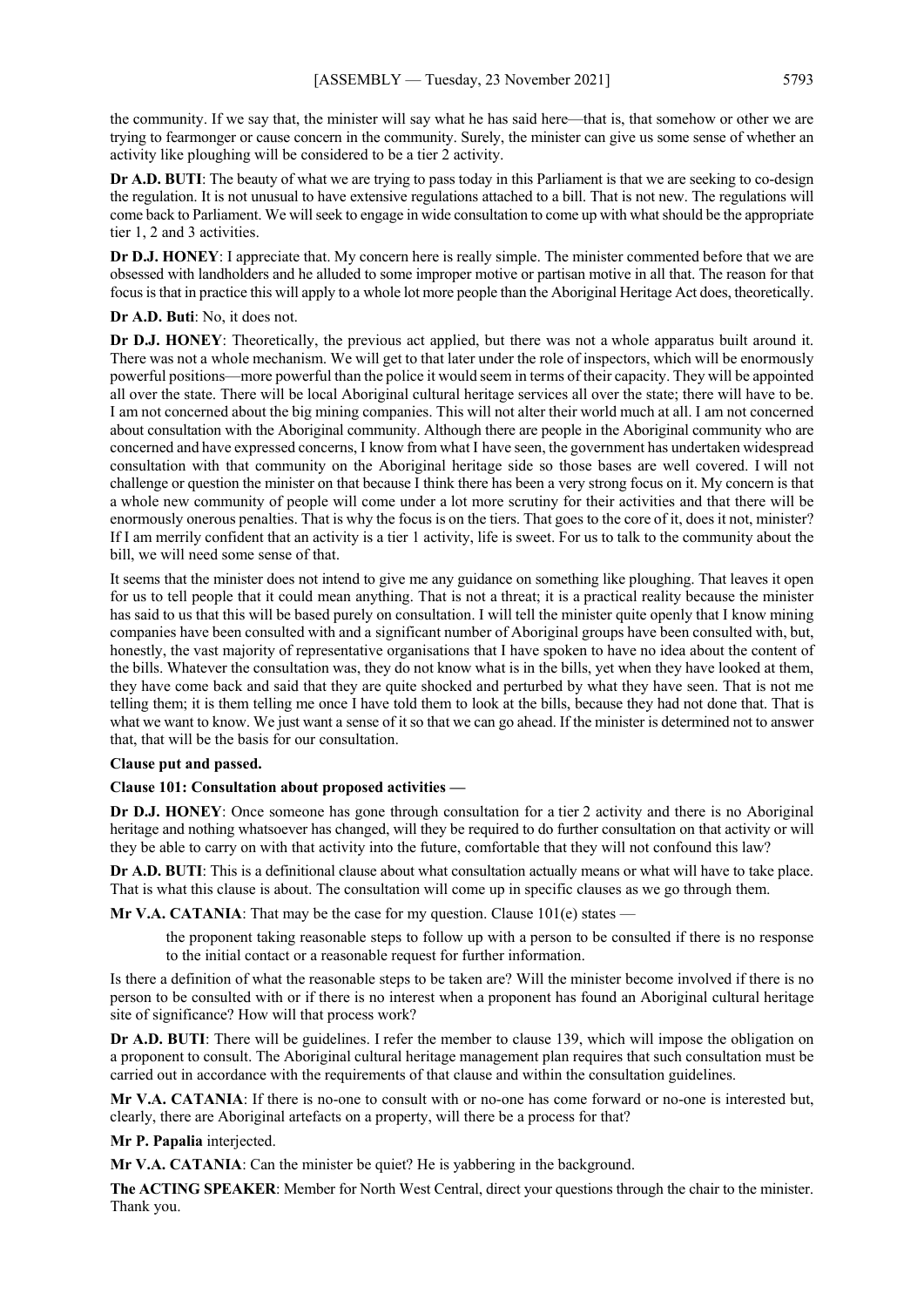#### *Point of Order*

**Dr D.J. HONEY**: I can understand where the member for North West Central is coming from. It is really hard to concentrate and hear when there is constant noise coming from the Minister for Police, which does not seem to be related to these bills.

**The ACTING SPEAKER (Ms K.E. Giddens)**: I have heard your point of order, thank you. I understand the point.

**Mr P. PAPALIA**: The members are engaging in irrelevant and tedious repetition of their own arguments about a clause that is a definition clause. If they wait until the appropriate clause later in the bill, they will get the answer they are seeking.

**The ACTING SPEAKER**: There is no point of order. They have five minutes. We are considering clause 101.

*Debate Resumed*

#### **Mr V.A. CATANIA**: Now I am lost.

**Dr A.D. BUTI**: If I remember the member's question, it was about having no-one to consult with. There will always be someone. There will either be LACHS, a native title representative body or a native title person.

#### **Clause put and passed.**

#### **Clause 102: Due diligence assessment —**

**Mr V.A. CATANIA**: I think I asked this earlier. The current register is open to acknowledging the inaccurate, riddled, outdated and, if you like, unverified information.

**Dr A.D. Buti**: Sorry, what are you referring to?

**Mr V.A. CATANIA**: I am on clause 102 on page 85. There is currently a backlog of thousands of sites. I am going through the assessment. I understand that there is a huge backlog of sites—thousands of sites, one would say that have not been reviewed or entered into. Who is going to go through those sites to ensure that proper due diligence and assessment has been undertaken and the new directory will really be up to date—as up to date as it can be in order to cater for all these potential new assessments to be undertaken? As I said, 54 000 properties will be captured by this legislation as well as a large proportion of Western Australia through the farming, pastoral and local government sector. What assistance will be provided to those landowners who will potentially be required to be put in the directory? What assistance will the government provide in terms of the due diligence that is needed for the properties that I mentioned—the 54 000 farmers, pastoralists, local governments, and the community in general that will be captured by this act? What financial assistance will the government provide to ensure that that due diligence assessment is undertaken in a timely and appropriate way?

**Dr A.D. BUTI**: The member keeps talking about 54 000 properties. Not all the owners of those properties will need to undertake due diligence. The member for North West Central knows that, but we will leave that aside. I am not 100 per cent sure what he is getting to. The due diligence assessment will be set out, step by step, under the Aboriginal cultural heritage management code. It will quite clearly set out how to follow it.

#### **Clause put and passed.**

#### **Clause 103: Due diligence assessment not required for exempt activity —**

**Mr V.A. CATANIA**: The clause states —

A due diligence assessment is not required in relation to an exempt activity.

…

However, a proponent is required to make an assessment about whether the area where it is intended that the exempt activity be carried out includes any area that is part of a protected area, see section 109.

We have not got to clause 109. I asked a question about the 1 100 square metres in areas of Western Australia where there are potentially a higher number of Aboriginal cultural heritage sites. Will a proponent still be required to undertake an initial assessment to ensure that there is no Aboriginal cultural heritage in an area that may be under 1 100 square metres?

**Dr A.D. BUTI**: I am confused by that question. I am not sure whether the member wants to clarify it.

**Mr V.A. CATANIA:** There is an exemption under clause 103, then it states —

Note for this section:

However, a proponent is required to make an assessment about whether the area where it is intended that the exempt activity be carried out includes any area that is part of a protected area, see section 109.

If an area comes under that 1 100-square-metre rule, in the Kimberley, for example, which may have more significance as an Aboriginal cultural heritage site, under that 1 100-square-metre rule, will the proponent be required to make an initial assessment?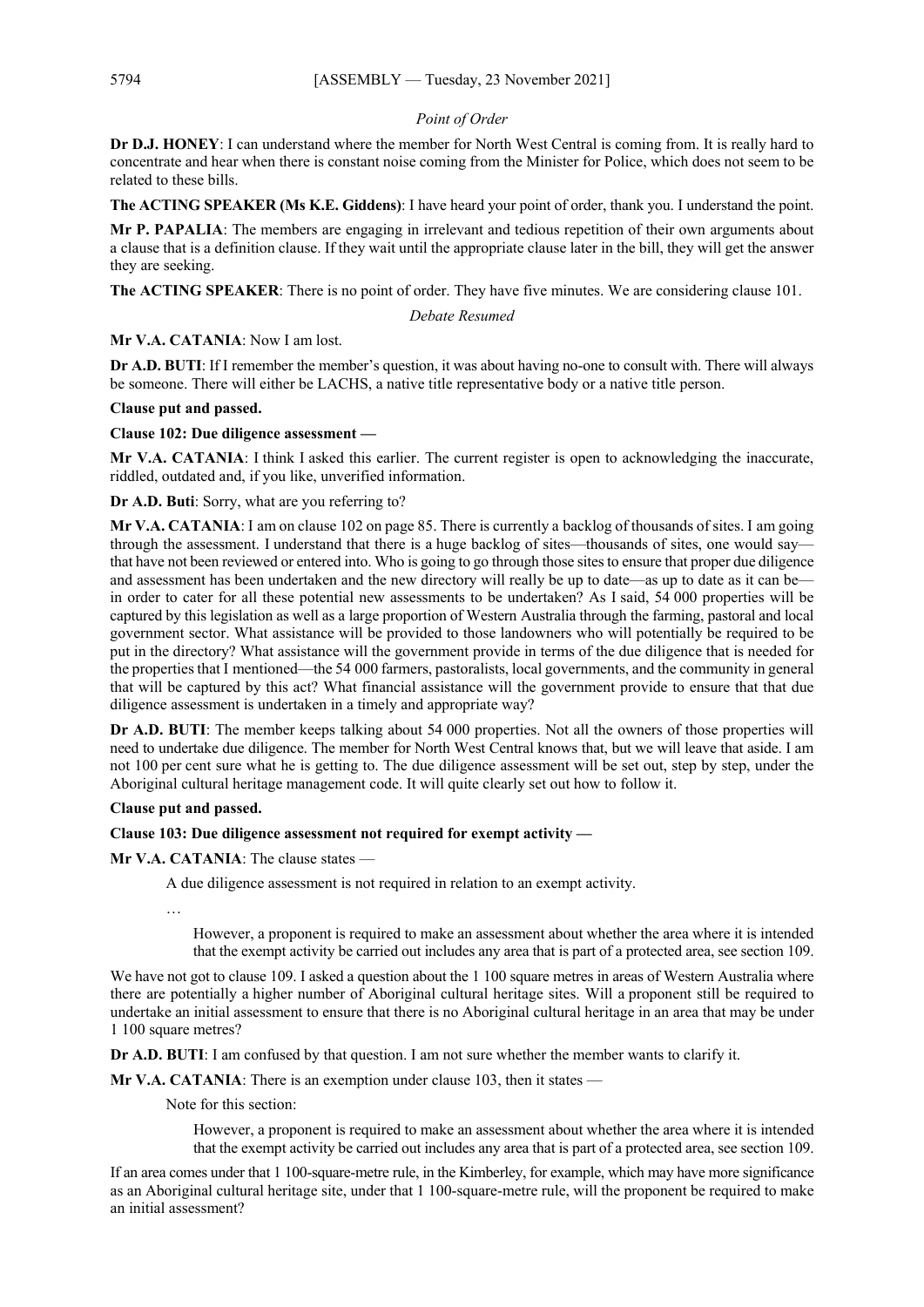**Dr A.D. BUTI**: If it were a protected area, it would be on the directory and would be gazetted, so the proponent would know whether it was a protected area or not.

#### **Clause put and passed.**

#### **Clause 104: Proponent may seek confirmation about proposed activity —**

**Dr D.J. HONEY**: I have looked at this section and all the activities that the CEO will have to carry out, and I heard the minister optimistically comment that perhaps there would not need to be too much of this with the number of approvals when he said that 54 000 properties will not need approvals —

**Dr A.D. Buti**: There's a difference. I didn't say "too much". Don't try to verbal me.

**Dr D.J. HONEY**: I am not trying to verbal the minister; I am just giving a preamble. My concern is: has any analysis been done on the sheer workload that this will imply for the department? My concern is the level of resourcing that the department will need. I think that this will be a significant workload and the department will need to prepare for that, but I wonder whether any activity is going on within government to estimate the workload. I know the minister cannot predict it exactly. The reason I am asking now is that this is the part of the bill that brings in the role of the CEO and the work that the CEO's department will have to carry out.

**Dr A.D. BUTI**: This is actually a more limited requirement than the member may think. The CEO needs to provide a letter of advice only to confirm whether the activity is exempt or comes under one of the three tiers. If we look at clause 104(4), we will see that the letter of advice has to be provided only if there is uncertainty about whether the activity comes under one of those categories.

**Dr D.J. HONEY**: I thank the minister; I think I understand. My concern is that once this process has gone around the loop a few times, it might be smooth, but I suspect at the start there will be considerable nervousness, and that will be fuelled by the magnitude of the penalties, which are potentially huge. In any case, I will take that as the minister's answer.

I refer to clause 104(5). Will there be any liability on the CEO for providing incorrect advice? The CEO will provide a letter of advice, but if that letter contains a mistake or is incorrect and that results in a proponent potentially falling under the ambit of the act and incurring a fine or penalty, will there be any liability on the CEO? I am really asking about the CEO's liability for providing incorrect advice.

**Dr A.D. BUTI**: This will be a letter of advice provided by the CEO. Any action would be against the proponent.

**Dr D.J. HONEY**: Thank you very much, minister. It was more that if the proponent ends up in strife because of something that the CEO has put in that letter, will they then have any recourse back to the CEO?

**Dr A.D. BUTI**: Is the member asking about if the wrong advice were provided by the CEO?

**Dr D.J. Honey**: Yes, minister.

**Dr A.D. BUTI:** That would depend. Obviously, it often depends on whether it was done in good faith or bad faith. I refer the member to clause 305, which may give him an answer with respect to any wrongdoing.

**Mr V.A. CATANIA**: Under clause 104, one of the newly proposed functions of the local Aboriginal cultural heritage services will be to provide advice to landowners; am I correct?

**Dr A.D. Buti**: My understanding is that it will be to the council. But what sort of advice are you talking about?

**Mr V.A. CATANIA**: When a proponent goes to a LACH service to get advice and to start to go through the process, what will stop a landowner from potentially shopping around for the best advice from a LACH service and from the CEO?

**Dr A.D. Buti**: There's only one LACH service per area, so you can't shop around.

**Mr V.A. CATANIA**: So there will be only one LACH service per area. Will that LACH service give advice to that CEO? Is that correct?

**Dr A.D. Buti**: I think we're on different purposes here. If you're talking about this clause, this is not about the LACH.

**Mr V.A. CATANIA:** No. The LACHS are under this. It is a function of the CEO —

**Dr A.D. Buti**: There's nothing about the LACH in this clause.

**Mr V.A. CATANIA**: No. The CEO will provide advice to confirm whether the proposed activity is exempt, or is tier 1, 2 or 3. Is there a potential for a LACH service, the Aboriginal Cultural Heritage Council and the CEO to get differing advice?

**Dr A.D. BUTI**: This advice here is in regard to whether it is an exempt activity or a tier 1, 2 or 3. That all has to be determined by the co-design and the regulations, so the CEO will not have to go to a LACH service because that information will already be in the regulations.

#### **Clause put and passed.**

**Clauses 105 and 106 put and passed.**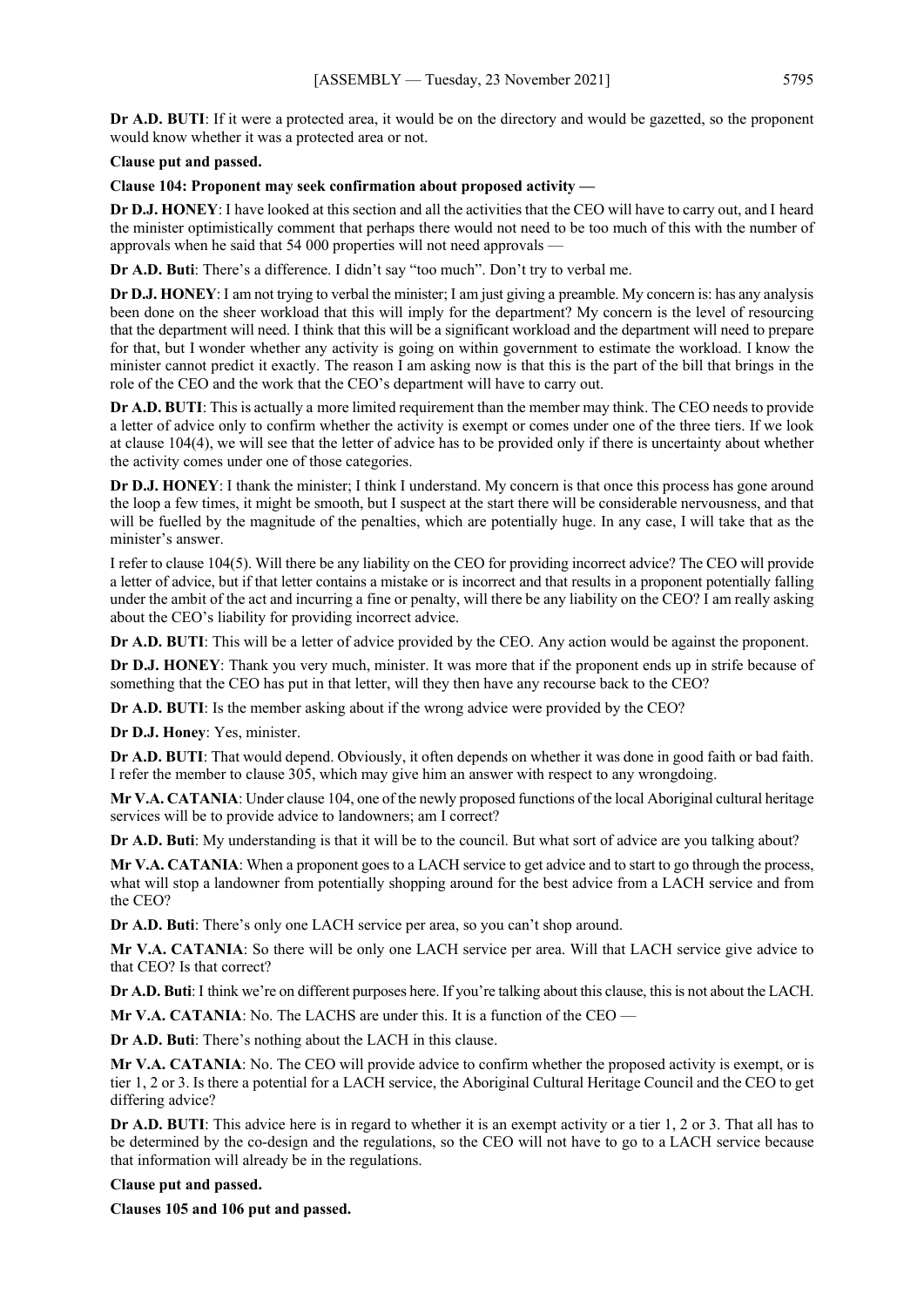#### **Clause 107: Persons to be notified or persons to be consulted about activities or proposed activities —**

**Dr D.J. HONEY**: Clause 107 is in relation to persons to be notified. Later on in the bill, I know there is a clause on information that the Aboriginal Cultural Heritage Council has to maintain and keep accessible. But how will a proponent know who those people are? Will they know that because that information will be specifically available on a website, I am assuming? If they rely on that information and they miss someone out, will they have complied with the act? My question is really around how the proponent will know who to contact, because the bill goes through a hierarchy of the list.

**Dr A.D. BUTI**: It will be on the directory and in the management code. I refer the member to clause 108 as well.

**Mr V.A. CATANIA**: What will happen if there is no local ACH service, but there are about 100 people who have declared themselves "knowledge holders"? How will one be chosen?

**Dr A.D. BUTI**: If the member is referring to "each knowledge holder", I refer him to clause 107(2).

**Mr V.A. CATANIA**: What happens if someone makes a false claim to be a knowledge holder? Who has authority to decide whether the claim is legitimate?

**Dr A.D. BUTI**: The proponent cannot be held responsible for wrong information given to them, but they have to take all reasonable steps. I refer the member, again, to clause 108.

**Dr D.J. HONEY**: That in itself causes a problem, I think. We assume that this is some sort of GIS-related website, or whatever it is. Whatever form it is in, if someone wants to carry out an activity that they think could disturb the land, they will want to go through the approval process and get an assessment done. They will then make sure that they have a plan. If they go onto the website and it lists people that they should contact, but they miss out on contacting someone that they should have, the minister's earlier answer was, "Oh well, you've always got clause 108." I would have thought, in that case, that everyone would go to the CEO, which could be onerous. What I am getting to is: if there is reasonable information and they have people to go to, based on the information that is on that database, and the person does that, would that be seen to be reasonably compliant with the legislation? Again, this is not a tricky question; it is just clarity for people who are doing this. If they go onto the website, there are one or two or however many people listed, they contact them and it subsequently turns out that they missed out someone who was not on the list, will that fall under the reasonableness provisions—that the person has done the reasonable thing to try to satisfy the contact requirement?

**Dr A.D. BUTI**: We would hope that there is no-one missed out, but as the clause quite clearly states, they need to take all reasonable steps.

**Dr D.J. HONEY**: I know this is labouring the point, but I am trying to get to looking at the website. Obviously, if they saw no-one there, I can understand that they would go to clause 108. But if they have done that and there are people there, those would be reasonable steps. That is what I am trying to get clear—that those would be reasonable steps.

**Dr A.D. BUTI**: That is right.

**Dr D.J. HONEY**: I thank the minister.

**Mr V.A. CATANIA**: Presumably the notification will be through an exchange of letters, I imagine, or emails, to be able to know who to deal with. If that is the case, is the consultation requirement to be through an exchange of letters or emails, or is it intended that consultation will necessitate meetings, or is it both, with each person?

**Dr A.D. BUTI**: It could be both, but the guidelines, which are co-designed, will determine that. It probably could be both; it will just depend.

**Mr V.A. CATANIA**: If it is both, obviously there will be costs involved. Will the proponent be charged to pay the costs of those meetings with each individual? Given the vastness of our state and the fact that people live in remote places, as I have said, the cost of getting a group together for a meeting can be up to \$700 000. Will the costs be passed on to the proponent or will they be taken up by the prescribed body corporate? That is the concern I keep raising: that the funds are not there, unless we are prepared to charge the proponent, and it can cost hundreds of thousands, if not millions, of dollars just to arrange a meeting.

**Dr A.D. BUTI:** When we are co-designing with the stakeholders and when the most practical and reasonable way of communicating has been determined, obviously those factors will be taken into consideration. The LACHS can recover costs that are reasonable fees. I would have thought that we should be applauding that we are saying the guidelines are going to be co-designed and that we are going to consult with all the stakeholders to work out the most practical, reasonable and best way of determining these matters.

#### **Clause put and passed.**

**Clause 108: Assistance to identify persons to be notified or persons to be consulted —**

**Mr V.A. CATANIA**: Will this clause require the CEO to maintain a list of persons who should be consulted?

**Dr A.D. BUTI**: It should be on the directory, but the CEO will determine the best way of doing that. They could; they may.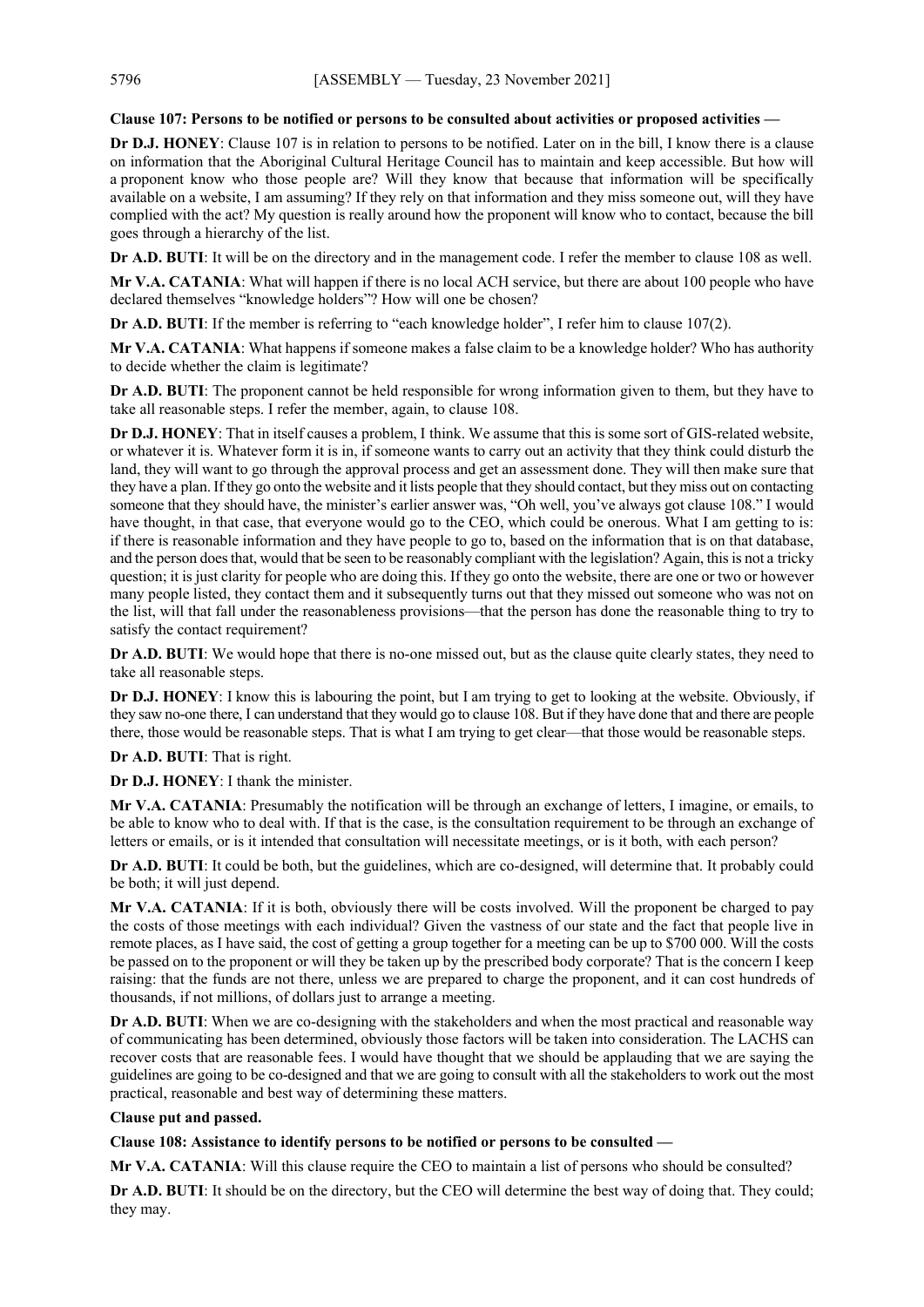**Mr V.A. CATANIA**: Who will be responsible for maintaining that list? Will the CEO be responsible for maintaining that list?

**Dr A.D. BUTI**: The department will be responsible for maintaining the directory.

**Mr V.A. Catania**: Not the CEO?

**Dr A.D. BUTI**: The CEO obviously delegates often, but it will be the department, under the CEO's leadership. I do not think the CEO is going to put everything in the directory.

**Mr V.A. CATANIA**: I understand; it is just to clarify in *Hansard*. Will the CEO or the department provide contact details for persons, such as home addresses, personal mobile numbers or email addresses?

**Dr A.D. BUTI**: No, unless the people wanted that. They will be providing contact details that are consented to.

**Dr D.J. HONEY**: Will there be any time frame for the CEO to respond to the proponent with that information? I did not notice whether it was time bound. Obviously, one of the concerns with this process is that it could further delay approval for work or a project.

**Dr A.D. BUTI**: This will be a statutory requirement. There will be no time frame, but the CEO will be expected to act within a reasonable time frame.

#### **Clause put and passed.**

**Clause 109 put and passed.**

#### **Clause 110: Authority to carry out tier 1 activity that may harm Aboriginal cultural heritage —**

**Mr V.A. CATANIA**: Can the minister please explain what the "Note for this section" means? It reads —

The duty to mitigate set out in paragraph (d) applies in relation to Aboriginal cultural heritage in an area even if an assessment was made, in undertaking a due diligence assessment, that Aboriginal cultural heritage was not located in the area.

Can the minister explain that?

**Dr A.D. BUTI**: It is a code to say that it is a tier 1 activity, but all reasonable steps should be taken to minimise any harm.

**Mr V.A. CATANIA**: What value is there in determining the steps to mitigate the cultural heritage that does not exist?

**Dr A.D. BUTI**: It is a duty to mitigate. Even if it is a tier 1 activity, which is considered to be very low risk, appropriate steps should still be taken to minimise any risk. That goes with the objectives and purpose of this legislation, which is to respect Aboriginal cultural heritage.

**Mr V.A. CATANIA**: Who will be responsible for identifying those steps?

**Dr A.D. BUTI**: The proponent who has done the due diligence assessment in accordance with the code.

**Mr V.A. CATANIA**: What will happen if the landowner and the LACH service do not agree on those steps?

**Dr A.D. BUTI**: This is the due diligence, and it is a tier 1 activity, so there will be no negotiation with the LACH service.

**Mr V.A. CATANIA**: What will happen if the landowner does not take reasonable steps?

**Dr A.D. BUTI**: They will always have to take reasonable steps. If they do not, they can be prosecuted against. That is obviously if they have harmed the cultural heritage.

**Clause put and passed.**

**Clause 111: Authority to carry out tier 2 activity that may harm Aboriginal cultural heritage —**

**Dr D.J. HONEY**: Clause 111 refers to tier 2 and tier 3 activity. Would it be the minister's understanding that any assessment of a tier 2 or 3 activity inevitably would have to involve consultation with a LACH service?

**Dr A.D. BUTI**: Clause 111 does not refer to tier 3 activity, only tier 2.

**Dr D.J. Honey**: I know, I said that and the next one. I was just asking, because I wanted to avoid repetition.

**Dr A.D. BUTI**: It would depend. If there was existing land usage, it would obviously reduce the need for further consultation, but it would depend. If it was a tier 2 activity that may cause harm, the person would have to notify the Aboriginal people of that proposed activity, which is done via the various groups, the LACHS, the native title party, the knowledge holder or the native title representative body. It is similar with tier 3 activity. With tier 3 activity, there would have to be consultation. With tier 2 activity, there would be notification and with tier 3, there would be consultation, which is dealt with in the next clause.

**Dr D.J. HONEY**: I do not want people to be inadvertently caught up and I am sure that the minister does not either. If the LACH service was informed and thought it required an assessment, that is something it would feed back to the proponent, which closes the loop so that no-one is caught by surprise.

**Dr A.D. BUTI**: I know we are talking about clause 111 now, but I am going to give the process. It will not prevent the member from talking about other clauses, I am just giving him the way it goes. Under clause 111, if there is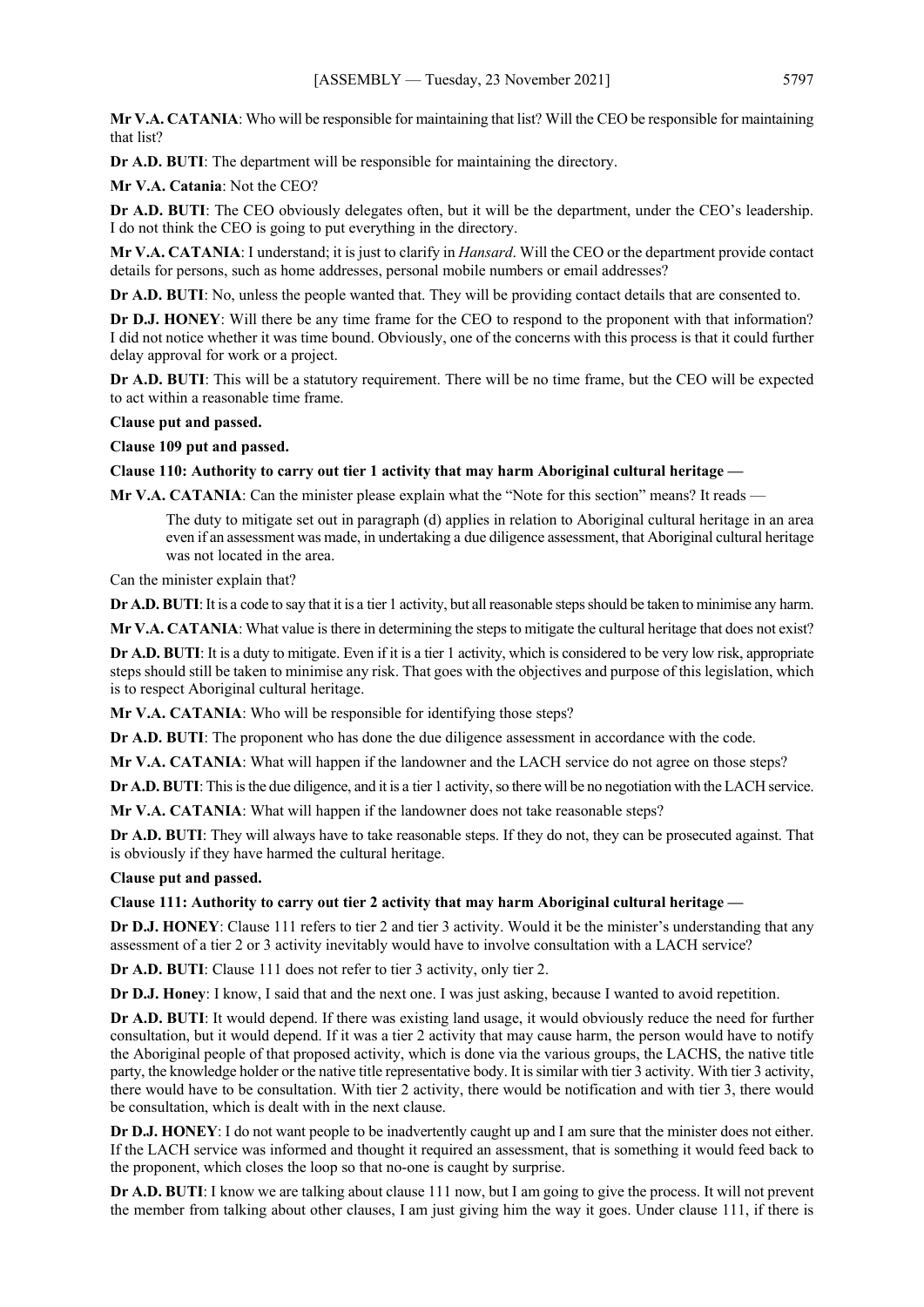a tier 2 activity that may cause harm, the proponent will need an Aboriginal cultural heritage permit or an Aboriginal cultural heritage management plan. We then go to clause 113, under which the proponent would have to notify the Aboriginal people, which, as I said, would be the LACH service or each native title party or the knowledge holder, and if there were none of the above, the native title representative body. The Aboriginal people will be notified of the proposed activity and there will be the ability to make submissions. Then the proponent will submit an application to the council for a council permit that must identify the council and include how the risk of harm will be minimised or avoided. That is under clause 115. Then, under clause 118, which can be delegated to the department, the council will give notice and seek submissions from Aboriginal people. There are other clauses, but that is the process up to that stage. I will leave it at up to that stage and talk about other stages when we get to the clauses that deal with them.

#### **Clause put and passed.**

#### **Clause 112 put and passed.**

#### **Clause 113: Notice of intention to carry out tier 2 activity —**

Mr V.A. CATANIA: Clause 113 states -

A proponent who intends to carry out a tier 2 activity in an area that may harm Aboriginal cultural heritage must give to each of the persons to be notified about the activity —

- (a) written notice providing details of
	- (i) the proposed activity; and
	- (ii) the area where the proponent intends to carry out the activity;

Who will decide whether a tier 2 activity may harm cultural heritage?

**Dr A.D. BUTI**: Due diligence will be done under clauses 102 and 103, which will determine whether it is a tier 1, 2 or 3 activity. If it is a tier 2 activity, the proponent will have to go through the various processes under clause 113. Also, the due diligence will determine whether there is any risk of harm. Being a tier 2 or tier 3 activity does not mean that there necessarily will be harm, but there will be a greater likelihood of harm if it is a tier 2 or tier 3 activity. The assessment will determine the tier and also whether there is a risk of harm to Aboriginal cultural heritage.

**Mr V.A. CATANIA**: What will happen if a landowner decides, under the process in clause 102, that no harm will occur, but the Aboriginal people of that area where the proponent wants to do whatever to disturb the land do not agree? What will happen then?

**Dr A.D. BUTI**: As part of the due diligence assessment, the proponent will of course consult with an Aboriginal group or Aboriginal person, who will provide information or advice on whether it will do harm. If the proponent then does not obey that and ends up doing harm, they could be liable for prosecution.

**Dr D.J. HONEY**: The minister kindly went through the notice under clause 113. It states, in part —

… to each of the persons to be notified about the activity —

Will that occur just through that hierarchy? The LACH service will be at the top, so if I notify the LACH service, will that be the person?

**Dr A.D. BUTI**: Under clause 107, if there is no LACH service, the proponent will go to the native title holders and knowledge-holders, and if there are none of those, they will go to the native title representative body.

**Mr V.A. CATANIA**: I just have a quick one, minister. Can an approved plan be used for other activities, at a future date, in the same area?

**Dr A.D. BUTI**: Tier 2 deals with permits; tier 3 deals with plans.

**Mr V.A. CATANIA**: Tier 3 deals with plans. Can that plan be used at a future date in the same area?

**Dr A.D. BUTI**: I am not sure what clause the member is dealing with. We are on clause 113, which deals with tier 2. In any case, it will depend on what the plan is.

**Clause put and passed.**

**Clause 114 put and passed.**

#### **Clause 115: Application for ACH permit —**

**Dr D.J. HONEY**: Subclause (2)(d) refers to identifying whether there is a risk of harm to Aboriginal cultural heritage. We will go into this later, but there is a set of cascading clauses in relation to risk and imminent risk and so on. How will risk be determined? There is always a risk. There is a risk that this building will collapse on us in the next 10 minutes. I am not trying to be cute; the risk is very low. What reasonable steps will a person need to take to determine whether there is a risk, because otherwise it will almost become a case of anything we do has a risk?

**Dr A.D. BUTI**: The risk will be assessed in undertaking the due diligence, in compliance with the management code.

**Clause put and passed.**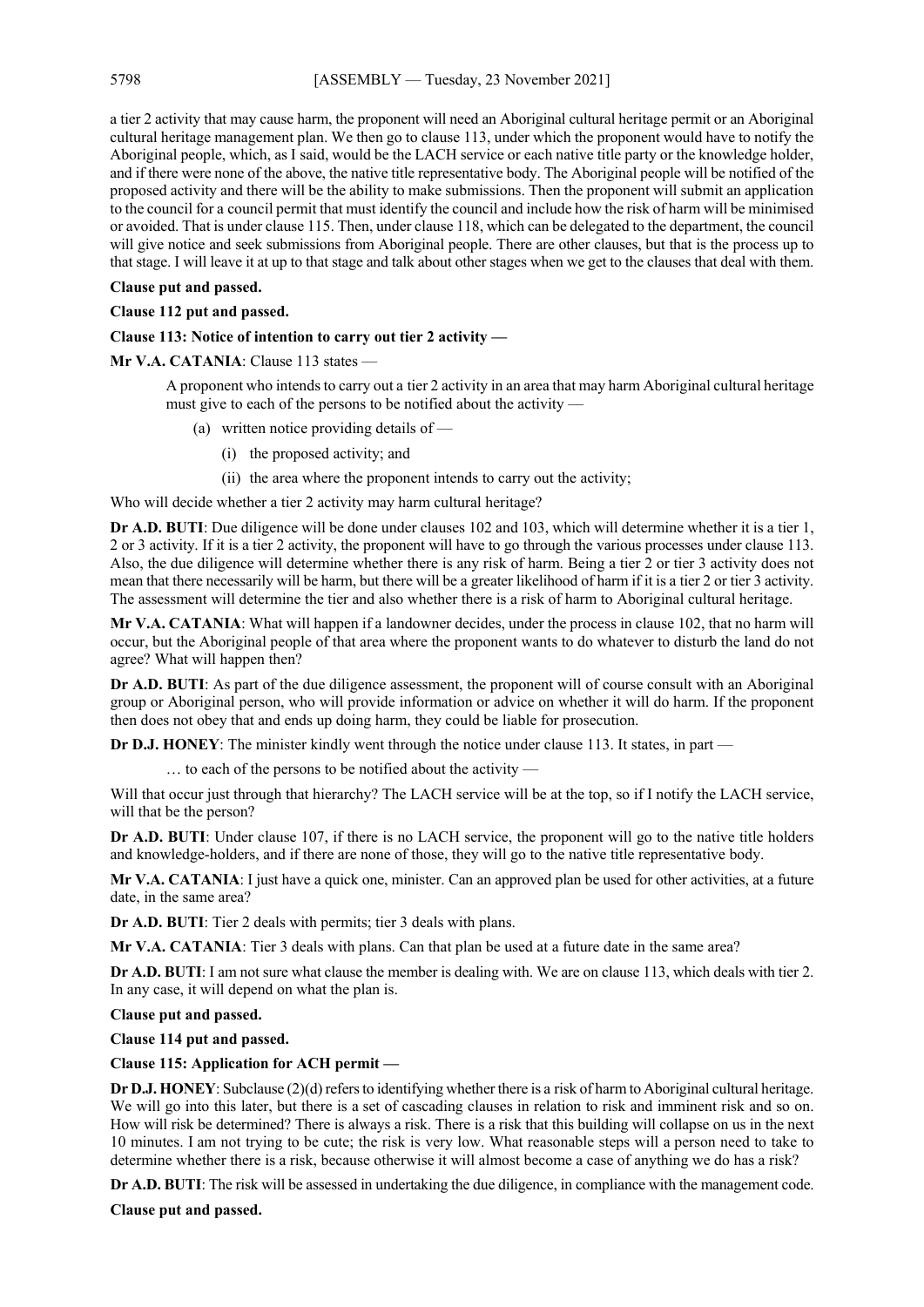#### **Clause 116 put and passed.**

## **Clause 117: ACH Council may refuse to consider some applications —**

**Dr D.J. HONEY**: We are getting through this with breathtaking acceleration. The minister must be thrilled. This clause provides that the ACH council may refuse to consider some applications. Will that process be in any way time bound? My concern is the time that this process will take.

**Dr A.D. BUTI**: As a point of logic, if the council will have to approve something in a certain period, it obviously will also have to refuse to consider something in a certain period.

## **Clause put and passed.**

#### **Clause 118 put and passed.**

#### **Clause 119: Decision of ACH Council on application for ACH permit —**

**Mr V.A. CATANIA**: Subclause (4) states —

If the ACH Council does not make a decision on an application within the prescribed period, the applicant may make a written request to the Minister to direct the Council to do anything that the Minister considers necessary to expedite the matter.

What is meant by "expedite" the matter?

**Dr A.D. BUTI:** The normal meaning of "expedite" is ensure that it is done in a speedy manner; to bring it to a conclusion or a decision.

**Mr V.A. CATANIA**: The minister will have the ability to respond to a request from a proponent and to expedite the matter, given the fact that it will be in the interests of the state. Is that correct?

**Dr A.D. BUTI:** No. What the minister will be doing is directing the council to consider the matter and come to a decision.

**Mr V.A. CATANIA**: The role of the minister is basically to direct the council to expedite the matter because it is an important area for the state—it may be iron ore, and the royalties are needed by the government, and it wants to expedite a decision by the council to benefit the state. I think one of the clauses in the bill is that the benefit of the state needs to be looked upon by the council in a positive way in order to be able to proceed. Is that correct?

**Dr A.D. BUTI**: No. This is about process, not the actual decision itself. The problem is the decision has not been made; the council has not made the decision. The minister is directing the council to make a determination. If it has not made a decision within the prescribed period, which will be set out in the regulations under a co-design, the council will be told to make a decision, whatever that decision may be.

#### **Mr V.A. CATANIA**: Clause 119(5) states —

A direction given by the Minister in response to a request under subsection (4) must —

- (a) be in writing; and
- (b) specify the period within which the direction must be complied with.

The direction to the Aboriginal Cultural Heritage Council will be given by the minister to expedite the matter; is that correct? Can the minister request this off his or her own bat?

**Dr A.D. BUTI**: The minister can only do that if it has not been determined within the prescribed period.

**Mr V.A. CATANIA:** Can the minister do that without a letter being written to say, "We are not getting a result here"?

**Dr A.D. Buti**: No; sorry—at the request.

**Mr V.A. CATANIA**: At the request of a proponent or an applicant —

**Dr A.D. Buti**: Applicant.

**Mr V.A. CATANIA**: — or Aboriginal Cultural Heritage Council?

**Dr A.D. BUTI**: No. The Aboriginal Cultural Heritage Council has not made the decision. It is from the applicant writing to the minister.

**Mr V.A. CATANIA**: The applicant–proponent can write to the minister under clause 119(4) saying, "We're not getting anywhere, can you please request in writing and specify the period within which the direction must be complied with?" The minister can direct the ACH council, in writing, to consider the matter within a period, or the minister can make a decision after that period of time; is that correct?

**Dr A.D. BUTI**: Only if the council does not comply with that direction.

**Mr V.A. CATANIA**: The minister can see how the potential destruction of an Aboriginal cultural heritage sacred site could occur with this simple direction here by an influential proponent such as a multinational company a large iron ore company, a large gold company or a large resource company—that is heavily involved, say, in the Labor Party and attends fundraisers of the Minister for Aboriginal Affairs and the Minister for Mines and Petroleum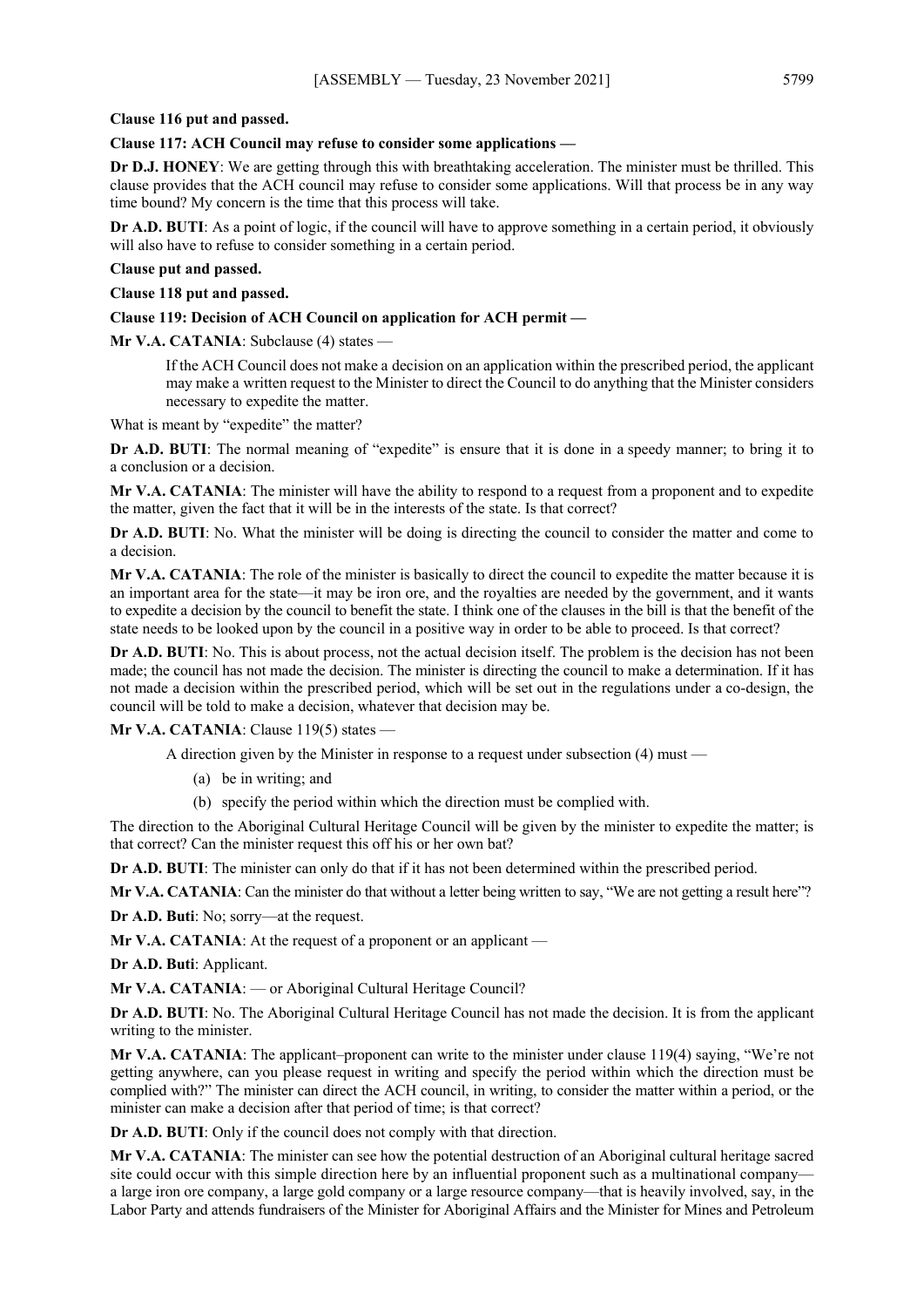and so forth. It may say, "I really need to get this project. It's worth a lot of money. It's going to provide thousands of jobs to the state. It's going to give the state lots of royalties; therefore, if I write to you, minister, will you write to the ACH council and give it whatever the co-design guidelines come up with, whether it is 10 days, 14 days, 20 days or 60 days?", or whatever the case may be. If the response during that prescribed time is not satisfactory to the minister, the minister has the ability to make a decision to go down one path or another. That could lead to the destruction of a site of Aboriginal cultural heritage significance; is that correct?

**Dr A.D. BUTI**: A lot of the stuff the member said was absolute rubbish. This is an issue about following a process-of-time period. So much time was put into this. Council members will be majority Aboriginal. This is when the council will not make a decision and then there is a request. It has nothing to do with pressure being mounted by the big end of town or anything. The council's purpose is to make a decision. If it does not make a decision, someone else has to make a decision. That is when the minister tells the council to make a decision. If it does not make a decision within the specified time, that is when the minister may stand in the place of the council, regardless of whether it is from the top end of town or the small end of town.

**Mr V.A. CATANIA**: I agree. That is the point that the opposition is making: this legislation will not protect Aboriginal cultural heritage sites of significance because the minister has the ability to step in. The minister can be pushed to step in by a proponent writing a letter asking for the intervention to occur and for a direction to be given by the minister. That is the point opposition members made in their contributions to the second reading debate, and the minister has just clarified that it could occur. To say that this bill will protect Aboriginal cultural heritage sites of significance is a farce.

**Dr A.D. BUTI**: I am trying with my answers to questions in consideration in detail to stick to the legislation before us, but what the member for North West Central is saying is just absurd. This is his normal way of trying to start scandal and controversy. The Aboriginal Cultural Heritage Council will make decisions. If the council will not make a decision, someone will have to make a decision. The decision cannot be left there forever; someone will have to make a decision. Hopefully, it will be on very rare occasions that the council will not make a decision. To try to equate that process with not protecting Aboriginal cultural heritage is a farce. The member knows it is a farce; it is just his normal way of trying to create controversy. A process will be put in place under the legislation. There will be negotiation with Aboriginal groups. There will be prescribed guidelines that will be co-designed with stakeholders. The council will make decisions and it will have a majority of Aboriginal members. But if the council will not make a decision, the minister will need to make a decision.

**Mr V.A. CATANIA**: That goes to the heart of the problem and it is why nearly an absolute majority of Aboriginal organisations have rejected this bill. It is because it does not have —

**Dr A.D. Buti**: Who should make the decision?

**Mr V.A. CATANIA**: The argument is that because of the lack of —

**Dr A.D. Buti**: No. I'm asking you.

**Mr V.A. CATANIA:** Hang on a second; let me finish and then I will respond.

That is at the heart of the issue. There was a lack of consultation. The will of Aboriginal people and organisations was to have veto rights to stop potential influence whether it is from the big end of town —

# *Point of Order*

**Mr D.T. PUNCH**: Under the provisions of standing order 179, consideration in detail has to be relevant and not a debate. It is a specific question on the clause.

**The ACTING SPEAKER (Ms K.E. Giddens)**: There is no point of order.

## *Debate Resumed*

**Mr V.A. CATANIA**: This clause goes to the heart of why Aboriginal organisations and people feel that they have not been consulted appropriately. It is because the legislation does not have a right of veto. Under clause 119, the minister, potentially after being lobbied at a Labor Party function, could say, "Write to me and I will be able to apply pressure to the ACH council." The legislation will open up that possibility. The minister is a good bloke and a good member of Parliament. I think he will be a great minister—especially if he becomes the Minister for Health in due course! I know that the minister would not do that, but legislation should protect people from unintended extreme consequences, and that is the issue here. If there were someone who could be corrupted or influenced, this clause would allow that influence to occur and could potentially lead to the destruction of an Aboriginal cultural heritage site of significance.

**Dr A.D. BUTI**: I am not sure whether the member really understands this clause. This is a process clause. If the council does not make a decision in a prescribed period, and is then directed to make a decision in a prescribed period, only then can the minister decide to step in in the place of the council. One would hope that the council will make an overwhelmingly majority of the decisions. This is a process only for the granting of the permit.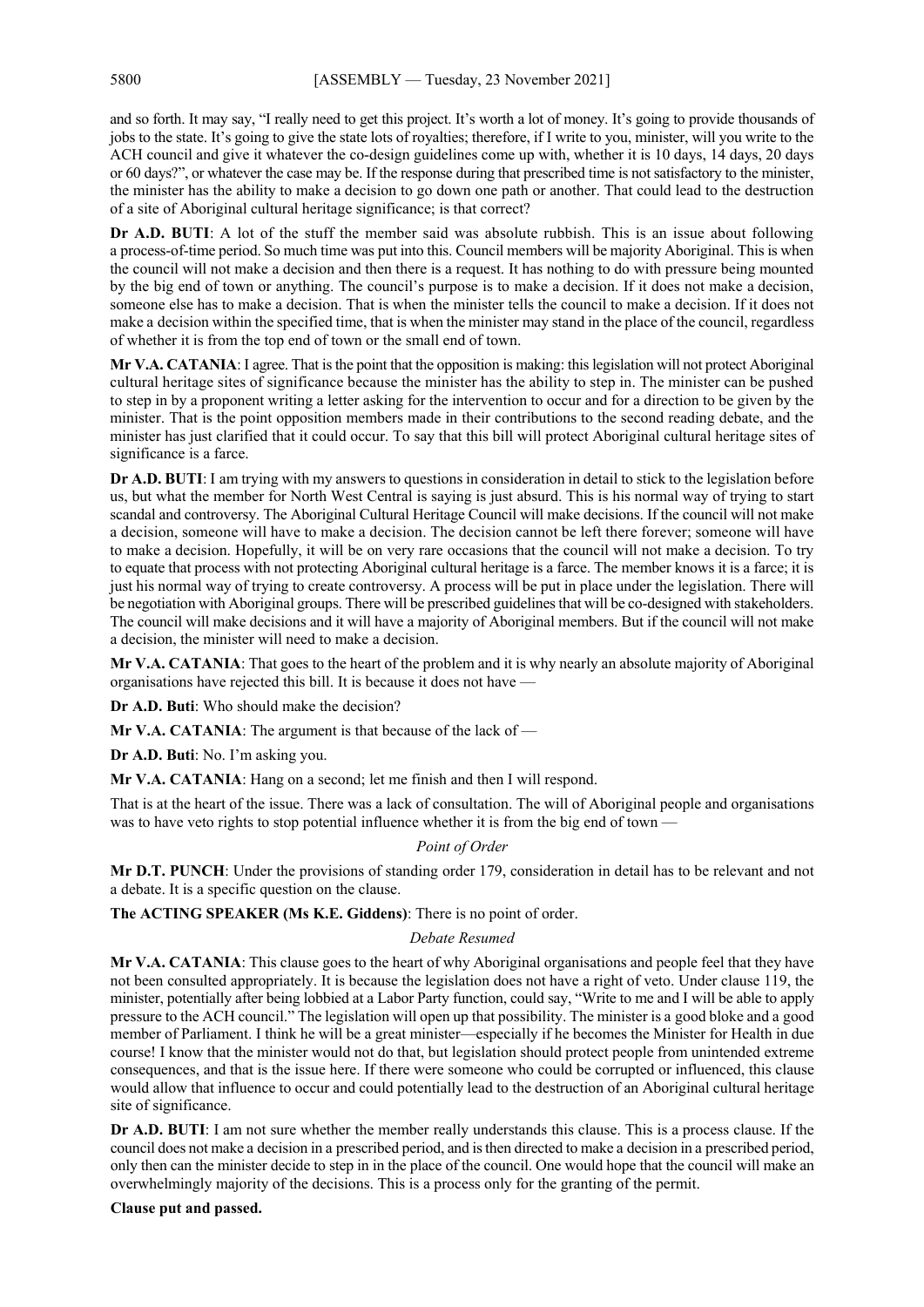## **Clause 120 put and passed.**

# **Clause 121: Duration of ACH permit —**

**Dr D.J. HONEY**: This is perhaps one of the more troubling clauses in the bill and it deals with the duration of the ACH permit. Activities will only be carried out under that permit. If the permit is cancelled, activities will not be carried out. The permit may be extended and I understand the subsequent provisions about the extension. However, my concern with the short duration for the permit is the potential impact that will have in a few areas. I pointed out before the impact of this clause on farming activities such as ploughing a paddock and so on, which some farmers have been doing for over a hundred years. We have not seen the regulations yet, but, potentially, ploughing or periodic deep ripping of paddocks—activities that have been carried out for some time—could come within the ambit of the bill. I am especially concerned about resources projects. The minister will know that in the preparatory stage of resources projects, such as those up north that are 30 years old or more, a company is required to invest enormous amounts.

*Sitting suspended from 6.00 to 7.00 pm*

**Mr V.A. CATANIA**: Under clause 121, "Duration of ACH permit", paragraph (b) states —

is of effect until the expiry of the period of 4 years after the day on which the permit comes into effect unless the permit is —

- (i) earlier cancelled under section 130(1)(b); or
- (ii) extended under section  $126(1)(c)(i)$ .

How will the four-year period for the expiration of the permit apply to farming activity? Someone may be doing the same thing every year, such as ploughing. It may be the same process on the same piece of land. Will that require a new permit every year? It could be mining activity that has not changed in the area. Will the permit have to be renewed every four years?

**Dr A.D. BUTI**: It will go for a period of four years and then they may seek to extend it under clause 126.

Before the break, the member for Cottesloe asked about mining. He was concerned that the permit will be for only four years. It is in line with what is in the Mining Act. Under the Mining Act, the duration of an approval for a program of work is four years. It is what happens in the mining industry, which is what the member for Cottesloe was referring to. As I have stated, it is for four years. Obviously, it can be cancelled earlier, but it can be extended under clause 126.

**Mr V.A. CATANIA**: Thank you for that, minister. Under this clause, on what occasion would a farmer in the wheatbelt, for example, be able to access a permit or how would it affect any pastoral activity? Under this clause, will they need to get a permit?

**Dr A.D. BUTI**: If they have done the due diligence and it is a tier 2 activity that may cause harm, they will have to go through the permit process.

**Mr V.A. CATANIA**: How does this compare with the provisions in the current bill? Do farmers and pastoralists have to get a permit to carry out works on their land or is this a new provision in this bill?

**Dr A.D. BUTI**: Currently they have to comply with the section 18 process. The difference here is we are giving Aboriginal people a voice in the process that they do not have currently under section 18 of the Aboriginal Heritage Act.

**Mr V.A. CATANIA**: The minister referred to section 18. How many section 18 permits for pastoral or farming activity has the farming sector applied for over the years gone by, or over the last 12 or 24 months? Does the minister have that figure?

**Dr A.D. BUTI**: I do not have that data.

**Mr V.A. CATANIA**: If a person has to apply for and is granted a section 18 permit, how long will it last under the current legislation?

**Dr A.D. BUTI**: A section 18 permit is indefinite.

**Mr V.A. CATANIA**: The current section 18 permit is indefinite, whereas under this new provision in the Aboriginal Cultural Heritage Bill, people will have to apply for a permit that will last four years. It can be cancelled. Can the minister give me an example of why this permit could be cancelled?

**Dr A.D. BUTI**: In addition to getting a permit for a tier 2 activity, a person could do a management plan, which would be indefinite, so it would not be limited to four years. We make no apologies for wanting to protect Aboriginal culture, as the member for North West Central has stated we should be doing. He has expressed concerns from Aboriginal people that this bill will not protect Aboriginal culture. I therefore think the provision of four years for a permit will strengthen the protection of Aboriginal cultural heritage, but, as I said, a person could try the management plan.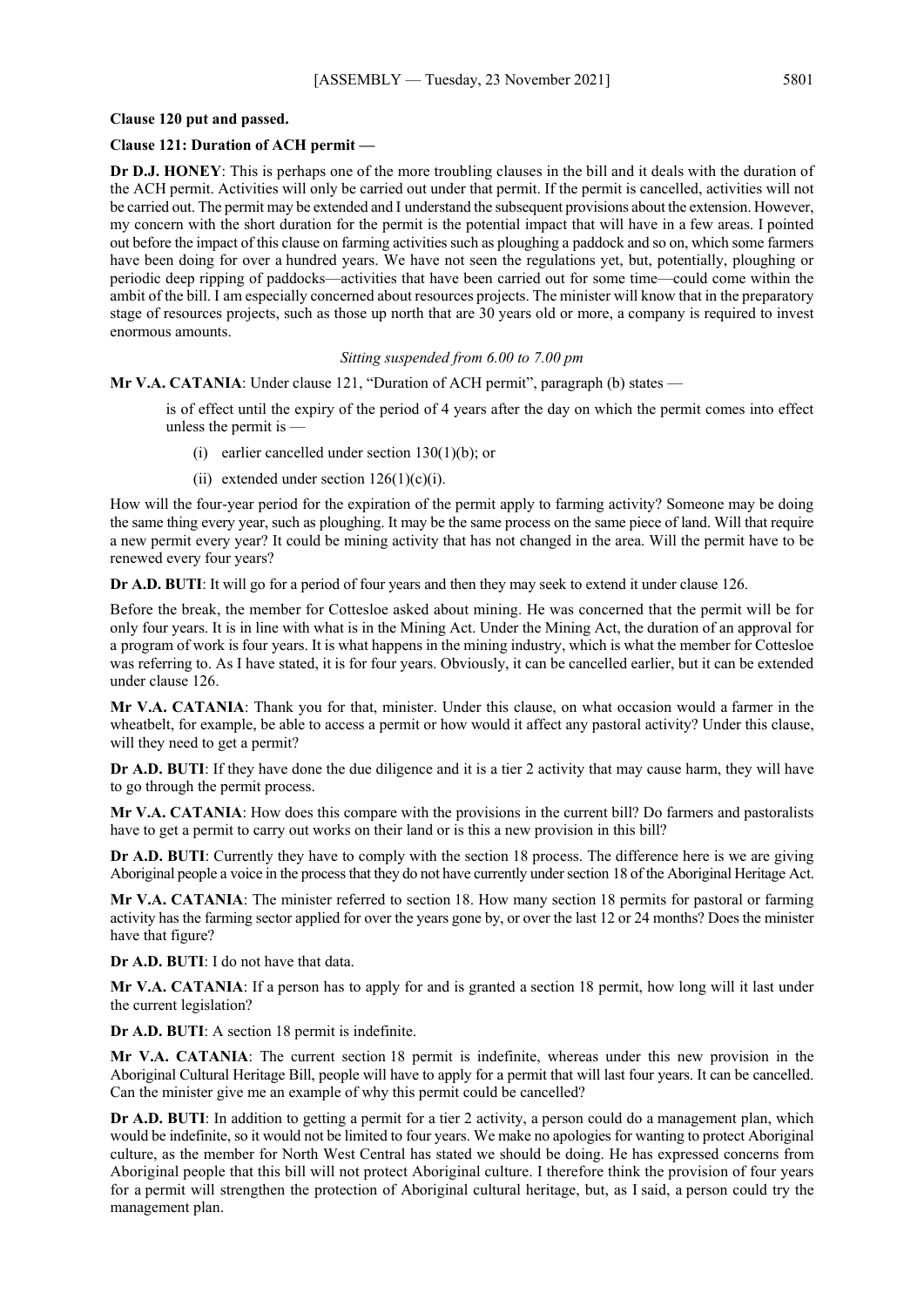**Mr V.A. CATANIA**: I suppose the difference is that this is something new. The new provisions in this legislation will allow, firstly, for self-assessment on whether land could have Aboriginal cultural heritage significance or whether an artefact may be there. I am talking about land on which a farmer or pastoralist has not had to do this in the past. We know that often Aboriginal cultural heritage sites can be found on farming land and pastoral land in particular. If a farmer conducts an activity that they have conducted for the past 50 years, will they suddenly have to apply for a permit that lasts four years and can be cancelled or extended? Does that mean that farmers and pastoralists in the wheatbelt and the great southern will be subject to this provision even though they have been conducting the same process for many years on that land, such as ripping 30 or 50 centimetres off the top of the ground, building new waterholes or activities like fencing? Will this now apply to them?

**Dr A.D. BUTI**: They will have to do their due diligence. If they have done their due diligence and come to the conclusion that it is a tier 2 activity that could cause harm, they will need to seek a permit with a four-year extension or a management plan for the term of the project, which is what currently exists in section 18 of the Aboriginal Heritage Act. But if they are using the land currently, it is probably unlikely that they will need a permit because they are using the land and there has been no harm to cultural heritage. They would not need a permit or a management plan. Remember, if a farmer does their due diligence and their land has been labelled tier 2 and it does not cause harm to Aboriginal cultural heritage, the farmer does not need the permit and/or the management plan. If they are worried about the four-year extension—I am not sure why they would be, because, as I said, that is what exists under the Mining Act—they could try to go for a management plan, which would be for the term of the project. But not every use of land requires a permit, not every use of land is tier 2 or tier 3, and not every tier 2 or 3 activity causes harm.

**Mr V.A. CATANIA**: It is important to clarify this clause. If a farmer does a self-assessment, could someone come and say, "Mr Buti, you own a farm in Chittering. I believe that you require a permit because I know there is a site of Aboriginal cultural significance on your property. Have you got a management plan? Have you got a permit for your property"? Who will be able to do that? Will anyone be able to do that? What are the ramifications for a farmer if he does not have a permit based on his self-assessment that there is no need for one but there is a need based on another individual's assessment? What penalty will exist? Will that individual person be able to make a claim that they require a permit?

**Dr A.D. BUTI**: If a farmer does not do their due diligence, someone could approach the council, but I am not sure who this person is that the member is referring to.

**Mr V.A. CATANIA**: I suppose in life, someone could upset someone else, or they could know something or they could have heard that there is something of Aboriginal cultural heritage on the land that has been ploughed forever and a day. Under the minister's logic, one could make a self-assessment and end up saying, "It's all good. I don't require a management plan or a permit", but that would open them up to someone making a claim. What validity would that individual person need to have and who would come out and assess that? Who bears the cost of that?

**Dr A.D. BUTI**: Remember, we are dealing with clause 121, which deals with the duration of ACH permits. I am not 100 per cent sure what the relevance is, but it is no different from any other act; there may be a prosecution and it will be up to the prosecuting authority to investigate.

**Mr V.A. CATANIA**: But is there a process whereby that individual can make a claim? Who will come out to assess whether the farm, pastoral station or property is an Aboriginal cultural heritage place of importance or has artefacts that the landowner might have found there when they were a kid? Who will be responsible for verifying that and who will pay the cost if a farmer, pastoralist or landowner self-assessed but may have got it wrong? They may have self-assessed after moving onto the property only a year or two ago and continued what the previous owner had done and, unbeknownst to them, there may be some Aboriginal cultural heritage of significance on that property. If that is the case, will they have to pay for an Aboriginal heritage survey of the area? If they do, will there be penalties attached for not having a permit in place?

**Dr A.D. BUTI**: I really have nothing more to add on this clause.

**Mr V.A. CATANIA**: Just for the record, the minister does not want to answer some of the questions that we have asked. We have drawn his attention to the many concerns that the effect this clause, "Duration of ACH permit", could have on farmers, pastoralists and large landholders. For example, will local government need to get a permit if it wants to expand its light industrial area? Will local governments come under this?

**Dr A.D. BUTI**: We are talking about the duration of the permit. That is what we are talking about.

**Mr V.A. CATANIA**: I just want to know what effect a permit will have and who will be required to get a permit. Will a local government be required to get a permit; and, if so, will it last for four years and can it be cancelled or extended?

**Dr A.D. BUTI**: If the local government is the proponent, of course.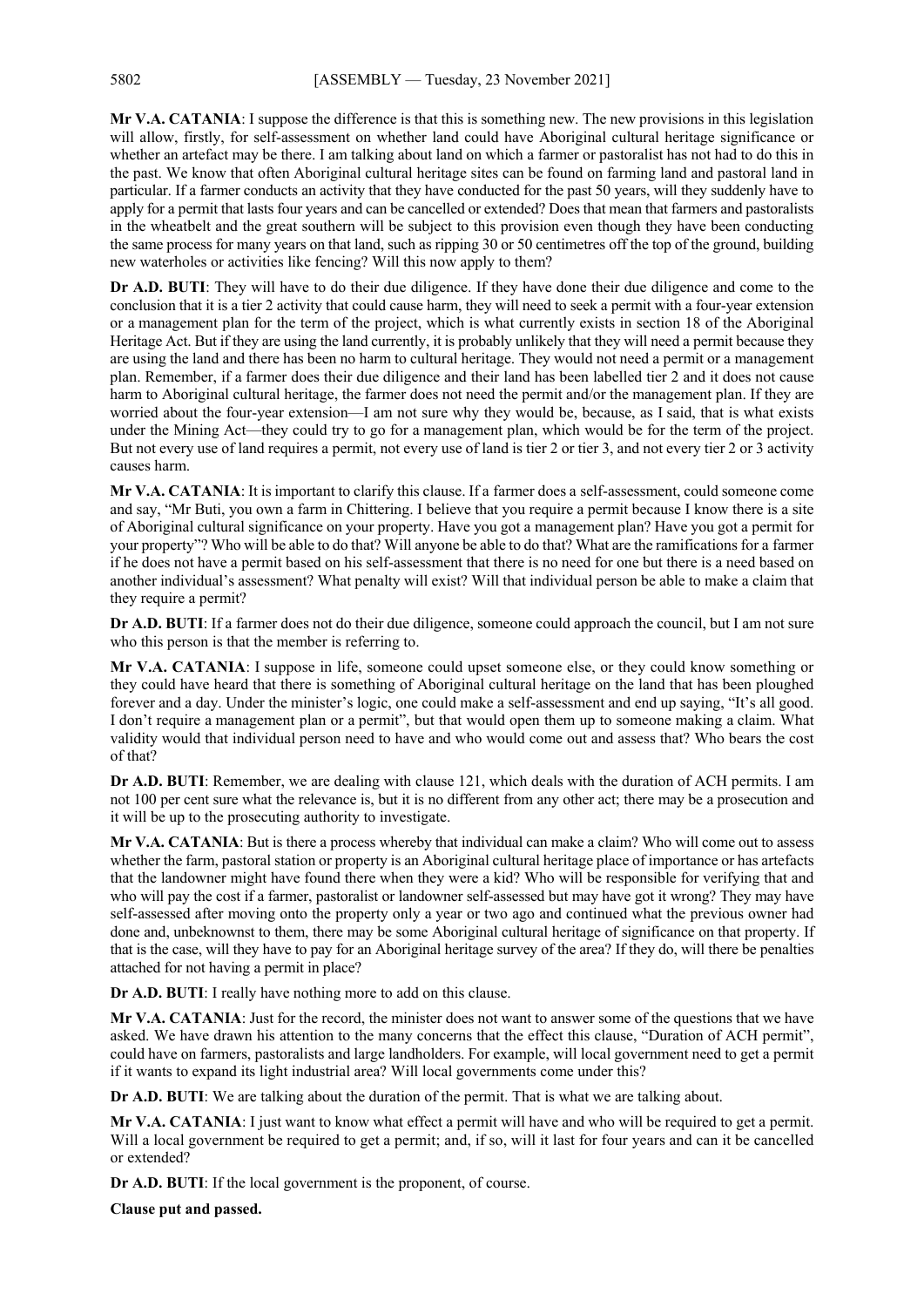#### **Clause 122: Application for extension of ACH permit —**

**Mr V.A. CATANIA**: Clause 122(2) states —

An application cannot be made under subsection (1) later than 90 days before the ACH permit is due to expire.

Under this clause, will a new application for a permit be required 90 days before the permit is due to expire?

**Dr A.D. BUTI**: It is an application for an extension of the permit.

**Mr V.A. CATANIA**: It is an extension, but will it be the same process or a different process? Has the process been worked out? Will the forms be the same? How will someone acquire an extension to the permit?

**Dr A.D. BUTI:** The process is clearly set out in subclauses (3) and (4) of clause 122.

**Clause put and passed.**

**Clause 123 put and passed.**

#### **Clause 124: ACH Council may refuse to consider some applications —**

**Mr V.A. CATANIA**: The clause states —

The ACH Council may refuse to consider, or consider further, an application for the extension of an ACH permit if —

(a) it is not made in accordance with this Act; or

(b) the applicant has not complied with a request under section 123(1).

What is the timing of knowing whether an ACH permit will be accepted under the act if the applicant has not complied? Is there a time frame or turnaround for the proponent who is applying for the permit?

**Dr A.D. BUTI**: We dealt with the application for a permit earlier. This clause is about an extension of the permit.

**Clause put and passed.**

**Clause 125 put and passed.**

#### **Clause 126: Decision on application for extension of ACH permit —**

**Mr V.A. CATANIA**: The clause states —

- (1) The ACH Council must
	- (a) assess each application for an extension of an ACH permit in accordance with section 120(1) as if the application for the extension of the permit were an application for the grant of the permit; and

Is there a time frame for an application? Is it one month, two months, six months or 12 months? Does the department or the ACH council need to adhere to a time period when granting an application?

**Dr A.D. BUTI**: As part of the co-design process, it will be prescribed in the regulations.

**Mr V.A. CATANIA**: The reason I asked that question about timing is that it may affect development costs. When someone goes to the bank to get a loan, they have to pay it back. The quicker they can develop, the quicker they get a return. Will the department have a preferred time frame—whether it be one month, two months, five months, six months or 12 months—attached to this, noting that it could really hamper a project moving forward or it could stop a season, whether someone is growing wheat, canola or something else?

**Dr A.D. BUTI:** I think the member would realise—he has criticised us in parts—that the whole bill is about being reasonable. There will be a consultation process with interested stakeholders. The time period will be prescribed in regulations. After the consultation period, there will be a co-design process, and the time period will be reasonable. That is the whole premise of this bill.

**Mr V.A. CATANIA**: That may be the premise of this bill but the problem with this bill is that a lot of detail still needs to be worked out and agreed to in the co-design situation. That is the issue. That is what is not visible in this bill. The minister is relying on, down the track, having that co-design—we will not call it consultation—of the guidelines and other bits and pieces. We do not know. As I said, the minister could be fantastic and adhere to the intent of this bill, but what if a future minister does not adhere to the intent of the bill? We design legislation to try to ensure that the intent is written into it. This bill contains a lot of question marks. We do not know what the guidelines will be or how long it will take to co-design a permit. We have a lot of questions around that. It is not visible in this place. That is probably more of a statement than anything.

**Dr A.D. BUTI**: Obviously, the regulations will come before Parliament. It is not unusual to have regulations to an act. These regulations will be co-designed after a period of consultation with the stakeholders.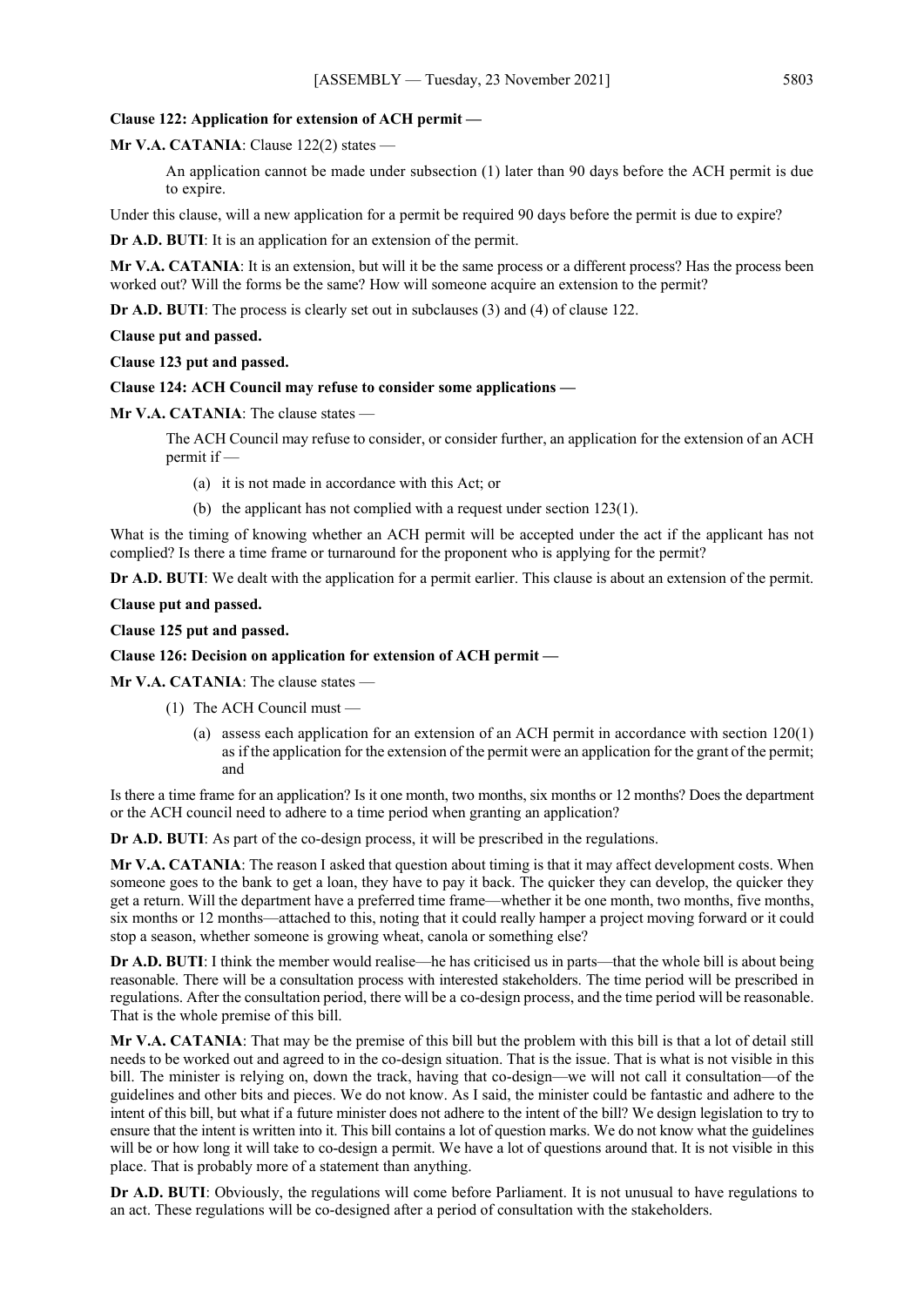**Mr V.A. CATANIA**: The Aboriginal Cultural Heritage Council does not have a time frame because the co-design process has not been conducted. Will the minister potentially have the opportunity to make that decision? If it is going to take longer than expected—it could take six months—can the minister potentially intervene in a permit decision?

**Dr A.D. BUTI:** Not so long ago, the member was complaining that the minister was intervening. The minister will not be intervening if it is within the prescribed period.

**Mr V.A. CATANIA**: I thank the minister. That is the reason we ask these questions—so that we can get some clarity on what is going on. It is our job to find out exactly what roles and responsibilities the government will have in legislation that is put forward.

## **Clause put and passed.**

**Clauses 127 to 129 put and passed.**

# **Clause 130: Suspension or cancellation of ACH permit —**

**Mr V.A. CATANIA**: Clause 130 states —

- (1) The ACH Council may, by written notice given to the holder of an ACH permit, take either of the following actions —
	- (a) suspend the permit for a specified period;
	- (b) cancel the permit.

What are the reasons the ACH council could suspend or cancel the permit?

**Dr A.D. BUTI**: If the member reads the next subclause, that will tell him.

**Mr V.A. CATANIA**: The ACH council may suspend or cancel the permit, and that process is highlighted under subclauses (2), (3) and, I think, (4). Will there be an opportunity for the proponent to ask for a review? Will they be able to question the reasoning and ask for the permit to be re-looked at or go to another body? If the ACH council were to cancel or suspend a permit, would the proponent have a right of appeal?

**Dr A.D. BUTI**: Clause 130(2) gives the reasons a permit may be cancelled. Subclause (3) refers to the process of notifying the permit holder. Subclause (4) will answer the member's question about whether the proponent or the permit holder will be able to question the impending decision by the council. If the member goes to the next clause, clause 131, he will see that it refers to objections to the decision of the council.

# **Mr V.A. CATANIA**: Clause 130(4) states —

Before taking action under subsection (1), the ACH Council must give the permit holder —

- (a) written notice of
	- (i) the action that the Council proposes to take; and
	- (ii) the grounds on which it proposes to take that action;

and

(b) a reasonable opportunity to be heard on the matter.

If the Aboriginal Cultural Heritage Council suspends or cancels the permit, is there somewhere else to take this matter?

**Dr A.D. BUTI**: As I have referred to, chair, clause 131.

## **Clause put and passed.**

# **Clause 131: Objection to decision of ACH Council —**

**Mr V.A. CATANIA**: The minister keeps referring to clause 131, "Objection to decision of ACH Council". In this clause, the objection can go to the minister. My understanding is, and correct me if I am wrong, the minister can accept the decision by the ACH council or refuse to grant the permit. Let me get that right. Regarding the ACH permit, the minister can either adhere to the council's resolution or go against the council's resolution. In going against the council's resolution, what process will the ACH council embark on after that, noting that the council is against the decision of that permit? Does the ACH council have any other opportunity to appeal against the minister's decision to overturn its decision?

**Dr A.D. BUTI**: I think the clause is quite clear—no.

**Mr V.A. CATANIA**: Therefore, the ACH council will approve or cancel permits and the minister will issue permits, because, basically, he or she is issuing the permit. Will the permits be published so that the public is aware of them and the reasons they were issued or cancelled?

**Dr A.D. BUTI**: The details of the permit will go in the Aboriginal Cultural Heritage Directory.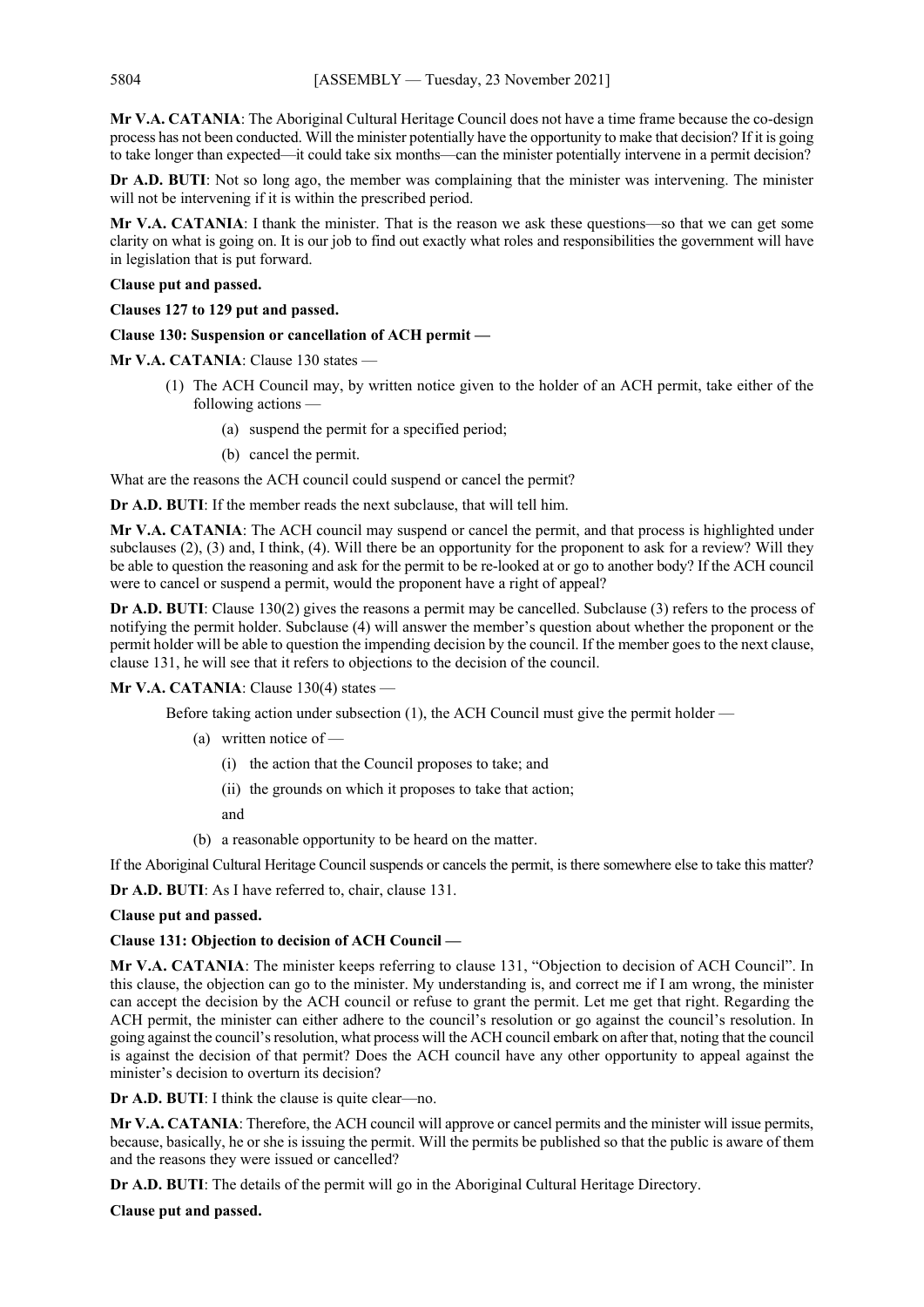#### **Clause 132: Notice of decision must be given —**

**Mr V.A. CATANIA**: Clause 132, "Notice of decision must be given", states —

- (1) The ACH Council must give to a person who has a right under section 131(1) or (2) to object to the Minister about a decision written notice in accordance with this section.
- (2) The notice must be given within 14 days after the decision is made.
- (3) The notice must contain the following
	- (a) a description of the decision;
	- (b) short particulars of the reasons for the decision;
	- (c) a statement that the person has a right to object, within the prescribed period under section 131(1), to the Minister about the decision within the period specified in the notice.

What is the time frame for the minister to receive the objection? The proponent has 14 days to object, so what is the time frame for the minister to come back to that proponent on whether the permit has been approved?

**Dr A.D. BUTI:** Clause  $132(3)(c)$  refers, in part, to –

… the prescribed period under section 131(1) …

**Mr V.A. CATANIA**: What is the prescribed period? Does it relate to looking at the guidelines down the track and having a co-design, or is there a time frame already set out?

**Dr A.D. BUTI**: It is a co-design after consultation.

**Mr V.A. CATANIA**: It is not set out, so the minister should not mislead the chamber that it is set out. It is not set out, because it is still part of the co-design moving forward. The minister has no time frame at the moment to be able to approve or not approve an appeal by the proponent.

**Dr A.D. BUTI**: With all due respect, the member for North West Central is wrong. I said there will be a prescribed period; the prescribed period will be determined. I did not say there is a prescribed period at this stage; I said there will be a prescribed period. If the member read the actual clause, he would see that that is what it says.

**Mr V.A. CATANIA**: Just so we get it on the record, this is not an answer to the question I asked the minister. It is something that will be conducted in the future through a co-design, so the minister does not yet have a time frame because it has not yet been designed. Unless the minister can give me a time frame of 10 days, 20 days, 50 days or 60 days, he should enlighten me. If he cannot, then it is part of a co-design process down the track.

**Dr A.D. BUTI**: I am not sure about the member's interpretation or reading of clauses. There will be a prescribed time; it is set out in the legislation, but the actual period is yet to be determined. The whole framework of this bill is to try to reach agreement between Aboriginal parties and proponents, and therefore stakeholders. Surely the member should be lauding us for seeking to ensure that all stakeholders have a say in the co-design of the operational aspects of the bill—something that is completely missing under the current legislation.

#### **Clause put and passed.**

**Clause 133 put and passed.**

## **Clause 134: When ACH management plan required —**

**Mr V.A. CATANIA**: Clause 134(1) states —

An approved or authorised ACH management plan is required before the commencement of a tier 3 activity that may harm Aboriginal cultural heritage.

Who will decide whether a tier 3 activity may harm cultural heritage?

**Dr A.D. BUTI**: If we go back to clauses 102 and 103, it is a due diligence assessment.

**Mr V.A. CATANIA**: What will happen if it is decided, as a result of the due diligence undertaken by the landowner, that no harm will occur, but the Aboriginal people do not agree?

**Dr A.D. BUTI**: I am not going to repeat myself, because this is exactly the same question we have already gone through. It is actually nearly word-for-word the same question we went through with regard to the permits. There is no difference.

**Mr V.A. CATANIA**: I tend to disagree, minister. This is a new clause and it is unclear what will happen if the landowner decides that no harm will occur but someone else believes that there will be harm, and there is a disagreement. Who will mediate that disagreement?

**Dr A.D. BUTI**: I do not know who this other person is that the member for North West Central keeps talking about, but anyway, I will not repeat it. The member for North West Central can stand up and say it again, but we went through this before the dinner recess in some detail and I am not going to repeat it. He can get up and make flowery statements about whatever but I will not repeat it.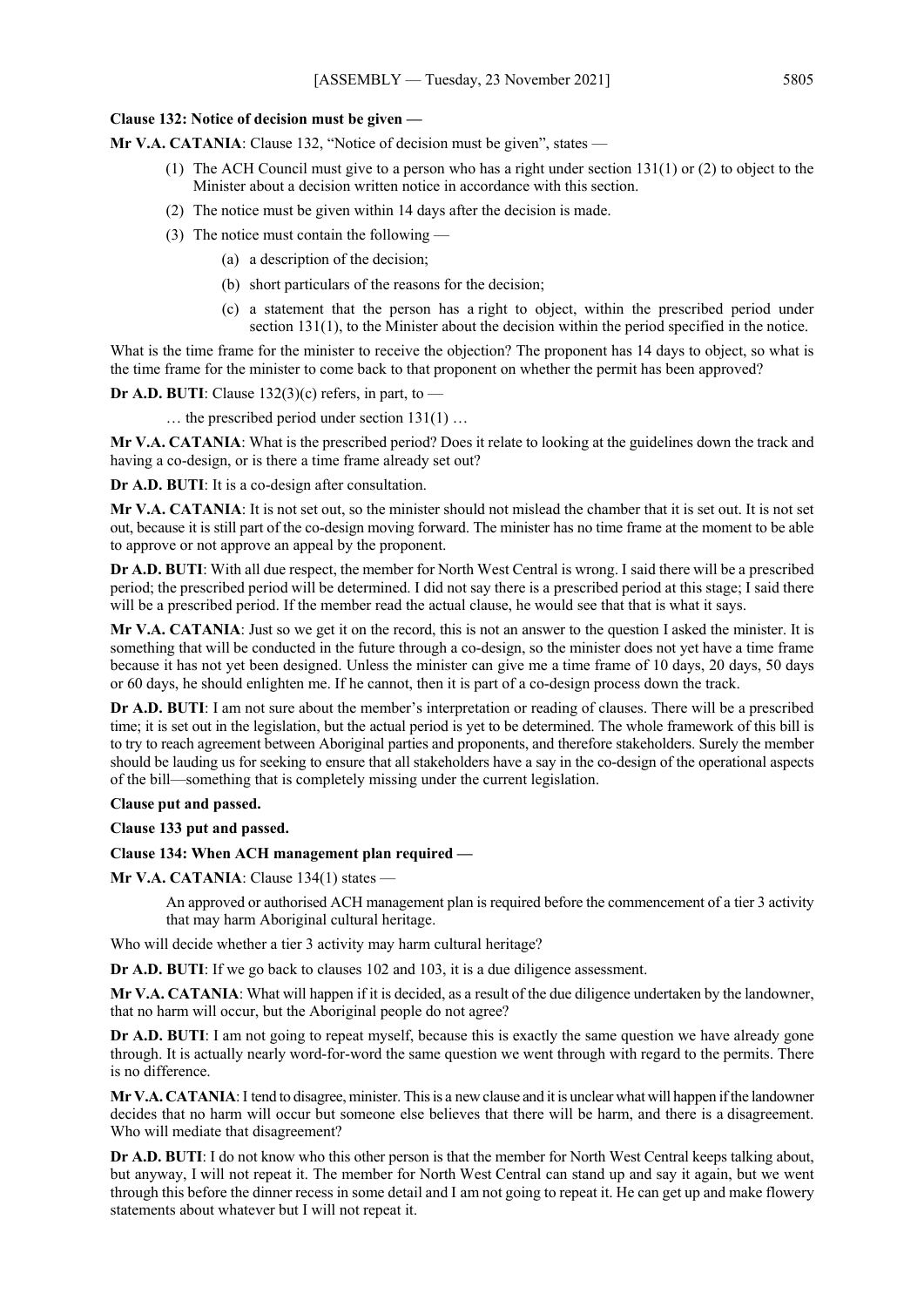**Mr V.A. CATANIA**: Can a landowner be compelled to commission an Aboriginal cultural heritage management plan?

**Dr A.D. BUTI:** If they do not undertake their due diligence, they are the ones who are going to bear any consequences.

**Mr V.A. Catania**: Sorry, could you just repeat the end; I did not quite hear it?

**Dr A.D. BUTI**: If they did not undertake a proper due diligence assessment and were found to harm Aboriginal cultural heritage, they will take the due consequences of that.

**Mr V.A. CATANIA**: That is not the question I asked. I said, "Can a landowner be compelled to commission an ACH management plan?"

**Dr A.D. BUTI**: The landowner is obliged to comply with the legislation.

**Mr V.A. CATANIA**: When I asked whether a landowner can be compelled to come up with a management plan, the minister said they have to comply with the bill. Is there anywhere in the bill—I cannot see anywhere—that compels a landowner to provide a management plan?

**Dr A.D. BUTI**: The member cannot take each clause in isolation. Earlier, we went through the process that has to be followed. If a landowner wants to get the permit under tier 2 or they want the tier 3 approvals, they have to follow that process under the bill. There is nothing more I can really say on that.

# **Clause put and passed.**

**Clauses 135 and 136 put and passed.**

**Clause 137: ACH management plan —**

**The ACTING SPEAKER (Mrs L.A. Munday)**: The question is that clause 137 stand as printed.

**Mr V.A. CATANIA**: Thank you, Madam Chair. I am glad you understand what is going on. Clause 137 reads —

- (1) An Aboriginal cultural heritage management plan (an *ACH management plan*) is a plan for the management of an activity that may harm Aboriginal cultural heritage.
- (2) An ACH management plan must
	- (a) identify  $-$ 
		- (i) the proponent for the activity to which the plan relates; and
		- (ii) each Aboriginal party, if any …

I am interested in the "if any". I think I have asked the question before about what if an Aboriginal party or person cannot be found, how will a person move forward with the management plan? The clause continues -

- (iii) the area to which the plan relates (which must not include any area that is part of a protected area); and
- (iv) the activity to which the plan relates;

My question, which the minister may have answered already, is about existing farmland property that is used for farming or pastoral activity. Will they all be subject to this ACH management plan?

**Dr A.D. BUTI**: It will be determined whether it is a tier 1, 2 or 3 activity. If it is a tier 3 activity and there is harm or a risk of harm to Aboriginal cultural heritage, the various processes are then gone through.

**The ACTING SPEAKER**: Member for Cottesloe.

**Dr D.J. HONEY**: Thank you very much, Acting Speaker, I am sure you missed me!

I apologise if the minister has already covered this, but clause 137(2)(b)(ii) refers to the characteristics of Aboriginal cultural heritage as opposed to just Aboriginal cultural heritage. I am not going to do this exhaustively; it is mentioned a number of times in the legislation. The minister explained to me the difference between Aboriginal cultural heritage and the characteristics of Aboriginal cultural heritage. I would have thought it was one thing and I do not understand the distinction between those two things in the bill.

**Dr A.D. BUTI**: There is the cultural heritage, and the characteristics go to the details of that heritage. We can also use the plain English interpretation, but that is basically what it is.

**Dr D.J. HONEY**: I would have thought that Aboriginal cultural heritage is that detail: there is this site, there are these features to it and there are these different aspects to it, whether it is tangible or intangible. I thought that is what would be described as Aboriginal cultural heritage located in the area. Is the minister saying this is just for the sake of completeness? Is it just a way to differentiate and say there is heritage in a location, which is clause  $137(2)(b)(i)$ , and then subclause  $(2)(b)(ii)$  goes into the explicit detail of all that? Is that the purpose of it?

**Dr A.D. BUTI**: The cultural heritage is like a waterhole and the characteristics go to the detail. It is like saying the cultural heritage is David Honey and the characteristics are that he is six-foot four, blue-eyed et cetera.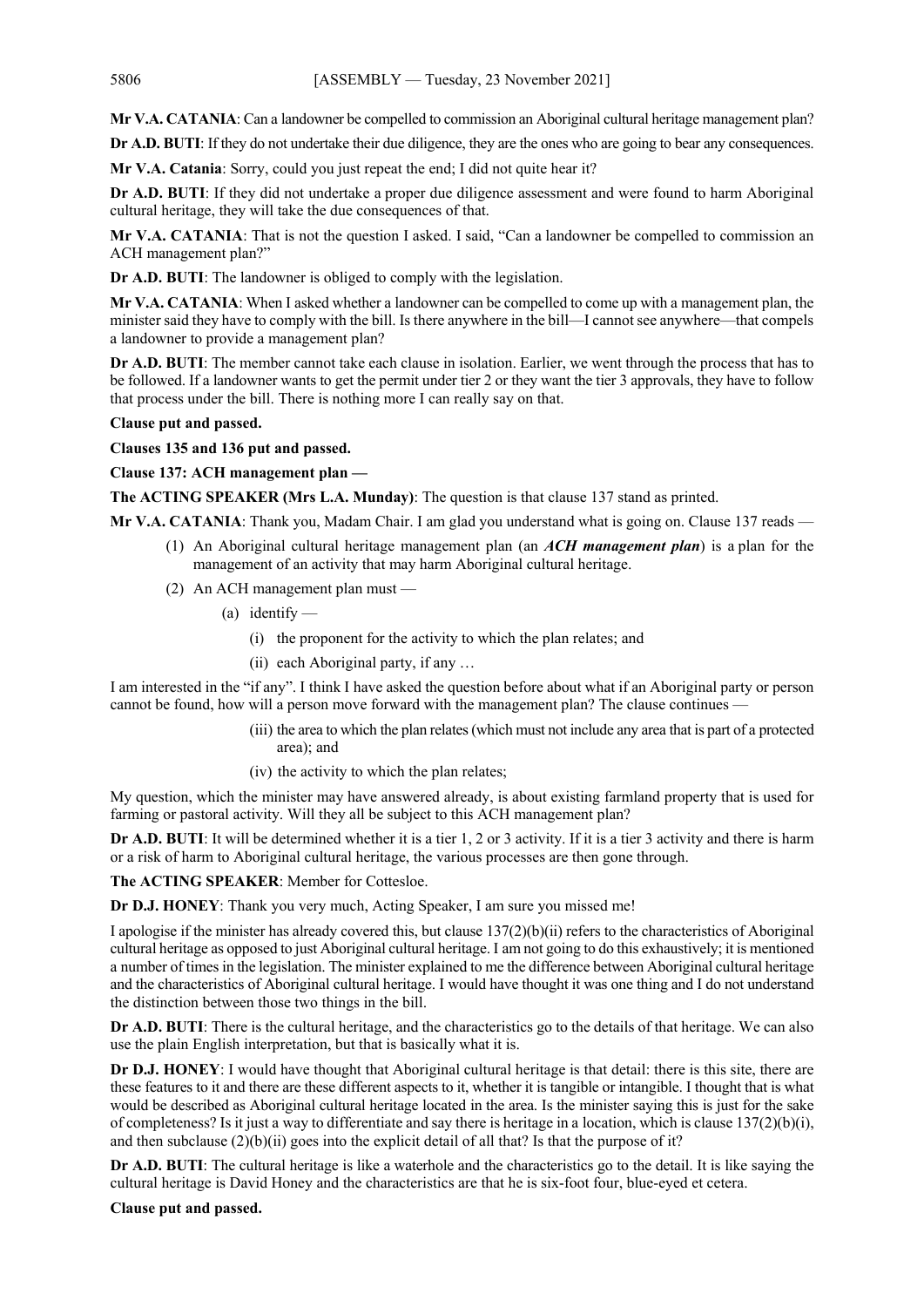#### **Clause 138 put and passed.**

## **Clause 139: Obligation to consult on ACH management plan —**

**Dr D.J. HONEY**: This is a bit of a familiar question, minister; nevertheless, it is important. Clause 139(2) refers to a reasonable time. Again, the concern is about the potential for these processes to take longer than they otherwise would need to. It could just be a literal thing. Is there some mechanism that makes sure that this is not unreasonable?

**Dr A.D. BUTI**: The clause uses the term "reasonable" and "reasonable" will be a term in accordance with the consultation guidelines. I also refer the member to clause 101.

#### **Clause put and passed.**

**Clauses 140 to 145 put and passed.**

#### **Clause 146: Informed consent —**

**Dr D.J. HONEY**: I am looking at clause 146(2), which is the description of the activity, the feasible alternatives and the like. I was concerned about the complexity of that. How will that be determined? To a degree, it is: how long is a piece of string? Any range of alternatives could be listed, from plausible to implausible. Is there some mechanism in the bill? Will it be through discussion or negotiation with the LACH service or some other body that will determine how much effort is put into that part?

**Dr A.D. BUTI**: It will be only if it is applicable. They will have to be feasible alternative methods that are known at the time.

**Clause put and passed.**

**Clauses 147 to 149 put and passed.**

**Dr D.J. Honey**: You should have been here the whole time, Acting Speaker; it is going much faster!

**Clause 150: Decision of ACH Council —**

**Mr V.A. CATANIA**: Acting Speaker, you are a very good chair; I think you are the best one we have had tonight.

**The ACTING SPEAKER (Mrs L.A. Munday)**: Thank you.

**Mr V.A. CATANIA**: Minister, subclause (6) really goes to the heart of why a lot of Aboriginal people feel that they will not have the right to say no. It states -

If the ACH Council does not comply with a direction made by the Minister, the Minister may stand in the place of the Council and make a decision on the application in accordance with this Subdivision.

That tells members of this house that the minister will be able to stand down the Aboriginal Cultural Heritage Council and become that decision-maker. We may not have a minister who is willing to do that, but, as I have explained, there will be pressures on ministers and governments about what is for the benefit of the state. The state might by looking at an economic benefit. Aboriginal and heritage people will know the value of the Aboriginal cultural heritage site of significance, yet the minister might issue a direction to the Aboriginal Cultural Heritage Council that says, "I want you to approve that destruction."

**Dr A.D. Buti**: No, you have it completely wrong.

**Mr V.A. CATANIA**: I invite the minister to respond. Hang on; let me finish, minister!

**Dr A.D. Buti**: You said you would like me to respond.

**Mr V.A. CATANIA**: When I finish, minister. If a direction is given by the minister and the ACH council does not apply it, the minister will be able to stand it down and make a decision to allow for the destruction of Juukan Gorge, for example. He will sign off on it and then reinstate the Aboriginal Cultural Heritage Council, and it will move on to the next proponent who puts forward an application. That is what subclause (6) says. Am I correct, minister? Can the minister enlighten the house on why it does not say that?

**Dr A.D. BUTI**: The member for North West Central is completely wrong. Subclause (6) refers to the council not making a decision within the prescribed time. The minister will not say to the council that it must approve an application; the minister will ask the council to make a decision. If the council will not make a decision in the prescribed time, the minister may make a decision. The minister will not direct the council to say yea or nay. Further, what would the position of the Nationals WA be if there were no prescribed time? Would the Nationals be happy for the council to sit on a decision forever? Of course it would not. Many of the people whom the National Party represents would not like that; they would want a decision one way or the other. This sets out a process. If the council does its job properly, the minister will not use this power. This is a power to direct the council to make a decision if it has not made it within the prescribed period. If it does not make a decision within the prescribed period after the direction has been given, that is when the minister would make a decision. The minister does not direct the council to permit the management plan.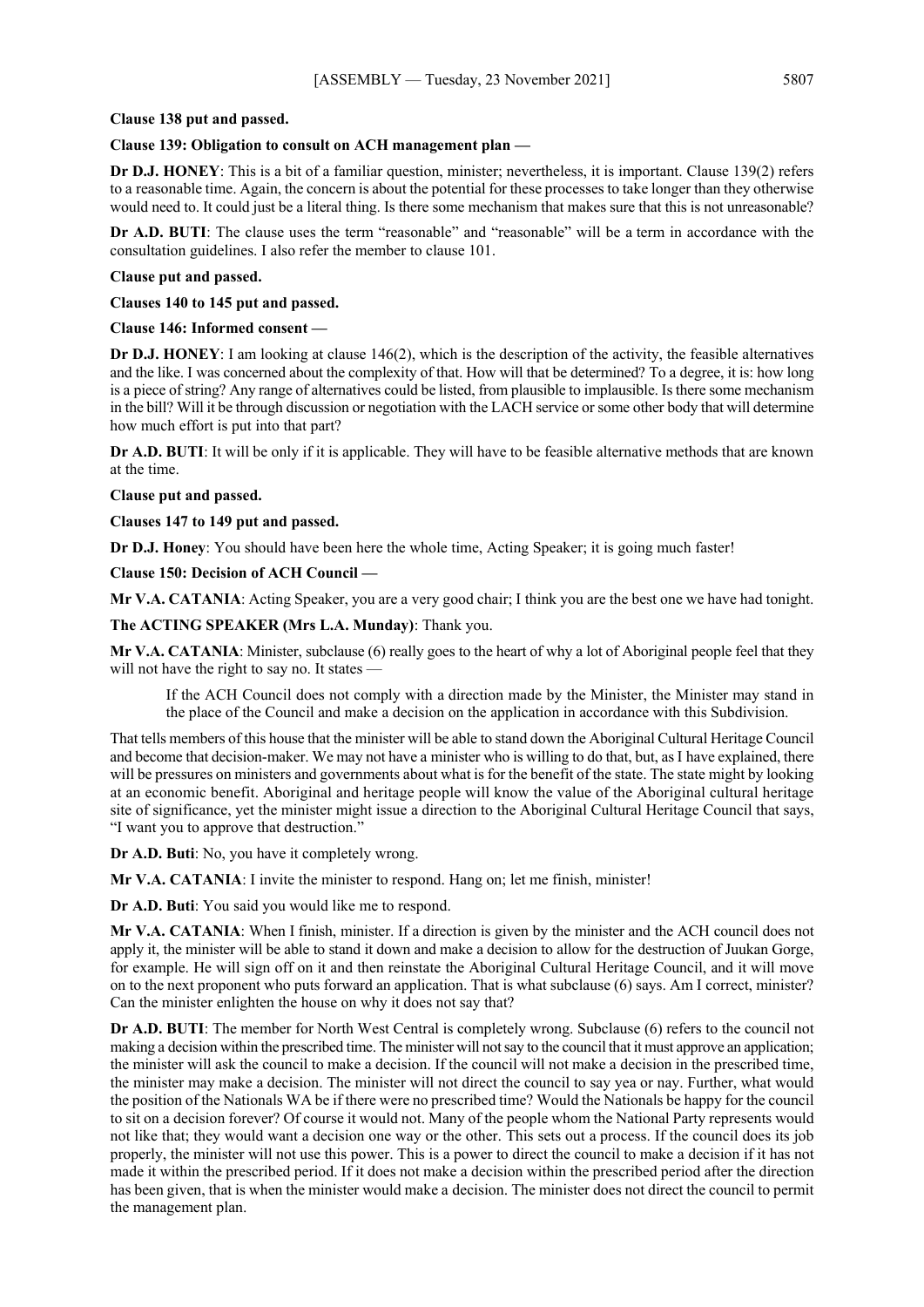**Mr V.A. CATANIA**: I think the minister has answered my question. The minister will have the ultimate decision-making ability. If a determination cannot be made by the ACH council, which is what the minister is saying

**Dr A.D. Buti**: Yes.

**Mr V.A. CATANIA**: — the minister may issue a direction to the council to deal with the matter one way or the other. If the council still does not accept that direction of the minister, the minister will step in to make a decision. We could have a situation in which there was conflict with the ACH council. It could be conflict at the LACH service level, or conflict at the local level, where they cannot get agreement, or two sides are putting two very good positions forward, and that is why the ACH council is unable to make a decision within the appropriate time and a direction needs to be issued by the minister to the ACH council if it does not comply. If the parties are still at loggerheads and cannot get an agreement in place, the minister will step in to make a decision one way or the other. So the minister can step in and issue a notice of destruction under this provision.

**Dr A.D. BUTI**: The member's premise is wrong. A plan comes about only because the parties have agreed. They have put the plan to the council, but the council will not make a decision on that plan. If the council will not make a decision within the prescribed period, the minister can make a decision. It is not about disagreement with other parties. A plan will not be in place if they have disagreed. It is about the council not making a decision. If the council was doing its job properly, the minister would not be involved. The question I ask the member is: What do we do? Do we just leave it like that, so that the proponents cannot do X, Y or Z—they cannot use the land, because a decision can never be made?

**Mr V.A. CATANIA**: I am looking at it from a viewpoint of how this legislation can be manipulated to achieve certain outcomes. That is what this clause will allow the minister to do. We are not the ones in government. We have not had the time to do any consultation on this clause. We simply do not have the ability; it is the government's legislation. The minister asked what would we do. The first thing we would do is consult with the parties that need to be consulted with. That is what is lacking in this legislation. Also, minister, will the ACH council have the financial ability to ensure that the people are able to get together and provide the support to the ACH council to enable it to make the right decision?

**Dr A.D. BUTI**: Clause 150 comes into play when the parties have agreed on a plan, the plan is before the council for determination, but the council will not make a decision. We think it would be rare that the council would want to do that. If the council will not do it, someone will eventually have to make a decision. That is what this clause is about. It is not about manipulation. The parties have agreed to it. It is just that for some reason, the council will not make a decision.

# **Clause put and passed.**

**Clause 151 put and passed.**

# **Clause 152: Duration of ACH management plan approval —**

**Dr D.J. HONEY**: Clause 152(b)(ii) states —

the plan expires in accordance with its terms;

Unfortunately, I was not here when the minister answered one of my earlier questions. Is the duration of ACH management plan approval limited to four years? With the minister's indulgence, it related to the other part involving ongoing activity —

**Dr A.D. BUTI**: I will answer it for the member. While the member was out, I said that that related to a permit. It was four years, which is in line with the Mining Act. This is in respect of plans. The plans are not for four years; it is for the term of the plan, which is often for the term of the project.

**Dr D.J. HONEY**: I am seeking the minister's indulgence on this. In relation to the plan, the plan would have to be renewed every four years as well; so the plan can continue as well?

**Dr A.D. BUTI**: The permit is for four years, which was way back. For the plan, it is in accordance with the terms of the plan. The agreement will probably be between the parties for the term of the project. It could be three, four, five, six years, or whatever—even 30 years.

**Clause put and passed.**

**Clauses 153 to 159 put and passed.**

**Clause 160: Assistance to reach agreement on ACH management plan —**

**Mr V.A. CATANIA**: I notice that clause  $160(1)(b)$  refers to mediation. Clause  $160(1)(a)$  states —

assist the applicant and each interested Aboriginal party (the *proposed parties*) to reach agreement about the terms of an ACH management plan in respect of the activity; and

Proposed paragraph (b) states —

for that purpose, act as a mediator.

Where will the mediation be held and who will fund the involvement of the applicant and the Aboriginal people?

**Dr A.D. BUTI**: If the council is the mediator, the council will generally absorb those costs.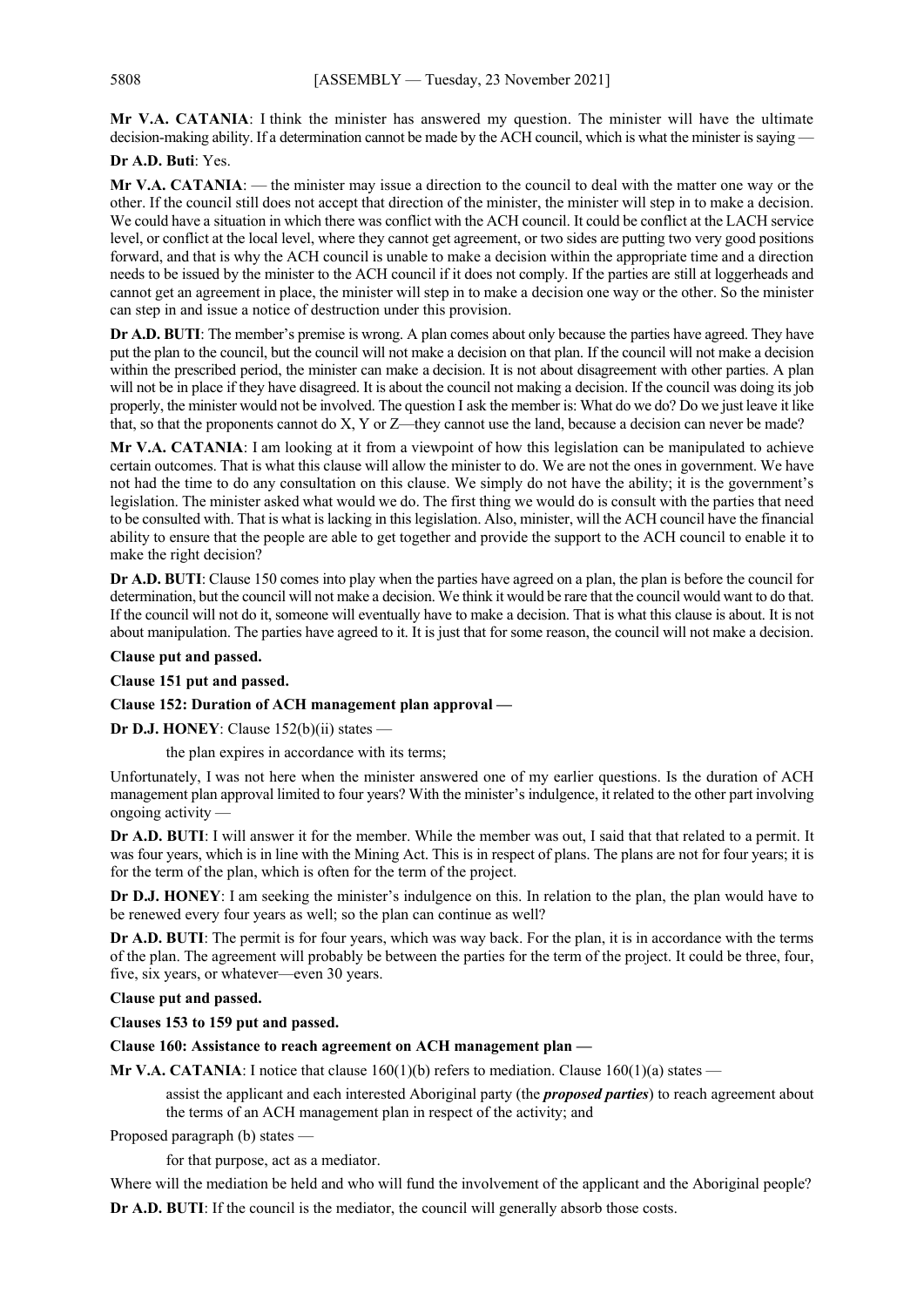**Dr D.J. HONEY**: Could a mediated settlement also include a cash payment as part of resolving access, or is this purely limited to how that area is treated and how the cultural material is treated?

**Dr A.D. BUTI**: The management plan cannot include a financial consideration.

**Dr D.J. HONEY**: Clause 160(5) refers to the ACH council acting as a mediator. I understand that some information cannot be disclosed; for example, secret cultural information. I wonder why information that the council has had access to cannot be more generally disclosed. I guess it is around transparency. My understanding with most processes is that there is a fair degree of transparency so that other parties know what is going on. What is the reason for confidentiality? Is that a normal clause in a mediated process or is that an unusual clause for this bill?

**Dr A.D. BUTI**: It would be normal. Most mediations are confidential.

**Mr V.A. CATANIA**: Indulge me a little more on clause 160. If a mediator is appointed by the Aboriginal Cultural Heritage Council, what would happen if the applicant or Aboriginal party objects to that person? Is there a process to follow or will they just keep trying to find a mediator who is acceptable to both parties?

**Dr A.D. BUTI**: Obviously, it will be up to the council to resolve the issue. Of course, a person cannot be a mediator if the parties do not agree on them.

**Mr V.A. CATANIA**: The minister said that the mediator will be funded by the ACH council; is that correct?

**Dr A.D. BUTI**: That is if the council is acting as mediator.

**Mr V.A. CATANIA**: Is it possible that the applicant could provide a mediator to try to mediate outside the process, or, vice versa, the Aboriginal organisation or people could present a mediator to assist them to try to get a resolution or a way forward to present to the ACH council?

**Dr A.D. BUTI**: The council has to appoint the mediator.

**Mr V.A. CATANIA**: So that does not exclude the two parties from mediating and trying to get an agreement? It is probably part of the negotiations, I suppose, at the start.

**Dr A.D. BUTI**: This clause is about assisting the parties to reach an agreement. If they have already reached an agreement, they do not need any assistance.

**Clause put and passed.**

**Clauses 161 to 164 put and passed.**

**Clause 165: Decision of Minister —**

**Mr V.A. CATANIA**: Clause 165(1) states —

If the ACH Council makes a recommendation to the Minister under section162(1)(b) in respect of an application for the authorisation of an ACH management plan, the Minister must -

The subclause lists the things the minister must do. It seems to me that there is no avenue to appeal the minister's decision in this clause. Is that correct?

**Dr A.D. BUTI**: That is right.

**Mr V.A. CATANIA**: Thanks for that lengthy answer—I am trying to work my hamstrings a bit here!

So there is no avenue to appeal the minister's decision whatsoever. Hence, again, the government talks about protecting Aboriginal cultural heritage sites, but this legislation is still at the whim of the minister. Does the minister agree that the minister will still make the ultimate decision on whether the destruction of Aboriginal cultural heritage sites can occur?

**Dr A.D. BUTI**: The minister's decision must be made on the grounds of the interests of the state, which includes the interests of Aboriginal people. Under the current law, the only persons who can appeal are the proponents, who are not the Aboriginal people. Under this legislation, it will be equal, and either the proponent or the Aboriginal group can appeal. Currently, it is only non-Aboriginal people who can appeal a decision on Aboriginal culture.

**Mr V.A. CATANIA**: If a multimillion-dollar project has to go through the investigation process but there is no right of appeal, does the minister see that that would be a disincentive for potential investment in this state? On the other foot, the proponent, the investor, the resource sector would have no right of appeal either. Am I correct?

**Dr A.D. BUTI**: I would say no, because it is actually providing certainty. Once the decision has been made by the minister, the proponent cannot appeal, so they would have certainty. I think that would probably encourage investment.

**Mr V.A. CATANIA**: I do not know how the minister got to that logic.

**Dr A.D. Buti**: It provides certainty.

**Mr V.A. CATANIA**: It provides certainty that there is no certainty, because, at the end of the day, the minister can make that decision. After millions of dollars have been spent by the proponent to perhaps clear land for a resource opportunity, which would provide royalties, jobs and investment for the state, the minister could say, "No, you can't do it" and there would be no right of appeal whatsoever. Can the proponent start the process again, or is the minister's decision final on all fronts?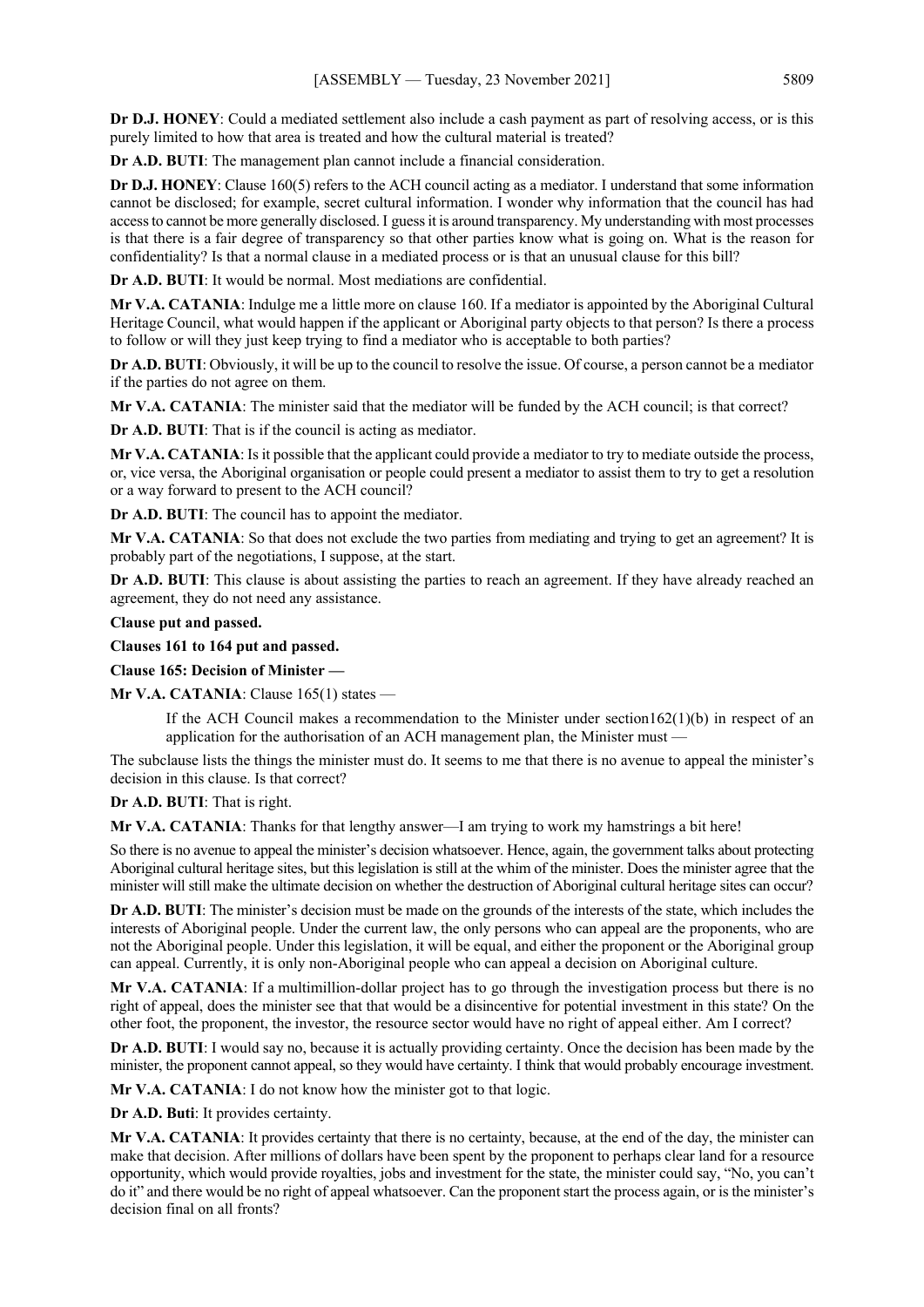**Dr A.D. BUTI**: The question that was asked at the beginning was: is there a right of appeal? I said no.

**Mr V.A. CATANIA**: No; this is a different question. The question I have just asked is: is there an opportunity for a proponent or an Aboriginal organisation to submit a new application and go through the process again if the minister has given their verdict to support either the protection of the Aboriginal cultural heritage site of significance or the destruction of the site? Can either of those parties start the application again for the same piece of land?

**Dr A.D. BUTI**: The member for Cottesloe's wife would understand judicial review. There is always judicial review. She is a legal academic. Of course they can start the application again, but why would they if nothing has changed. I really have nothing more to add.

## **Clause put and passed.**

**Clauses 166 to 172 put and passed.**

**Clause 173: Contravention of conditions on approved or authorised ACH management plan —**

**Dr D.J. HONEY**: It is a straight penalty of \$100 000 for the contravention of a condition. Was there a view around the penalty for an individual versus a corporation, because clearly a corporation would have much more significant means, if you like? It seems that it is a very large fine for an individual, but it could be seen to be a minor fine for a corporation.

**Dr A.D. BUTI**: In determining the penalties, other states were examined. It should be noted that the penalty amount stipulated is the maximum for an individual but may be up to five times more for a body corporate.

**Dr D.J. HONEY**: So where does the five times come from for a body corporate?

**Dr A.D. BUTI**: It is standard interpretation for all legislation.

**Clause put and passed.**

## **Clause 174: State significance guidelines must be considered —**

**Mr V.A. CATANIA**: Why is the consideration of heritage of state significance reserved only for the approval process to harm heritage? Why is that the case?

**Dr A.D. BUTI**: Under the act, the whole idea is to frontload the process to enable negotiation between Aboriginal and non-Aboriginal people, and the Aboriginal Cultural Material Committee has a greater say when it considers matters of state significance. This bill will allow greater equality between the Aboriginal people and the proponents, so that is why in this area we need to consider state significance.

**Mr V.A. CATANIA**: What will happen if a site of potential state significance is identified during a tier 1 or tier 2 due diligence assessment?

**Dr A.D. BUTI**: Tier 1 and tier 2 are of the lower harm threshold so that is why we are looking only at tier 3.

**Mr V.A. CATANIA**: If the ACH council requires further information to make its decision, who will fund that investigation?

**Dr A.D. BUTI**: If it requires that information from the proponent, the proponent will fund it.

**Dr D.J. HONEY**: I refer to the state significance guidelines, and the minister may not need to answer this. I am referring more to the guidelines, so once again what is of state significance clearly is a very important matter in the way we view the legislation. I appreciate that the minister mentioned that a process will be gone through, but it is a big unknown when we are considering the legislation. I guess it reinforces the importance that all stakeholders be consulted, not just the big mining companies and the Aboriginal organisations. I imagine that that consultation will include also anthropological experts and the like.

**Dr A.D. BUTI**: The member is correct. The guidelines will be prepared by the ACH council with an opportunity for public consultation submissions for approval and possible amendment by the minister under part 13, division 3, subdivision 2 of the proposed act.

**Mr V.A. CATANIA**: Before the member for Cottesloe stood up, I asked whether the ACH council would require information to make a decision on who would fund the investigation. Who will be able to determine a scope of investigation? Will it be the co-design process the minister keeps referring to?

**Dr A.D. BUTI**: I am not 100 per cent sure why the member has brought it up under this clause but everything will be done on a case-by-case basis. The state significance guideline will be determined under the process I outlined to the Leader of the Liberal Party.

**Mr V.A. CATANIA**: The minister kept referring to the co-design process, another flaw in this bill. Perhaps the co-design process should have commenced prior to the drafting of the bill. We could have had a co-designed bill.

**Dr A.D. Buti**: It did. The bill was co-designed.

**Mr V.A. CATANIA**: Was it co-designed?

**Dr A.D. Buti**: Three or four years of consultation.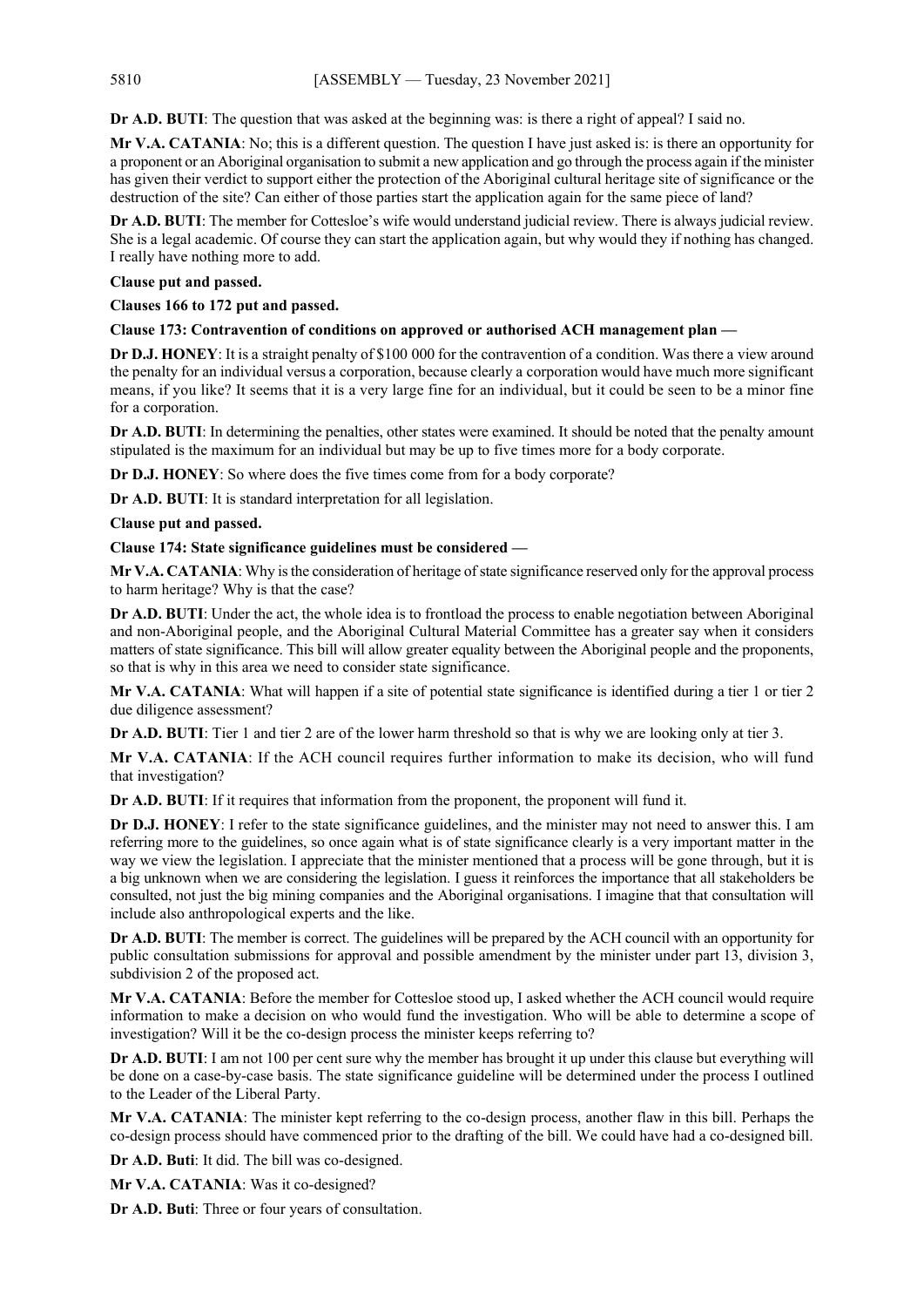**Mr V.A. CATANIA**: Come on! Under this clause, who will determine the boundary of work of what is considered state significance and what criteria will be used?

**Dr A.D. BUTI**: It will be in the guidelines that are prepared by the council and there will be an opportunity for public consultation and submissions.

**Mr V.A. CATANIA**: Is it contemplated that an area of state significance will be a single area or could it be a series or cluster of areas?

**Ms M.M. Quirk**: You'd know about clusters!

**Mr V.A. CATANIA**: Exactly, this legislation; I am reading it!

**Dr A.D. BUTI**: It could be either.

**Mr V.A. CATANIA**: Does an area of state significance require care and management? Who will fund the ongoing cost of an area of state significance?

**Dr A.D. BUTI**: No, it will not require care and management.

**Mr V.A. CATANIA**: We spoke earlier about tracks, roads and what have you, and allowing for public access so that people can take photos and so forth. No care and management will be required, but will funding be available to assist in ensuring that an area of significance is looked after? Areas of cultural significance exist; the Burrup Peninsula is one. I do not know whether the Burrup is looked after by Woodside, but I am pretty sure that some areas of the Burrup, such as Hearson's Cove and so forth, which has the rock art, is under care and management, which the government facilitates. Who will fund the care and management of any state significant area?

**Dr A.D. BUTI**: An area of great cultural significance is a protected area and there would be a management plan for a protected area, because it is a protected area where activities are not allowed.

#### **Clause put and passed.**

**Clause 175: Notice must be given if ACH Council forms view that Aboriginal cultural heritage may be of State significance —**

**Dr D.J. HONEY**: Clause 175(3)(c) states —

provision of an opportunity for a person to submit to the ACH Council …

Will there be any qualifications for who can do that? For example, could Greenpeace, the Conservation Council of Western Australia or a member of the public make a submission in relation to that area of state significance? Will only a prescribed group of people be able to make a submission or will it be open to anyone to make a submission to the council on that matter?

**Dr A.D. BUTI**: Any person can do that.

**Dr D.J. HONEY**: I refer to clause 175(5) at the bottom of the page, which states —

*each knowledge holder*, in relation to a notice area or a part of a notice area, means each person who is identified as a knowledge holder …

Will a LACH service identify the knowledge holder? How, otherwise, will a knowledge holder be identified?

**Dr A.D. BUTI**: As clause 175(5) states —

… means each person who is identified as a knowledge holder for the notice area or a part of the notice area, after reasonable steps have been taken to do so in accordance with the knowledge holder guidelines.

**Dr D.J. HONEY**: To be clear, this is another area in which guidelines will need to be developed on the process of how to identify a knowledge holder.

**Dr A.D. BUTI**: That is correct. May I add, if the member goes back, that there is a definition of "knowledge holder" in the definitions.

**Clause put and passed.**

**Clauses 176 and 177 put and passed.**

**Clause 178: Terms used —**

**Dr D.J. HONEY**: The question of characteristics of Aboriginal cultural heritage was answered previously, so I thank the minister.

The definition of "remediate" in relation to Aboriginal cultural heritage talks about controlling and carrying out work and so on. That seems to be very clearly related to tangible heritage. Does that relate in any sense to intangible heritage when someone has gone into an area that they should not have gone into and caused damage? Will there be any form of remediation for that or is this very much about the physical remediation of physical damage to a physical object?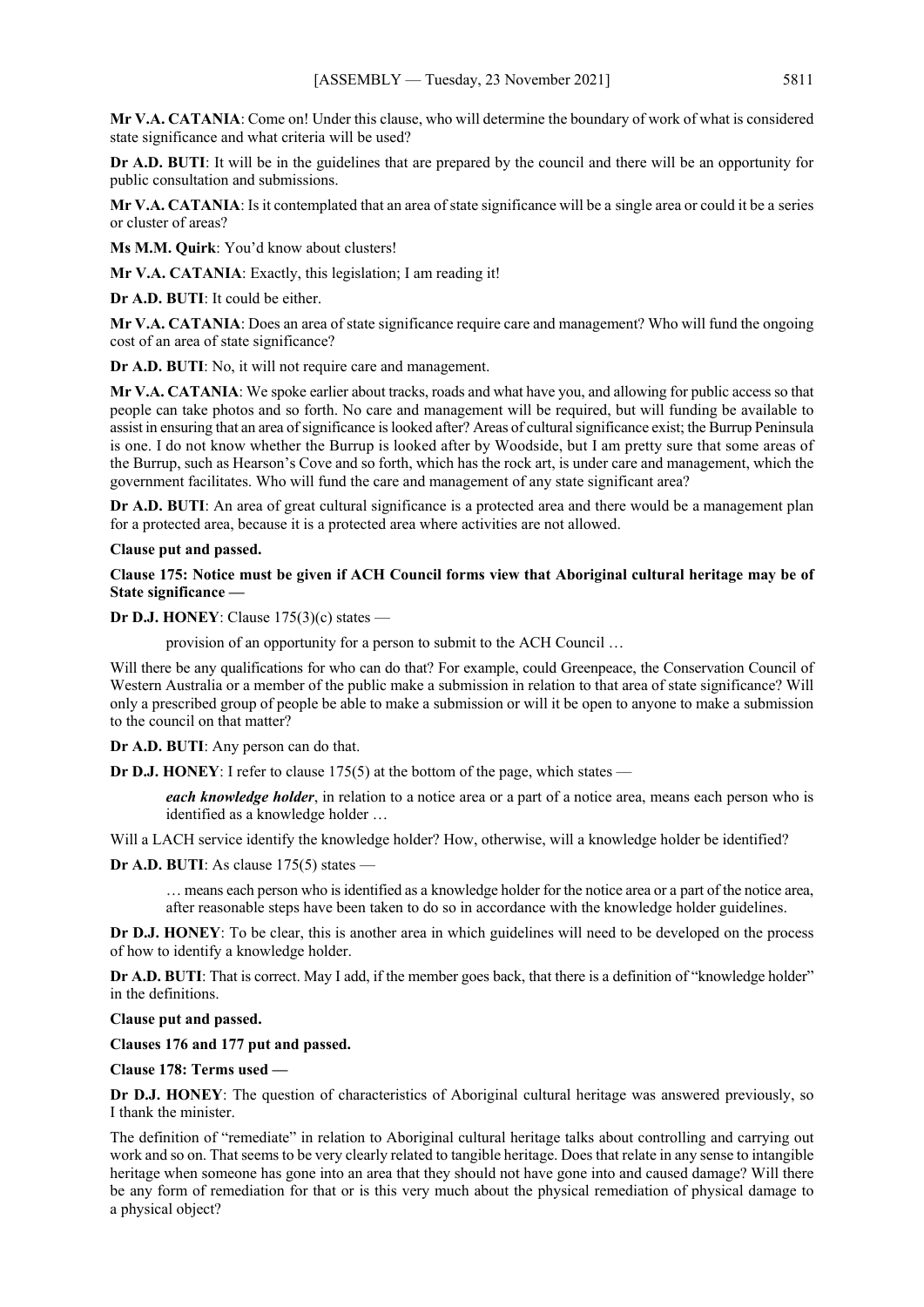**Dr A.D. BUTI**: That is really difficult to answer because it is very case specific. Obviously, as we talked about last week, there is a great interconnection between the tangible and intangible. It would depend, but in some cases when the tangible is remediated, it will remediate the intangible because of the interconnectedness between the two.

**Mr V.A. CATANIA**: I want to echo what the minister said about the importance of the two and that the two are intertwined. That is the reality. I am a Perth boy born and bred, but my roots now lie to the north of the state. I have spent time in the bush and have had fantastic opportunities not only to experience the culture of Aboriginal people, but also gain an understanding of the area and the land. It can absolutely blow your mind. We have some fantastic stories that cannot be seen. People have to listen to the songs and so forth that weigh heavily on Aboriginal people's hearts and thought processes. I want to make sure that the minister knows that the opposition is not all bad. I agree entirely with the minister's definition of "tangible" and "intangible".

# **Clause put and passed.**

**Clause 179 put and passed.**

## **Clause 180: Stop activity order may be given by Minister in certain circumstances —**

## **Dr D.J. HONEY**: Clause 180(4) states —

A stop activity order must be given to a person who, in the opinion of the Minister, has control over the activity.

This seems to be a very broad definition. If a stop activity order goes through a bureaucratic process, it could allow imminent harm to occur. How will it be determined who a stop activity order will go to? Will it be a CEO, a site manager or a shot firer? How will that be determined? Someone might say they issued a stop order and that it went to the CEO but the CEO was away or whatever. Will there be a process to determine who it will go to?

**Dr A.D. BUTI**: Obviously, it will depend on who is determined to be the person who has control. In other words, who the person is who can ensure that the activity can be stopped the quickest.

**Dr D.J. HONEY**: Is that process prescribed or will it be up to the wherewithal of the CEO or the minister and the minister's department to determine that on a case-by-case basis?

**Dr A.D. BUTI**: That is why it is not prescribed; it will allow flexibility to ensure that the quickest process is followed.

**Dr D.J. HONEY**: I refer to subclause (7), which states —

… that public notice is given of the giving of a stop activity order as soon as practicable after the order is given.

What form does the public notice take?

**Dr A.D. BUTI**: I refer the member to clause 282.

**Clause put and passed.**

**Clause 181: Contents of stop activity order —**

**Dr D.J. HONEY**: Is there any right of appeal to that stop order or, as the minister indicated before—I am okay with a very quick answer—it will stop with the minister and there is no right of appeal?

**Dr A.D. BUTI**: There is a right of appeal for a stop activity order, as set out in clause 277.

## **Clause put and passed.**

## **Clause 182: Extension of duration of stop activity order —**

**Mr V.A. CATANIA**: The clause states —

(1) Before a stop activity order expires, the Minister may extend the duration of the order by written notice given to the person who was given the order.

Under what circumstances would a minister extend stop activity orders? I do not understand how a minister could extend a stop order given that they can issue a stop order to stop any potential destruction occurring. Why would the minister extend the stop activity order?

**Dr A.D. BUTI**: Subclause (2) tells us why; it is because the council may require further time to consider the order.

## **Mr V.A. CATANIA**: Subclause (2) states —

The decision of the Minister to extend the duration of a stop activity order must be made on the grounds that the Minister is satisfied that the ACH Council requires further time to consider under section 186(1) whether Aboriginal cultural heritage the subject of the order requires continued protection under a prohibition order.

Why would a stop activity order that has been issued expire if the activity has stopped? Can the minister explain that to me?

**Dr A.D. BUTI**: The stop activity order is basically in an emergency to ensure no harm is done to Aboriginal cultural heritage. It could lead to a prohibition. The stop order is always temporary but it may need to be extended to gain more knowledge before a prohibition order is imposed.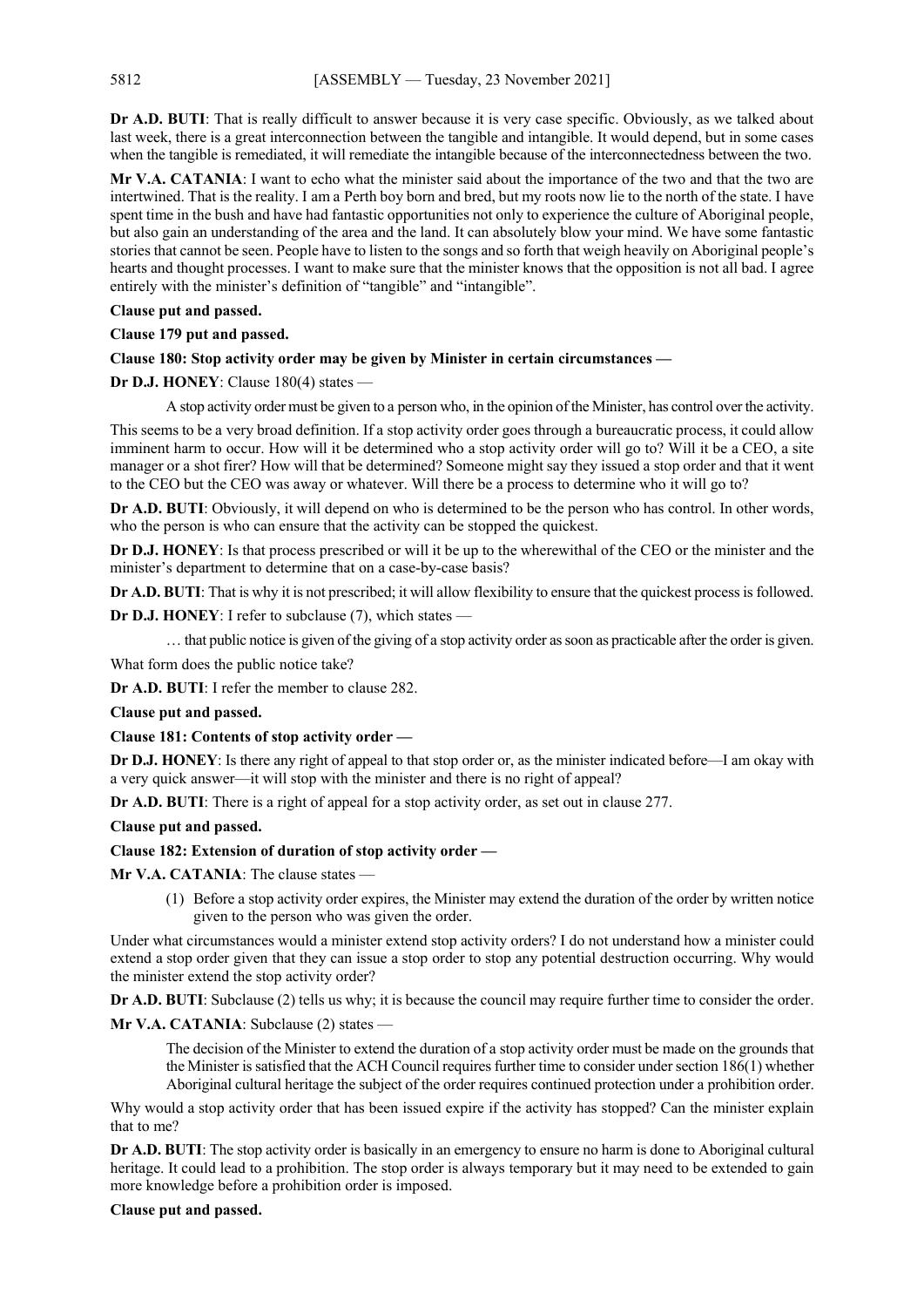## **Clause 183: Compliance with stop activity order —**

**Dr D.J. HONEY**: A person who is given a stop activity order must comply with the directions specified. Obviously, some activities could be stopped straightaway; somebody could be told to take an excavator away, or whatever it is. It may be that something is not safe if it is left in that state. Is there a provision under which someone can make something safe or do a minimum amount of work in an activity to ensure that people are not put at risk or the like? I appreciate it is an unusual circumstance, but I can imagine some circumstances whereby stopping something immediately could lead to an unsafe condition.

**Dr A.D. BUTI**: Clause 181 refers to the contents of a stop activity order and how it is to comply. It refers to imminent risk of harm and how to carry out a specific activity in a specific way for a specific period.

**Dr D.J. HONEY**: Thank you very much. I understood that clause related to the minister extending the stop order, so that the activity cannot be carried out. This clause relates to compliance with the stop order. So, the minister has said, for whatever reason, "Stop this activity." I appreciate this is an unusual circumstance, but will some latitude be given if the activity were to be stopped at a point that would be fundamentally unsafe for people or the like, or is there some other process that has to be negotiated to make sure that something is made safe before the work is stopped?

**Dr A.D. BUTI**: Common sense is always part of the operation of an act, and I think common sense will prevail to ensure that safety is paramount.

**Clause put and passed.**

**Clause 184 put and passed.**

## **Clause 185: ACH Council may make recommendation about prohibition orders in certain circumstances —**

**Dr D.J. HONEY**: Clause 185(2) refers to an activity that is harming cultural heritage or imminent risk of harm, but then we have a third area of risk. Why do we need that delineation? It is almost like it has been designed by a committee. Why do we need that additional section?

**Dr A.D. BUTI**: The purpose of this bill is to protect Aboriginal cultural heritage and we are covering all bases.

**Clause put and passed.**

## **Clause 186: ACH Council must make recommendation about prohibition order while stop activity order of effect —**

**Dr D.J. HONEY**: Clause 186(2)(c) refers to the duration of the order. Is that still bound by the limit of 60 days plus the 60-day potential extension?

**Dr A.D. BUTI**: Obviously, it is different from a stop activity order, which is for a certain period. This is a prohibition, so it could be for any length of time.

## **Clause put and passed.**

**Clauses 187 and 188 put and passed.**

# **Clause 189: Contents of prohibition order —**

**Dr D.J. HONEY**: It may be the same answer that the minister gave before. Is there any right of appeal for either party to the contents of the prohibition order?

**Dr A.D. BUTI**: Yes; that is in clause 277.

**Clause put and passed.**

# **Clause 190: Compliance with prohibition order —**

**Mr V.A. CATANIA**: For the purpose of putting it on record, clause 190, "Compliance with prohibition order", subclause  $(1)(a)$  states, "a fine of \$250 000". In the current legislation, is there a fine; and, if so, how much is it? If there is no fine, this is a new compliance of a fine of \$250 000? Is that correct?

**Dr A.D. BUTI**: Under current legislation, there are no prohibition orders. In determining the penalty, we looked at other legislation that is comparative with offences under the Aboriginal Heritage Act of Victoria.

**Clause put and passed.**

**Clauses 191 to 193 put and passed.**

# **Clause 194: Remediation order may be given by Minister —**

**Dr D.J. HONEY**: Clause 194(1) states —

The Minister may give a remediation order to a person …

Can a remediation order include the requirement for financial compensation?

**Dr A.D. BUTI**: No. That is a different issue not in regard to a remediation order.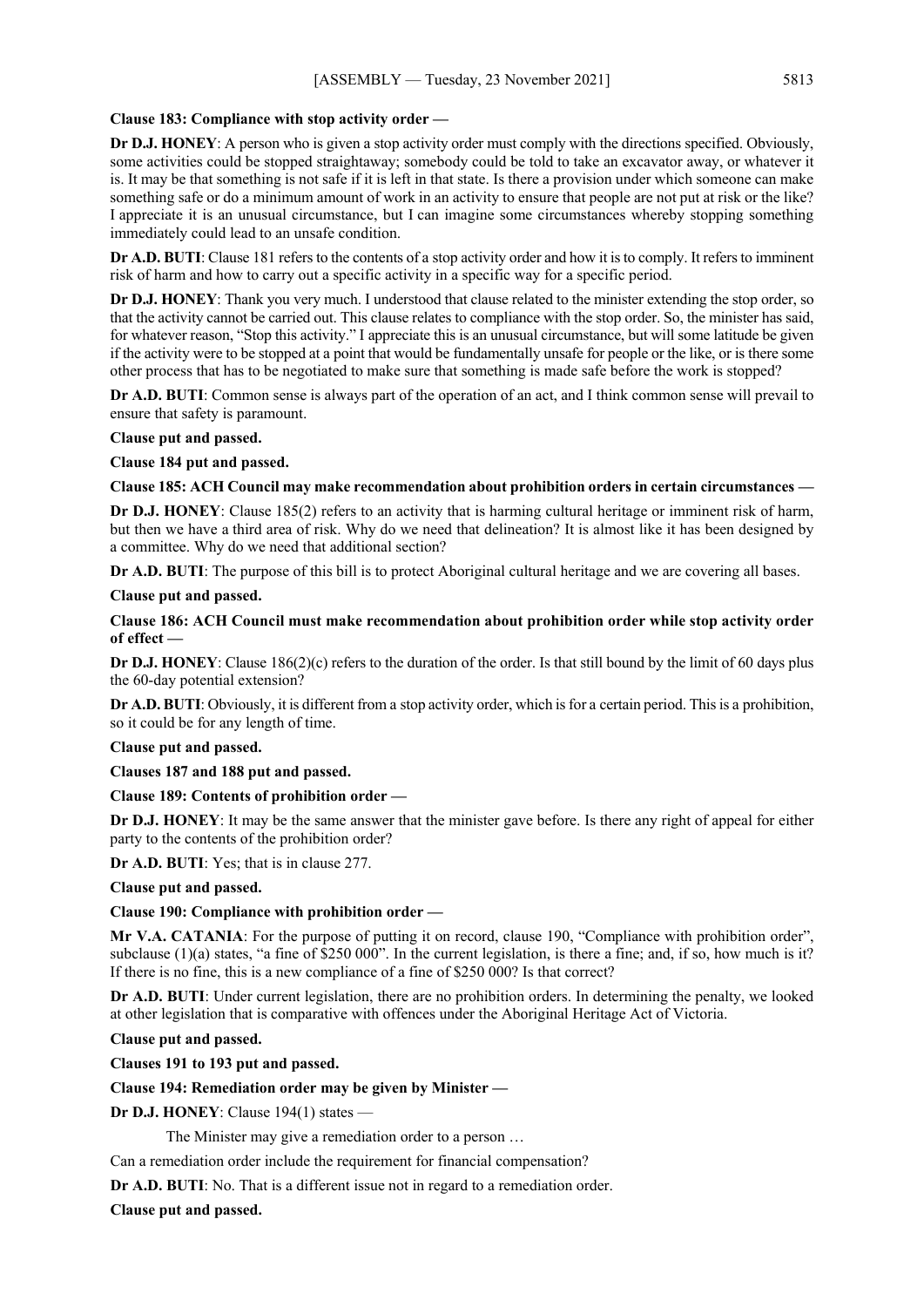# **Clause 195 put and passed.**

## **Clause 196: Compliance with remediation order —**

**Dr D.J. HONEY**: In relation to clause 196(1), what happens in the event that someone has no capacity to pay a fine? Will a small contractor who lives off the smell of an oily rag and has no capacity to pay be subject to the normal debtor provisions under criminal law?

**Dr A.D. BUTI**: Obviously, the best thing for them to do will be to comply with the remediation order. But, in that case, they will have to comply with the normal requirements of when one does not pay their fines. I refer the member to clause 197, "Other persons may carry out remediation if order contravened".

## **Clause put and passed.**

**Clause 197 put and passed.**

# **Clause 198: Entry to carry out remediation —**

**Mr V.A. CATANIA**: Clause 198, "Entry to carry out remediation", states —

- (1) A person required or authorised to carry out remediation under a remediation order may enter land if it is necessary to do so for the purpose of carrying out the remediation.
- (2) However, nothing in this Division authorises a person to enter any part of premises used for residential purposes except with the consent of the occupier of the premises.

Therefore, this clause authorises a person to carry out remediation under a remediation order. Can the minister describe what remediation that is, under the remediation order, that will allow a person authorised to enter land for the purpose of carrying out the remediation?

**Dr A.D. BUTI**: Remediation has its natural meaning; it is to remediate the damage.

**Mr V.A. CATANIA**: Where will the authorisation for the "person authorised" come from? Will it come from the Aboriginal Cultural Heritage Council, the CEO or the proponent?

**Dr A.D. BUTI**: I think the member is referring to the fact that under clause 197, other persons may carry out a remediation order. Clause 197(1) states, in part —

… the Minister may authorise any other person to carry out some or all of the directions specified in the order.

## **Clause put and passed.**

**Clauses 199 to 205 put and passed.**

# **Clause 206: ACH protection agreement —**

**Dr D.J. HONEY**: We are trying to facilitate the minister here; we are skipping over a heap of detail.

**Dr A.D. Buti**: Yes, great stuff.

# **Dr D.J. HONEY**: Clause 206(3) states —

Without limiting the matters that may be dealt with by an ACH protection agreement, an agreement may deal with any of the following —

…

(e) rights of access to, or to use, Aboriginal places or Aboriginal objects by Aboriginal people;

This is in relation to access to, or use, of Aboriginal objects by Aboriginal people. The question is: could that include fees for access or some other charge for access, or is this purely around who will have the right to access that area?

**Dr A.D. BUTI**: This is about protecting heritage. I assume it will not preclude that, but this is about a protection agreement that is voluntarily entered into by Aboriginal groups and proponents to protect, preserve and manage Aboriginal cultural heritage.

**Mr V.A. CATANIA**: I will say what I think that means, and the minister can correct me if I am wrong. This will allow traditional owners in, for example, the Pilbara, to use or access at any time the objects that are there. It might be a cave, or it might be a tangible or intangible situation. Will it cover that? Let us say an agreement is reached on a mine, and somewhere in the middle of the mine or to the left of the mine, there is a sacred site. Everyone has agreed to protect it, but there are safety issues around access and all the things that go with being able to access this Aboriginal cultural heritage site of significance. Can the company that is mining there prevent Aboriginal people from going to see the places and, potentially, objects? Can the company prevent them from going there, or is that part of an agreement that is reached through the management plan?

**Dr A.D. BUTI**: This is a voluntary agreement, obviously, but there cannot be an agreement that deals with any activity for which a permit or management plan is required.

# **Clause put and passed.**

**Clauses 207 to 210 put and passed.**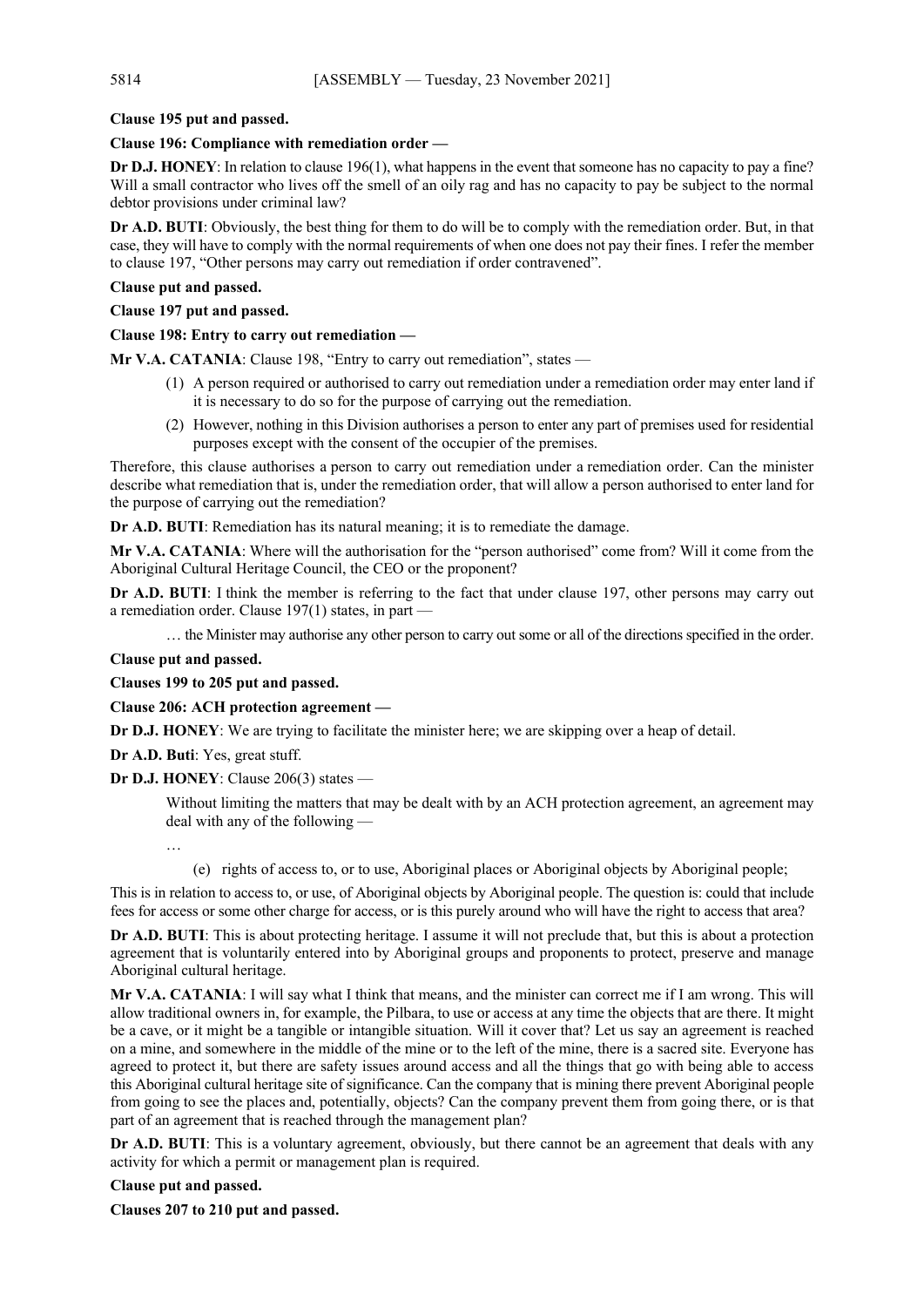#### **Clause 211: ACH Directory —**

**Dr D.J. HONEY**: This is an area that I have some concern about, although not about the directory itself, which I think sounds like a critical enabler for the workability of this legislation. It is more around the things that need to go into this. I assume that this is going to be a geographical information–type system that will be spatially oriented. I am really concerned about the time and cost to develop this. Has the government made provision for those factors? A new geographic information system of this complexity—we will go further into it in the bill—has requirements that some material is generally accessible and some material is accessible only to certain individuals. I am interested in how that will be achieved. A system could be developed, but typically these systems would cost tens of millions of dollars, so the \$10 million that has been allocated to this would be more than gobbled up. Has a system already been developed that can be used and extended for this purpose, or will it be a new system? If it is a new system, has any work commenced? I have just tried to condense all that into one question.

**Dr A.D. BUTI**: There is a system in place at the moment. That system will be improved and expanded. The member would be surprised how much work has already been done in this space by government.

**Dr D.J. HONEY**: Part of the question was whether any allocation or allowance has been made for it. I appreciate that the minister said there is a system, but I have looked at the government computer systems. For a simple system like that for the Water Corporation, the Department of Water and Environmental Regulation was developing an approval system and spent \$300 million and got nothing out of it. Has the government made adequate provision for it? This is no simple system. It is a complex system, especially for the different levels of access that people are allowed.

**Dr A.D. BUTI**: We already have a very good system in place, but it will be improved. Of course, the funding that is needed will be allocated.

#### **Clause put and passed.**

#### **Clauses 212 to 215 put and passed.**

# **Clause 216: Access to ACH Directory —**

**Dr D.J. HONEY**: I refer to clause 216(2). A range of documents is referred to, including those that contain culturally sensitive information, which can be accessed only by individuals. How is that going to be achieved and policed? We have seen inappropriate access to police databases and they now have very sophisticated systems to track who accesses them. I can understand that people who are tech-savvy are used to doing this sort of thing all the time, but I know from the remote regions I have been to that many traditional knowledge holders, for example, have very limited computer skills and the like. How is that information going to be controlled in a way that prevents inadvertent access by people who should not access it? Equally, how will it allow access for those people who need it?

**Dr A.D. BUTI**: We are very mindful of many complexities and challenges. We will work to ensure that all appropriate challenges are met.

**Mr V.A. CATANIA**: Under the co-design process, will any work be done to provide further detail on access and input into the directory to provide as much information as possible on the land that we have in this state? Will there be a co-design element to this directory? How will information be shared?

**Dr A.D. BUTI**: The government is incredibly committed to ensuring that when this bill becomes law, it is operated in the manner that it should be, so that all processes will be complied with and all information will be gathered and made available. The government is very committed to ensuring that this bill, once it becomes law, is properly operational and that all the systems that need to be available and the support that needs to be given will be there.

#### **Clause put and passed.**

**Clauses 217 and 218 put and passed.**

## **Clause 219: Access for proponents of activities —**

**Dr D.J. HONEY**: I should have asked this question before, but I still think it is relevant. I refer to access for proponents of activities and the way I envisage this system working. Say, I am a miner and I am going to dig a hole. I am just a little miner—a minor miner!—and I want to see whether there could be Aboriginal cultural heritage in that area. I look on a map relevant to my site and it comes up with a red dot or some such thing, and I click on it and it says there are scatter sites there or it is a sacred area or whatever. The person has not commenced an activity; they are only considering it. Will a fair bit of information be generally available or will people have to identify themselves as a proponent before they have access to the system? The minister can see where I am heading. I know that things can range from very complex to very simple, but will it be open architecture for an ordinary person doing an ordinary activity who just wants to double-check? If a warning flag or something comes up, will they have to identify themselves so they get more information?

**Dr A.D. BUTI**: It could be all of those things. It still needs to be worked out.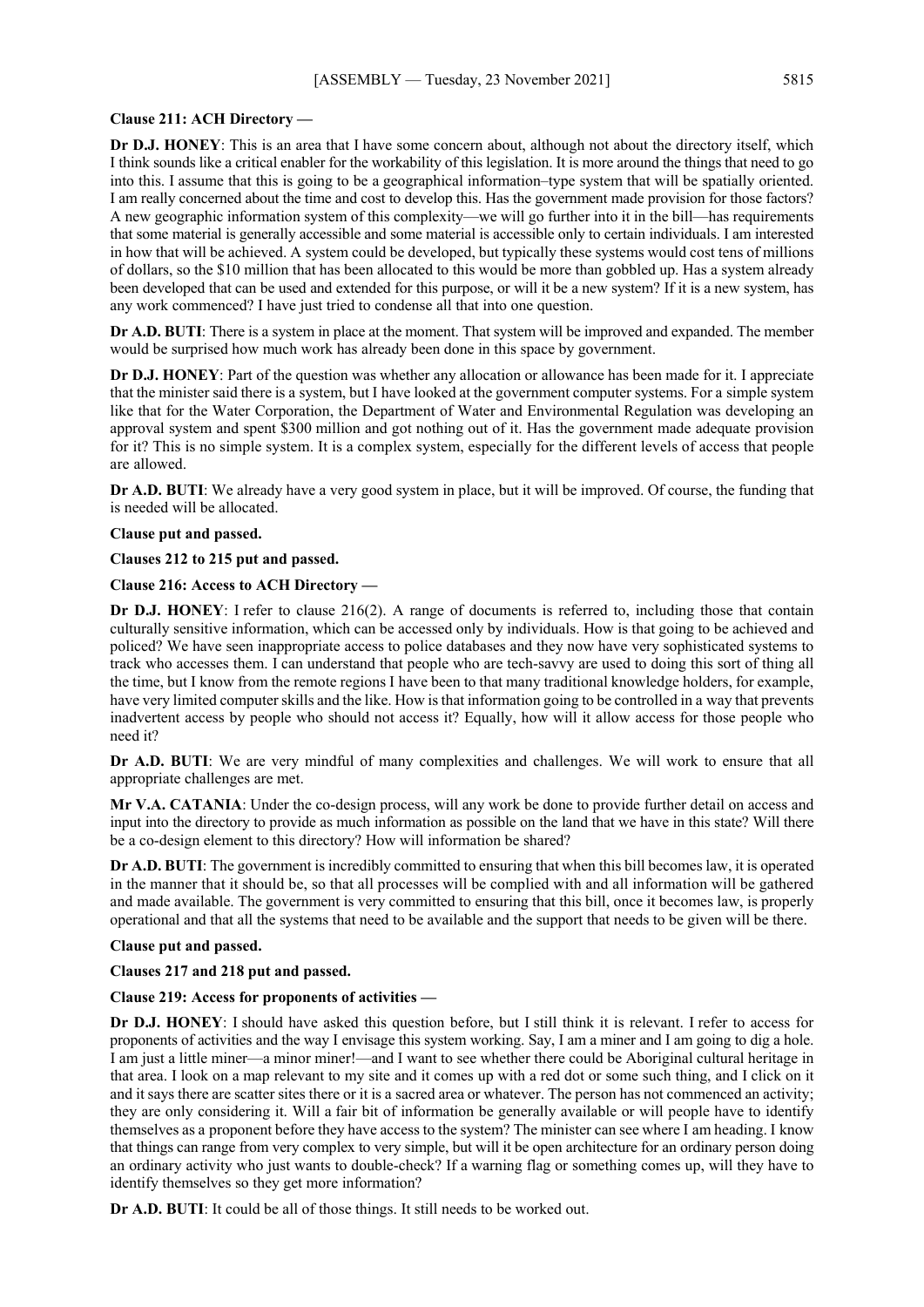**Mr V.A. CATANIA**: Is there a time frame to work that out? That would be pretty integral for wanting to explore or do whatever. If we are moving away from and changing section 18 of the Aboriginal Heritage Act, I would imagine the department is working towards this, so timing is everything. When does the minister envisage all this will be completed?

**Dr A.D. BUTI**: The department is already working on it, and it will all be completed and ready to go by the end of the transitional period, and probably before.

**Mr V.A. CATANIA**: What is the transitional period? Can the minister provide, for Hansard's sake, a date?

**Dr A.D. Buti**: It will not be the law yet, how can I give a date?

**Mr V.A. CATANIA**: It will become law, because the government has the numbers to do whatever it wants. Say, it becomes law in two weeks' time, when will the transition be complete? Is it six months, 12 months, 18 months or 24 months?

**Dr A.D. BUTI**: The member has been here long enough to know about this. It will be on the date that is proclaimed. It will be at least 12 months.

**Mr V.A. CATANIA**: The minister envisages that this will take 12 months—it could take longer—provided we can get the co-design process working nicely, with people all wanting to be part of a process. It seems like a lot of co-designing needs to take place to make this legislation workable. It will be interesting to see how that process goes, given that the government could not co-design this bill prior to it hitting Parliament! The minister can understand the concern of exploration companies, junior miners, those who want to develop land and those who want to prospect. The minister can see how it could cause problems for the lower half of the miners and resource companies—not the big end, but the middle to little end of town. It may cause problems over the next 12 months, if not longer, if we do not have the detail or processes in place. We need to ensure that the state does not stand still and have to wait on how to proceed because the government is still waiting for all the co-design guidelines that will enable this piece of legislation to be workable.

**Dr A.D. BUTI**: I am not really sure what the member's problem is. He was a great supporter of the voluntary assisted dying legislation that went through and did not become operational until 12 months later. The current act, besides some changes, will remain in force until the transitional period is exhausted and the new system for the protection of Aboriginal cultural heritage in Western Australia becomes operational.

**Clause put and passed.**

**Clause 220 put and passed.**

**Clause 221: Terms used —**

**Mr V.A. CATANIA:** The definition of "entry warrant" is —

… an entry warrant issued under Division 4;

Can the minister explain when an entry warrant will be used? I cannot recall, that is all.

**Dr A.D. BUTI**: That is dealt with in division 4. We are in division 1 at the moment.

# **Clause put and passed.**

# **Clause 222: Reasonably suspects —**

**Dr D.J. HONEY**: This is one of the clauses in this bill that troubles me the most. I can see the potential for conflict, but hopefully the minister can reassure me that that is not going to be the case. This clause states, in part -

… a person *reasonably suspects* something at a given time if —

- …
- (b) those grounds (even if they are subsequently found to be false or non-existent) when judged objectively, are reasonable.

There are going to be real consequences from inspections. Inspectors will be able to seize material, objects, vehicles, equipment—anything. In fact, they could seize a truck or a backhoe—all those things. Destruction powers, sale powers and so on will arise out of all this. When the grounds for suspicion are proven to be false or non-existent, will that trigger any sort of compensation in relation to these powers? If a person is wrongfully arrested, compensation can be due for that person. Will these powers, particularly for inspectors, trigger any compensation when the grounds are wrongful, or does that definition mean that there can be no compensation regardless of whether they are false or non-existent?

**Dr A.D. BUTI**: These clauses are not remarkable. This has gone through an extensive process with the Director of Public Prosecutions, the State Solicitor's Office and the Attorney General's department. Also, these provisions for inspectors are in line with state standards under the Criminal Investigation Act, the Biodiversity Conservation Act and the Environmental Protection Act. They are no different.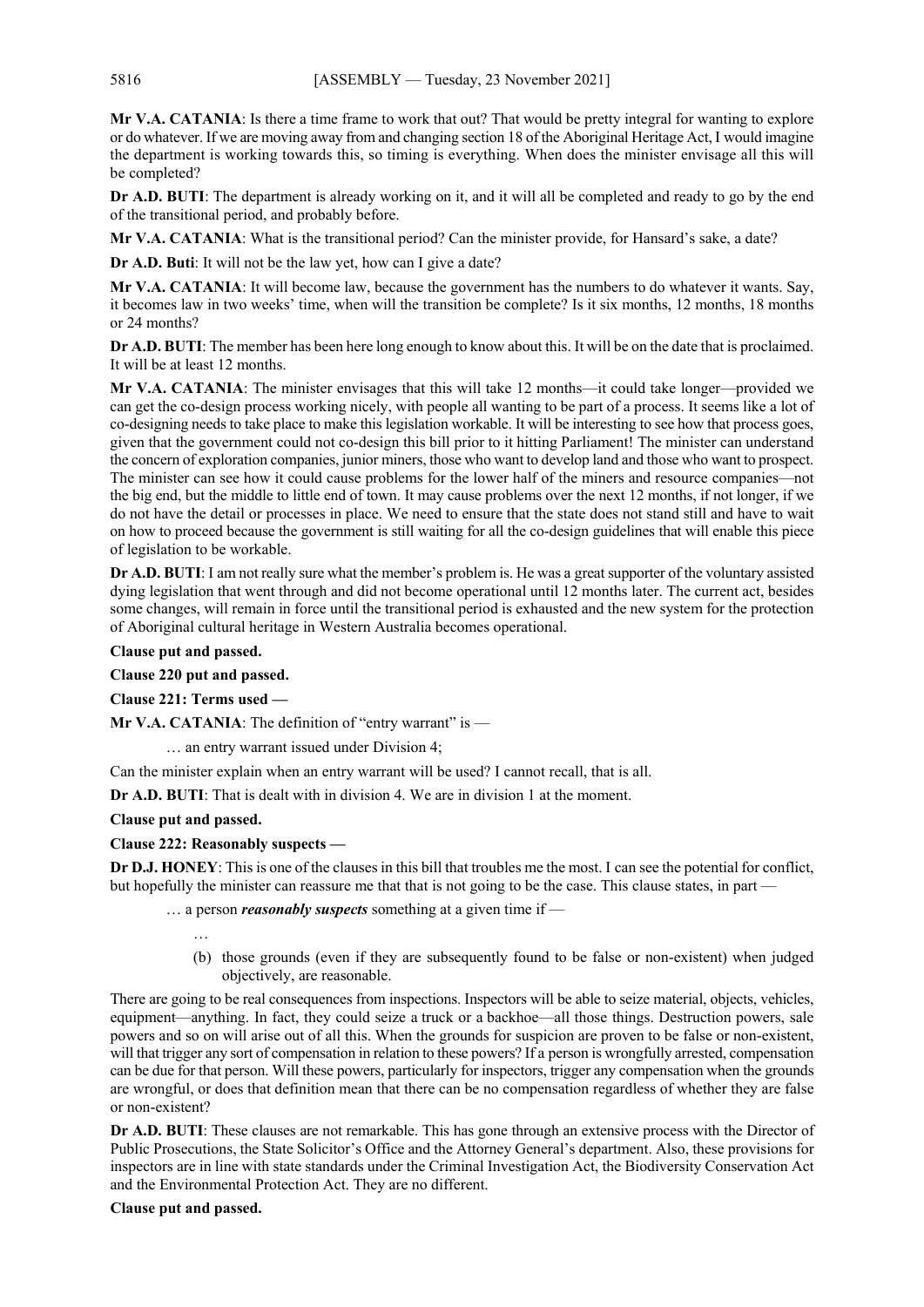#### **Clause 223 put and passed.**

## **Clause 224: Inspectors —**

**Dr D.J. HONEY**: Despite what the minister just said, I am really concerned about these inspectors. The minister made mention of the previous Aboriginal Heritage Act. We seem in this bill to be potentially building an army of inspectors across the whole state. Subclause (1) provides —

The CEO may ... designate any of the following persons as an inspector for the purposes of this Act —

- (a) a public service officer;
- (b) a person employed or engaged under the Public Sector Management Act …

Subclause (3) refers to the revocation of a designation. These inspectors will have the power to enter places and the like. Will there be any specific qualifications or training for these people? I would be comfortable if a police officer were to be an inspector for the purposes of this bill. That is because a police officer has training in conflict resolution and in avoiding conflict situations and the like. It seems that a group of people will be plucked out for these roles. I cannot see anywhere in this bill any requirement for any specific ability or specific training. Given that these inspectors will have the right of entry at any time and such things, I can see enormous potential for misunderstanding when these inspectors come in. Why has the government chosen to use such a broad brush? We have the same concern about the Aboriginal inspectors, who will also be people chosen by the CEO. Is there any reason why these powers are not limited to the police; or why there would not be designated specific officers who are chosen for the role and trained, not just in the ability to recognise Aboriginal heritage, but in all the skills of interacting to avoid conflict? I am concerned that these proposed powers could lead to unnecessary conflict.

**Dr A.D. BUTI**: I did refer the member to the previous act and said that there had not seemed to be any issues. I am not sure why there would suddenly be an issue now. Any inspectors hired by the department will receive training under the Public Sector Management Act, which is quite normal. There is a compliance unit in the department. Many of the compliance officers in the department are ex-police officers. It would not be appropriate for the police to be the inspectors. As the member would realise, police already have a lot of duties and demands on their time. I do not think that to now demand that they also do this would be reasonable or practical.

#### **Ms M.M. Quirk** interjected.

**Dr A.D. BUTI**: Exactly right. It really is not controversial.

**Dr D.J. HONEY**: I am not sure about that, minister. The minister mentioned fisheries inspectors. I would say that is extremely controversial. In the number of circumstances when inspectors have come onto a person's property and seized equipment, it has led to physical conflict. In my experience—I think the member for North West Central would concur—in the majority of circumstances when inspectors go onto a person's property, they will do it in conjunction with a police officer, for the very reason that they want to avoid conflict. The minister said that these officers will be given training. I will not repeat the question about Aboriginal inspectors. Whether they will be Aboriginal inspectors or departmental inspectors, the point is the same. We will go through and flesh out the powers that they will have, but it seems to me that these inspectors will have greater powers than the police in a number of cases, because they will be able to enter property without any approval. I do not know whether they will be able to enter a dwelling. It seems that they will have greater powers than police officers.

Some years ago, I was a forensic scientist who worked for police. I note that in some circumstances, police officers would accompany the fisheries inspector because the fisheries inspector had more rights of entry than the police officers. They would use that to observe a crime or whatever so that they could make an arrest. These are really extreme powers; they go beyond the powers of a police officer.

**Dr A.D. BUTI**: No. I referred the member to three other acts. We are talking about the protection of Aboriginal cultural heritage, something that is incredibly important. It is very important to this government. As I said, it has gone through the Office of the Director of Public Prosecutions, the State Solicitor's Office and the office of the Attorney General. With all due respect, they have not expressed any of the concerns that the member for Cottesloe has expressed. I would prefer to take their collective wisdom and knowledge on this area because they have examined it many, many times. They have expertise in this area and it is within the standard powers of inspectors and with those three statutes that I referred to. The member can go on if he wants, but I really have no more to add.

**Dr D.J. HONEY**: With all due respect, the minister talked to people on the prosecution side, but did he talk to the Criminal Lawyers' Association of WA or to the Law Society of Western Australia about that? I suspect that anyone involved from that side would be extremely concerned —

**Dr A.D. Buti**: You asked me a question about the Law Society; it has expressed no concern.

**Dr D.J. HONEY**: — especially when we go forward.

**Dr A.D. BUTI**: Of course you always find one lawyer who has!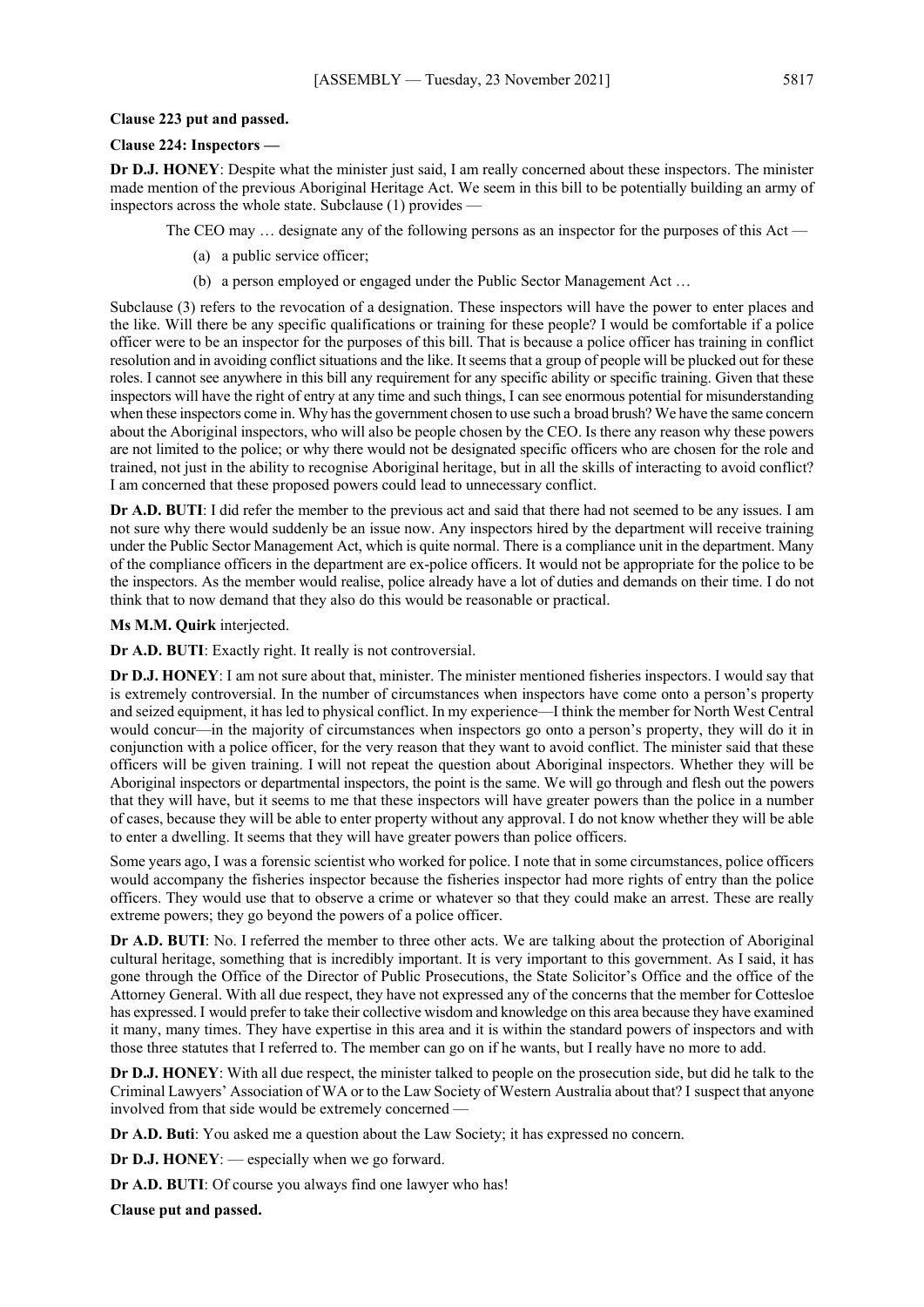## **Clause 225: Aboriginal inspectors —**

**Mr V.A. CATANIA**: Clause 225(1) states —

The CEO may, in writing, appoint an Aboriginal person to be an Aboriginal inspector for an area of the State.

The minister mentioned that it goes through the process. Clause 225(4) states —

A person may be appointed as an Aboriginal inspector for a fixed or indefinite period.

I understand that an Aboriginal inspector or an inspector will be based in a certain area because they will have certain knowledge of the area. How does the minister anticipate a person will be appointed for a fixed or indefinite period? The application may be a month's worth of work or it could be six months, 12 months or two years. Once someone is employed as an inspector, how does the minister see that working for an individual, especially if an individual is employed for only a month? Will there be a minimum employment period or would the minister recommend a minimum employment period to the co-design team or group, or whatever he wants to call it?

**Dr A.D. BUTI**: No, there is no prescribed time; it would be on a case-by-case basis. Of course, that period can be revoked at any time.

**Mr V.A. CATANIA**: Would that be on a contract basis that defines an amount of money, or would it be in line with the Public Sector Management Act and whatever those wages are? Particularly if it is only for a short time, how is one to attract someone to do the work of an inspector when it may be only for a month?

**Dr A.D. BUTI**: It would be on a case-by-case basis and they will be employed pursuant to the Public Sector Management Act.

## **Clause put and passed.**

**Clauses 226 to 230 put and passed.**

## **Clause 231: Power to enter places —**

**Dr D.J. HONEY**: This is getting to the nub of areas where I see huge potential for conflict. Clause 231 states, in part —

- (1) For inspection purposes an inspector may do any of the following
	- (a) subject to section 232, at any time enter a place that is not a dwelling;

Section 232 relates to entering only Aboriginal places. I read that to be if someone has a 1 100-square-metre block, they have got a yard; at any time an inspector can enter that block if they believe they have to. I understand inspectors can only go into a person's dwelling, or house, with their informed consent. Otherwise, if the inspector does not have their informed consent, they can get an entry warrant. The bill goes on to describe how they can get an entry warrant, which is the detail, at any time to enter someone's property, for example, a hobby farm. A person can walk onto that land at any time. Later in the bill it states that an inspector has to have a card, although they do not have to have that card on them, they simply have to produce it sometime later.

As the member for North West Central pointed out earlier, we need to view this bill in the worst possible circumstances, not the best possible circumstances. Just as sometimes police officers behave very improperly, there is a possibility that inspectors will behave very improperly for whatever reason. They may decide that they are going to make a point to someone and come onto the property at midnight or the like. It seems to me that that could well lead to conflict. Someone who does not actually have to have any identification could go onto someone's property and simply say that they are an inspector. It is not unreasonable to think that there might be any number of circumstances that could lead to conflict. I can imagine a farmer who sees someone—or "someones", as we discover later in the bill walking on their property. The person has no formal identification and the farmer tells the person to get off their property, "Leave; don't come onto my land or I will eject you from the property." We have had those situations. We had a situation down south in Manjimup not so long ago when a farmer ejected an inspector, who, I might say, was throwing their weight around. This occurred in water. That led to a conflict and that person ended up going to court. Fortunately, the charge was thrown out.

I just think that this an extreme power for inspectors. The minister said that they are going to be trained, but the qualification listed in the bill is that they will be appointed. As I said, we see later in the bill that the inspector could basically get a group of deputies to come along with them. These people will have no training or qualifications and will be appointed by the inspector. We could have enormous conflict when an inspector is not acting properly and is misusing that power to intimidate someone or improve their position in a bargain or some such thing. I want to understand why the government has done this; it seems unnecessary. I might ask: Can a police officer enter someone's property at any time for no reason, or do they have to say that they have a reason to enter? Are police allowed to do that?

**Dr A.D. BUTI**: This government takes protecting Aboriginal culture very seriously. These standards are, as I said, in line with the Criminal Investigation Act, the Biodiversity Conservation Act and the Environmental Protection Act. Why are the environment and biodiversity in any more need of protection than Aboriginal culture? We do not apologise. We believe we have got this right. We believe the powers are correct.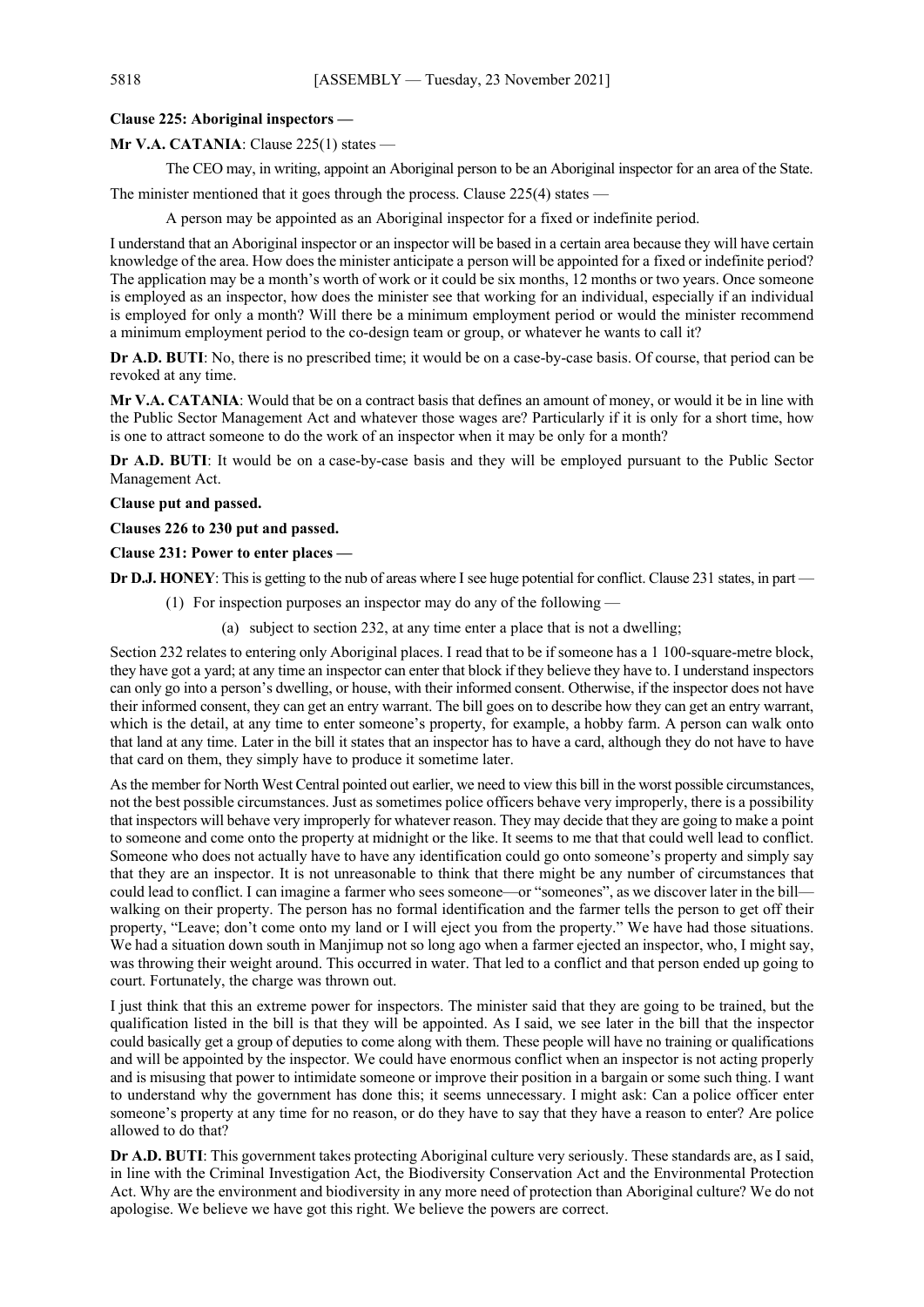**Dr D.J. HONEY**: I guess the point is that a trained police officer who is subject to direction from the Commissioner of Police ultimately entering for a criminal investigation is a different circumstance from this. It seems to me that if these powers were held by a police officer, it would be fine. A number of people are very concerned about the misuse of these types of powers under those other acts. For example, a number of people have approached me about the misuse of powers under the Biodiversity Conservation Act. There are already concerns that they are misused, so I see no justification for why someone cannot go through the process of getting a warrant so that there is some review. In this case, it is an individual. They are not a police officer; they are simply a public servant or an Aboriginal person who has been chosen.

## **Ms M.M. Quirk** interjected.

**Dr D.J. HONEY**: Exactly. As we will see later in the bill, the inspector could basically deputise anyone and say, "They're coming with me." It is not just the inspector who may turn up; it may be a whole crowd of people who turn up.

In relation to Aboriginal heritage, this can be a very emotional matter, and the minister has demonstrated that. The inspector could well be part of the group being affected by the Aboriginal cultural heritage matter. It is not a police officer who is just employed to do a job; it could be someone with a direct interest in, and a strong personal and emotional opinion about, the matter. It is not like pulling out a public servant. As I have said, I am sure that the majority of people will behave in a reasonable way, but this bill has to be interpreted for a person who acts in an unreasonable way and who could potentially misuse that authority. I have great concern about this and we will go through it when we go on. When I see that the inspector can deputise two other people, it causes me a great deal of concern.

**Dr A.D. BUTI**: I will say only one further thing here: whatever the member might want to come back with, part of his commentary was about Aboriginal inspectors and that maybe they cannot be trusted because they might be too emotional. I find that deplorable.

#### **Dr D.J. HONEY**: No —

**The DEPUTY SPEAKER**: Leader of the Liberal Party, you asked very similar questions the three other times you have questioned the minister.

**Dr D.J. HONEY**:I was very, very clear on this matter. My only comment was that someone could have a direct personal interest in the matter. That was it. So do not try to conflate this with someone's Aboriginality or non-Aboriginality.

**Dr A.D. Buti**: You said that.

**Dr D.J. HONEY**: No. I said that that person could have a direct emotional interest in the matter. That is the only point I made. To try to conflate this with something else is disingenuous by the minister.

**Mr V.A. CATANIA**: I want to make it quite clear that this is not about whether a person is Aboriginal. Allowing someone from the public sector is one thing, but having someone who is not tied to the government in one way or another, whether they are Aboriginal or non-Aboriginal —

**Dr A.D. Buti**: But they are.

**Mr V.A. CATANIA**: No, that is not what it says here. It says an Aboriginal person. It is a person. I understand why an Aboriginal person would be an inspector, but a person who is not a  $-$ 

**Ms M.M. Quirk**: They are being appointed under the Public Sector Management Act, aren't they?

**Mr V.A. CATANIA**: No, they are not being appointed under the Public Sector Management Act.

**The DEPUTY SPEAKER**: Member for North West Central, ask the question and the minister can respond.

**Mr V.A. CATANIA**: I have four minutes to ask the question, thank you, chair.

**The DEPUTY SPEAKER**: No; there is only one who can respond.

**Mr V.A. CATANIA**: It is about ensuring that we have the right people. The minister mentioned the Department of Water and Environmental Regulation and its inspectors and so forth. Their role —

**Dr D.J. Honey**: Public servants.

**Mr V.A. CATANIA**: They are public servants. They are part of that department. They have been trained and it is a long-term job, whereas this is potentially a very short term job. Grabbing someone and training them up for a couple of weeks and sending them off to become an inspector will cause issues because they will not know the boundaries. Let me tell members that if I saw someone who I did not know in my backyard, I would be concerned. I am concerned that we are allowing someone who is not fully versed or trained in this area to become an inspector. They may not understand that a knock on the door is the way to go rather than walking around the back or jumping the fence, as this act will allow people to do. I am concerned about the safety of an individual or people who come along, because, as we read further in the bill, people can be deputised and more than one person can be brought onto a property.

**Ms M.M. Quirk**: Who has to act within the constraints of the delegation, presumably.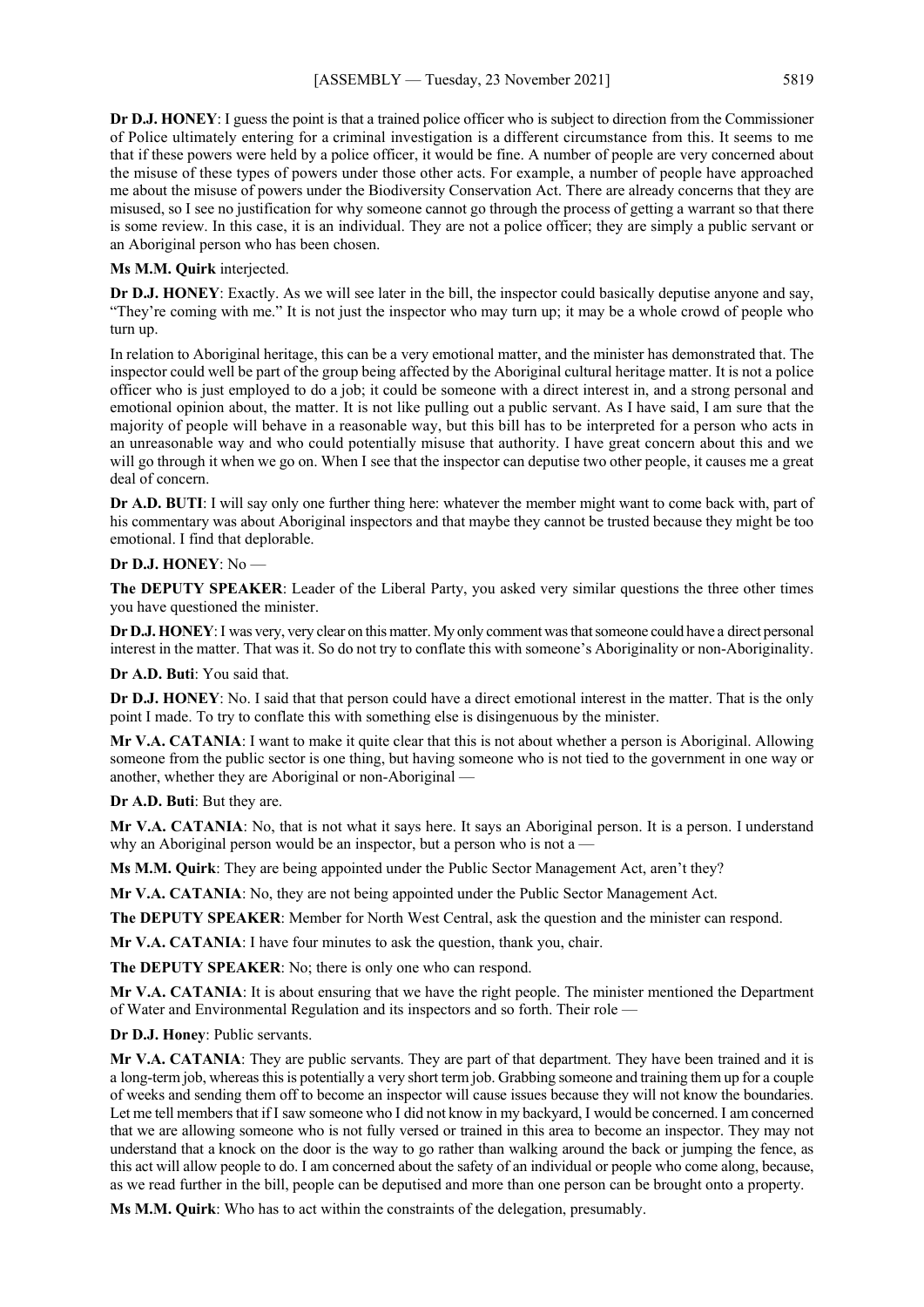**Mr V.A. CATANIA**: I understand that. The inspector who is put there —

**Ms M.M. Quirk**: Right, so you are implying, as is the member for Cottesloe, that they could just go on some frolic of their own, which is not consistent with how the powers are delegated.

**Mr V.A. CATANIA**: They have to have a reason to go onto the property without the consent of the property owner.

**Dr D.J. Honey**: It could be a completely misguided belief.

**Mr V.A. CATANIA**: It will be up to them to make that decision. That is the question. Allowing a person without the absolutely necessary experience or training to make those decisions could put that person in serious harm's way, especially when they are dealing with the angst of negotiations between a landlord and an Aboriginal organisation. There can be angst. There is angst all the time between mining companies and Aboriginal organisations. We saw that with Rio Tinto and Banjima. That is the point I am trying to make. I do not think that this part of the bill is safe. It should require that people have greater expertise and knowledge before entering a property.

**Dr A.D. BUTI**: Aboriginal inspectors will have powers given to them by the CEO and they will be under the oversight of the department, plus the CEO must notify the local ACH service of the proposed appointment and allow a reasonable opportunity for submissions to be made to the CEO in respect of that appointment. They will be trained. The member keeps saying that there will be no training; they will be trained.

**Mr V.A. CATANIA**: The minister did not provide me with the minimum employment period that these inspectors will have. What will be the minimum employment period for an inspector? Clause 225(4) states -

A person may be appointed as an Aboriginal inspector for a fixed or indefinite period.

Tell me what that fixed period will be? Will it be a month, two months or six months? That is the issue. The issue is that it could be a very short term appointment, and an inspector in a particular town or area of the Pilbara could be needed for only a short time because agreements are in place and everyone will move on hand in hand.

The issue is that it is very unsafe for an inspector to be able to enter a property without getting the consent of the property owner. It would be better if the inspector went to a property with a warrant that had to be handed to the landlord and was perhaps accompanied by a police officer for the security of the individual and to not create angst. As I said, the first thing I would do is call the police if I saw someone walking around on a person's property when I knew that no-one should be on the property. Often in regional WA the police are not nearby and perhaps people will take the law into their own hands. That is the point.

## **Clause put and passed.**

**Clauses 232 and 233 put and passed.**

## **Clause 234: Power to stop and enter vehicles, and ancillary powers —**

**Dr D.J. HONEY**: This provision concerns me greatly for a number of reasons, especially in relation to people's vehicles. I see that there is an exclusion in this clause. If I am reading this clearly—I think it is a reasonably clearly written bill—a mobile home is excluded from this provision without a warrant. However, at any time, an inspector can stop and enter a vehicle. A family could be halfway along the Gibb River Road and an inspector could form the view that they wanted to inspect the vehicle. The inspector could stop the vehicle and make the family get out. The inspector could go through all the family's personal belongings such as suitcases and clothing. In fact, the inspector could decide to look at the vehicle some more. The inspector could stop the vehicle, detain the vehicle and move it to another place. Meanwhile, the whole family would be stranded. That would all be done under the protection that the inspector believes there is an issue because of the earlier clause that says, "You can be mistaken."

**Ms M.M. Quirk**: Surely Aboriginal heritage should be on the same footing as marron.

**Dr D.J. HONEY**: The member is not unique in her concern about Aboriginal heritage or people, so she does not need to continually interject.

I am also concerned about the way people could be treated. People with their families in remote locations could have an inspector go through all their possessions. The member might find it amusing or think it is trivial, but I suspect that if the member was out in the middle of nowhere with her family and that occurred, she would be extremely distressed.

**Ms M.M. Quirk**: I wouldn't be moving Aboriginal heritage, member.

**Dr D.J. HONEY**: The truth is that under this bill a person does not have to have any Aboriginal heritage or to have done anything. The only test is that the inspector has formed an opinion. We are not talking about a trained police officer, but an inspector. I suspect that this is more likely to happen in a remote location than in the middle of metropolitan Perth. Why has the minister provided this power? It seems to be an extreme power. In that situation— I know I am talking about a particular situation, but it could occur and I am happy to be disabused of that—I can imagine that people's emotions could run very high and it could well lead to unnecessary conflict, which would not be good for either party in that event.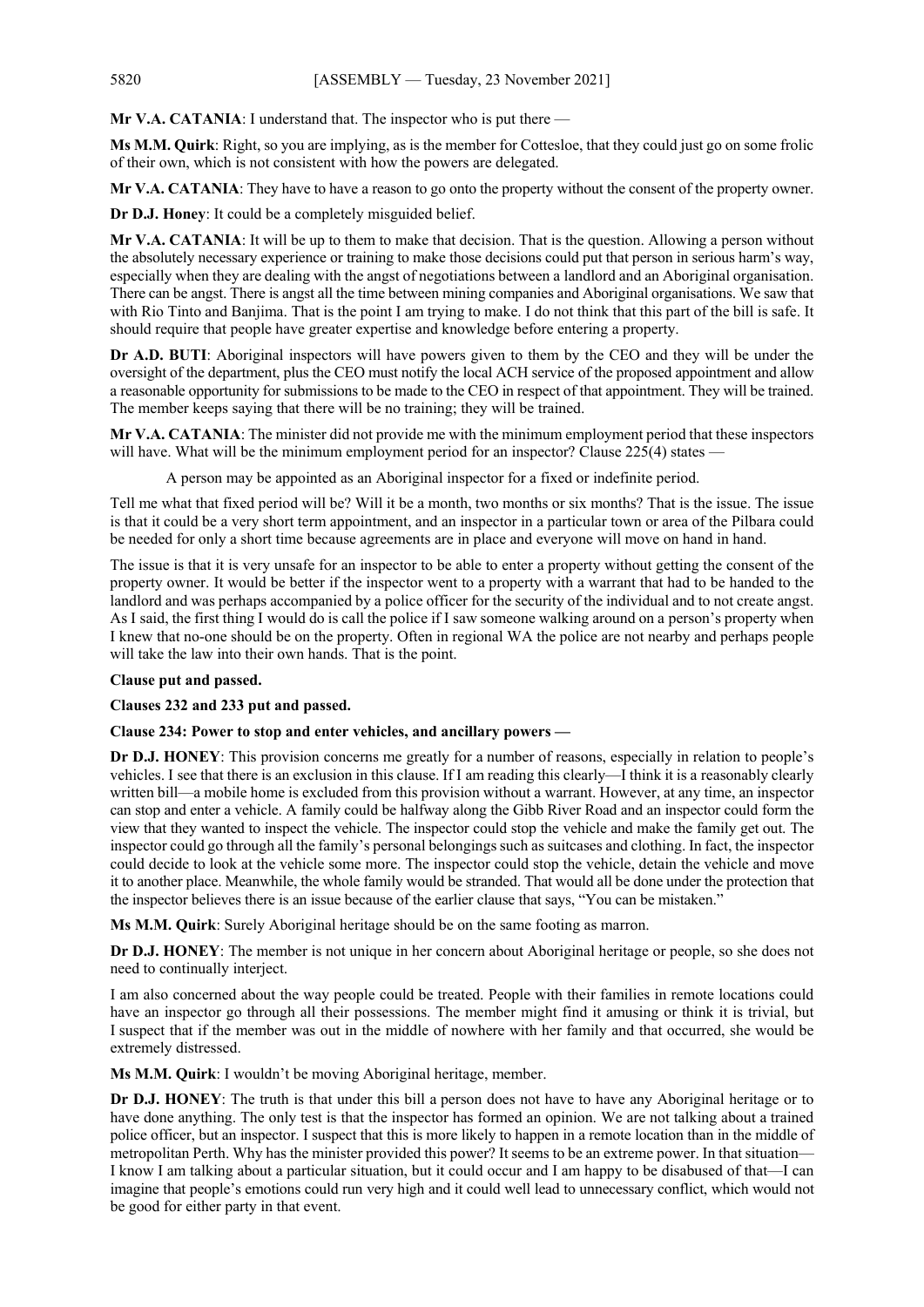**Dr A.D. BUTI**: In 2016, the Liberal government enacted the Biodiversity Conservation Act 2016. I refer the member to section 201, which is exactly the same as the clause we are considering now. His government thought it was okay to do that. Why is this any different? Is it because it relates to Aboriginal cultural heritage or is there some other reason?

**Dr D.J. HONEY**: The reason is very straightforward. That act causes enormous difficulties, and I think this bill has the same potential. I was not in Parliament in 2016, as the minister well knows, but I am in Parliament now. I am extremely concerned about this. I have limited time to talk to people about this, but I have discussed this clause with people whom I think are reasonable, not some fringe. Those people have also been—I have not prompted them—extremely concerned with this provision. It seems that if a person were to exercise those powers, it should be a police person. It seems to me that this is an extreme power to have at any time and in any place, particularly if a vehicle is taken away, detained and moved to another place suitable for carrying out an inspection. I believe that power should reside with the police, not with an inspector, as set out under this bill.

**Mr V.A. CATANIA**: I tend to agree with the member for Cottesloe.

**Ms M.M. Quirk** interjected.

**Mr V.A. CATANIA**: Sorry, what was that, member for Landsdale?

Ms M.M. Quirk: I just said you're north of me and you're the only one that does!

**Mr V.A. CATANIA**: We do not want to talk about issues in relation to transport, do we, member for Landsdale, and issues that occurred under portfolios in times gone by?

**Dr A.D. Buti**: Even for you, Vince —

**Ms M.M. Quirk**: That's below the belt.

**Mr V.A. CATANIA:** No. You have been having a crack at me all afternoon.

**Dr A.D. Buti**: That's way below.

**Mr V.A. CATANIA**: It is not.

The concern that we have with this clause is that inspectors basically will have the same powers as police officers, who are not trained in that way.

**Dr D.J. Honey**: More powers.

**Mr V.A. CATANIA**: They will have more powers. I feel that this provision is a complete overreach. If someone is able to take any artefacts or anything of significance, they should be dealt with by the appropriate authorities. Under this legislation, there is a fine system and, in some cases, offences are jailable. There are adequate penalties, but let us ensure that the appropriate authorities have the appropriate training and authority in the public's eye so that when they are told that a car has or certain people may have something of significance, they should report it to the police, like any other theft. That would not diminish its importance; I think the need to get the police involved would increase the importance of ensuring that Aboriginal heritage is protected. I do not think anyone in this house disputes the fact that Aboriginal heritage should be protected and anyone who seizes or steals Aboriginal heritage should absolutely be punished, especially if they do so to potentially make money or harm a sacred site.

I do not think anyone disputes that. I think the issue is that there is no time frame and someone may be an inspector for only a couple of months. How will that person have the ability to know exactly how to fulfil their role? I do not think anyone does. I caution the government that I think this power to stop and enter vehicles and the ancillary powers are a massive overreach. I want to know the reason the government has put this in this legislation when we have police who should be used to deal with any crimes pertaining to stolen or misused Aboriginal heritage. I do not think that anyone disagrees with that. I strongly urge the government to reconsider this clause because it will give amazing power to inspectors, and I am concerned that they will not have the necessary training and protection in place to be able to carry out this function.

**Dr A.D. BUTI**: The comment that the member for North West Central made to the member for Landsdale really probably does not deserve any response; it was disgraceful. But in regard to the substance of this, the fact is that we do not have these inspectoral powers in the current act, and that is why we have major concerns about the protection of Aboriginal cultural heritage now. The member wants to pick this up and say that an inspector may be employed for only an indefinite, small period. That may be, but probably most of them will not be; they will be employed on a repetitive basis, they will be trained and they will become experts in Aboriginal cultural heritage. We should not be putting this on the police. The police have enough to do. As I say, this clause is consistent with provisions in the other acts that I referred to. At least one of them was passed by a conservative government, of which maybe the member for Cottesloe was not a member, but the member for North West Central was.

**The DEPUTY SPEAKER**: Member for North West Central, before you go on, you asking the same questions as the Leader of the Liberal Party still constitutes repetition. The same question has been asked multiple times now.

**Mr V.A. CATANIA**: This is an important question.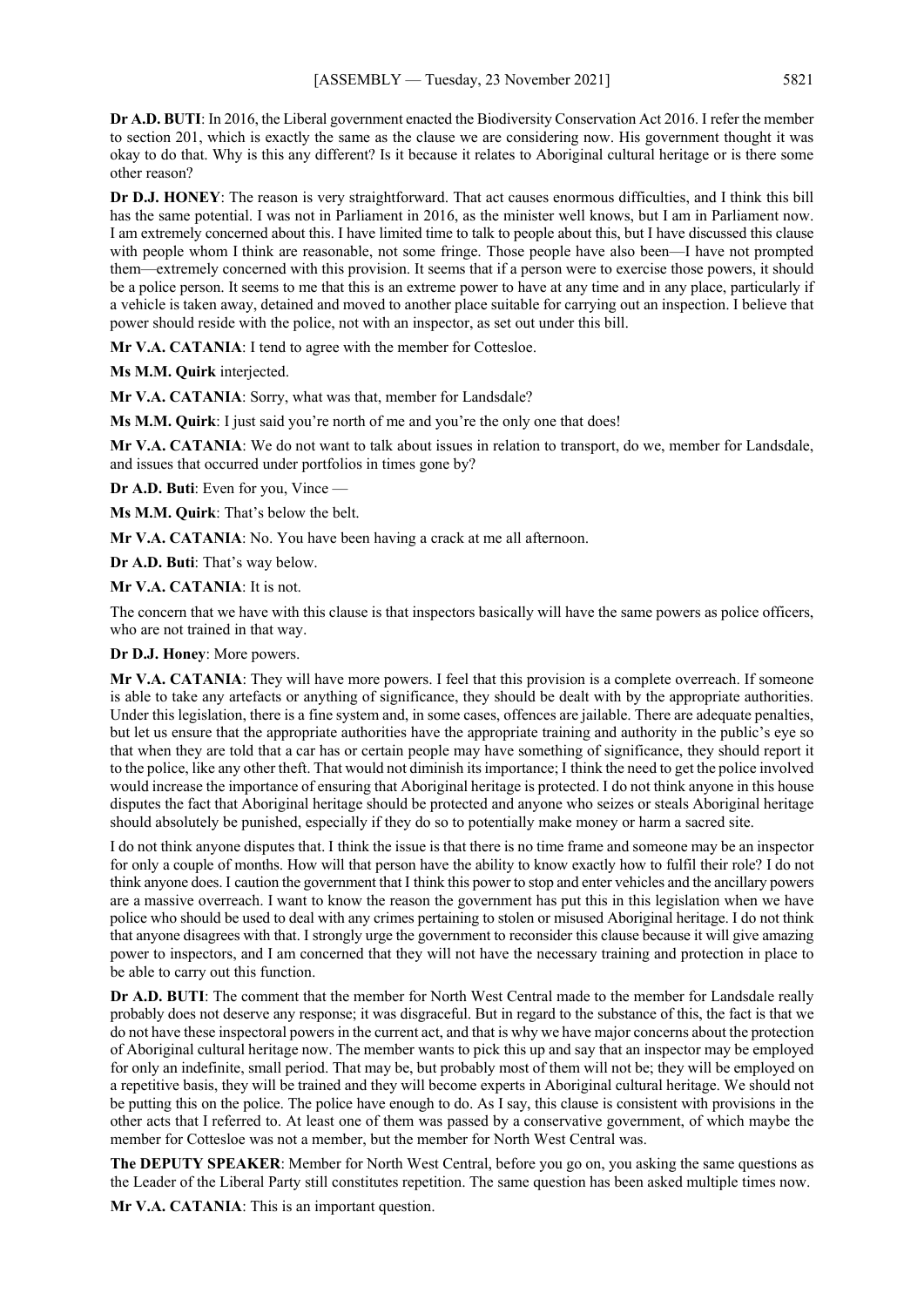**The DEPUTY SPEAKER**: I appreciate that, but it is the same question.

**Mr V.A. CATANIA**: It is an important clause in the bill. I want to make this final point on this power that will exist. Let me ask this question: under previous legislation —

**Dr A.D. Buti**: Current legislation.

**Mr V.A. CATANIA**: Under the current legislation, these powers do not exist. Am I correct?

**Dr A.D. Buti**: Yes.

**Mr V.A. CATANIA**: Does the minister have an understanding of how many crimes have been committed or what has been stolen by the public? Is this an area in which theft is prolific?

# **Ms M.M. Quirk**: Yes.

**Mr V.A. CATANIA**: What is the evidence to suggest that the stealing of artefacts and so forth is prolific?

**Dr A.D. BUTI**: Of course, we do not know how many artefacts or what Aboriginal heritage has been stolen or lost; if we knew, maybe it would not have been stolen or lost. But I can tell the member for North West Central that there have been eight or nine successful prosecutions in 50 years. Do not tell me that Aboriginal culture has been stolen only eight or nine times in 50 years. That is definitely not the case. There is a major problem at the moment and this clause will address it. The member has laboured the point many times during the last three days that we need to protect Aboriginal cultural heritage, but when we do things like this, he then takes the other side. Wake up to what you really believe in! I think the member does believe in protecting Aboriginal cultural heritage; he just cannot help himself. This clause is here to protect Aboriginal cultural heritage and the member should be applauding it.

**Mr V.A. CATANIA**: The minister is right; we are in favour of protecting Aboriginal cultural heritage—absolutely. There is no dispute about that. The opposition's role, and the role that we have in this house and outside, is to ensure that legislation is as watertight as it can be. We have to think of all the unintended consequences that may arise from a piece of legislation. That is our role. We will ask questions and flip from side to side to ensure that we are able to work out any possible angle from which this piece of legislation could be abused. That is the reason.

# **Mr P. Papalia** interjected.

**Mr V.A. CATANIA**: Member for—I do not even know what you are the member for; Minister for Police, go home! Your services are not needed!

**Mr P. Papalia**: I've heard this before. It's endless repetition!

**Mr V.A. CATANIA**: Yes, that is right. I think I tell you to go home every week. We do not need you!

**The DEPUTY SPEAKER**: Member for North West Central, to the minister, please.

**Mr V.A. CATANIA**: Anyway, that is the point and we keep saying that. We have a deadline to get this bill through because the government does not want the bill to have the scrutiny that it deserves.

# **Clause put and passed.**

**Clause 235 put and passed.**

# **Clause 236: Other powers related to inspection —**

**Dr D.J. HONEY**: As a preamble to this clause, we understand that this bill is about Aboriginal heritage, but that is not the only thing that this bill affects. This bill will potentially affect every person in the state of Western Australia, not just Aboriginal people. The application of these subclauses could have a very dramatic, intimidating and terrifying effect on the people who are subject to searches. The member should know that.

**Dr A.D. Buti**: Minister, actually. I am not the member; I am the minister.

**Dr D.J. HONEY**: It is not just a question of only considering Aboriginal heritage. Yes, I know you are the minister. I was looking at someone else at the time, minister, but I will look fixedly at you.

This is the whole point. This is one of the major questions in relation to this bill. It is not just about protecting Aboriginal heritage; this bill has a real and material impact on a whole range of people who will be subject to new activities and requirements. People could potentially be put in very dramatic situations. People could have their property destroyed under false circumstances. They could have their property taken away. These inspectors will have enormous powers. No police officer can take someone's property and destroy it.

Clause 236 states —

… an inspector may do any of the following —

(a) take onto or into, and use on or in, a place or vehicle any equipment or facilities —

- And so on that they can bring in there
	- (b) make reasonable use of any equipment, facilities or services on or in a place or vehicle in order to carry out an inspection …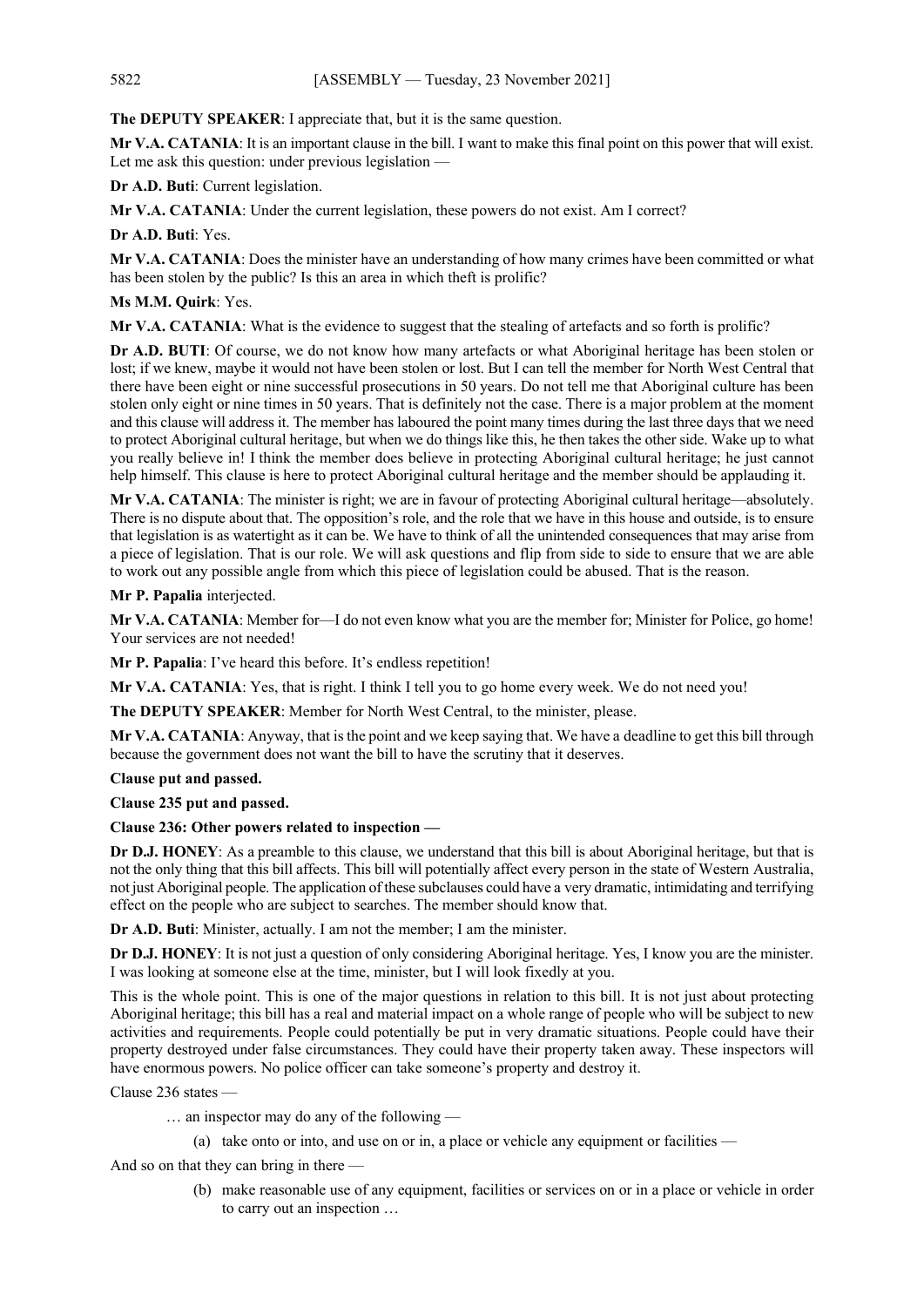Is that the owner's or someone else's equipment? Is it the equipment that lies to hand? Is it only the inspector's equipment? The bill goes on to list that the inspector may inspect intensely personal things. The inspector could go through people's homes, possessions, goods, intimate apparel and the like. Therefore, this bill is not just about Aboriginal heritage. Yes, the main title of the bill is about protecting Aboriginal heritage, but the application of this bill will have an impact on a wide range of people, and some of those impacts could be extraordinarily onerous. In relation to clause 236(b) which states "make reasonable use of any equipment, facilities" and so on, what is the limit of that? Can the inspector seize equipment and use it? Does this refer to only the equipment the inspector has or brings to the location?

**Dr A.D. BUTI**: The clause refers to inspection purposes. That is the reason. I will ask a question again, because I am not going to add any more. The member can get up and repeat himself, if he wants. Are flora and fauna more important to protect than Aboriginal cultural heritage? I ask that because the powers in this clause are no more extensive than the powers in the other three acts. Why is it suddenly such an issue because we are protecting Aboriginal cultural heritage?

**Dr D.J. HONEY**: The difference is that this is the bill that I have been asked to consider. The specific questions I asked about clause 236(b) were: When reference is made to "make reasonable use of any equipment, facilities or services on or in a place or vehicle", does that relate to the inspector's equipment? Is that something that is provided by the inspector, or simply something that is to hand that the inspector can commandeer?

**Dr A.D. BUTI**: I have no more to add, other than to say that this is the same provision that can be found in section 203 of the Biodiversity Conservation Act 2016.

**Mr V.A. CATANIA:** I want some clarification on clause 236(c), which states —

remain on or in a place or vehicle for as long as is reasonably necessary to carry out the inspection;

What is "reasonable"? We are not dealing with the other act the minister talked about, we are dealing with this legislation. I draw the minister's attention to relevance. If we go further, clause 236(d) states —

inspect and open any package, compartment, cupboard or container of any kind, and inspect its contents;

Even when going through customs at Perth Airport—which might be foreign for a lot of people, and has been for a while—customs officers are often reluctant to damage the goods that they look at, and they use their expertise, or they test, before they damage or open up a package, regardless of whether it is a present, all wrapped up, or whatever it may be. That is the concern. We are dealing with this legislation; we are not dealing with the Biodiversity Conservation Act. I am not the shadow minister for that portfolio and I do not know what is in that act. I probably would not have dealt with it back in 2016. I have two concerns: what is "reasonably necessary" to carry out an inspection, and how long will it take? Let us say someone is travelling with their family along the Gibb River Road or the Great Central Road and they are pulled over. I do not know what they flash; I do not know whether they need to flash a badge or —

**Dr D.J. Honey**: It tells you later: they don't actually have to have it on them.

**Mr V.A. CATANIA**: Okay, they do not have to have any identification. That could be quite confronting, being told to get out of the car and then being searched. How do they search? Are they meant to put everything back in place that they search? What happens if goods get damaged? There are all these things; it is not that simple. I believe it is a massive overreach. If an inspector thinks there is concern that someone has taken something, I think it should be reported to the police, just as it should be if someone finds bones in the ground. In that instance, the minister said the first thing people should do is call the police. That is what they would do. This is a massive overreach, which is why we need time to scrutinise this legislation. We are getting towards the end of the bill, and we find this massive overreach.

**Dr A.D. BUTI**: If inspectors did not have the powers to do that, I do not know how it would be worked out whether there was a danger of cultural heritage being damaged. I am very surprised that the member, who has been in this place and the other place for about 14 or 15 years, does not know what is meant by reasonable. Maybe he should ask two of his siblings who are lawyers what a reasonable test is. It is a standard test. It is what is considered to be reasonable. What is reasonable is an objective test. I find it quite amazing for him to be even asking me that.

**Mr V.A. CATANIA:** Defining "reasonable" is one thing here but out in a remote area, potentially –

**Dr A.D. Buti**: We're talking about what an inspector does, not anyone else. They've been trained.

**Mr V.A. CATANIA**: That is the issue; what is reasonable to one is not reasonable to another. That is the point.

**Dr A.D. Buti**: They have been trained.

**Clause put and passed.**

**Clause 237 put and passed.**

**Clause 238: Directions —**

**Dr D.J. HONEY**: In this clause, we see the significant powers that an inspector has. Initially, I will go to paragraph (b). It reads —

direct an occupier of a place or vehicle to answer questions;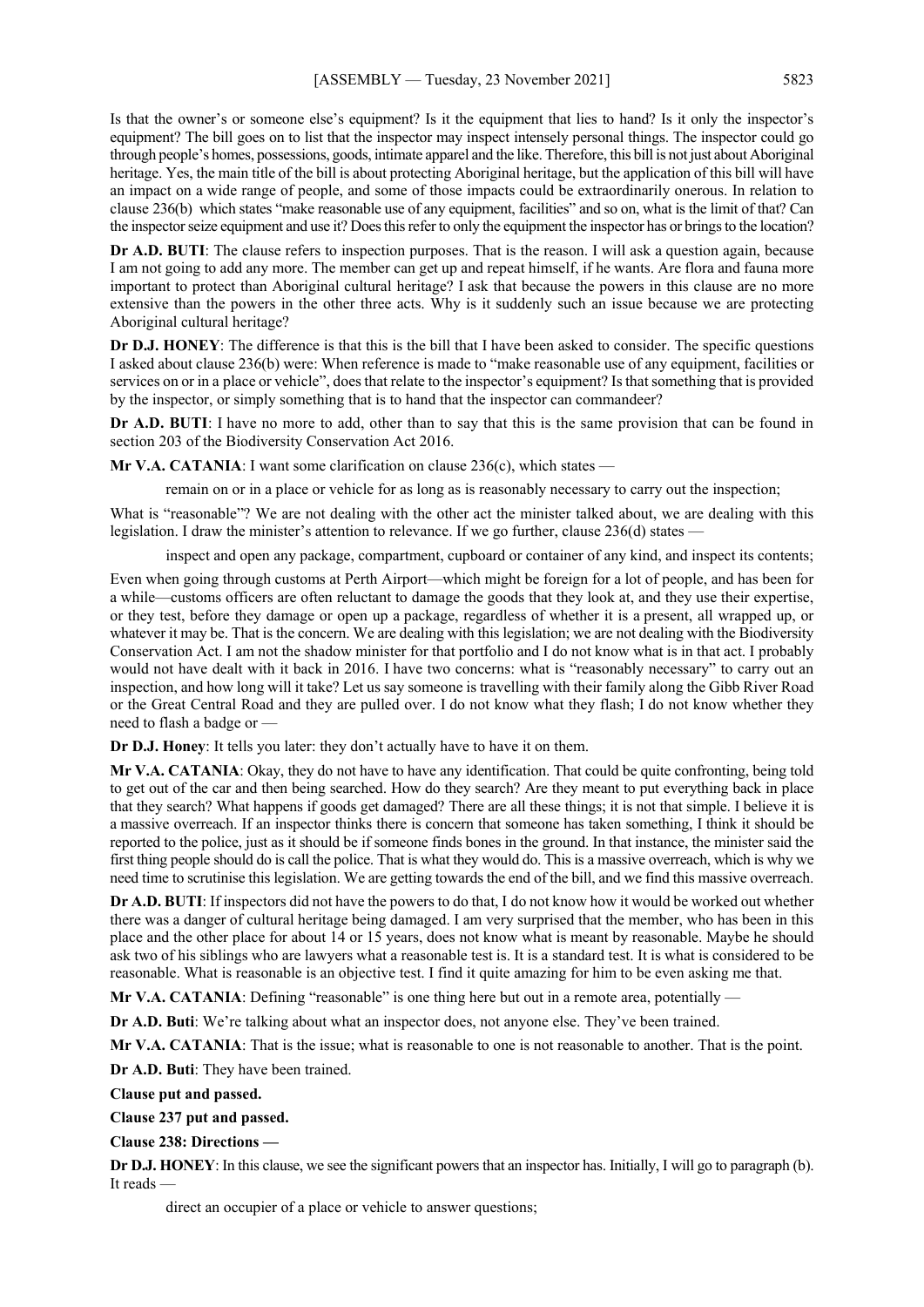I am no expert on criminal law but I know that a person has no obligation to give any information to a police officer other than their name if they request it. Otherwise, they have a right not to answer any question at all. In reading this clause in the time that I have had to do it, there does not seem to be a legal right to silence at all. My concern is that, if we go to clause 256, which we will get to eventually I hope, there are very significant penalties for not complying with the instruction of an inspector. Could the minister please clarify for me whether that means an inspector can compel a person to give them information? If they do not do it, could they potentially incur a penalty for not complying with that direction?

**Dr A.D. BUTI:** It is a direction but how it may differ from where the member is looking—he referred to the police and so forth—is that an inspector does not have the power of arrest.

**Dr D.J. HONEY**: The minister did not answer my specific question.

**Dr A.D. Buti**: I said it is a direction.

**Dr D.J. HONEY**: The minister gave me part of an answer. If an inspector directs a person to answer a question and that person refuses to answer the question, saying "You can stick it up your jumper. You've got no authority to do this", could that person incur a penalty because they refused to answer the question?

**Dr A.D. BUTI:** It is quite obvious if you read the act; it is further on, in clause 252.

**Dr D.J. HONEY**: To be very clear, the minister's answer is yes. He is nodding his head.

**Dr A.D. Buti**: I told you, it's clause 252.

## **Clause put and passed.**

## **Clause 239: Seizure of thing relevant to an offence —**

**Dr D.J. HONEY**: As we get deeper, what can be done gets more and more extreme. This clause is about the seizure of a thing relevant to an offence. Just to be very clear, I think the bill reads reasonably clearly, but a thing is anything. I think it could be a Haulpak truck, an excavator, someone's personal vehicle or anything that could be seized. This inspector can in fact seize any property that they believe relevant to a potential offence under this legislation. Is that correct, minister?

**Dr A.D. BUTI**: Yes, if they have a reasonable suspicion.

**Dr D.J. HONEY**: What if they seize that thing, and it was completely unfounded, and a person has suffered loss? It could be a family that has lost their vehicle and missed all their hotel bookings in Broome because the vehicle was seized in Halls Creek and they have incurred substantial expense. It could be a prospector carrying out work and they have now not been able to do work for several days. Is there any compensation for that seizure or is it just tough luck? If the family has had their holiday destroyed or the prospector has lost several days of valuable production, is there any recompense for seizure when it is shown that there has been no offence committed?

**Dr A.D. BUTI**: I refer the member to the Criminal Investigation Act to start with.

**Mr V.A. CATANIA**: If something is seized, a vehicle or whatever it may be, where will the inspector take it? Is there a safe and secure compound to put a vehicle or something that may be extremely valuable in? Is there a place for the responsible inspector to put the possession, whether it be a vehicle, Haulpak or whatever?

**Dr A.D. Buti**: Refer to the next two clauses.

**Mr P. Papalia**: The next three.

**Mr V.A. CATANIA**: Okay, I will look forward to that.

**Clause put and passed.**

**Clause 240: Security of seized things —**

**Mr V.A. CATANIA**: The bill states —

If, under section 239(2) or in the exercise of powers under the CI Act, an inspector seizes a thing, the inspector must take reasonable steps to ensure that the thing is kept in a secure manner.

Is that the minister's answer to the question before? What is a secure manner? If I have a 300 series LandCruiser that has suddenly been seized, I want to make sure that that LandCruiser is parked in a compound and it will not be damaged. The bill states "in a secure manner". That is a secure manner in regional WA. Given the crime that is occurring in Fitzroy Crossing or Carnarvon that the Minister for Police fails to address, there are some places we would not leave our car. What is a secure manner? What happens if the thing is damaged? Who is responsible for that?

**Dr A.D. Buti**: Read the legislation. It tells you what everything is.

**Mr V.A. CATANIA**: It does not say that.

**Dr A.D. Buti**: It does. There is a \$10 000 fine.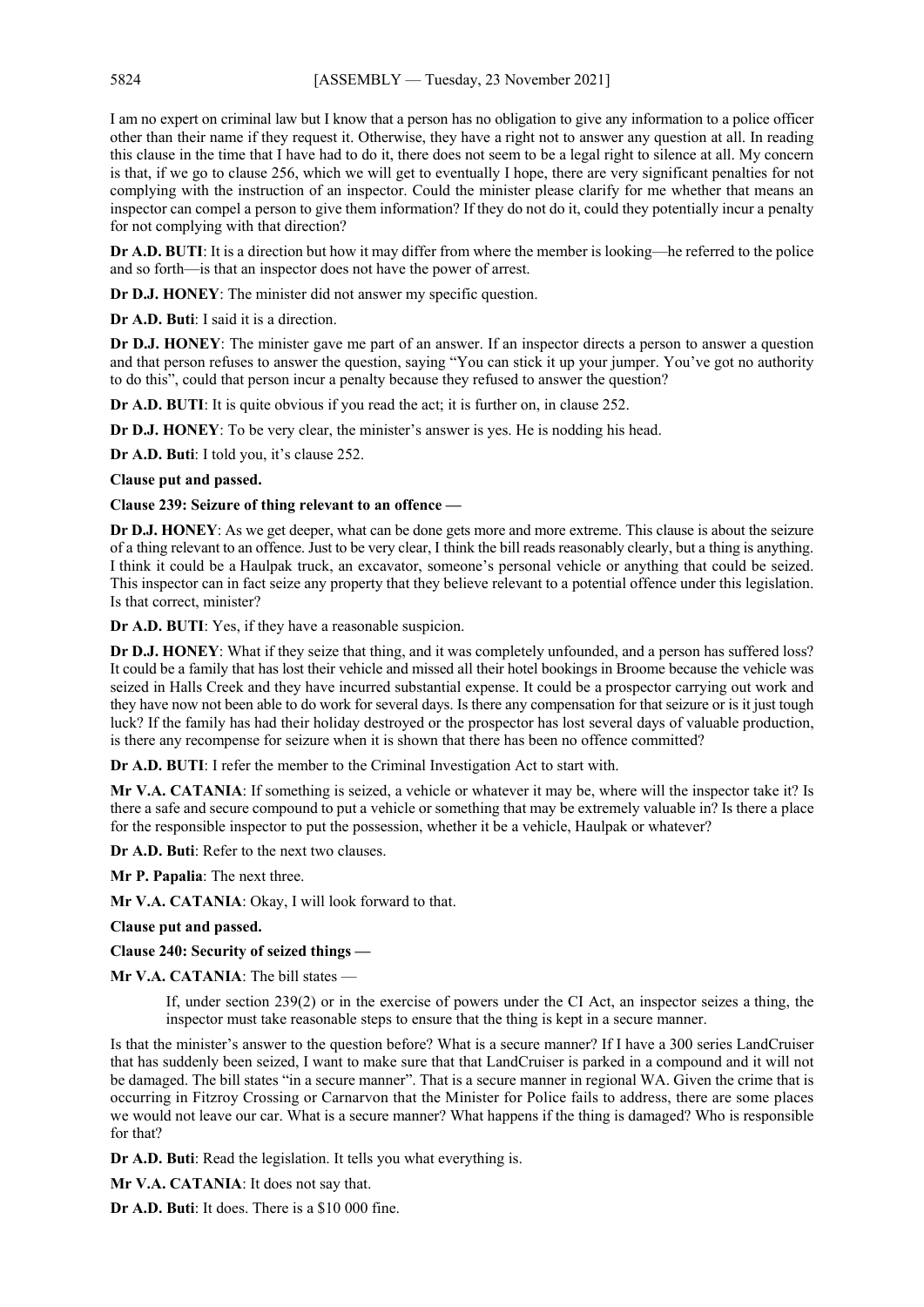**Mr V.A. CATANIA**: Can the minister explain what is meant by "in a secure manner"? It is not like a car that is towed away by a tow truck company. Tow truck companies often have compounds in which they put the cars, in a secure manner to prevent those cars from being damaged or broken into. That is just one example. Can the minister explain to me what is meant by "in a secure manner"? How will someone be able to secure a vehicle, for example, if they are in in regional Western Australia?

**Dr A.D. BUTI:** It states that they "must take reasonable steps to ensure that the thing is held in a secure manner." I surely do not need to provide the member with a definition of the meaning of "secure". It states that reasonable steps have to be taken. It will depend on where they are. There may be a police station that they can take it to. There will be flexibility. Even the member would understand that in any piece of legislation, we do not define every single possibility in the world. If that is what the member thinks we should do, I pray that he will always remain on that side, because he never be able to get any legislation up. It is reasonable steps to ensure that it is retained in a secure manner.

## **Clause put and passed.**

**The ACTING SPEAKER**: The question is that clause 241 stand as printed. This may well deal with some of the questions that have previously been raised.

## **Clause 241: Dealing with seized things —**

**Dr D.J. HONEY**: In relation to dealing with seized things, I see that the CEO will have some involvement. When we talk about impacts on people, under this clause, something that was seized—it could be a person's car, a piece of equipment or personal belongings—could be destroyed or sold. Is that a correct reading of that? It provides that "deal with" includes to preserve, treat, sell, give away, use and destroy. An inspector can seize my property and then have that property destroyed or sold. I wonder again why we need such an extreme power.

**Dr A.D. BUTI**: Subclause (2) provides that the inspector may deal with the thing in accordance with the directions of the CEO.

## **Clause put and passed.**

**Clauses 242 to 244 put and passed.**

## **Clause 245: Making application for entry warrant —**

**Dr D.J. HONEY**: The minister's reason for not answering the other questions is that there is an ordered process of going through a magistrate to get a warrant. That seems to be a far more thorough and considered process. Subclause (7) states —

An application must be made on oath unless —

- (a) the application is made by remote communication; and
- (b) it is not practicable for the magistrate to administer an oath to the applicant.

Is that a common feature in other laws? For example, can a police officer gain a warrant in a circumstance in which they are not required to administer an oath to the applicant, or is this power unique to this bill?

**Dr A.D. BUTI**: The point with regard to other acts is that we are dealing with this bill. If the application is made by remote communication, the application may be made orally, and the magistrate must make a written record of the application and any information given in support of the application.

As I keep telling the member, we have consulted the State Solicitor's Office, the Attorney General and the Director of Public Prosecutions, and they have not raised concerns.

## **Clause put and passed.**

# **Clauses 246 to 251 put and passed.**

# **Clause 252: Contravention of directions —**

**Dr D.J. HONEY**: We talked a little about a contravention to a direction. I gave an example when we were on clause 238(b). Am I right in saying that when an inspector directs someone to answer a question, that person could be subject to a \$10 000 fine if they refuse to do that? Is that not in fact a much more extreme power than a police officer has? A police officer can only direct a person to give their name and date of birth, asI understand it. Clause 252 relates to an inspector directing a person to give answers. An inspector will not be as well trained as a police officer; they will be someone who may have a direct interest in the matter themselves. If a person says, "I will not answer your question", that person could be subject to a \$10 000 fine. They would not even have the right to silence that a person has in a serious criminal matter in which someone may have murdered someone. Someone may have murdered a bus full of schoolchildren, which I would argue is a matter more serious than many matters that could be dealt with under this bill. Is my scenario correct; that is, under clause 238(b), if the person does not follow that direction to answer a question, they could be subject to a \$10 000 fine?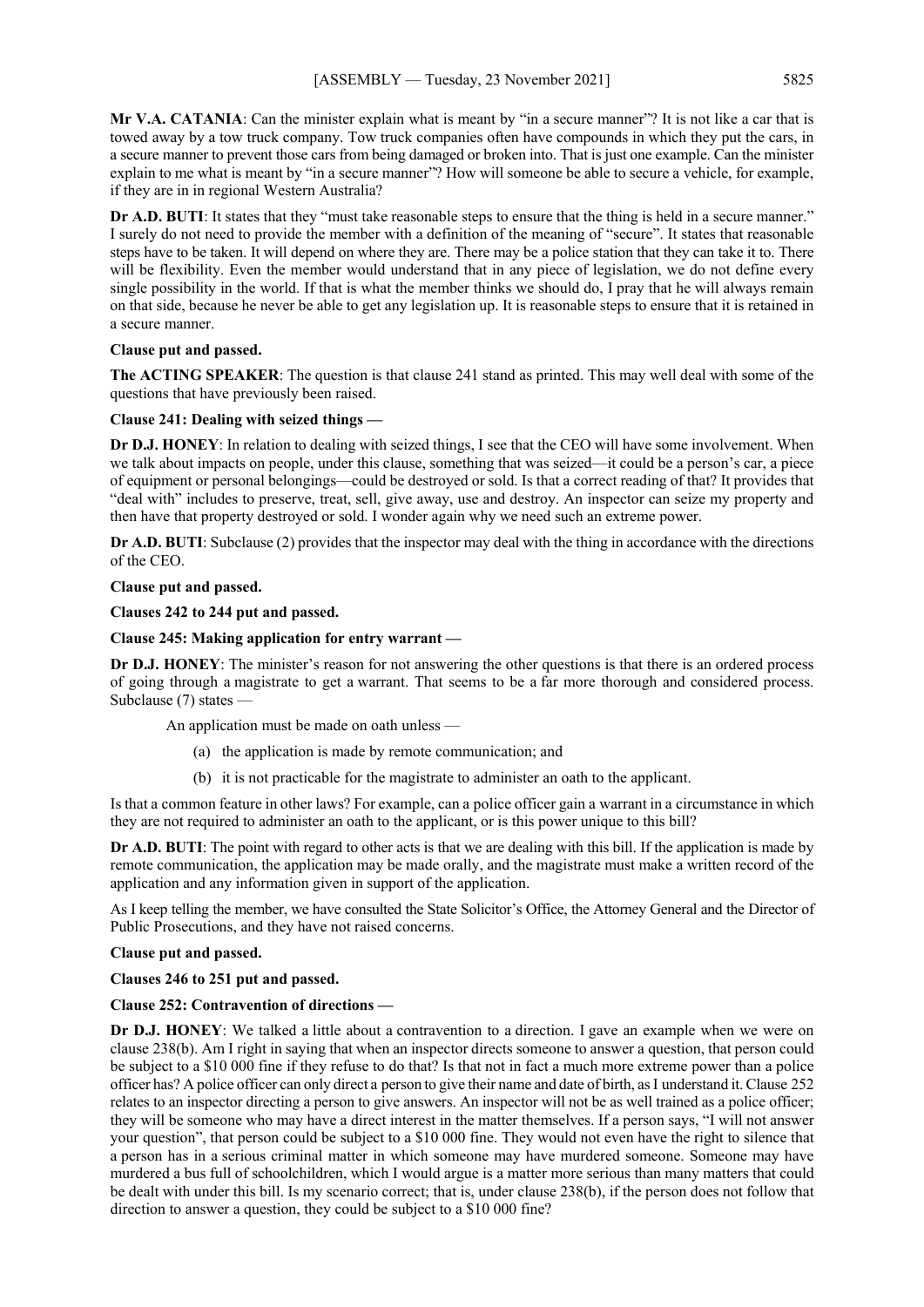**Dr A.D. BUTI**: Obviously the person will have to have a reasonable excuse not to answer, which the member failed to mention. It is a maximum penalty of \$10 000 and it is comparable to what we currently have under the WA Heritage Act.

**Dr D.J. HONEY**: The minister did not completely answer my question. At present, if a person has murdered a bus full of schoolchildren, the only thing they are required to do is provide the police officer with their name and date of birth. An inspector is very unlikely to be as well trained as a police officer. If a person does not answer an inspector's question, they could be subject to a \$10 000 fine without reasonable excuse. Their excuse might be, "I do not believe I should have to answer your question." If I say to a police officer, "Officer, no, I choose not to answer your question", I do not have to have any reasonable belief; I just say to the police officer that I will not answer it. In fact, that is the advice my lawyer would give me in the great majority of circumstances.

**The ACTING SPEAKER**: Member, I think the minister has got the gist of the question.

**Dr A.D. BUTI:** If a person does not have a reasonable excuse, they could incur a maximum penalty of \$10 000. That is comparable to what we have currently under the Heritage Act.

**Clause put and passed.** 

**Clause 253 put and passed.**

**Clause 254: Assistance to exercise powers —**

**Dr D.J. HONEY**: This clause again causes me enormous concern. If I am reading the clause correctly, I believe an inspector may deputise any number of people. We will have somebody who in the great majority of circumstances will definitely not have anywhere near the same training and experience as a police officer who could of their own volition deputise —

… as many other persons to assist in exercising the power as are reasonably necessary in the circumstances.

They can deputise a mob if they want to. If this was in a remote location—for example, if this was in relation to a remote Aboriginal community—that inspector could deputise other members of that community who may be emotionally involved in this matter to assist them —

**The ACTING SPEAKER (Ms M.M. Quirk)**: Member, can I just caution you to focus on the wording in the clause and not engage in what are hypotheticals, which are, frankly, objectionable.

**Dr D.J. HONEY**: There is nothing objectionable. I cannot comprehend —

**The ACTING SPEAKER**: With all due respect, there is.

**Dr D.J. HONEY**: I cannot comprehend how there is anything objectionable in this. I do not care —

**Dr A.D. Buti**: Mob.

**Dr D.J. HONEY**: What? A group of people.

**Dr A.D. Buti**: You used "mob".

**Dr D.J. HONEY**: Okay; that was a—that is right, because, you know, you are a fine moral citizen and everyone else is a racist if they do not agree with everything that you say.

**Dr A.D. Buti**: You used that word; I didn't.

**Dr D.J. HONEY:** What? A group of people. I use the term "a mob of people" all the time. I did not say —

**Dr A.D. Buti**: Bull; you did!

**The ACTING SPEAKER**: Member, I am just cautioning you to focus on the wording in the clause.

**Dr D.J. HONEY**: So, they can form a group of people from the community they are in when that inspector is from that community—it can be any number of people—to exercise those duties. My concern with many aspects of this inspection is, as I said at the outset, the potential for conflict. There is a potential for conflict when you have a group of people who are not just dispassionate independent people, but people who could be intimately and emotionally involved in the matter. I am not criticising people for being emotionally involved. I can understand that people could be passionate about and involved in matters of Aboriginal cultural heritage. Does the minister think that this proposed section could exacerbate the potential for conflict, especially in a matter that has emotion associated with it? As I have said, this is not like a police person engaging the help of bystanders in a matter that none of those bystanders are involved with. That is my concern, minister. I appreciate that in the great majority of circumstances that will not be an issue, but I can equally appreciate that in a matter of high emotion that there could be conflict. The minister talks about overreach in a matter; I believe this is substantial overreach in this bill.

**The ACTING SPEAKER**: Member, you have asked the question a number of times. The minister can answer it.

**Dr D.J. HONEY**: No, I have not finished yet.

**The ACTING SPEAKER**: What you do or do not believe is immaterial.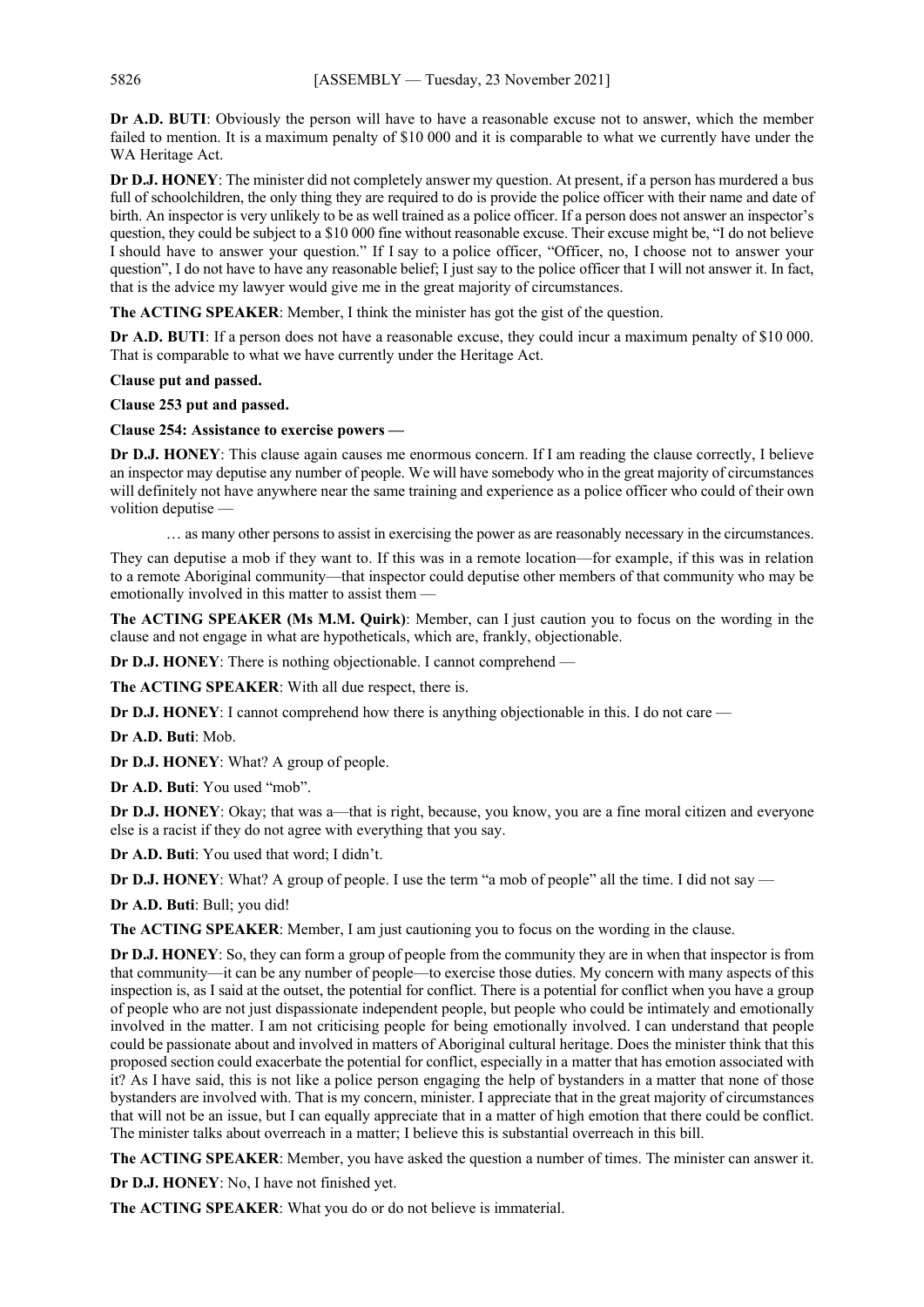**Dr D.J. HONEY**: I still have one minute and 38 seconds.

Surely, the prudent approach when an inspector needs assistance would be that the inspector would then engage the services of the police in that matter and not simply deputise people who have no training at all. Those other people have no training. They have no training in being an inspector or in conflict resolution or conflict avoidance.

**Dr A.D. Buti**: But you've told me this already.

**Dr D.J. HONEY**: No, I have not. This is in relation to the people who are deputised.

**The ACTING SPEAKER**: There were about eight questions there, member. So, minister, you can choose to answer whichever one you want.

**Dr A.D. BUTI**: I will just make a couple of comments. The member used the word "mob". When I pointed that out to him, he then connected it to—I did not mention it—racism. I will leave that stand where it is. He used the word "mob" and then he talked about racism.

**Dr D.J. Honey**: I talked about where you were going.

**Dr A.D. BUTI**: I refer the member to section 120 of the Heritage Act, which is the same. Does the member think it is appropriate that we have this provision in the Heritage Act but we do not have it to protect Aboriginal cultural heritage? Does he see that as maybe discriminatory?

**Dr D.J. Honey**: No.

**Dr A.D. BUTI**: Why not?

**Dr D.J. HONEY**: Again, minister, I was not in this place when that act was put in place.

**Dr A.D. Buti**: It doesn't matter. I asked you a question. Do you think it is discriminatory?

**Dr D.J. HONEY**: No; I do not have to answer the minister's questions.

**The ACTING SPEAKER**: Yes, I would agree with you there.

**Dr D.J. HONEY**: He has to answer my questions—or he can ignore them like he has done with a considerable number of others. But he does not get to ask me questions. In relation to this matter, I do not care what was in the previous bill. What we do know is —

**Dr A.D. Buti**: It is now. The Heritage Act is now.

**Dr D.J. HONEY**: I do not care what is in the current bill.

**Dr A.D. Buti**: You don't care about Aboriginal culture.

**Dr D.J. HONEY**: Chair, can I ask the question?

**The ACTING SPEAKER**: Yes. Go ahead; we are waiting for it.

**Dr A.D. Buti**: We are not talking about the Aboriginal Heritage Act; we are talking about the Heritage Act.

**The ACTING SPEAKER**: Minister, let the member attempt to ask a question.

**Dr D.J. HONEY**: I have to consider the bill that is before us. As I have said, I think this will lead to the potential for considerable conflict. We are going to see a much wider application of this in all these processes that are being set up. I assume that all the prescribed bodies corporate across the state will effectively become local Aboriginal cultural heritage services. Equally, many of the corporations may become LACHS as well. We are going to have a whole range of inspectors, so the potential for any conflict under this provision will be multiplied many, many times because, in reality—the minister has pointed it out—there has been limited enforcement of that in the past. That is why I am concerned about overreach and that is why I believe there should be some requirement that at least those assistants are trained. I see enormous potential for unnecessary conflict that could be avoided if trained people were available or, more particularly, if police officers were engaged.

**The ACTING SPEAKER**: Minister, there was really only one question near the end.

**Dr A.D. BUTI**: That is right. I have mentioned that people will be trained. I think the member might be confused. I am talking about the Heritage Act. Would it not be discriminatory if we allowed these powers for the protection of non-Aboriginal heritage, but not for Aboriginal cultural heritage?

**Dr D.J. Honey**: I think they should all be reviewed in that case.

**Clause put and passed.**

**Clauses 255 and 256 put and passed.**

**Clause 257: Self-incrimination not an excuse —**

**Dr D.J. HONEY**: Under criminal law, I do not have to answer a question if it could incriminate me. Am I reading this correctly in that under this clause, an individual could be compelled to give evidence that would then be used to incriminate them and make them liable to a penalty?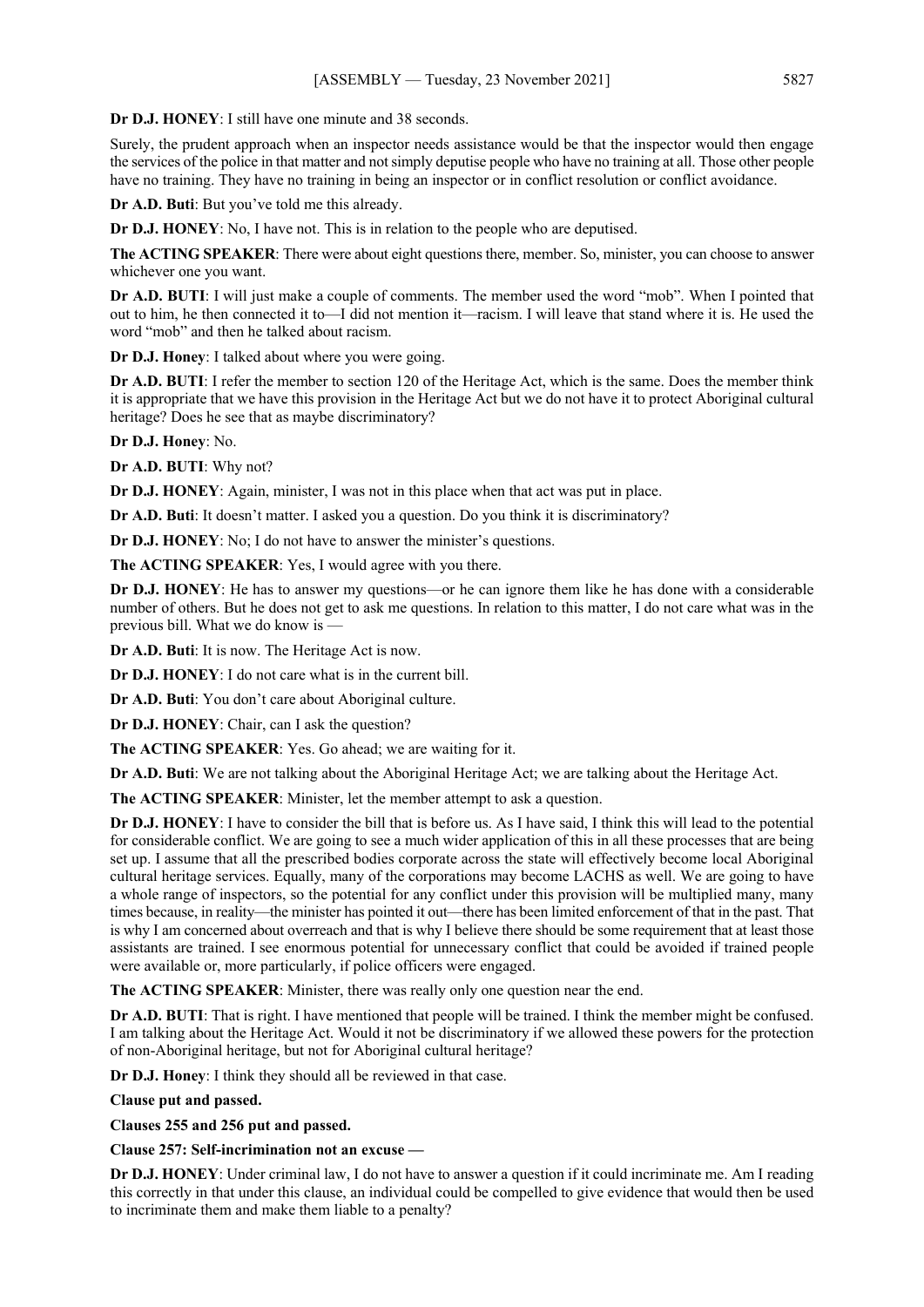**The ACTING SPEAKER**: The minister might like to refer to subclause (2).

**Dr A.D. BUTI:** Thank you very much. I refer to subclause (2) and "proceedings for perjury".

**Clause put and passed.**

**Clauses 258 and 259 put and passed.**

**Clause 260: Who may commence proceedings —**

**Dr D.J. HONEY**: Clause 262(2) states —

Subsection (1) does not limit the ability of a person to commence or conduct the prosecution of an offence under this Act if the person has authority at law to do so.

What does that mean? It sounds like *Yes Minister* doublespeak. Could the minister explain that, please?

**Dr A.D. BUTI**: It is a general provision that is in a lot of acts. It refers to someone who has authority, like the Director of Public Prosecutions.

## **Clause put and passed.**

## **Clause 261: Time limit for prosecution of simple offence —**

**Dr D.J. HONEY**: Clause 261(1) states —

A prosecution of a simple offence under this Act must be commenced within 6 years after the date …

However, clause  $261(2)$  refers to something that is unknown and that only comes to light after. It states —

(a) the prosecution may be commenced after 2 years after the date specified …

Is that not really overcoming the limitation period in that there is no limitation period if someone discovers something 30 years later? Also, will there be any retrospectivity in relation to that matter or will it apply to matters only once the bill is promulgated?

**Dr A.D. BUTI**: It is not unusual to have a discovery rule in limitation acts; this is a discovery rule in which time runs from when the wrong is discovered.

**Dr D.J. HONEY**: Is there any retrospectivity in this? What will happen if someone becomes aware of a matter that occurred 20 years ago only after this bill is put in place, or does it apply only to incidents that occur after this bill is assented to?

**Dr A.D. BUTI**: This bill is not retrospective.

**Clause put and passed.**

**Clause 262: Court may order costs and expenses —**

**Dr D.J. HONEY**: I am not sure whether the Leader of the House has spoken to the minister, but the intention was that we would stop at 10.30 pm so that we could have a chance to complete the third reading of the bill.

In relation to this clause, "Court may order costs and expenses", does that include awarding costs and expenses to the defendant as well; that is, to both parties in the dispute?

**Dr A.D. BUTI**: Section 123 of the Criminal Procedure Act states —

- (1) An accused must not be charged a fee by a court for or in respect of any act or proceeding that relates to the prosecution of the accused in a superior court.
- (2) A superior court cannot order a party to a case to pay another party's costs of or relating to proceedings in the court that relate to a charge in an indictment or a charge on which an accused has been committed to the court, except under section 166(2).

**Dr D.J. HONEY**: Perhaps this is obvious, but does that not include anything beyond costs or expenses in the normal terms? Is there not and additional component or amount that is a punishment?

**Dr A.D. BUTI**: The costs are not related to punishment, but, obviously, this provision provides the power to make orders relating to costs and expenses for a range of matters incidental to anything that is the subject of these proceedings.

#### **Clause put and passed.**

**Clause 263 put and passed.**

**Clause 264: Liability of officers for offence by body corporate —**

**Dr D.J. HONEY**: Clause 264(2) states —

If a body corporate is guilty of an offence to which this section applies, an officer of the body corporate is also guilty of the offence if the officer failed to take all reasonable steps to prevent the commission of the offence by the body corporate.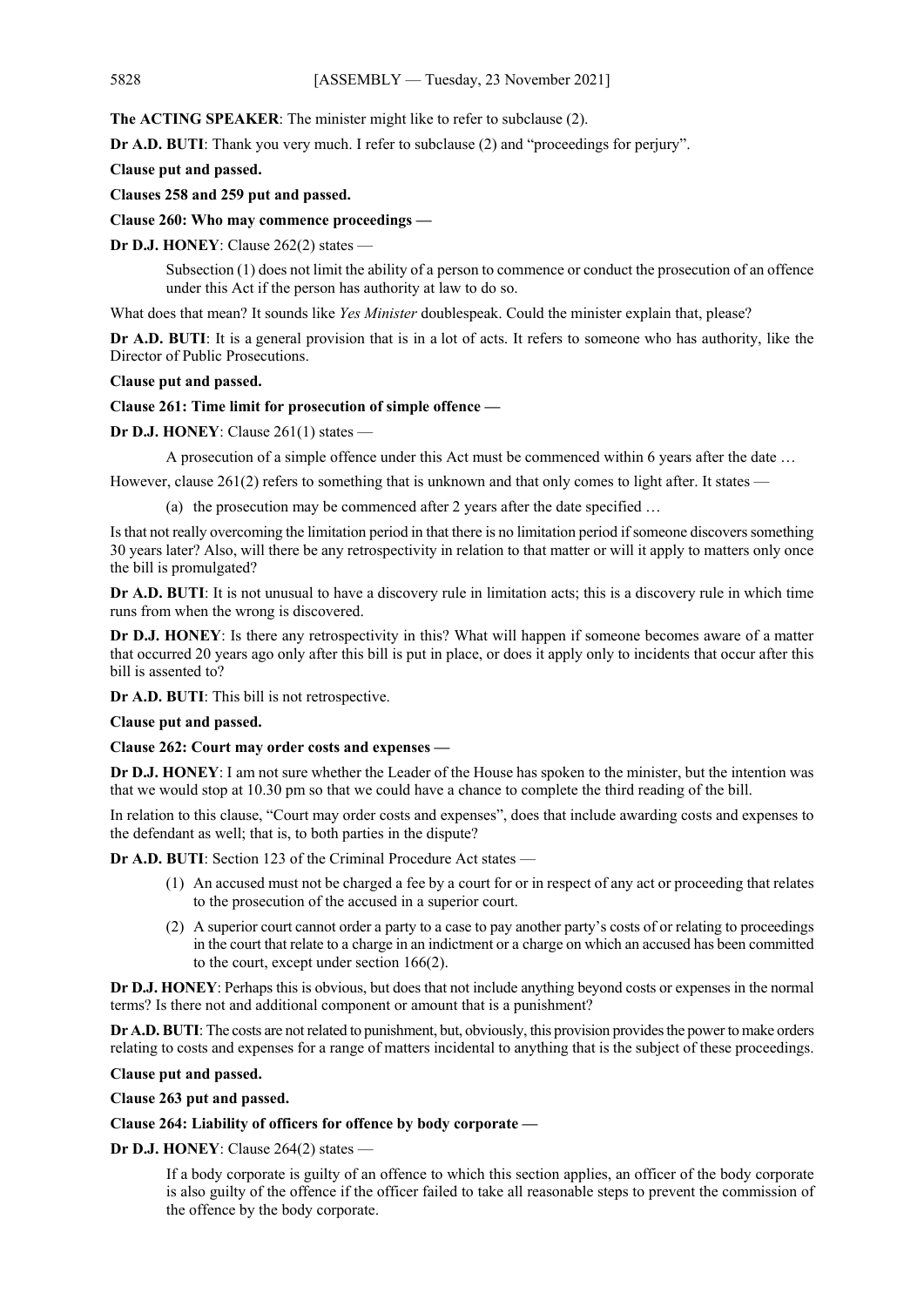Who is, or who can be, the officer? Could it be the CEO or the managing director? If Strike Energy, for example, committed an offence, could the officer potentially be the managing director of that company? Under this bill, the state will also be liable. The exclusion of the state from liability is included. Does that mean that the minister or the head of the department could be liable? I am trying to understand who could be held liable for an offence under this clause.

**Dr A.D. BUTI**: I refer the member to the previous clause, which defines what an officer is.

## **Clause put and passed.**

## **Clause 265: Further provisions relating to liability of officers of body corporate —**

**Dr D.J. HONEY**: Chair, just so you are aware, we agreed that we would finish these bills by midnight. In the discussions with the Leader of the House, we agreed that we would leave an hour and a half for the third reading.

**Mr V.A. CATANIA**: Just so we get it on the record, there was more of a push than a shove—I am looking at the Leader of the House—and we were told that the government would like to have these bills put through by midnight tonight. Unfortunately, we have not been able to get through all the clauses, given the time frame we had. However, to ensure that the minister, the Leader of the Liberal Party and I could speak to the third reading, we have all agreed that we would end the consideration in detail stage at 10.30 pm so that we could wrap up these bills.

**The ACTING SPEAKER**: Is it not nice that we have not had to get the police officers in to resolve the conflict, member!

**Clause put and passed.**

**Clauses 266 to 353 put and passed.**

**Title put and passed.** 

*Third Reading*

## **DR A.D. BUTI (Armadale — Minister for Finance)** [10.34 pm]: I move —

That the bill be now read a third time.

**MR V.A. CATANIA (North West Central)** [10.34 pm]: We went through quite an ordeal on so many fronts after this government imposed the Aboriginal Cultural Heritage Bill 2021. During consideration in detail—correct me if I am wrong, Madam Acting Speaker—we got up to clause 265 out of 353 clauses. It is a very large bill. The opposition had a very short amount of time in which to consider such an important piece of legislation and to consult widely. I will shortly read a statement that was issued by Slim Parker, the vice chair of the Banjima Native Title Aboriginal Corporation.

**The ACTING SPEAKER (Ms M.M. Quirk)**: Is this something that has been raised previously, because you know what rules apply in the third reading?

**Mr V.A. CATANIA**: Yes. Thank you, Madam Acting Speaker.

As I said during my second reading contribution, this bill, which will become an act, given the fact that the government has the numbers, will defer, delay, cost jobs and create angst. There are more questions in this bill than there are answers. This bill was rushed through. The government did not consider the ramifications down the track of it not being properly resourced so that its mechanics ensured a proper and smooth transition and a smooth process—one that everyone can work towards. This was a great opportunity for Aboriginal people, the government and non-government parties to walk hand in hand and co-design a consultation process and legislation that everyone could cheer and say was a sign of real progress and what closing the gap is all about.

A great opportunity has been missed. It was missed because of the numbers that the government has in this place and because of the changes that the government made to legislation. We heard the detail about co-designing policies and procedures after the legislation was put through without any scrutiny, without people having any say and without lobbying by those people who may be involved in the co-design process. There was no consultation with landowners or the 54 000 property owners who own property over 1 100 square metres. There was no consultation with local government, farmers, pastoralists and, more importantly, Aboriginal people. We heard the words "consultation" and "meeting". Consultation can be defined in many different ways but the definition of "consultation" that was put to me and the opposition through the media was no consultation.

The concern is around the lack of consultation. It is a missed opportunity. As we delve into this 260-page-thick piece of legislation with 353 clauses, we see that this will introduce huge penalties of fines and imprisonment. The power for inspectors to walk onto someone's property with little or no evidence and to seize someone's property with little or no evidence should be of great concern to everyone. That is why this bill is not only about Aboriginal people. The reason behind the bill is to ensure that we can protect our Aboriginal cultural heritage. It is vital that we protect our Aboriginal cultural heritage, and vital that Aboriginal people protect their culture and heritage. This is a great opportunity to walk hand in hand together and create a piece of legislation that we can be proud of in this house; whether we are Labor, Liberal or National does not matter. This was an opportunity missed.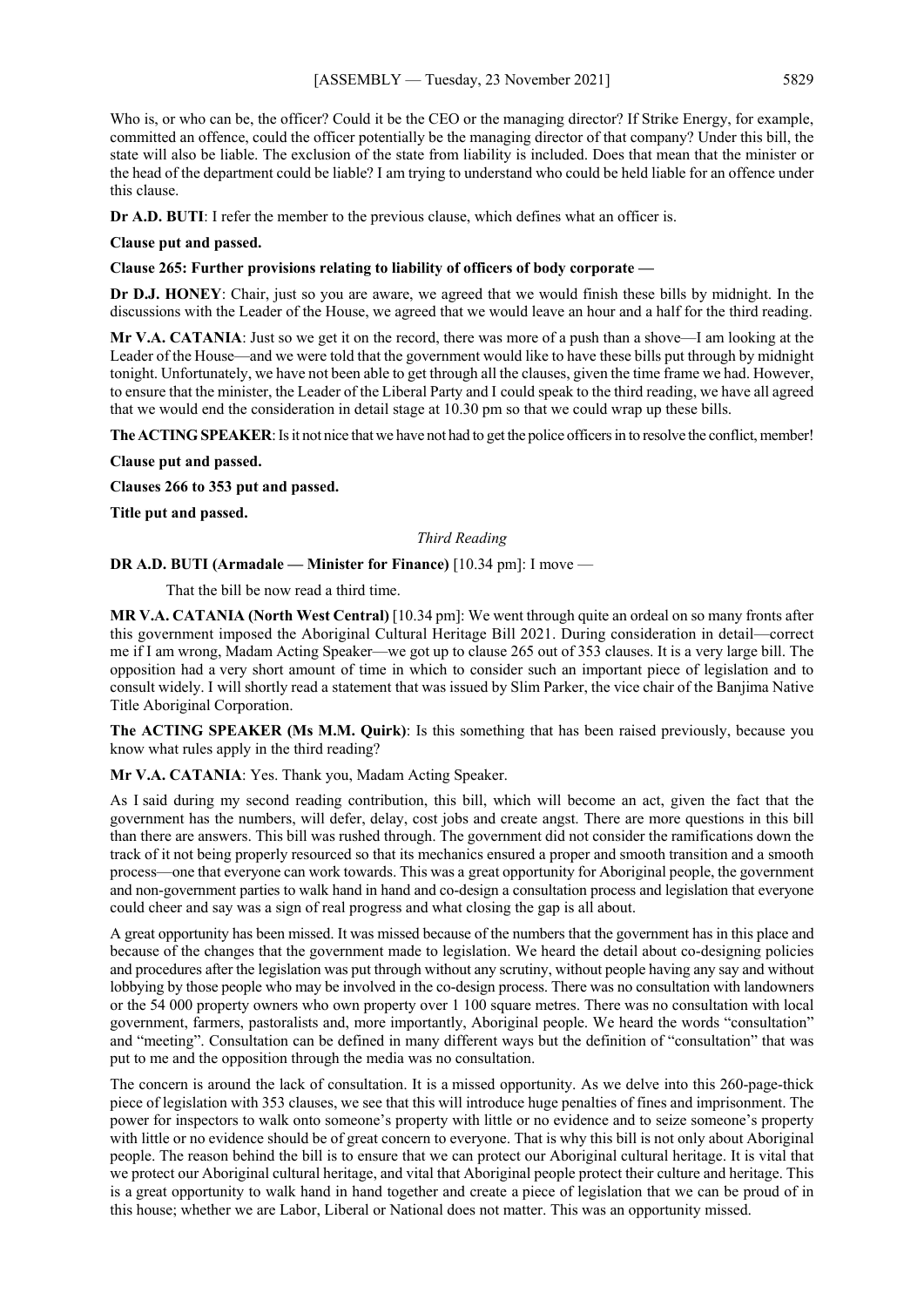I read out in my contribution to the second reading debate some quotes by a very respected Aboriginal elder and traditional owner, Slim Parker, who is the vice chair of the Banjima Native Title Aboriginal Corporation—BNTAC. I want to read what he issued off the back of what I said in the second reading debate —

Senior Banjima Elder and Banjima Native Title Aboriginal Corporation … Vice Chair Slim Parker said Traditional Owners have once again been left feeling let down and disrespected by Western Australia's State Government.

Mr Parker and BNTAC are pleading with the State to halt rushing the Aboriginal Cultural Heritage Bill 2021 (the Bill) through parliament, to talk to Traditional Owners and to take this window of opportunity to unite Western Australia.

While questioning the tactic chosen by the WA Labor Party to push the Bill through, Mr Parker is also unsurprised. He said leaving Traditional Owners and others affected by legislation completely in the dark is trademark of the entrenched systemic racism that still exists in Australia.

"On behalf of Traditional Owners across WA, I ask you Premier Mark McGowan and the Minister for Aboriginal Affairs Stephen Dawson to please publicly announce the reason you have, in 2021, imposed upon us the management of 'Our' cultural heritage. Why are you doing this to us?" Mr Parker said. "It is a breach of trust and respect to not allow us time to review and understand a bill that still appears to be an approvals process to enable development," Mr Parker said.

"Premier, you know very well you developed the Bill without giving due regard and respect to the people who will personally be affected. This has happened through a lack of communication and consultation with our cultural decision makers, our Elders.

"Instead, we have a Minister who does not appear to be representing us in the government, instead he is representing the State and industry. It has been this way since colonisation, Aboriginal people have been controlled though legislation and the systems of government which have in-built systemic racism. This Bill is yet another example of this.

"It is the Minister, or people selected by the Minister, who have the final say as to whether our heritage will be destroyed. It is the Minister who decides who will sit on the Aboriginal Cultural Heritage Council. Nothing changes with this legislation—we continue to be controlled by government.

"This Act should be of concern to all Western Australians, industry, investors, employees on projects, and employers. Why? Because people's "license to operate" on country is put at risk by this Act prohibiting Traditional Owners from having free consent."

Mr Parker said Traditional Owners want to work with the Government and industry to address the issues with the Bill to give assurance to all for the future.

"Let's work together to solve those problematic areas in the current Bill, which haunts us now and will do forever if the Government continues on its current path. We have a great opportunity to unite this country and not divide it even more," he said.

In addition, the burden placed on Prescribed Bodies Corporate (PBC) through the establishment of local Aboriginal cultural heritage services (LACHS) will be significant. PBCs need clarity on fees, funding and support to carry out these requirements. In its present form there is no clarity for either PBCs or mining companies on such costs, or timeframes to complete works.

The Bill also ignores the recommendations of the final report from the *Inquiry into the destruction of 46,000-year-old caves at the Juukan Gorge in the Pilbara region of Western Australia*. A few recommendations included: the codesign of legislation; to uphold the United Nations Declaration on the Rights of Indigenous Peoples principles of free, prior and informed consent; and to have the ability to withhold consent.

Many more unknowns remain with regulations to guide how the Bill will operate yet to be written. These regulations will not be legislated, and therefore are open to interpretation and amendments. This has been a major failing of the operation of the *Aboriginal Heritage Act 1972*.

"Despite being dominated and controlled by racist and discriminatory policy and legislation, many of us have had the very good fortune to have adapted academically through schools and universities. Combine this with our cultural knowledge, we are the best placed people to inform this legislation on paper and in practice," Mr Parker said.

"We are not against mining and development, as these provide opportunities for employment and the ability to look after our communities and our culture. But we need the ability to have a say."

That was from Mr Parker.

**Dr A.D. Buti**: Just as well he didn't listen to your contribution during the consideration in detail. He'd be very disappointed.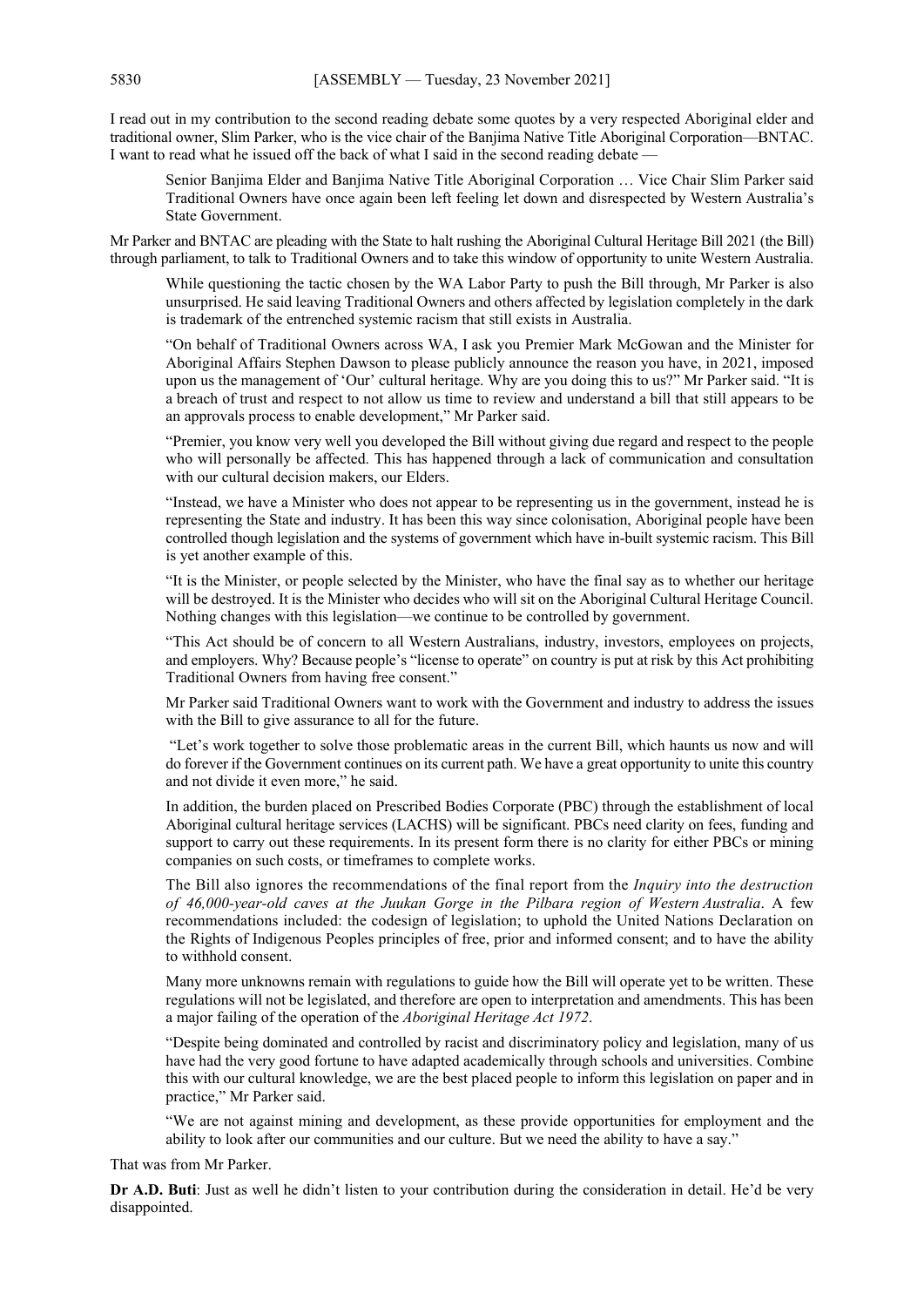**Mr V.A. CATANIA**: The minister has an opportunity to get up.

Clearly, I think that sums up the feeling amongst Aboriginal people and Aboriginal organisations in Western Australia. Deferrals and delays cost jobs and create angst. As Mr Parker said, this is not about opposing development or the resource sector; this is about ensuring that we can all move forward together to protect Aboriginal culture and provide job opportunities for Aboriginal people. It is not about creating angst and pitting people against each other, which is what this bill does because it is not funded properly. Yet again we see the government come out, make an announcement and there be no detail to the bill and no funding.

The bill changes the landscape of this house. This house on the hill has changed because there is no scrutiny over the legislation that is being put before us, and we have another three years of it. People should be extremely concerned off the back of what happened with the changes to the Legislative Council in the electoral reform bill and now with the Aboriginal Cultural Heritage Bill 2021. Both pieces of legislation were rushed through Parliament. Both have escaped the scrutiny of the opposition and the public of Western Australia. This all adds up, members. This is the start of the end of the government. The reason I say that is the government will put fear into people by not allowing proper scrutiny of legislation and by putting in all these regulations and then working it out later on. It does not bode well for anyone to have confidence in the Parliament anymore.

There is no confidence because everything is done behind the scenes and done with those who are in favour with the government. That will be the challenge. When we see these committees that will co-design the regulations, it will be interesting to see who is on them and who gets left out because they have criticised the legislation. We will see who gets left out because they are from the other side of politics, or because the government knows that it cannot win over the Pastoralists and Graziers Association, the landowners and the Western Australian Farmers Federation. The government will leave out the Western Australian Local Government Association, which represents local governments here in Western Australia. That will be the test. If the government truly believes in co-designing a way forward, it will include everyone. It has not done so to this point, which leaves us with very little confidence in the government's consultation processes. It will not capture the opportunities presented by the co-design of regulations.

This is a very important piece of legislation. What is the maths on 1972?

**Dr D.J. Honey**: Fifty years, and then they try to jam it through.

**Mr V.A. CATANIA**: Fifty years. Is this piece of legislation going to last 50 years? That is what we are talking about. It could be longer; we do not know. We hear "when you were in power" quite often. Guess what, members? You have been in power for five years.

Several members interjected.

**Mr V.A. CATANIA**: You know what? You now own what is happening. You own the fact that you have changed Parliament. You own the fact that you now provide poor legislation that is not consulted on with the wider public and is rushed through Parliament, with the details being worked out later on. You have changed the way Parliament works, not us. It was not the previous government; the McGowan Labor government has changed it to suit its own purposes. It is changing the electoral system to suit its own purposes. It is unbelievable. The people of Western Australia are waking up to it because of the uncertainty –

**The ACTING SPEAKER**: Member, you are confining yourself to the bill, are you not?

**Mr V.A. CATANIA**: The government creates uncertainty with bills like the Aboriginal Cultural Heritage Bill 2021. The very people whose culture the government wants to protect are saying that the government is not doing so. My job is to represent North West Central, which has a large population of Aboriginal people and a large area of Aboriginal cultural heritage. I am the shadow Minister for Aboriginal Affairs, and I am listening to Aboriginal people and their organisations. The government is not.

**Dr A.D. Buti** interjected.

**Mr V.A. CATANIA**: Because the minister is not the Minister for Aboriginal Affairs, I give him the benefit of the doubt, because he is a good bloke.

**Mr R.R. Whitby**: I thought he was a disgrace?

**Mr V.A. CATANIA**: I did not say disgrace; the minister said disgrace.

The government has missed an opportunity. I know how the Labor Party works. It says one thing and does another.

Several members interjected.

**The ACTING SPEAKER**: Members, you can only interject from your own seat!

**Mr V.A. CATANIA**: Waldorf and whoever from *The Muppet Show* up the back there!

**The ACTING SPEAKER**: I think you will find it is Statler, member!

**Mr V.A. CATANIA**: Statler, that is the one!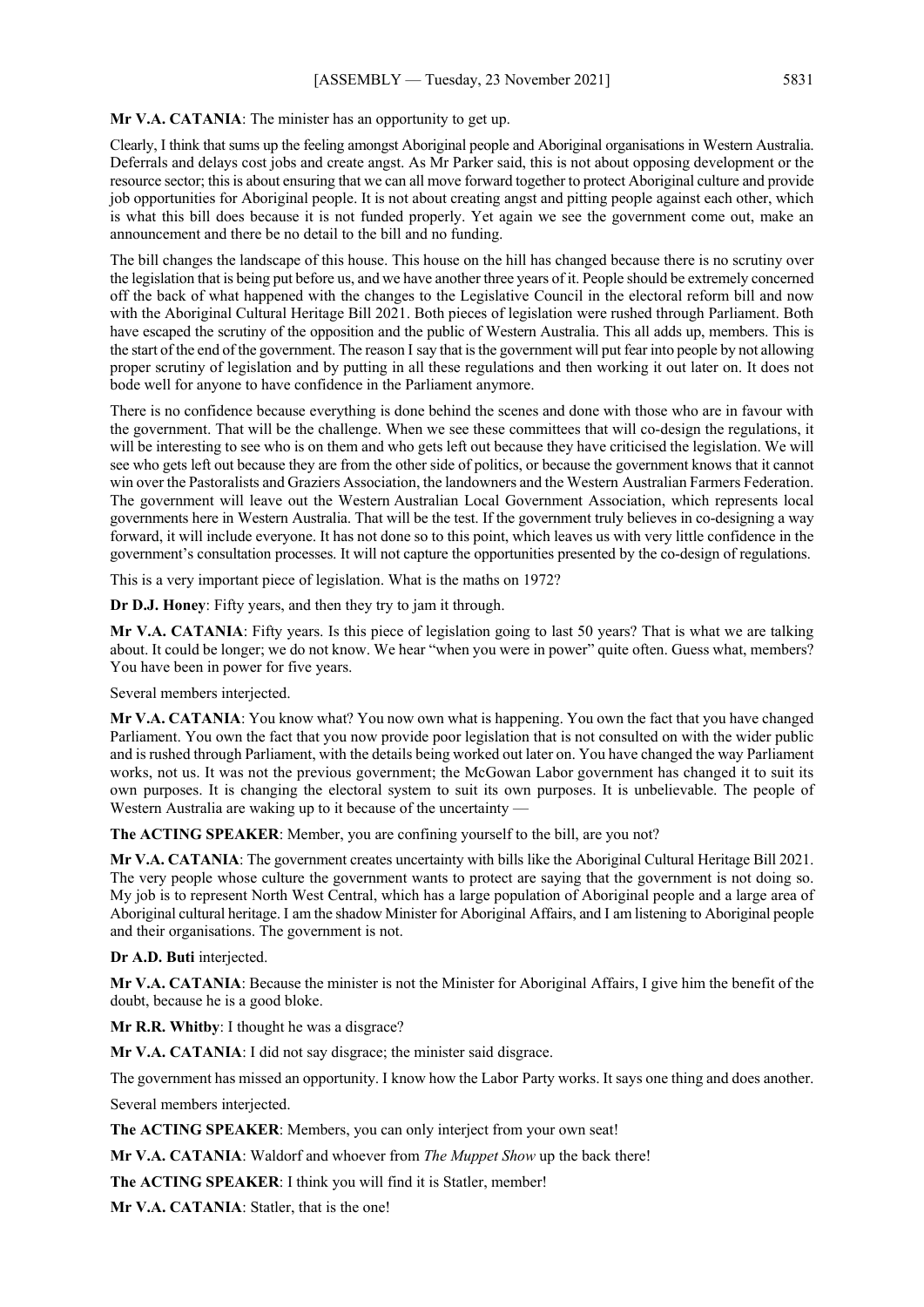What an opportunity. We know how the party works: it says one thing and does another. The deceit of the Aboriginal people in the lead-up to the 2021 election was based on draft legislation by the former member for Victoria Park the then Treasurer and Minister for Aboriginal Affairs—which gave Aboriginal people confidence that he was going to make sure that there would at least be the right to appeal the minister's decisions. That is what the former Minister for Aboriginal Affairs put to the people of Western Australia and to Aboriginal people prior to the last election. We all know what happened. I do not begrudge the former member for Victoria Park getting very lucrative jobs, but he should not come out in the media and say that this is very good legislation when he is working for the big companies of Western Australia that can move and adapt to any legislation because they have the ability, the financial capacity and, often, are so powerful that they have the minister's ear. That is my concern.

Government members can say what they want, but I would have expected them to come to this chamber and clapped at what Slim Parker had to say in his statement, because it is pretty powerful stuff that Slim Parker put on paper. But members opposite did not, because it does not suit them. I know the pressure that the member for Kimberley is under, because one of the most vocal groups against this legislation is the Kimberley Land Council. Like the opposition, the Kimberley Land Council did not see this legislation until 10 past five on Tuesday, last week. It is now a week later and this legislation will go through, with the opposition having very little ability to consult and get advice so that it understands the bill in its entirety. We wanted to ensure that we could get the legal support we needed on a very complex bill that, I will repeat, has huge ramifications for not only property owners with properties of over 1 100 square metres, local governments around WA, and farmers and pastoralists in our state, but also, more importantly, First Nations people—the Aboriginal people of Western Australia. We have missed a great opportunity to co-design a piece of legislation that, when we look back over our careers, we could say we played a role in changing the landscape and rewriting old legislation that did not allow Aboriginal people to have a say and to say no. We missed an opportunity to right the wrongs of the past.

I hope that the government feels some pain over this. I hope it pulls the legislation and that, after allowing time for a proper co-design to occur, it brings it back to the house in 2022. I promise the government that if it says it will properly consult, I am sure the opposition will happily rush the bill through Parliament based on the fact that everyone has been consulted and we know what the government is proposing. We know it needs to change; it is concerning for all citizens of Western Australia.

I think the government has missed the mark, but, more importantly, it has missed the opportunity to bridge the gap with the Aboriginal people of Western Australia. Shame on the Labor Party! Shame on the government for basically guillotining debate on this important bill that will have a huge impact on everyone's life, particularly Aboriginal people!

**DR D.J. HONEY (Cottesloe — Leader of the Liberal Party)** [10.59 pm]: I also rise to make a contribution to the third reading debate on the Aboriginal Cultural Heritage Bill 2021. At the outset, I thank the minister's officers, staff and departmental staff. I know some members have devoted an enormous amount of time, over years, to this bill, and I thank them for their time.

As I said in my second reading contribution, this is an extremely important piece of legislation, which makes it all the more unfortunate that it is being dealt with in this way. As the member for North West Central has pointed out, there are significant and important members and organisations in the Aboriginal community who do not believe they were properly consulted on this bill. I have made the point many times in my contributions during consideration in detail that a very large number of people right across the state of Western Australia are completely unaware of what is in this bill. I heard the minister say that there was extensive consultation and people who are affected by the bill had been consulted, but the proof of the pudding is in the eating on this one. If that consultation had been effective, I would not have had the head of the Western Australian Farmers Federation saying he had no idea what was in this bill.

Tonight I was at the excellent function put on for service people by Legacy and the RSL coming together and getting parliamentary support. The Minister for Police was there. The member for Willagee hosted the event. It was a great event. There were a number of senior figures from the mining industry there. I talked about this bill briefly to some of those figures and they were unaware of it. Some of them had seen a draft of the bill a year ago, but none of them were aware of the 100 changes that have been made to it. From discussions with the Chamber of Minerals and Energy, I am not even sure its members have read the bill as well as they might have, although maybe they did. I know that the overwhelming majority of property owners who can be impacted by this bill are utterly and totally unaware of what is in it.

I can understand why the government consulted thoroughly with Aboriginal groups. I accept both points. The member for North West Central pointed out that a number of Aboriginal people and organisations do not believe they have been consulted properly. Equally, I understand and accept the minister's assertions that there was an attempt to consult with a wide range of Aboriginal stakeholders on this bill, and that was obviously important. We are dealing with Aboriginal cultural heritage. It is clearly a group that has been affected. I think everyone in this place accepts that over time there has not been proper consideration of that issue. It has not been dealt with properly.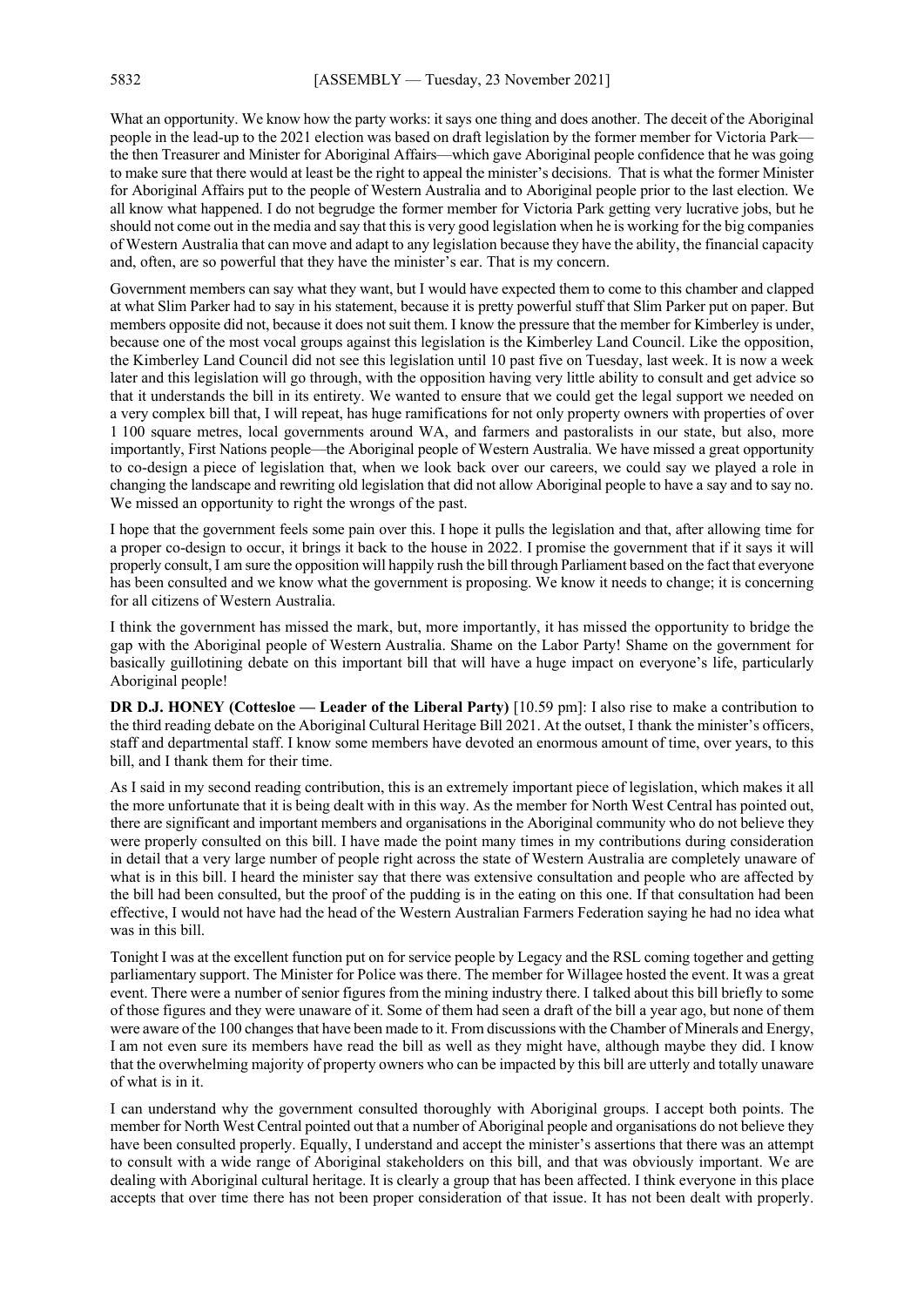Every member—at least members on this side who spoke, and we might talk about that a little bit—accepts that there was a need to improve. Juukan Gorge obviously brought that into very sharp focus, but it really brought into focus a matter that was under consideration.

It was important that that was done, but, equally, government is for all people. Members may feel a great moral imperative around this, and, clearly, the minister feels very passionately about it, but we are here to represent all people. When we look at legislation, we look at the impact on other people. Even in criminal legislation, we still look at the human rights of criminals. We do not say that the government can do whatever it likes to criminals—that it can put them in whatever facility it likes, treat them any way it likes or remove all their civil liberties. Even when we are dealing serious criminal offenders, in this place we look at the other side. In a previous life, the Attorney General was a passionate defender of people who had been on the wrong side of the law. He stood up and said those people should be properly defended. That is an extreme case. Here we are talking about ordinary members of our community who own property being impacted by this legislation. They are utterly and totally unaware. They are not aware that if they do something that damages Aboriginal cultural heritage, even by accident, there is no defence. This bill specifically excludes the criminal law defence of accident. I will tell members: I value human life above all else, above physical things; above property. I think our prime responsibility is to defend it. Even if someone kills someone, they have the defence of an accident. An accidental death is a defence. This bill specifically says that even if it is an accident, that is no defence, and it lists serious penalties if a person causes an accident. That will apply, potentially, to every single property owner in the state of Western Australia who has a piece of property over 1 100 square metres. It is not just those 54 000-odd properties; it is every single person who carries out significant work on those properties. Whether it is a contract seeder, a plumber digging a trench to install plumbing or some other person, it will run into the hundreds of thousands of people who will potentially be impacted by this legislation.

I can pretty well guarantee that if members talk to some guy who is doing it tough—who goes out in his 10-tonne truck and excavator to dig trenches on properties right across metropolitan Perth—he would have no idea whatsoever that he could potentially face a million-dollar fine. Under this bill, he could potentially face five years in jail. I heard the minister say, "Oh well, you've already got an Aboriginal Heritage Act and that already applies." Technically that is true, but it is rarely, if ever, applied except for major developments, major mining activities and the like. It, effectively, does not intersect with all property owners. The minister pointed out that under the bill, it could affect even more people, but in reality it will not. It is not something they have to think about because there is no enforcement.

As we heard during consideration in detail, this bill will impact on a very large group of people. We are also likely to see much more interaction. Enormous infrastructure is being set up to support all of this. In effect, every prescribed body corporate in Western Australia—I think there are almost 70 of them; I am sure someone can tell me the exact number—will be a local Aboriginal cultural heritage service. That is the likelihood because this bill covers the whole state, from Kununurra to Esperance and all points in between. It covers all crown land as well as private property. All the area where native title was extinguished in the south west and the midwest, and through the recently completed settlements, will be subject to a series of organisations managing this. We hear that inspectors will be appointed. I assume that it would make sense to appoint an inspector in every one of those jurisdictions. Obviously, departmental inspectors will be appointed. This is not equivalent to what we have now. A whole apparatus and a whole infrastructure is being constructed, which I will go on to talk about. I have enormous concerns that the government has massively underestimated the sheer physical effort required for the administration and governance of that.

It is extremely disappointing that, again, government members have been gagged. The member for Kimberley was the only speaker. I enjoyed the great majority of her contribution, but not the last little bit; I thought that was unnecessary. Nevertheless, it was a heartfelt contribution from someone in this place who has experience and probably more immediate connection with the concerns that this bill is set to deal with than the rest of us. I appreciate that contribution, but none of the rest of you contributed.

Again, the Premier used his authority, his power, to just rush through this bill—gag it through—for no reason. As I said, the great majority of people who will be, or could be, potentially negatively impacted by this legislation are unaware of it. They have not had any consultation and are unaware of the provisions in the bill. There was time to do that; there was no rush. This legislation is four years or more in the making and Juukan Gorge happened 18 months ago, so there is no imperative. The government could have had decent consultation, time to consider some of the matters and concerns raised, and time to ease concerns and fears in the community about whether this legislation will be onerous, whether it will introduce costs or delays and whether people will be inadvertently subject to penalties. The government could have done all that in a calm and considered way. Instead, we have had this unseemly rush. Why? We have not been given a single reason why this bill has to be rushed through now. There is an act in place already and heightened awareness about this issue within organisations. It is very unlikely that we will see a Juukan Gorge incident in the next six or 12 months. I imagine every CEO in every mining company is really making sure that they are dotting i's and crossing t's because they saw what happened to Rio Tinto's international reputation when it did what it did. Having said that, Rio Tinto did something that was actually authorised by a minister and sustained through to this government.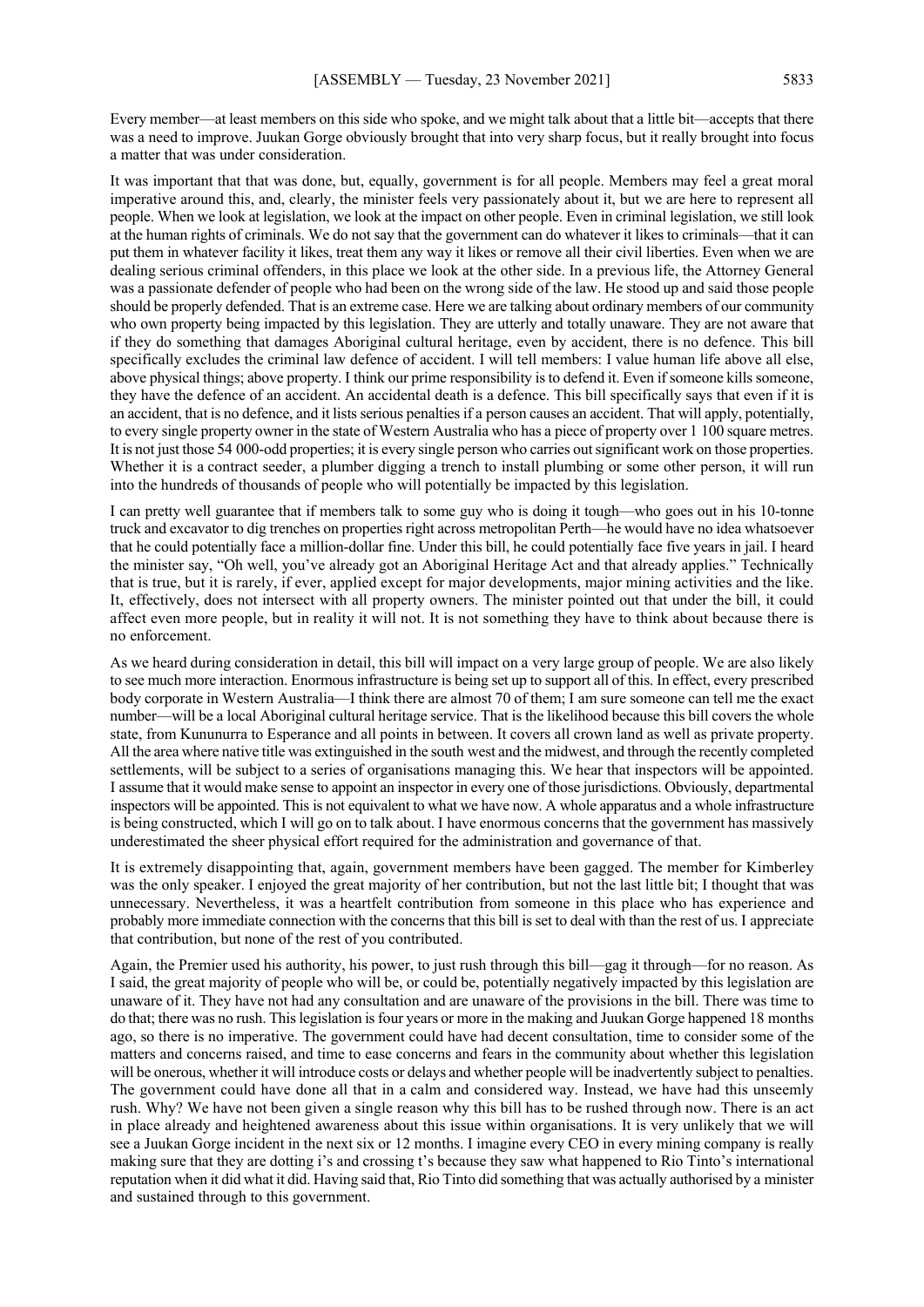Nevertheless, why does the Premier have to do this? It is an abuse of power. There is no way that I can give a proper contribution on this bill, even in consideration in detail, because I simply have not had the chance to get feedback from other people. I have had a small amount of information emailed to me and I have had discussions with some people. I think that undermines the integrity of this bill, but that is what we expect to see. The government is only seven months into its term and this is what it is doing already. I shudder to think what is going to happen in this place over the next three and a bit years.

I was disappointed in the way that the minister handled this bill. I have participated in a lot of consideration in detail. I have participated in very willing consideration in detail on certain matters, including, as I mentioned, bills managed by the Minister for Planning and the Minister for Mines and Petroleum. They are two fierce government warriors who conduct their consideration in detail with good grace and understanding and without making offensive assertions, yet with this bill we had exactly that—offensive assertions and constant insults. It was the least professional handling of a bill that I have seen in this place. Again, I think that is really unfortunate. It is an important topic and there is no more virtue on one side of the chamber than the other. Government members said, "We're more virtuous because we consider this issue. We're the virtuous people and you're the unvirtuous." I find that argument deeply offensive. There is no more concern about Aboriginal cultural heritage on the government side of the chamber than there is on the opposition side. Our job in this place is to represent everyone. I think the member for North West Central exemplified that very well.

The comment that was made was: which side do we stand on? It is not a matter of standing on a side; it is a matter of testing the legislation. The member for North West Central tested the legislation. He has a range of constituents, from pastoralists to those in townships and remote Aboriginal communities, and he has to come in here and test the legislation for all those parties. It is not a question of which side we stand on. We have not formed a final opinion on this legislation because we have not had the time to review it. We have had a bit of time to go through at least two-thirds of the bill in consideration in detail, but not the final third. We will consider it. As we on this side have said consistently, we recognise that Aboriginal cultural heritage needs better protection and we recognise that Aboriginal people feel, and have been, sidelined in that. One of the positive aspects of this bill is that it will bring Aboriginal people to the centre of that process, and that is not something that we object to at all.

#### **Dr A.D. Buti**: That's nice.

**Dr D.J. HONEY**: That is important. We also have to examine the detail in the bill. A range of significant issues are raised in this legislation. I have a concern that this legislation could create division within our community. I think that with broader consultation and some changes to the bill, that could have been avoided. I am concerned that given that there is no defence of accident and that people could be subject to enormously onerous penalties of five years' jail and a \$1 million fine, that may encourage people not to report Aboriginal heritage. Let us be frank about Aboriginal heritage. We are not talking about the bill having a greater impact on metropolitan Perth. Of course there is Aboriginal cultural heritage in metropolitan Perth, but a lot of it has been damaged or has been difficult to recover simply because houses, roads and whatever have been built on the place. This will apply across the whole state, and many of the areas are intrinsically remote. There are no people there. Farmers in the south west, where there has been perhaps the greatest disruption to Aboriginal culture generally and to Aboriginal people, have a deep respect for Aboriginal cultural heritage. If they are aware of a significant site—for example, a burial site—on their property, it is fenced off and left alone. People respect that. In many cases, the only people who are aware of that particular cultural heritage are the farmers, because there has been such dislocation and disruption in those Aboriginal communities, unlike in the Kimberley and Pilbara where there has been greater continuity.

I am concerned that the provisions of this bill are onerous, especially specifically excluding the defence of accident. People will feel that the best thing to do is to say nothing. I think that is a tragedy. I have thought this for some time. I have been aware of this as an issue for some time. The extreme penalties in this bill mean that people will say, "I'll avoid this situation altogether. I'm the only person who is aware of this, so I'll say nothing" and it will just disappear. That will be a loss for all of us. Obviously, the greatest loss will be for the Aboriginal community that loses that heritage. That will be lost forever, but it will be a loss for all of us. I am proud of the history of our nation. I am not proud of everything that has happened in the history of our nation, but I am proud of the fact that we have this continuing culture that has been there for tens of thousands of years. That is unique in Australia and it is something that we can all share pride in. I think it is terrible. If we lose any of that history and heritage, it will be a bad thing. I am concerned that the way that this bill is written will encourage that. I know the view is that these very serious provisions are needed to discourage people from doing the wrong thing, and I am sure that that is the case sometimes. But because people will have to disclose information that no-one else is aware of, that, I suspect, will encourage people to stay quiet even more and to say nothing. The tragedy of that is that that history will be lost to everyone. It will be lost to the Aboriginal community and to the wider community.

Funding was mentioned during consideration in detail and we asked a number of questions about that. I think that the funding applied to this is a mere fraction of the funding that will be required. Just think about this, members: this bill will be onerous for not only proponents, but also local Aboriginal cultural heritage services. Some of the larger corporations—the Bunuba people, the Yamatji, the Kimberley Land Council and some of the other big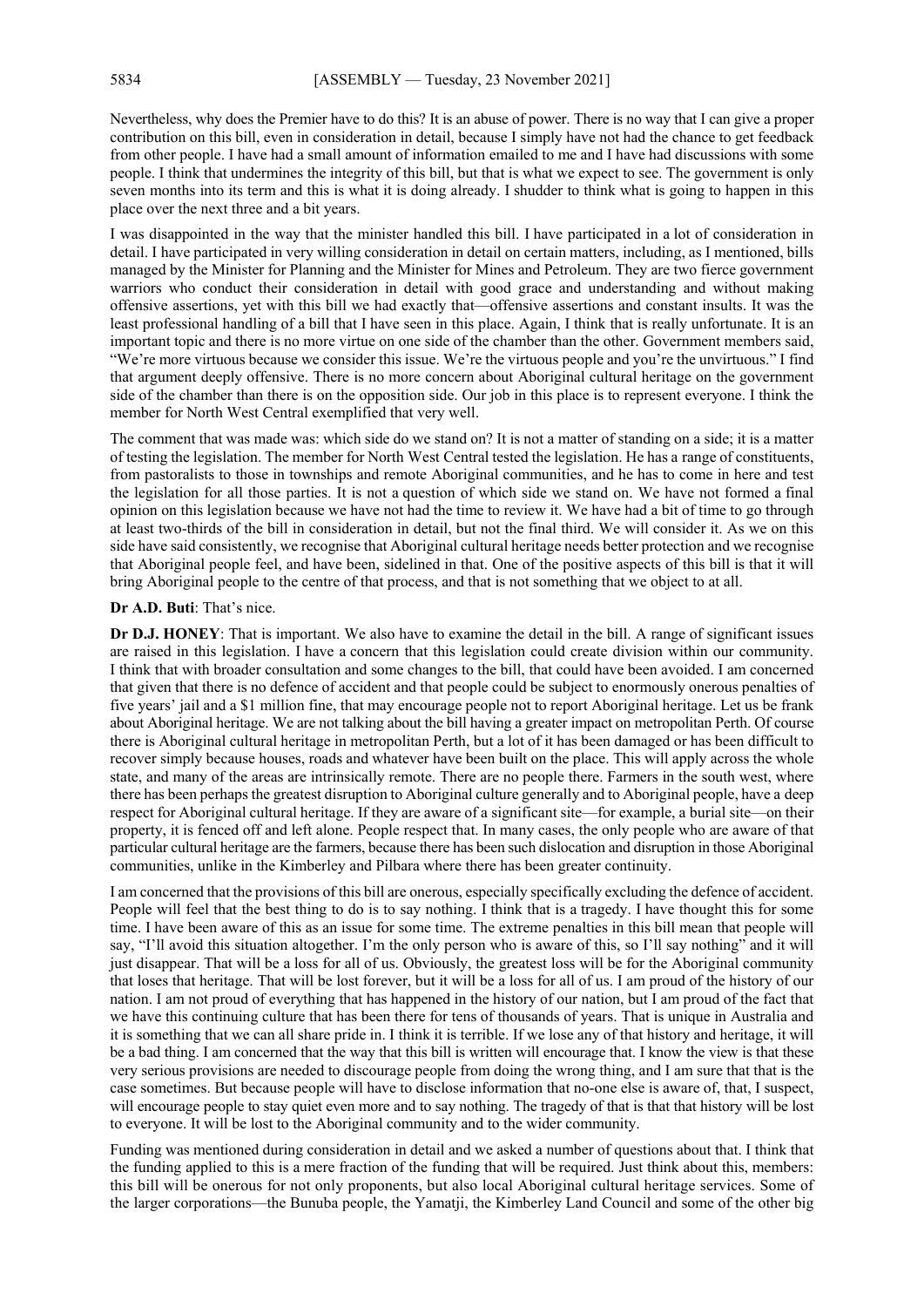groups—are big organisations. They are full of really impressive professional people. They have all the governance systems. They have accountants. They have computer systems. They have really good offices. They are really set up. They can handle this. This is just another thing that they will handle. They are very large, well-oiled organisations. But the majority of the 69 prescribed bodies corporate across the state—I think that is the correct number—probably will not. They are small groups. They do not have the governance systems and processes.

A lot of Aboriginal groups in the south west of the state, in particular, where native title has been extinguished, have not had larger settlements that come from mining operations enabling them to build up large organisations. They will have to do all that. They will have really big responsibilities under this legislation. They will have to make sure that they understand it properly. They will have to have reporting requirements. They will be handling moneys and will have to have governance processes around that. They will have to have accountants, people in offices and administrative staff. I am not trying to gild the lily here. I think they will feel an enormous burden. This is a very complex piece of legislation. It is no simple matter to go through and understand it, but they are going to have to comply with it; it is not just the proponents that will have to comply with it. I really do genuinely believe that this will put a huge burden on them, and I do not believe, in many cases, that it will be practical for them to recover all the cost of that through fees, which I know is the model.

Again, when a large group, one of the well-organised groups in the Kimberley or Pilbara, is dealing with large mining organisations and has a lot of money coming through settlements and the like, they will be okay and will get by, just like the big mining companies will get by. This is not a bump in the road for the big mining companies. They do most of what is in this bill already. This bill may codify it a bit more, but they already do broad consultation. They routinely engage with elders and have Aboriginal people on their staff and so on. But for the other PBCs, the much smaller ones, this will be a real administrative struggle. I think the government seriously needs to look at their capacity building and make sure that all the frameworks are there. It is going to be a huge task. I do not think that \$11 million will even touch the sides. The money that has been allocated will not even allow what needs to be done to be developed, I do not think.

I also see, on the part of government, that this legislation will now apply in detail and impose severe penalties on every single government department. Government cannot escape this. They will all have to deal with it in exactly the same way. I think that the responsible department—the Department of Planning, Lands and Heritage—particularly in the first few years of the bill's operation, will have an enormous administrative load. People will want to establish precedents, and the local Aboriginal cultural heritage services will be asking for support and help. I heard the minister say that we will see the regulations that will codify which activities will and will not be covered, but, given the penalties, I think that in the first instance anyone who is doing any work will err on the side of caution. People will over-report, over-apply and over-engage with government because they will not have any certainty and they will not want to fall foul of the legislation. The minister might say it is a good thing that they will do that. Good-o. That will be a good thing if it makes it clearer and everyone has a clear understanding. However, there will be a huge workload for the department because of that. Again, I do not believe that sufficient regard has been given to that.

I said earlier that I have spent a lot of my time focusing on landholders. The big miners have been well consulted with and, by and large, the Aboriginal community and stakeholders have been consulted with and their concerns have been covered. When I looked at the legislation, I saw that the Aboriginal cultural heritage issues had been covered. Certainly, we can see that most of the 100 changes that were made to the legislation took on the concerns of the Aboriginal stakeholders for this bill. The reason that I focused on landholders, as I have said right from the start, is that I do not believe there has been adequate consultation with all those groups.

The member for North West Central raised the issue of the right of veto. Many people in the Aboriginal community would like that right, but the government said that ultimately the minister would have to decide. I can understand the public policy reason for that. This legislation will work as intended for the big end of town because there will not be a right of veto. Ultimately, it will be a ministerial prerogative to decide contentious matters. However, we could end up with an effective right of veto for the small operators and landholders because some guy with a hobby farm in Baldivis who is impacted by this legislation will not appeal to the minister, and nor will he be able to. I think we could end up with the very unequal situation of this legislation impacting very dramatically on people who are of limited means, whereas the big end of town—let us face the reality: it was Rio Tinto that blew up Juukan Gorge, not a hobby farmer in Baldivis—will not be affected by it. Rio Tinto was affected by what it did, but it will not be affected by this legislation. However, this legislation could have a very dramatic impact on the small operators and landholders.

There are other matters, including the flaw in the bill that enables the CEO of the department and the Aboriginal Cultural Heritage Council to define "compensation". I think that should be appealable. I cannot think of any other situation when that has been the case.

It is a real pity that this legislation has been done in this way. With proper consultation, some of these issues could have been fleshed out properly. That would have given us a much better opportunity to form a final view rather than the position we are in at the moment. Clearly, we are not opposing the legislation, but we cannot support it either because we simply do not have enough information to do that.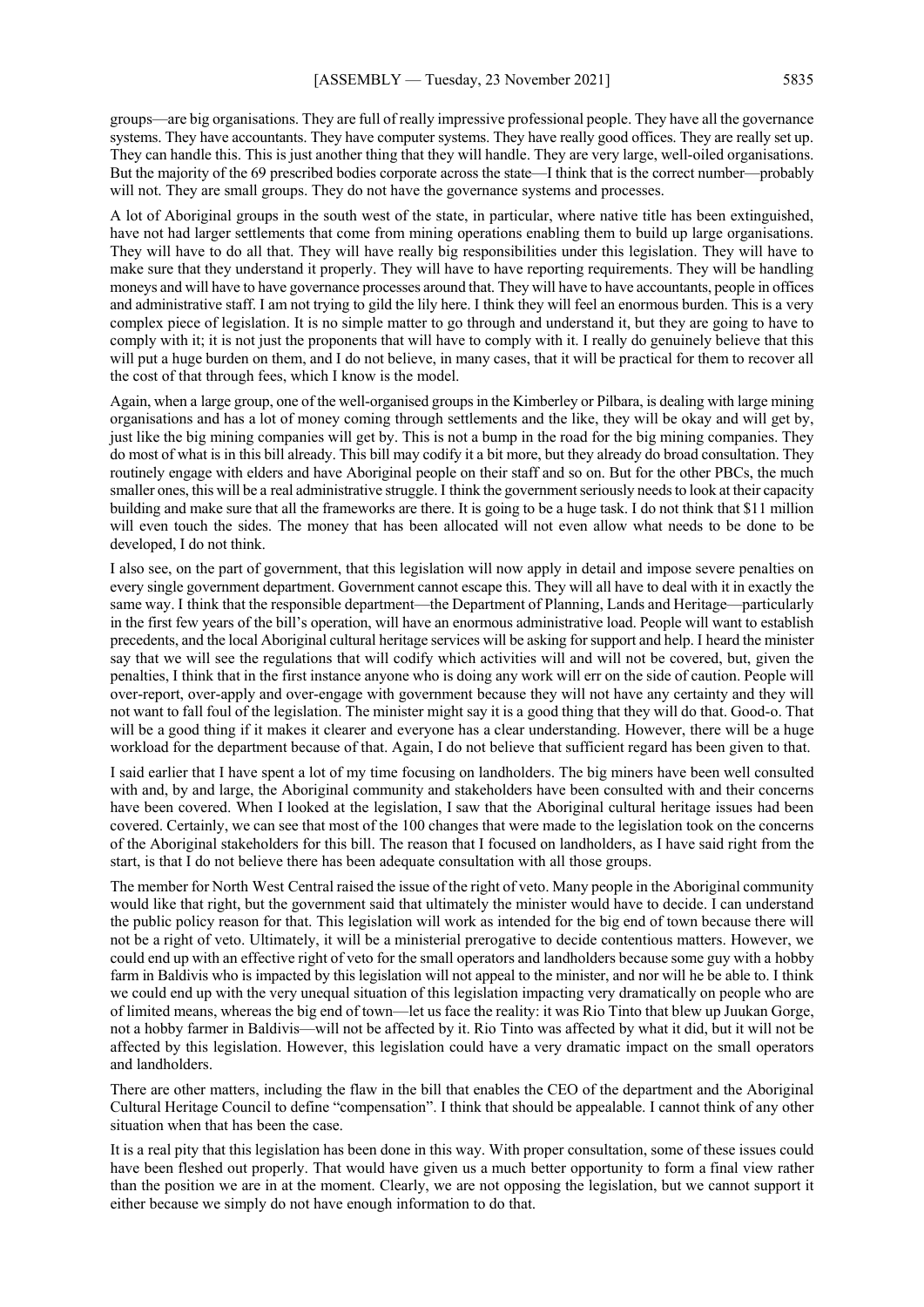**DR A.D. BUTI (Armadale — Minister for Finance)** [11.29 pm] — in reply: Firstly, I would like to thank all the stakeholders, particularly Aboriginal people, who were heavily engaged throughout the consultation phase. Secondly, I thank Hon Ben Wyatt, the former Minister for Aboriginal Affairs, for all his work over the years on the development of this bill. Thirdly, I thank Minister Dawson, who brought this bill to the stage it is at now. I am very pleased that I have the responsibility to bring the Aboriginal Cultural Heritage Bill 2021 to this house. It is a great privilege. Fourthly, I would like to thank the staff of the Department of Planning, Lands and Heritage, the Department of the Premier and Cabinet, the Parliamentary Counsel's Office and the State Solicitor's Office for their work over the past few years to review the 1972 act and develop this very important piece of legislation. I thank all those who have worked on this legislation, particularly my advisers during consideration in detail—Mr Hayden, Mr Rodriguez and Ms Song.

I do not want to reflect too much on issues raised during consideration in detail as I believe I responded to those at the time and in my second reading reply. However, I would like to take this opportunity to stress that this bill will not place an additional burden on landowners with lots larger than 1 100 square metres. Under the 1972 act, all landowners, regardless of their lot sizes, are already subject to the requirements of the 1972 act when they wish to undertake an activity that may harm an Aboriginal site. The new bill will take a pragmatic approach to managing activities that may harm heritage. Unlike the 1972 act, the bill will provide exemptions for residential lots of up to 1 100 square metres. This acknowledges that such lots have size constraints that limit where dwellings or ancillary structures can be constructed. I also note that this size would not capture anything equal to or under the old quarter-acre lot size, which many will be familiar with. To be plain, if someone has a lot smaller than a quarter acre, they are exempt. For larger lots, the bill will provide a balanced approach that needs to be applicable across the state.

The bill will provide certainty around processes and decision-making by specifying activities that require approval should they harm Aboriginal cultural heritage and by including a due diligence process that outlines the pathway for evaluating whether an approval will be required. The due diligence process will consider existing land use and prior disturbance and will be subject to co-design with stakeholders. The co-design process will allow parties to contribute to the finalisation of the activity categories that will result in well-informed consultative decisions regarding the constitution of the activity tables. The co-design will allow for discussion of whether any other activities such as swimming pools and wine cellars, as mentioned by members in consideration in detail, should be exempt or not require approval under the new legislation.

I should also state that much attention was paid to the inspection powers. These powers are consistent with other state legislation in other jurisdictions. The opposition needs to decide where it stands on the bill. On the one hand, it claimed that the bill will significantly impact landholders, yet, on the other hand, it said that the bill does not go far enough to protect Aboriginal cultural heritage. Some of the points we heard from the opposition hark back to the days of scaremongering thrown around during the native title debate. Back then, the suggestion that Aboriginal people being provided with well-warranted rights and legal privileges would somehow halt development or prevent people from enjoying activities on their land turned out as expected—to be an exaggerated myth. That was in the 1990s and it is now 2021.

**Mr D.A. Templeman**: Harking back to Richard Court.

**Dr A.D. BUTI**: I hope that as a state we are beyond such scare tactics when the only outcome is division within the community.

Going back to the Richard Court days, the legislation that he put up, as I said in my speech, was defeated 7–nil in the High Court, because it was not only inconsistent, but also in contravention of the Racial Discrimination Act. How dare any conservatives tell us that we are not protecting Aboriginal culture!

It is widely acknowledged that the 1972 act does not provide a useful supporting framework to promote and encourage good relationships between Aboriginal people and land users, which is critical to ensuring that the protection of Aboriginal cultural heritage and economic development can coexist successfully. We know that, irrespective of the outdated standards set by the 1972 act, a number of organisations with operations in WA have voluntarily adopted international standards of best practice in relation to Aboriginal cultural heritage in this state. At the core of this best practice approach is a focus on achieving good heritage outcomes through the making of agreements founded on respectful and positive relationships between land users and Aboriginal people.

This bill will build on this agreement-making process and will cement best practice agreement-making principles. The legislation includes the requirement of informed consent for management plans agreed to between proponents and Aboriginal partners. This means that consent is given voluntarily without any coercion, intimidation or manipulation, and includes full and proper disclosure by the proponent of the method, and other feasible alternative methods, for carrying out their proposed activities. No Aboriginal cultural legislation in Australia includes the requirement for informed consent. This is best practice. The bill includes a clause to limit the circumventing or contracting out of provisions of the proposed act by contractual terms in private agreements between proponents and Aboriginal groups, often referred to as a gag clause. This is a huge and significant change in the balance of power—including an old and outdated agreement. All Aboriginal cultural heritage permits and management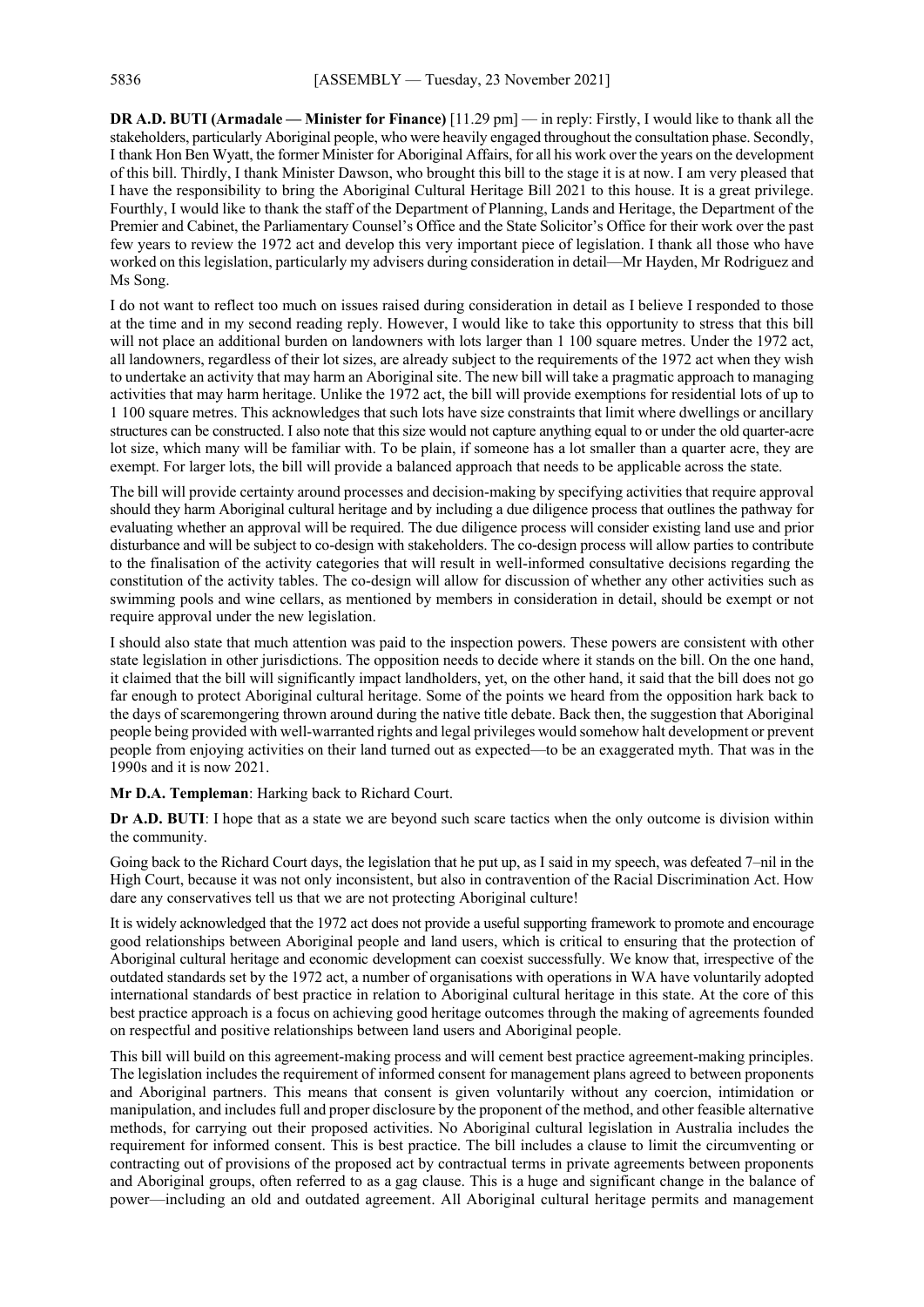plans approved or authorised under the bill will be subject to a standard condition that requires the proponent to notify the Aboriginal Cultural Heritage Council of any new information about the existence or the characteristics of Aboriginal cultural heritage. This condition will also apply to transitional section 18 consents, being those section 18s that were applied for and granted during the transitional period.

The bill needs to be seen in the context of the 1972 act. It takes enormous steps to ensure that there is a real and effective Aboriginal voice in decisions impacting Aboriginal cultural heritage. The bill will strike a balance by ensuring Aboriginal people are at the heart of agreement-making and have a real role in negotiating outcomes to agree on how proposed land uses can proceed without causing the hurt and distress that damage to important cultural places or objects creates for Aboriginal people.

This bill will present a transformative, contemporary and respectful vision for the management of Aboriginal cultural heritage in WA. It will build on the many successful examples of collaboration between Aboriginal people and industry, and empowers traditional owners to negotiate agreements that can deliver broad outcomes and benefit their community. This is the most progressive Aboriginal cultural heritage legislation in this country. It is the only Aboriginal heritage legislation in Australia to require Aboriginal people to give informed consent for agreements reached. It will be the only legislation in the nation that provides for penalties to be paid into an Aboriginal cultural heritage compensation fund to provide compensation to an Aboriginal person, group or community in respect of Aboriginal cultural heritage that has been harmed. It is the only legislation that responds to a gag clause; it kills them off. And it finally ensures Aboriginal voices are heard. The legislation includes the highest maximum penalties in the country for harm to Aboriginal cultural heritage.

For far too long Aboriginal people have been disempowered under the 1972 act and they have not had a voice in how their heritage is to be managed, which has resulted in Aboriginal cultural heritage being damaged or destroyed against their wishes. This has to end. This bill seeks to address past wrongs. No longer will Aboriginal people be observers in matters pertaining to their heritage. They now have statutory roles in the legislation and will be actively involved in heritage matters. No longer will Aboriginal people be silenced by gag clauses, thereby allowing Aboriginal people to object to activities they see as detrimental to their heritage and also request the minister to intervene. No longer will Aboriginal people be subject to a government body asserting the significance of their heritage. Aboriginal people themselves will determine the importance of their heritage. This bill supports the pursuit of self-determination by traditional owners across the state through the designation of Aboriginal cultural heritage services. This is aligned with the government's Aboriginal empowerment strategy and the Closing the Gap implementation plan.

This bill will place Aboriginal cultural heritage centrestage to appreciate its importance to Aboriginal people and the wider community, and to preserve its value for generations to come. This bill absolutely will deliver better protection for cultural heritage in Western Australia, and I encourage the community, particularly the Aboriginal community, to understand how important these changes are.

I encourage Aboriginal communities and decision-makers not to be captured by those who have long since profited in their roles as gatekeepers of relationships between proponents and Aboriginal people. These new laws mean that the right Aboriginal people get to determine how their culture is to be considered, valued and managed. This government is immensely proud to progress this once-in-a-generation transformative legislation to Parliament.

I commend the bill to the house.

Question put and passed.

Bill read a third time and transmitted to the Council.

### **ABORIGINAL CULTURAL HERITAGE AMENDMENT BILL 2021**

*Second Reading*

Resumed from 17 November.

Question put and passed.

Bill read a second time.

### *Third Reading*

Bill read a third time, on motion by **Dr A.D. Buti (Minister for Finance)**, and transmitted to the Council.

*House adjourned at 11.38 pm \_\_\_\_\_\_\_\_\_\_*